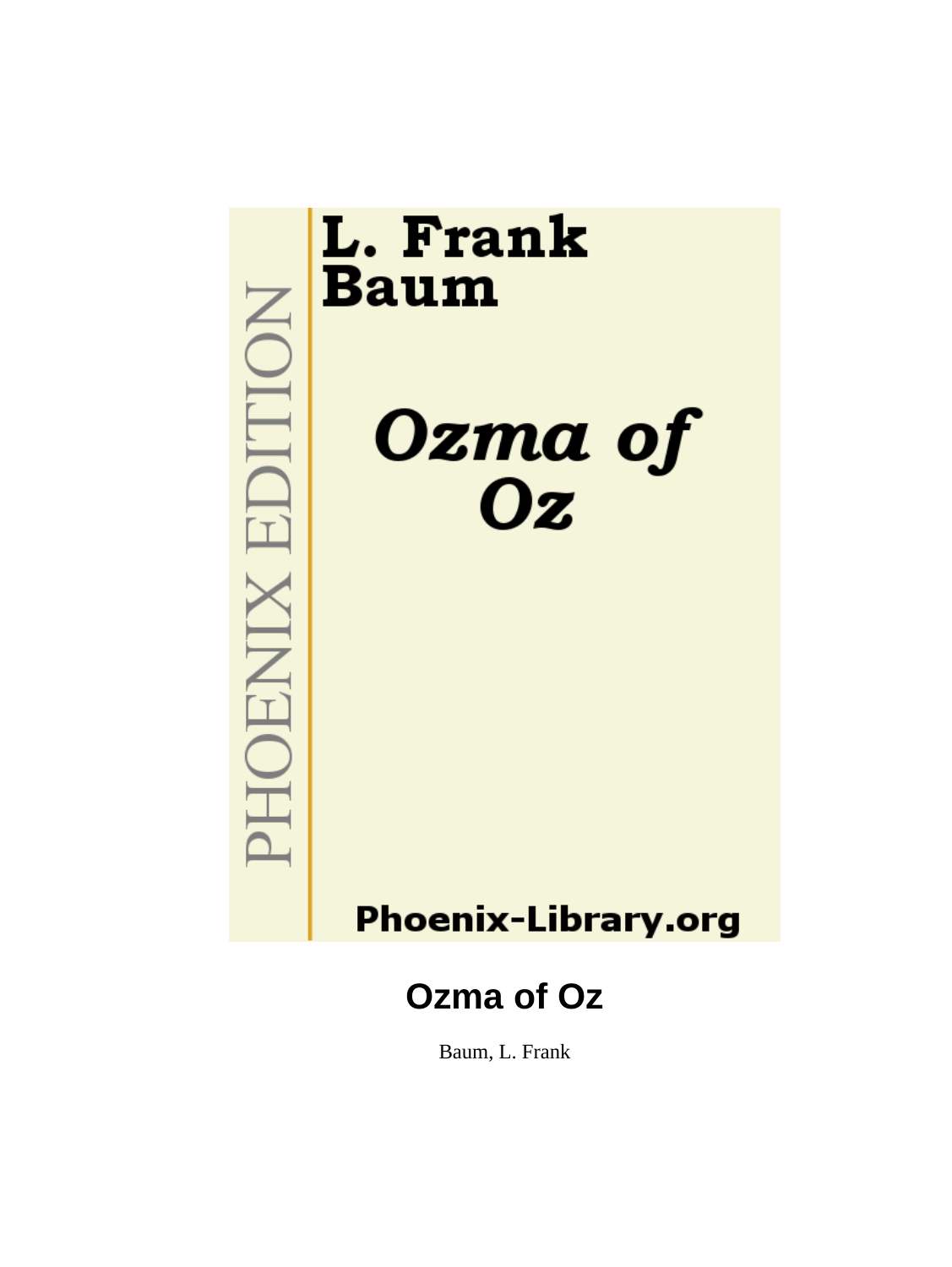[Table of Content](#page-111-0) [About Phoenix−Edition](#page-113-0) **[Copyright](#page-114-0)**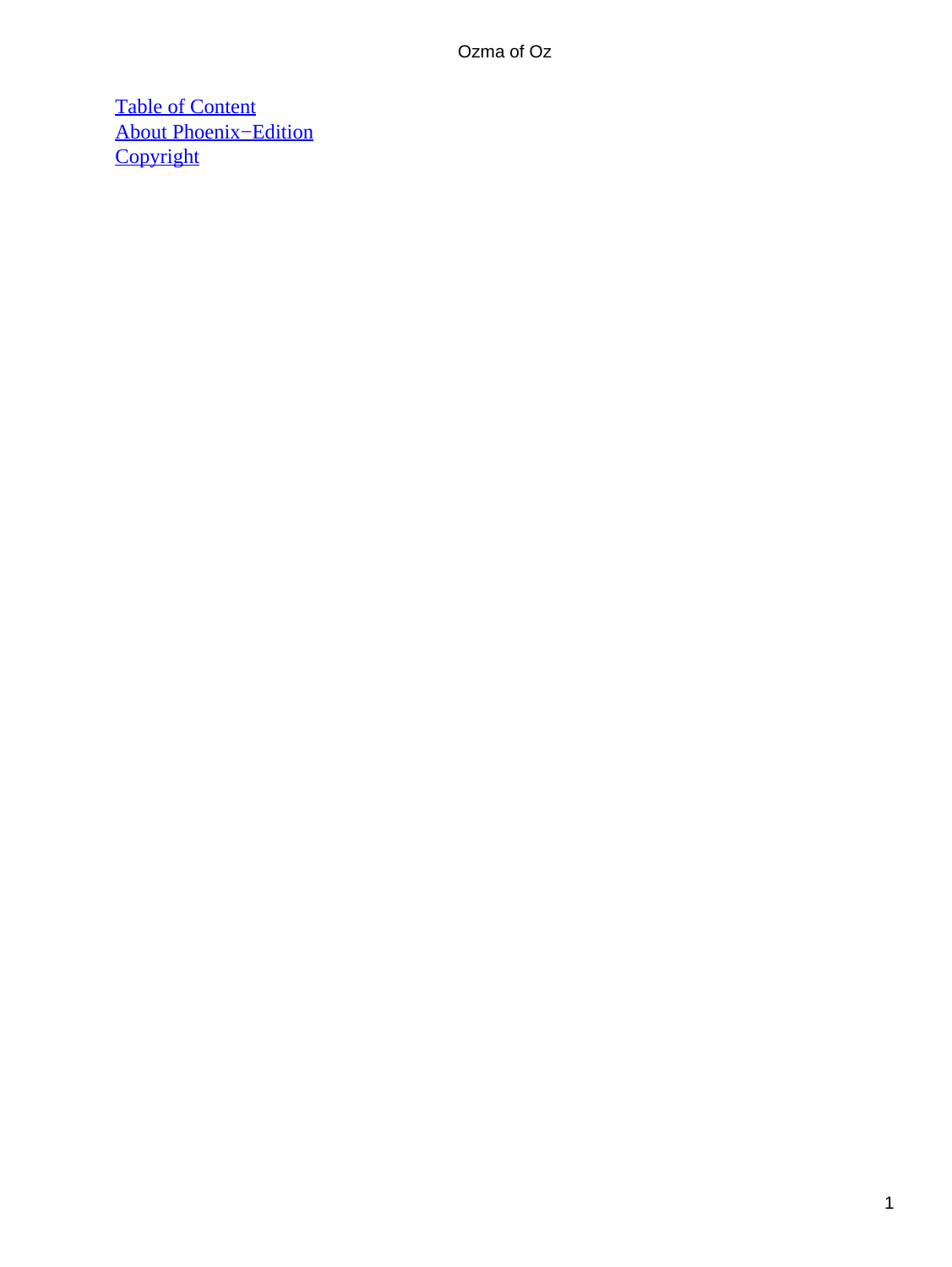A Record of Her Adventures with Dorothy Gale of Kansas, the Yellow Hen, the Scarecrow, the Tin Woodman, Tiktok, the Cowardly Lion and the Hungry Tiger; Besides Other Good People too Numerous to Mention Faithfully Recorded Herein

by L. Frank Baum The Author of The Wizard of Oz, The Land of Oz, etc.

### Author's Note

 My friends the children are responsible for this new «Oz Book,» as they were for the last one, which was called The Land of Oz. Their sweet little letters plead to know «more about Dorothy»; and they ask: «What became of the Cowardly Lion?» and «What did Ozma do afterward?» – meaning, of course, after she became the Ruler of Oz. And some of them suggest plots to me, saying: «Please have Dorothy go to the Land of Oz again»; or, «Why don't you make Ozma and Dorothy meet, and have a good time together?» Indeed, could I do all that my little friends ask, I would be obliged to write dozens of books to satisfy their demands. And I wish I could, for I enjoy writing these stories just as much as the children say they enjoy reading them.

 Well, here is «more about Dorothy,» and about our old friends the Scarecrow and the Tin Woodman, and about the Cowardly Lion, and Ozma, and all the rest of them; and here, likewise, is a good deal about some new folks that are queer and unusual. One little friend, who read this story before it was printed, said to me: «Billina is **REAL OZZY,** Mr. Baum, and so are Tiktok and the Hungry Tiger.»

 If this judgment is unbiased and correct, and the little folks find this new story «real Ozzy,» I shall be very glad indeed that I wrote it. But perhaps I shall get some more of those very welcome letters from my readers, telling me just how they like «Ozma of Oz.» I hope so, anyway.

### L. **FRANK BAUM.**

**MACATAWA,** 1907.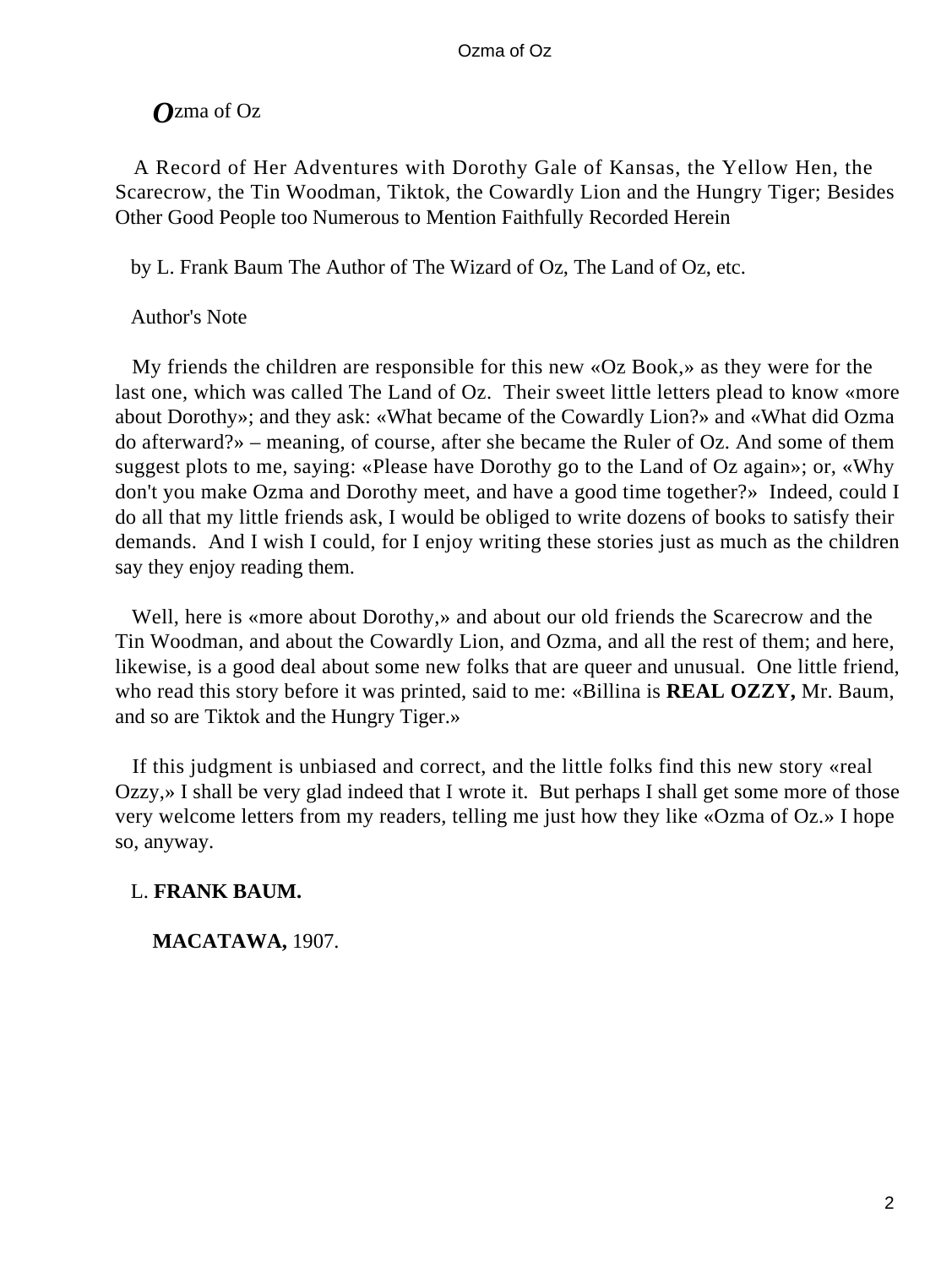## **[Chapter 1. The Girl in the Chicken Coop](#page-111-0)**

**The wind blew hard and joggled the water of the ocean, sending ripples across its** surface. Then the wind pushed the edges of the ripples until they became waves, and shoved the waves around until they became billows. The billows rolled dreadfully high: higher even than the tops of houses. Some of them, indeed, rolled as high as the tops of tall trees, and seemed like mountains; and the gulfs between the great billows were like deep valleys.

 All this mad dashing and splashing of the waters of the big ocean, which the mischievous wind caused without any good reason whatever, resulted in a terrible storm, and a storm on the ocean is liable to cut many queer pranks and do a lot of damage.

 At the time the wind began to blow, a ship was sailing far out upon the waters. When the waves began to tumble and toss and to grow bigger and bigger the ship rolled up and down, and tipped sidewise – first one way and then the other – and was jostled around so roughly that even the sailor−men had to hold fast to the ropes and railings to keep themselves from being swept away by the wind or pitched headlong into the sea.

 And the clouds were so thick in the sky that the sunlight couldn't get through them; so that the day grew dark as night, which added to the terrors of the storm.

 The Captain of the ship was not afraid, because he had seen storms before, and had sailed his ship through them in safety; but he knew that his passengers would be in danger if they tried to stay on deck, so he put them all into the cabin and told them to stay there until after the storm was over, and to keep brave hearts and not be scared, and all would be well with them.

 Now, among these passengers was a little Kansas girl named Dorothy Gale, who was going with her Uncle Henry to Australia, to visit some relatives they had never before seen. Uncle Henry, you must know, was not very well, because he had been working so hard on his Kansas farm that his health had given way and left him weak and nervous. So he left Aunt Em at home to watch after the hired men and to take care of the farm, while he traveled far away to Australia to visit his cousins and have a good rest.

 Dorothy was eager to go with him on this journey, and Uncle Henry thought she would be good company and help cheer him up; so he decided to take her along. The little girl was quite an experienced traveller, for she had once been carried by a cyclone as far away from home as the marvelous Land of Oz, and she had met with a good many adventures in that strange country before she managed to get back to Kansas again. So she wasn't easily frightened, whatever happened, and when the wind began to howl and whistle, and the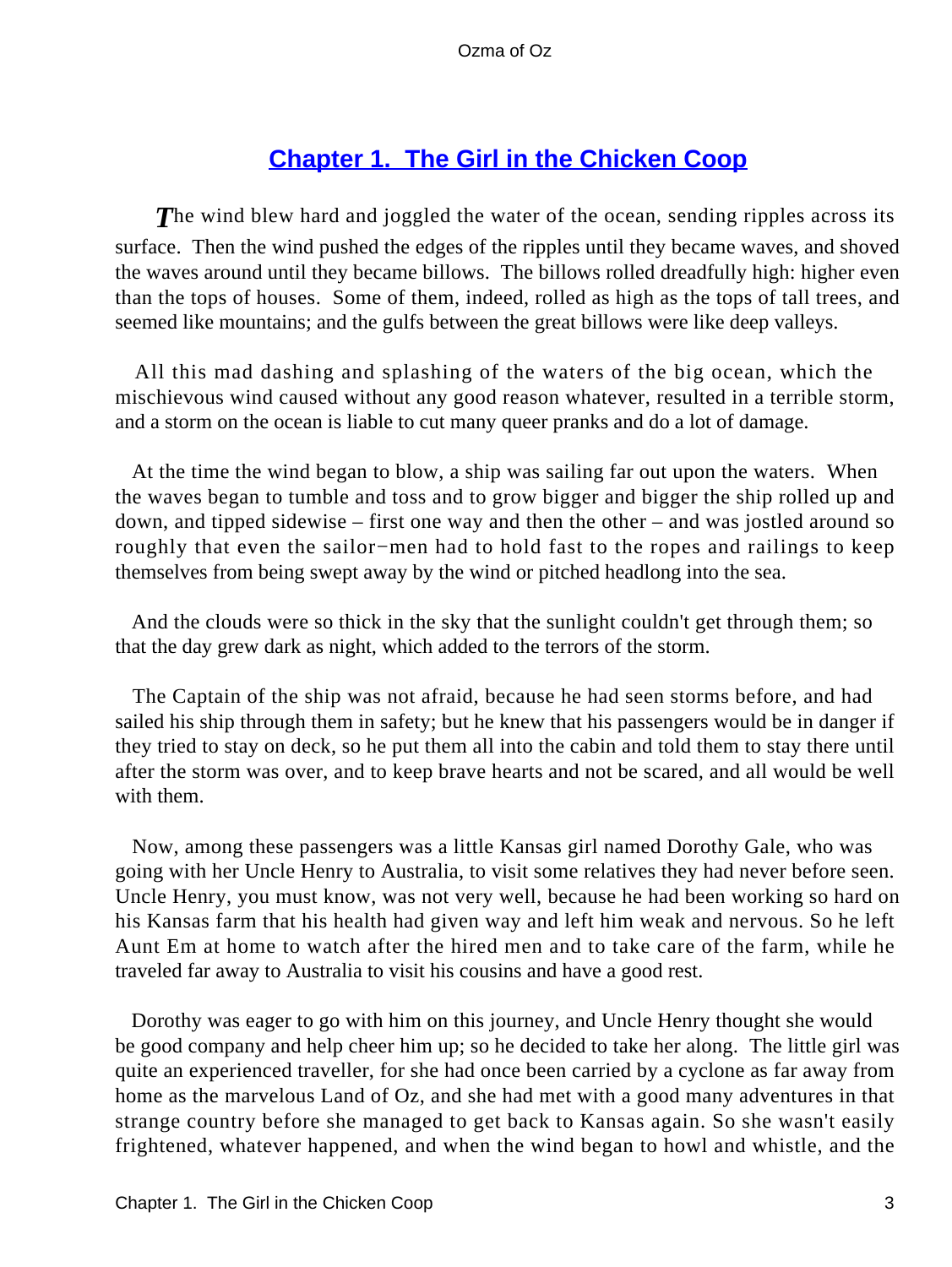waves began to tumble and toss, our little girl didn't mind the uproar the least bit.

 «Of course we'll have to stay in the cabin,» she said to Uncle Henry and the other passengers, «and keep as quiet as possible until the storm is over. For the Captain says if we go on deck we may be blown overboard.»

 No one wanted to risk such an accident as that, you may be sure; so all the passengers stayed huddled up in the dark cabin, listening to the shrieking of the storm and the creaking of the masts and rigging and trying to keep from bumping into one another when the ship tipped sidewise.

 Dorothy had almost fallen asleep when she was aroused with a start to find that Uncle Henry was missing. She couldn't imagine where he had gone, and as he was not very strong she began to worry about him, and to fear he might have been careless enough to go on deck. In that case he would be in great danger unless he instantly came down again.

 The fact was that Uncle Henry had gone to lie down in his little sleeping−berth, but Dorothy did not know that. She only remembered that Aunt Em had cautioned her to take good care of her uncle, so at once she decided to go on deck and find him, in spite of the fact that the tempest was now worse than ever, and the ship was plunging in a really dreadful manner. Indeed, the little girl found it was as much as she could do to mount the stairs to the deck, and as soon as she got there the wind struck her so fiercely that it almost tore away the skirts of her dress. Yet Dorothy felt a sort of joyous excitement in defying the storm, and while she held fast to the railing she peered around through the gloom and thought she saw the dim form of a man clinging to a mast not far away from her. This might be her uncle, so she called as loudly as she could:

«Uncle Henry! Uncle Henry!»

 But the wind screeched and howled so madly that she scarce heard her own voice, and the man certainly failed to hear her, for he did not move.

 Dorothy decided she must go to him; so she made a dash forward, during a lull in the storm, to where a big square chicken−coop had been lashed to the deck with ropes. She reached this place in safety, but no sooner had she seized fast hold of the slats of the big box in which the chickens were kept than the wind, as if enraged because the little girl dared to resist its power, suddenly redoubled its fury. With a scream like that of an angry giant it tore away the ropes that held the coop and lifted it high into the air, with Dorothy still clinging to the slats. Around and over it whirled, this way and that, and a few moments later the chicken−coop dropped far away into the sea, where the big waves caught it and slid it up−hill to a foaming crest and then down−hill into a deep valley, as if it were nothing more than a plaything to keep them amused.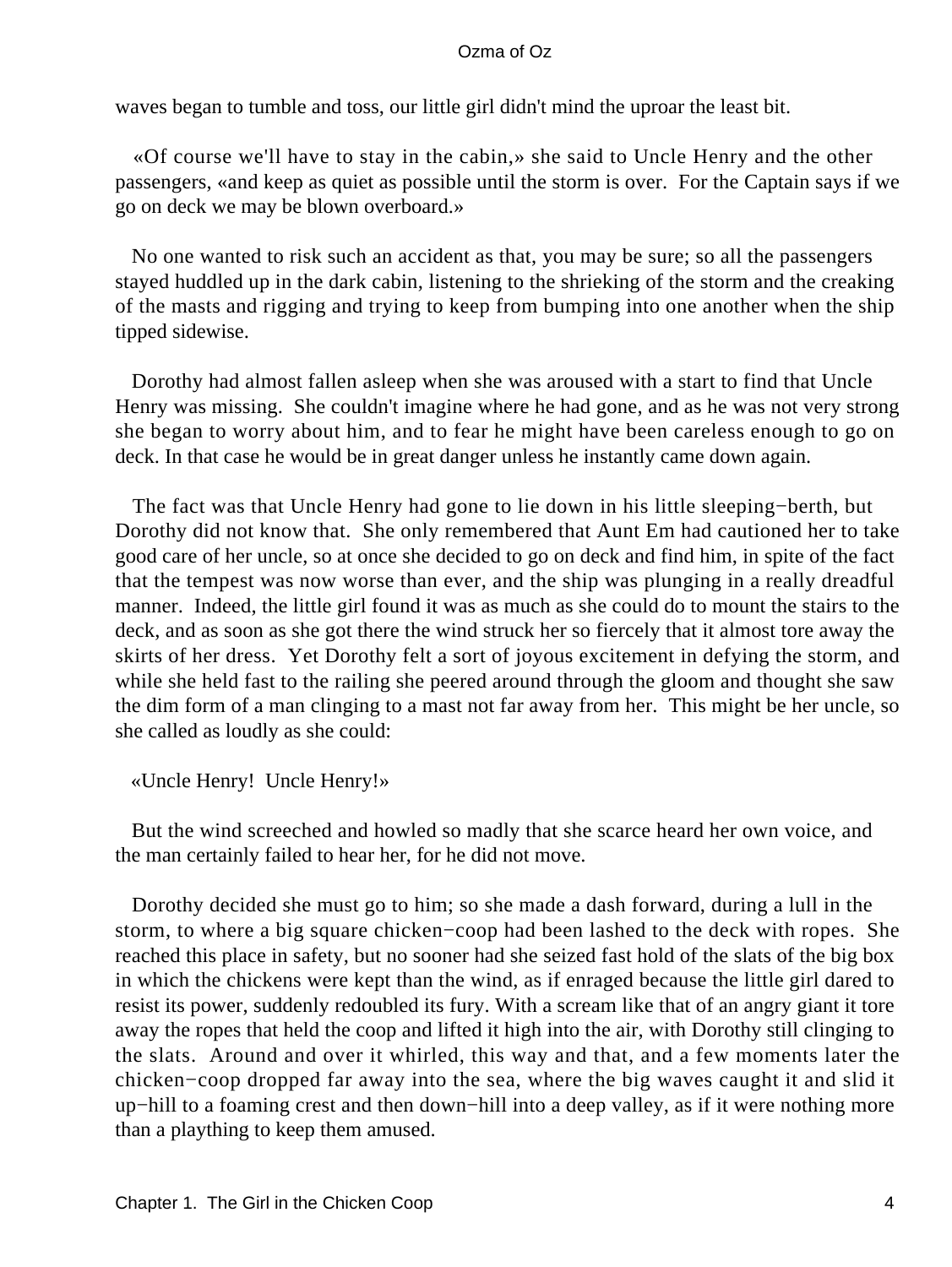Dorothy had a good ducking, you may be sure, but she didn't lose her presence of mind even for a second. She kept tight hold of the stout slats and as soon as she could get the water out of her eyes she saw that the wind had ripped the cover from the coop, and the poor chickens were fluttering away in every direction, being blown by the wind until they looked like feather dusters without handles. The bottom of the coop was made of thick boards, so Dorothy found she was clinging to a sort of raft, with sides of slats, which readily bore up her weight. After coughing the water out of her throat and getting her breath again, she managed to climb over the slats and stand upon the firm wooden bottom of the coop, which supported her easily enough.

 «Why, I've got a ship of my own!» she thought, more amused than frightened at her sudden change of condition; and then, as the coop climbed up to the top of a big wave, she looked eagerly around for the ship from which she had been blown.

 It was far, far away, by this time. Perhaps no one on board had yet missed her, or knew of her strange adventure. Down into a valley between the waves the coop swept her, and when she climbed another crest the ship looked like a toy boat, it was such a long way off. Soon it had entirely disappeared in the gloom, and then Dorothy gave a sigh of regret at parting with Uncle Henry and began to wonder what was going to happen to her next.

 Just now she was tossing on the bosom of a big ocean, with nothing to keep her afloat but a miserable wooden hen−coop that had a plank bottom and slatted sides, through which the water constantly splashed and wetted her through to the skin! And there was nothing to eat when she became hungry – as she was sure to do before long – and no fresh water to drink and no dry clothes to put on.

 «Well, I declare!» she exclaimed, with a laugh. «You're in a pretty fix, Dorothy Gale, I can tell you! and I haven't the least idea how you're going to get out of it!»

 As if to add to her troubles the night was now creeping on, and the gray clouds overhead changed to inky blackness. But the wind, as if satisfied at last with its mischievous pranks, stopped blowing this ocean and hurried away to another part of the world to blow something else; so that the waves, not being joggled any more, began to quiet down and behave themselves.

 It was lucky for Dorothy, I think, that the storm subsided; otherwise, brave though she was, I fear she might have perished. Many children, in her place, would have wept and given way to despair; but because Dorothy had encountered so many adventures and come safely through them it did not occur to her at this time to be especially afraid. She was wet and uncomfortable, it is true; but, after sighing that one sigh I told you of, she managed to recall some of her customary cheerfulness and decided to patiently await whatever her fate might be.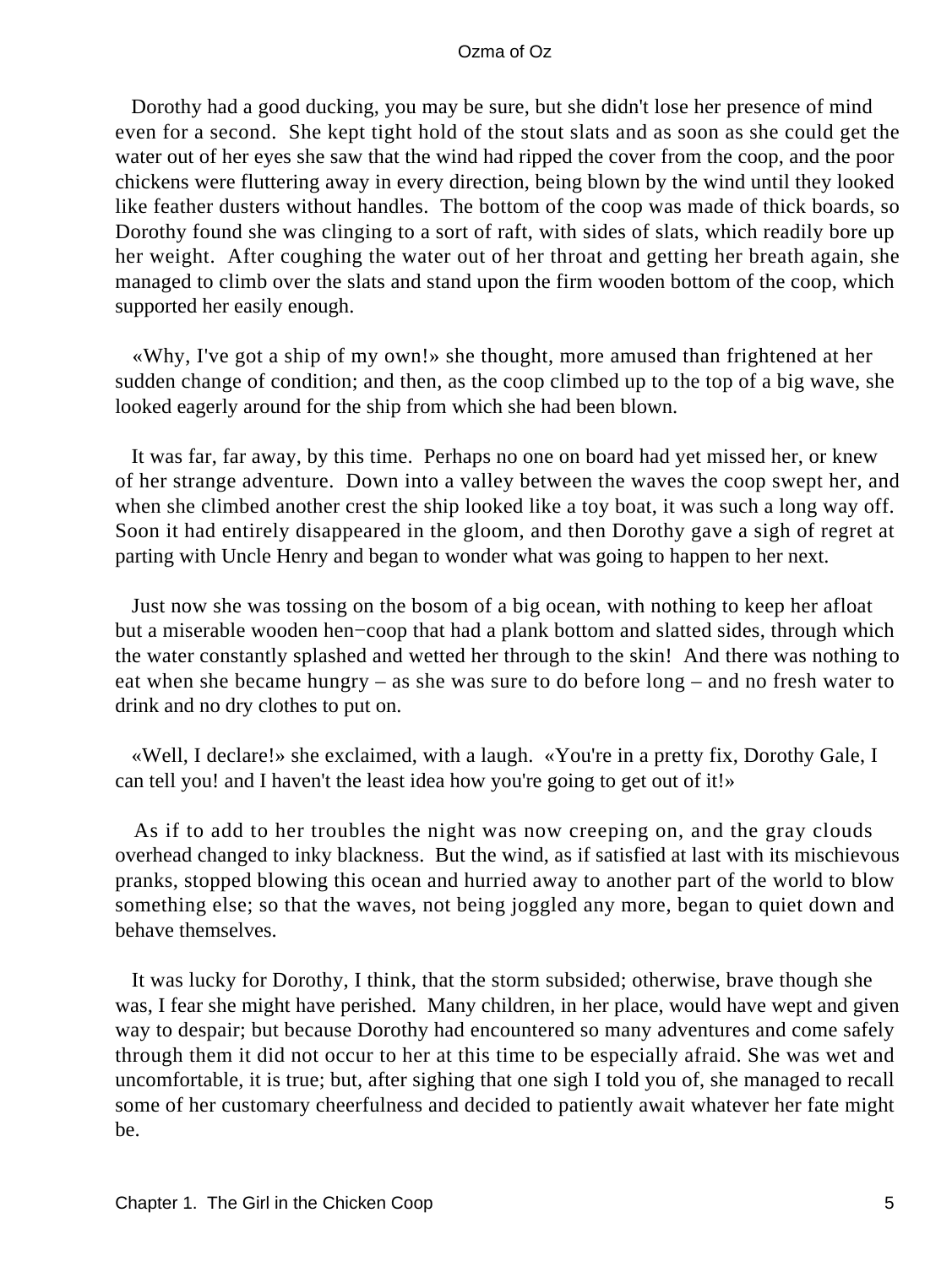By and by the black clouds rolled away and showed a blue sky overhead, with a silver moon shining sweetly in the middle of it and little stars winking merrily at Dorothy when she looked their way. The coop did not toss around any more, but rode the waves more gently – almost like a cradle rocking – so that the floor upon which Dorothy stood was no longer swept by water coming through the slats. Seeing this, and being quite exhausted by the excitement of the past few hours, the little girl decided that sleep would be the best thing to restore her strength and the easiest way in which she could pass the time. The floor was damp and she was herself wringing wet, but fortunately this was a warm climate and she did not feel at all cold.

 So she sat down in a corner of the coop, leaned her back against the slats, nodded at the friendly stars before she closed her eyes, and was asleep in half a minute.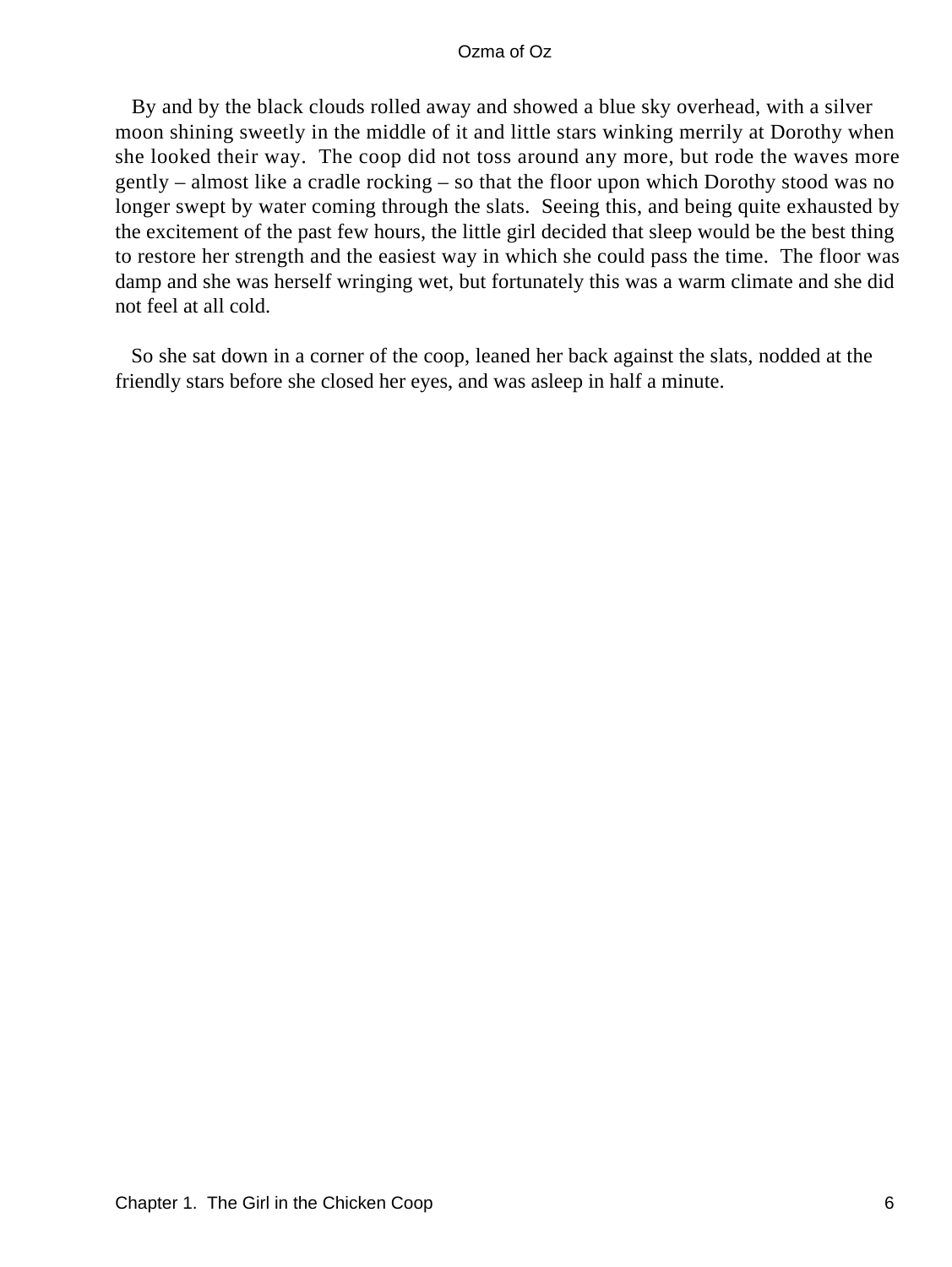### **[Chapter 2. The Yellow Hen](#page-111-0)**

*A* strange noise awoke Dorothy, who opened her eyes to find that day had dawned and the sun was shining brightly in a clear sky. She had been dreaming that she was back in Kansas again, and playing in the old barn−yard with the calves and pigs and chickens all around her; and at first, as she rubbed the sleep from her eyes, she really imagined she was there.

«Kut−kut−kut, ka−daw−kut! Kut−kut−kut, ka−daw−kut!»

 Ah; here again was the strange noise that had awakened her. Surely it was a hen cackling! But her wide−open eyes first saw, through the slats of the coop, the blue waves of the ocean, now calm and placid, and her thoughts flew back to the past night, so full of danger and discomfort. Also she began to remember that she was a waif of the storm, adrift upon a treacherous and unknown sea.

«Kut−kut−kut, ka−daw−w−w – kut!»

«What's that?» cried Dorothy, starting to her feet.

 «Why, I've just laid an egg, that's all,» replied a small, but sharp and distinct voice, and looking around her the little girl discovered a yellow hen squatting in the opposite corner of the coop.

«Dear me!» she exclaimed, in surprise; «have YOU been here all night, too?»

 «Of course,» answered the hen, fluttering her wings and yawning. «When the coop blew away from the ship I clung fast to this corner, with claws and beak, for I knew if I fell into the water I'd surely be drowned. Indeed, I nearly drowned, as it was, with all that water washing over me. I never was so wet before in my life!»

 «Yes,» agreed Dorothy, «it was pretty wet, for a time, I know. But do you feel comfor'ble now?»

 «Not very. The sun has helped to dry my feathers, as it has your dress, and I feel better since I laid my morning egg. But what's to become of us, I should like to know, afloat on this big pond?»

 «I'd like to know that, too,» said Dorothy. «But, tell me; how does it happen that you are able to talk? I thought hens could only cluck and cackle.»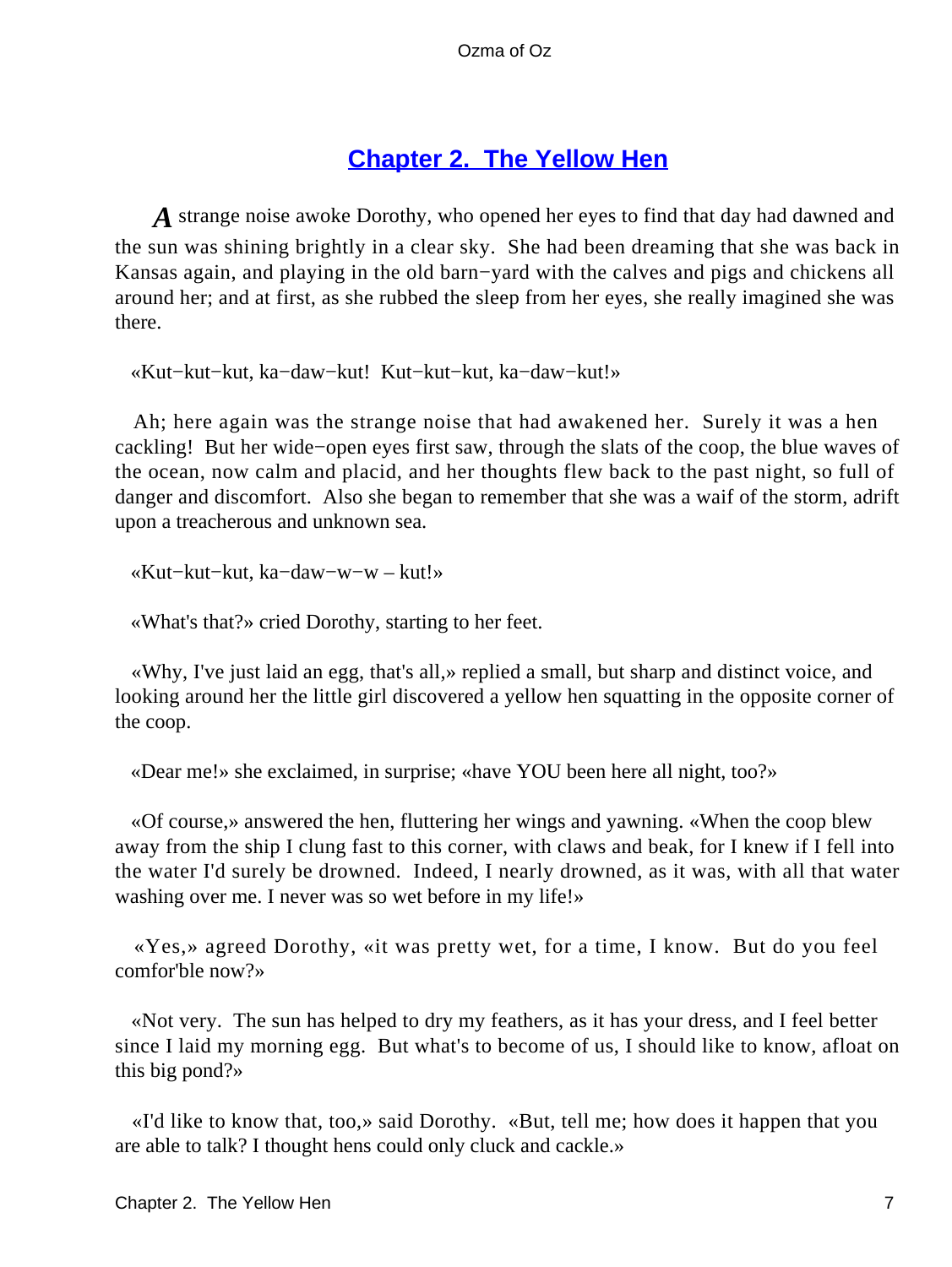«Why, as for that,» answered the yellow hen thoughtfully, «I've clucked and cackled all my life, and never spoken a word before this morning, that I can remember. But when you asked a question, a minute ago, it seemed the most natural thing in the world to answer you. So I spoke, and I seem to keep on speaking, just as you and other human beings do. Strange, isn't it?»

 «Very,» replied Dorothy. «If we were in the Land of Oz, I wouldn't think it so queer, because many of the animals can talk in that fairy country. But out here in the ocean must be a good long way from Oz.»

 «How is my grammar?» asked the yellow hen, anxiously. «Do I speak quite properly, in your judgment?»

«Yes,» said Dorothy, «you do very well, for a beginner.»

 «I'm glad to know that,» continued the yellow hen, in a confidential tone; «because, if one is going to talk, it's best to talk correctly. The red rooster has often said that my cluck and my cackle were quite perfect; and now it's a comfort to know I am talking properly.»

 «I'm beginning to get hungry,» remarked Dorothy. «It's breakfast time; but there's no breakfast.»

«You may have my egg,» said the yellow hen. «I don't care for it, you know.»

«Don't you want to hatch it?» asked the little girl, in surprise.

 «No, indeed; I never care to hatch eggs unless I've a nice snug nest, in some quiet place, with a baker's dozen of eggs under me. That's thirteen, you know, and it's a lucky number for hens. So you may as well eat this egg.»

 «Oh, I couldn't POSS'BLY eat it, unless it was cooked,» exclaimed Dorothy. «But I'm much obliged for your kindness, just the same.»

 «Don't mention it, my dear,» answered the hen, calmly, and began preening her feathers.

 For a moment Dorothy stood looking out over the wide sea. She was still thinking of the egg, though; so presently she asked:

«Why do you lay eggs, when you don't expect to hatch them?»

 «It's a habit I have,» replied the yellow hen. «It has always been my pride to lay a fresh egg every morning, except when I'm moulting. I never feel like having my morning cackle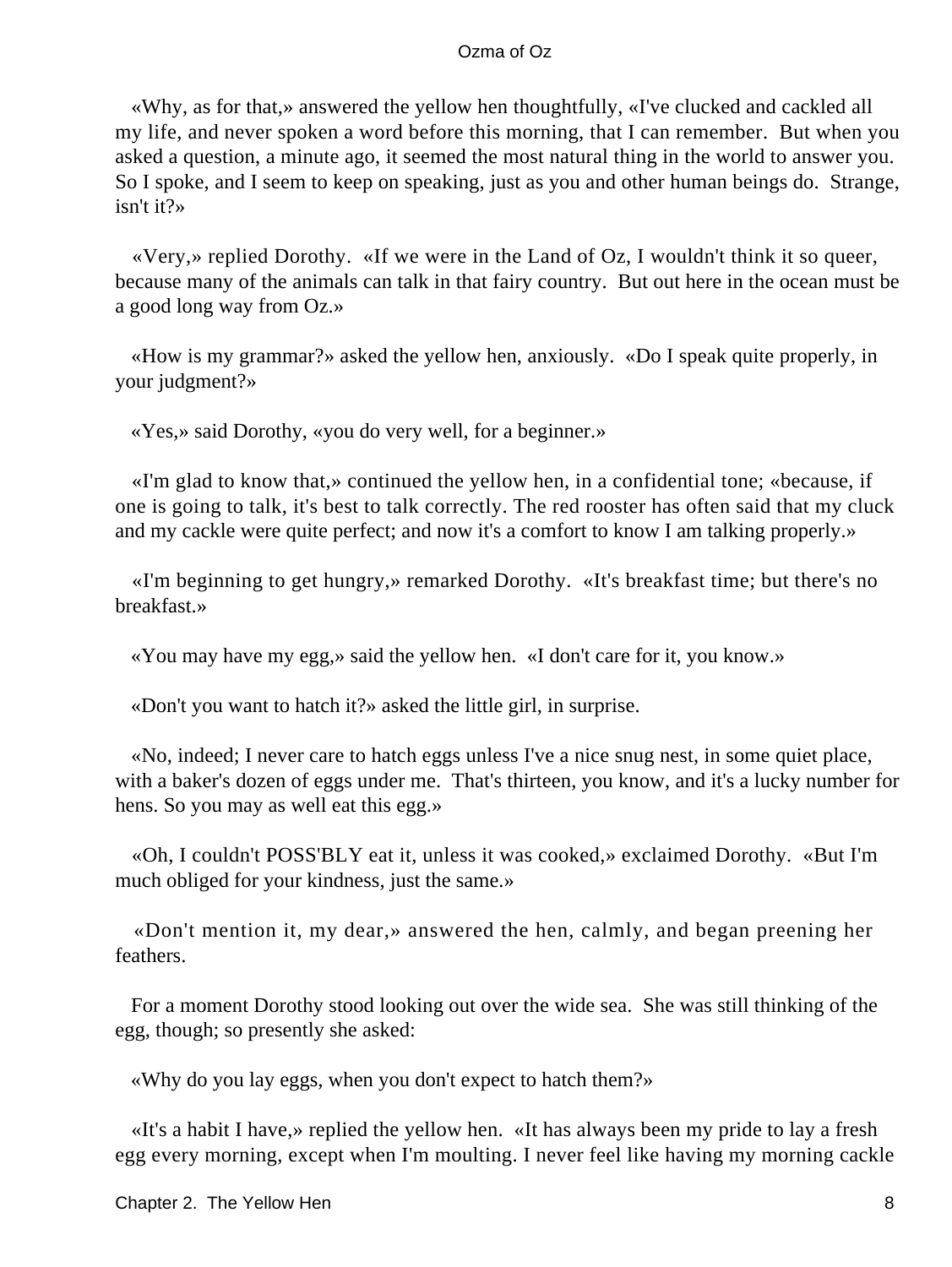till the egg is properly laid, and without the chance to cackle I would not be happy.»

 «It's strange,» said the girl, reflectively; «but as I'm not a hen I can't be 'spected to understand that.»

«Certainly not, my dear.»

 Then Dorothy fell silent again. The yellow hen was some company, and a bit of comfort, too; but it was dreadfully lonely out on the big ocean, nevertheless.

 After a time the hen flew up and perched upon the topmost slat of the coop, which was a little above Dorothy's head when she was sitting upon the bottom, as she had been doing for some moments past.

«Why, we are not far from land!» exclaimed the hen.

«Where? Where is it?» cried Dorothy, jumping up in great excitement.

 «Over there a little way,» answered the hen, nodding her head in a certain direction. «We seem to be drifting toward it, so that before noon we ought to find ourselves upon dry land again.»

 «I shall like that!» said Dorothy, with a little sigh, for her feet and legs were still wetted now and then by the sea−water that came through the open slats.

 «So shall I,» answered her companion. «There is nothing in the world so miserable as a wet hen.»

 The land, which they seemed to be rapidly approaching, since it grew more distinct every minute, was quite beautiful as viewed by the little girl in the floating hen−coop. Next to the water was a broad beach of white sand and gravel, and farther back were several rocky hills, while beyond these appeared a strip of green trees that marked the edge of a forest. But there were no houses to be seen, nor any sign of people who might inhabit this unknown land.

 «I hope we shall find something to eat,» said Dorothy, looking eagerly at the pretty beach toward which they drifted. «It's long past breakfast time, now.»

«I'm a trifle hungry, myself,» declared the yellow hen.

 «Why don't you eat the egg?» asked the child. «You don't need to have your food cooked, as I do.»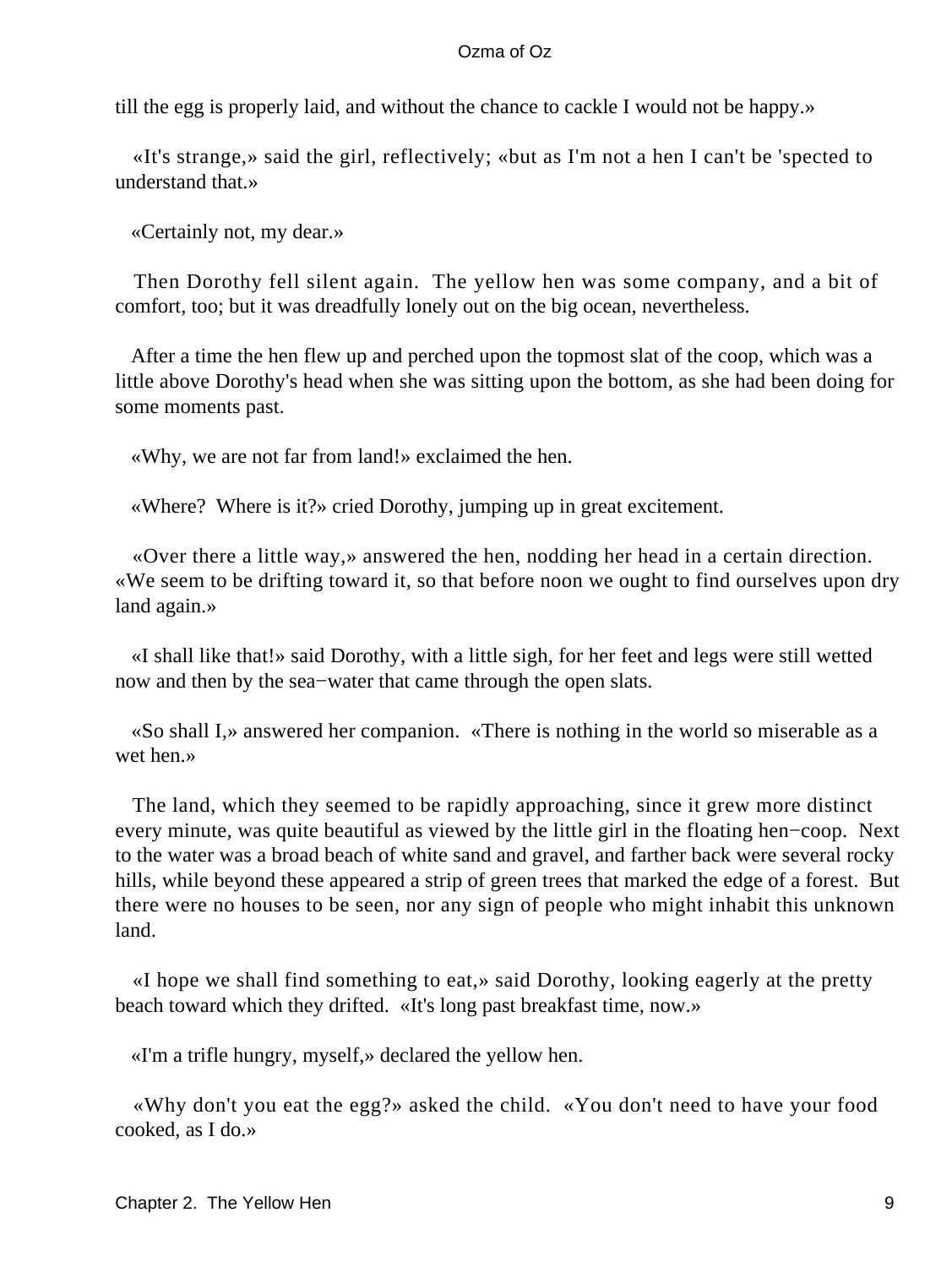«Do you take me for a cannibal?» cried the hen, indignantly. «I do not know what I have said or done that leads you to insult me!»

 «I beg your pardon, I'm sure Mrs. – Mrs. – by the way, may I inquire your name, ma'am?» asked the little girl.

«My name is Bill,» said the yellow hen, somewhat gruffly.

«Bill! Why, that's a boy's name.»

«What difference does that make?»

«You're a lady hen, aren't you?»

 «Of course. But when I was first hatched out no one could tell whether I was going to be a hen or a rooster; so the little boy at the farm where I was born called me Bill, and made a pet of me because I was the only yellow chicken in the whole brood. When I grew up, and he found that I didn't crow and fight, as all the roosters do, he did not think to change my name, and every creature in the barn−yard, as well as the people in the house, knew me as 'Bill.' So Bill I've always been called, and Bill is my name.»

 «But it's all wrong, you know,» declared Dorothy, earnestly; «and, if you don't mind, I shall call you 'Billina.' Putting the 'eena' on the end makes it a girl's name, you see.»

 «Oh, I don't mind it in the least,» returned the yellow hen. «It doesn't matter at all what you call me, so long as I know the name means ME.»

 «Very well, Billina. MY name is Dorothy Gale – just Dorothy to my friends and Miss Gale to strangers. You may call me Dorothy, if you like. We're getting very near the shore. Do you suppose it is too deep for me to wade the rest of the way?»

 «Wait a few minutes longer. The sunshine is warm and pleasant, and we are in no hurry.»

 «But my feet are all wet and soggy,» said the girl. «My dress is dry enough, but I won't feel real comfor'ble till I get my feet dried.»

 She waited, however, as the hen advised, and before long the big wooden coop grated gently on the sandy beach and the dangerous voyage was over.

 It did not take the castaways long to reach the shore, you may be sure. The yellow hen flew to the sands at once, but Dorothy had to climb over the high slats. Still, for a country girl, that was not much of a feat, and as soon as she was safe ashore Dorothy drew off her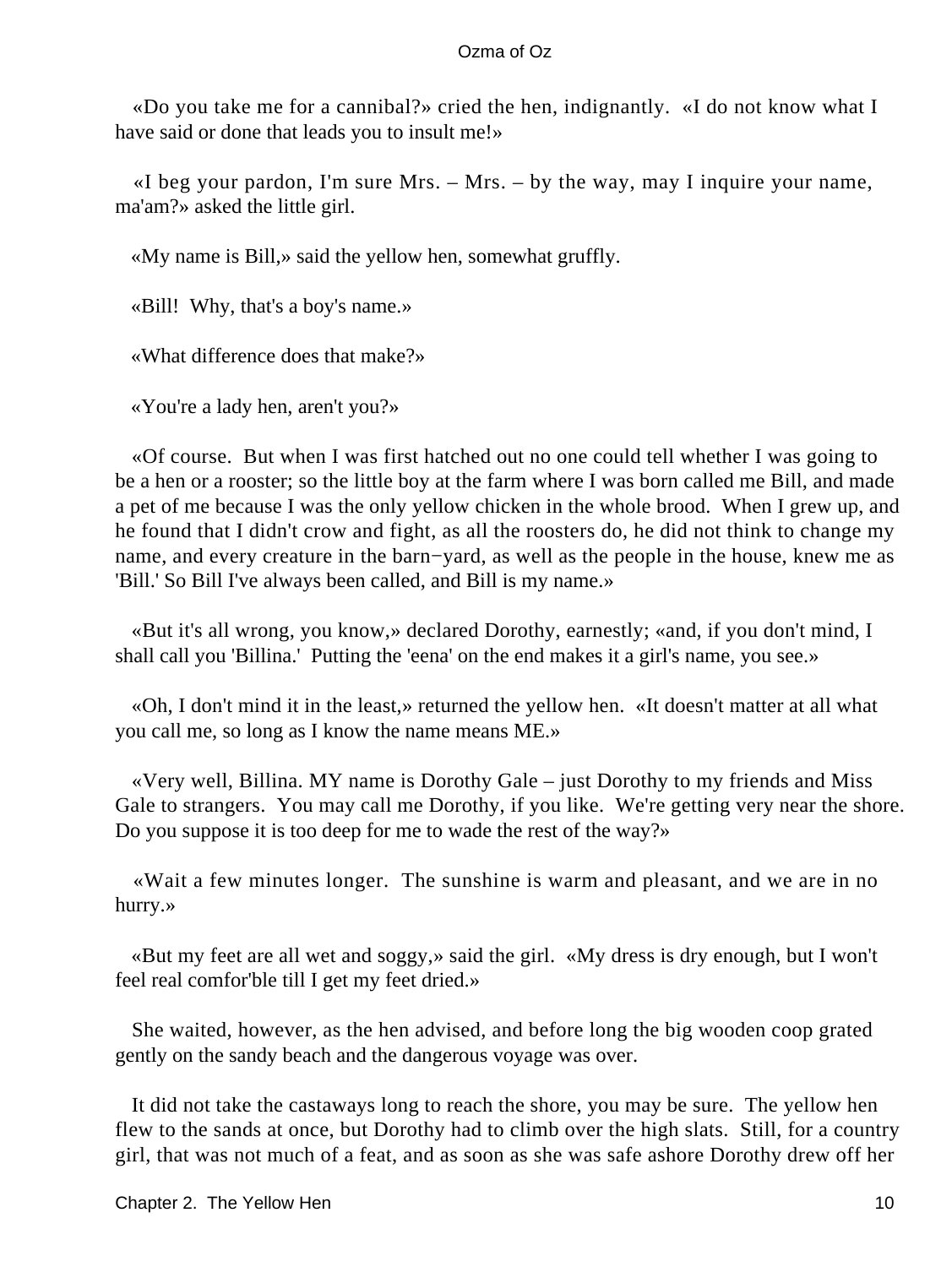wet shoes and stockings and spread them upon the sun−warmed beach to dry.

 Then she sat down and watched Billina, who was pick−pecking away with her sharp bill in the sand and gravel, which she scratched up and turned over with her strong claws.

«What are you doing?» asked Dorothy.

«Getting my breakfast, of course,» murmured the hen, busily pecking away.

«What do you find?» inquired the girl, curiously.

 «Oh, some fat red ants, and some sand−bugs, and once in a while a tiny crab. They are very sweet and nice, I assure you.»

«How dreadful!» exclaimed Dorothy, in a shocked voice.

 «What is dreadful?» asked the hen, lifting her head to gaze with one bright eye at her companion.

 «Why, eating live things, and horrid bugs, and crawly ants. You ought to be 'SHAMED of yourself!»

 «Goodness me!» returned the hen, in a puzzled tone; «how queer you are, Dorothy! Live things are much fresher and more wholesome than dead ones, and you humans eat all sorts of dead creatures.»

«We don't!» said Dorothy.

 «You do, indeed,» answered Billina. «You eat lambs and sheep and cows and pigs and even chickens.»

«But we cook 'em,» said Dorothy, triumphantly.

«What difference does that make?»

 «A good deal,» said the girl, in a graver tone. «I can't just 'splain the diff'rence, but it's there. And, anyhow, we never eat such dreadful things as BUGS.»

 «But you eat the chickens that eat the bugs,» retorted the yellow hen, with an odd cackle. «So you are just as bad as we chickens are.»

 This made Dorothy thoughtful. What Billina said was true enough, and it almost took away her appetite for breakfast. As for the yellow hen, she continued to peck away at the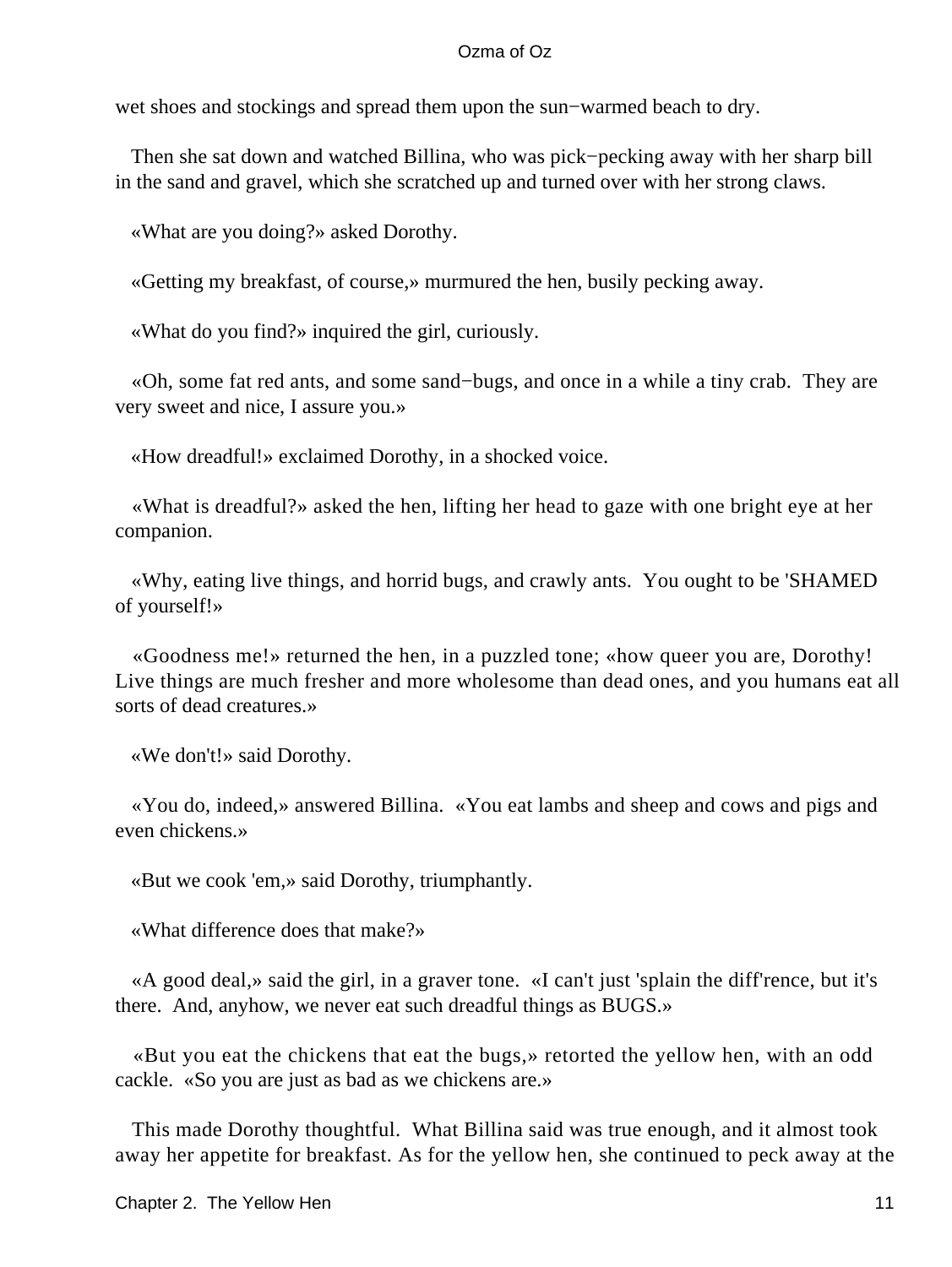sand busily, and seemed quite contented with her bill−of−fare.

 Finally, down near the water's edge, Billina stuck her bill deep into the sand, and then drew back and shivered.

«Ow!» she cried. «I struck metal, that time, and it nearly broke my beak.»

«It prob'bly was a rock,» said Dorothy, carelessly.

 «Nonsense. I know a rock from metal, I guess,» said the hen. «There's a different feel to it.»

 «But there couldn't be any metal on this wild, deserted seashore,» persisted the girl. «Where's the place? I'll dig it up, and prove to you I'm right,»

 Billina showed her the place where she had «stubbed her bill,» as she expressed it, and Dorothy dug away the sand until she felt something hard. Then, thrusting in her hand, she pulled the thing out, and discovered it to be a large sized golden key – rather old, but still bright and of perfect shape.

 «What did I tell you?» cried the hen, with a cackle of triumph. «Can I tell metal when I bump into it, or is the thing a rock?»

 «It's metal, sure enough,» answered the child, gazing thoughtfully at the curious thing she had found. «I think it is pure gold, and it must have lain hidden in the sand for a long time. How do you suppose it came there, Billina? And what do you suppose this mysterious key unlocks?»

 «I can't say,» replied the hen. «You ought to know more about locks and keys than I do.»

 Dorothy glanced around. There was no sign of any house in that part of the country, and she reasoned that every key must fit a lock and every lock must have a purpose. Perhaps the key had been lost by somebody who lived far away, but had wandered on this very shore.

 Musing on these things the girl put the key in the pocket of her dress and then slowly drew on her shoes and stockings, which the sun had fully dried.

 «I b'lieve, Billina,» she said, «I'll have a look 'round, and see if I can find some breakfast.»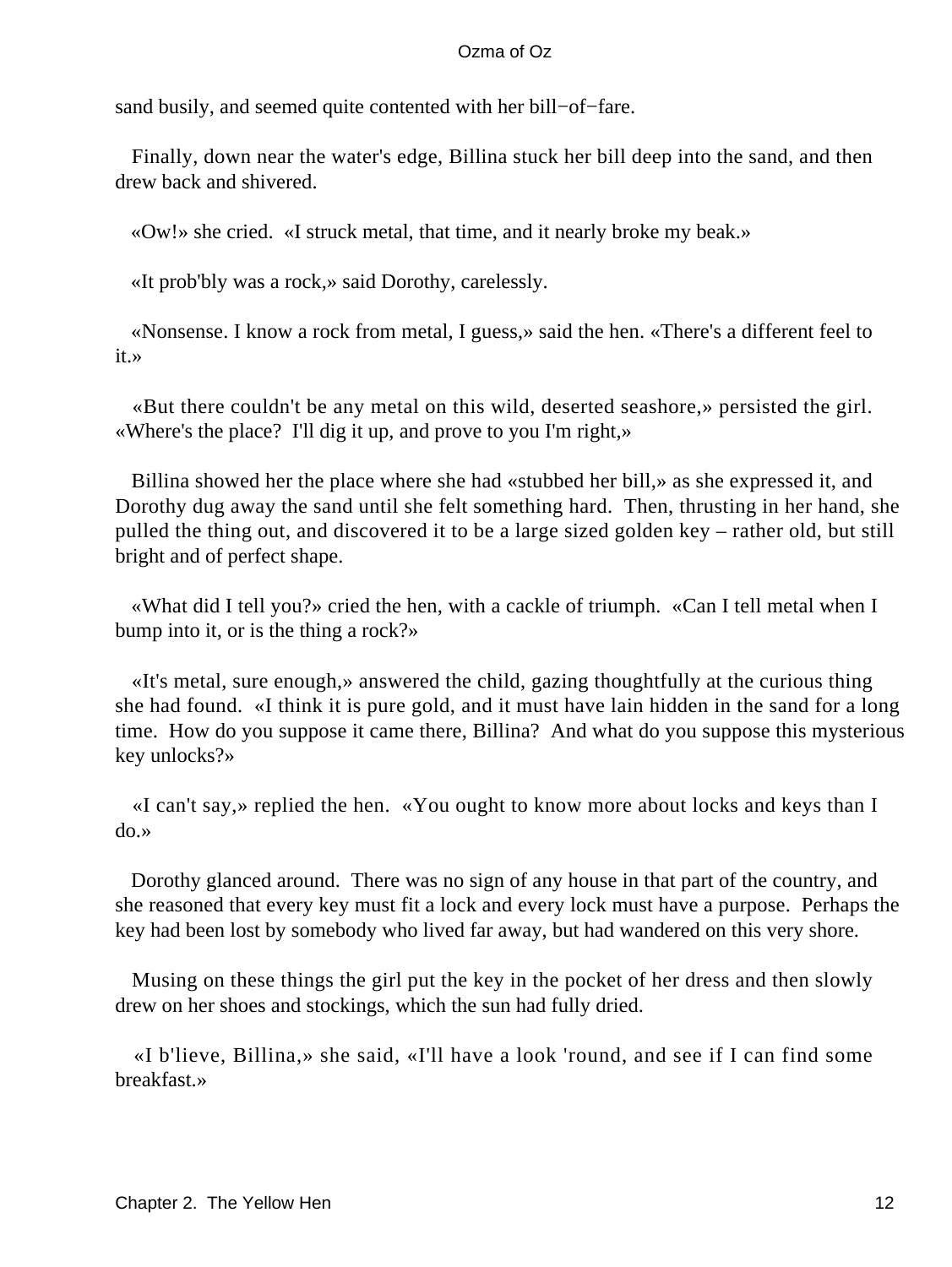### **[Chapter 3. Letters in the Sand](#page-111-0)**

*W*alking a little way back from the water's edge, toward the grove of trees, Dorothy came to a flat stretch of white sand that seemed to have queer signs marked upon its surface, just as one would write upon sand with a stick.

 «What does it say?» she asked the yellow hen, who trotted along beside her in a rather dignified fashion.

«How should I know?» returned the hen. «I cannot read.»

«Oh! Can't you?»

«Certainly not; I've never been to school, you know.»

 «Well, I have,» admitted Dorothy; «but the letters are big and far apart, and it's hard to spell out the words.»

 But she looked at each letter carefully, and finally discovered that these words were written in the sand:

#### «BEWARE THE WHEELERS!»

 «That's rather strange,» declared the hen, when Dorothy had read aloud the words. «What do you suppose the Wheelers are?»

 «Folks that wheel, I guess. They must have wheelbarrows, or baby−cabs or hand−carts,» said Dorothy.

 «Perhaps they're automobiles,» suggested the yellow hen. «There is no need to beware of baby−cabs and wheelbarrows; but automobiles are dangerous things. Several of my friends have been run over by them.»

 «It can't be auto'biles,» replied the girl, «for this is a new, wild country, without even trolley−cars or tel'phones. The people here haven't been discovered yet, I'm sure; that is, if there ARE any people. So I don't b'lieve there CAN be any auto'biles, Billina.»

«Perhaps not,» admitted the yellow hen. «Where are you going now?»

«Over to those trees, to see if I can find some fruit or nuts,» answered Dorothy.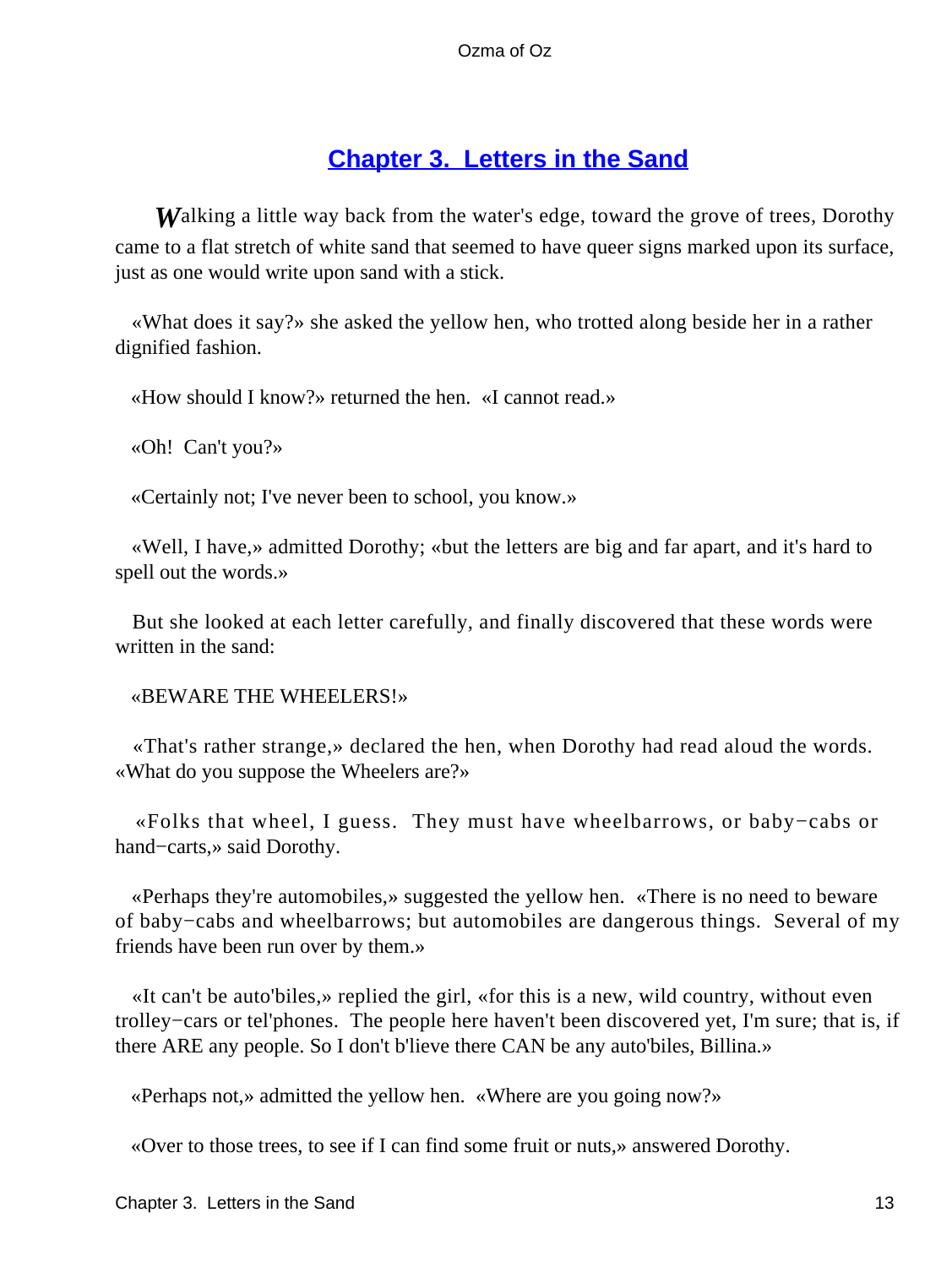She tramped across the sand, skirting the foot of one of the little rocky hills that stood near, and soon reached the edge of the forest.

 At first she was greatly disappointed, because the nearer trees were all punita, or cotton−wood or eucalyptus, and bore no fruit or nuts at all. But, bye and bye, when she was almost in despair, the little girl came upon two trees that promised to furnish her with plenty of food.

 One was quite full of square paper boxes, which grew in clusters on all the limbs, and upon the biggest and ripest boxes the word «Lunch» could be read, in neat raised letters. This tree seemed to bear all the year around, for there were lunch−box blossoms on some of the branches, and on others tiny little lunch−boxes that were as yet quite green, and evidently not fit to eat until they had grown bigger.

 The leaves of this tree were all paper napkins, and it presented a very pleasing appearance to the hungry little girl.

 But the tree next to the lunch−box tree was even more wonderful, for it bore quantities of tin dinner−pails, which were so full and heavy that the stout branches bent underneath their weight. Some were small and dark−brown in color; those larger were of a dull tin color; but the really ripe ones were pails of bright tin that shone and glistened beautifully in the rays of sunshine that touched them.

Dorothy was delighted, and even the yellow hen acknowledged that she was surprised.

 The little girl stood on tip−toe and picked one of the nicest and biggest lunch−boxes, and then she sat down upon the ground and eagerly opened it. Inside she found, nicely wrapped in white papers, a ham sandwich, a piece of sponge−cake, a pickle, a slice of new cheese and an apple. Each thing had a separate stem, and so had to be picked off the side of the box; but Dorothy found them all to be delicious, and she ate every bit of luncheon in the box before she had finished.

 «A lunch isn't zactly breakfast,» she said to Billina, who sat beside her curiously watching. «But when one is hungry one can eat even supper in the morning, and not complain.»

 «I hope your lunch−box was perfectly ripe,» observed the yellow hen, in a anxious tone. «So much sickness is caused by eating green things.»

 «Oh, I'm sure it was ripe,» declared Dorothy, «all, that is, 'cept the pickle, and a pickle just HAS to be green, Billina. But everything tasted perfectly splendid, and I'd rather have it than a church picnic. And now I think I'll pick a dinner−pail, to have when I get hungry again, and then we'll start out and 'splore the country, and see where we are.»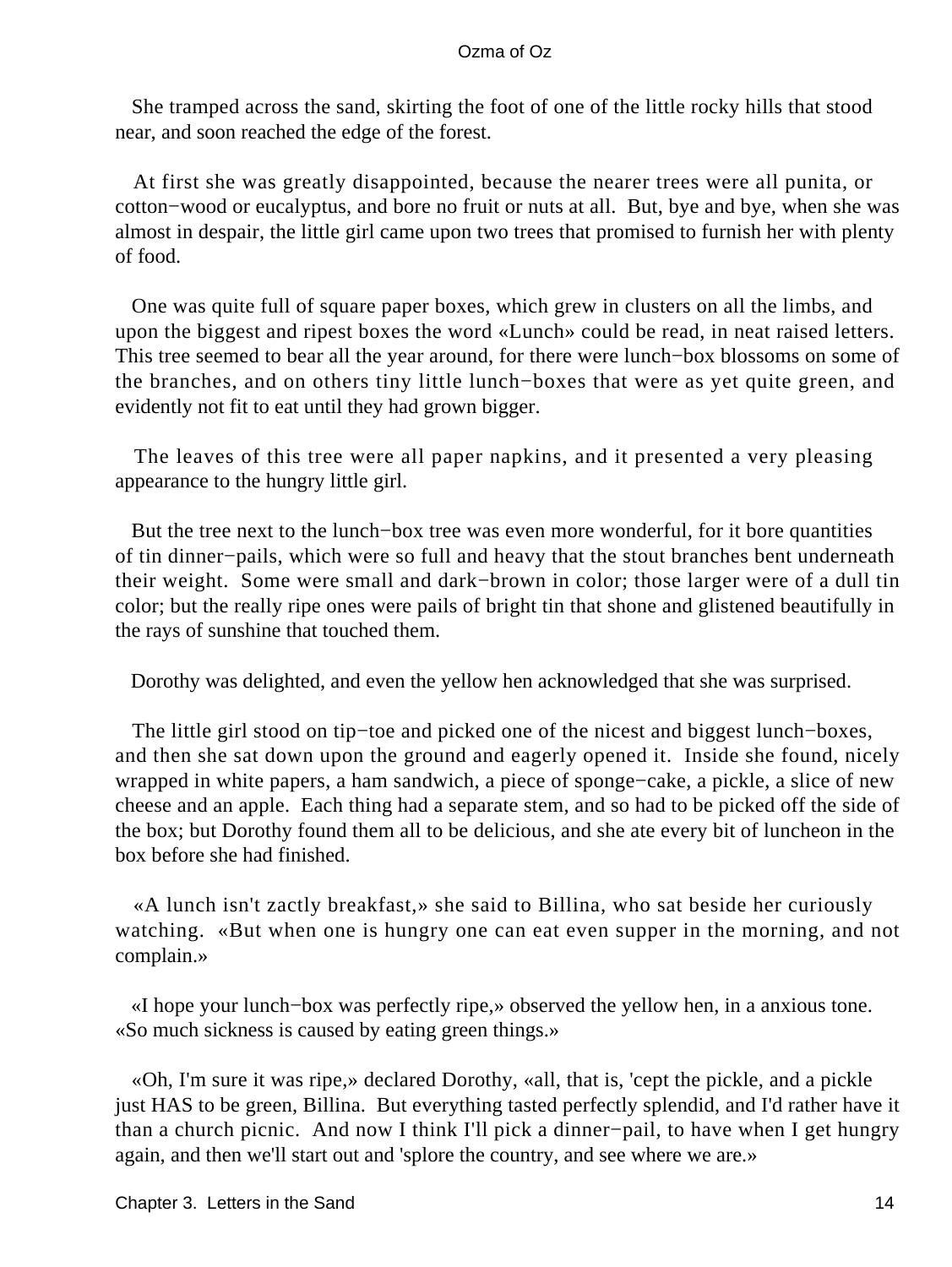«Haven't you any idea what country this is?» inquired Billina.

 «None at all. But listen: I'm quite sure it's a fairy country, or such things as lunch−boxes and dinner−pails wouldn't be growing upon trees. Besides, Billina, being a hen, you wouldn't be able to talk in any civ'lized country, like Kansas, where no fairies live at all.»

«Perhaps we're in the Land of Oz,» said the hen, thoughtfully.

 «No, that can't be,» answered the little girl; because I've been to the Land of Oz, and it's all surrounded by a horrid desert that no one can cross."

«Then how did you get away from there again?» asked Billina.

 «I had a pair of silver shoes, that carried me through the air; but I lost them,» said Dorothy.

«Ah, indeed,» remarked the yellow hen, in a tone of unbelief.

 «Anyhow,» resumed the girl, «there is no seashore near the Land of Oz, so this must surely be some other fairy country.»

 While she was speaking she selected a bright and pretty dinner−pail that seemed to have a stout handle, and picked it from its branch. Then, accompanied by the yellow hen, she walked out of the shadow of the trees toward the sea−shore.

They were part way across the sands when Billina suddenly cried, in a voice of terror:

«What's that?»

 Dorothy turned quickly around, and saw coming out of a path that led from between the trees the most peculiar person her eyes had ever beheld.

 It had the form of a man, except that it walked, or rather rolled, upon all fours, and its legs were the same length as its arms, giving them the appearance of the four legs of a beast. Yet it was no beast that Dorothy had discovered, for the person was clothed most gorgeously in embroidered garments of many colors, and wore a straw hat perched jauntily upon the side of its head. But it differed from human beings in this respect, that instead of hands and feet there grew at the end of its arms and legs round wheels, and by means of these wheels it rolled very swiftly over the level ground. Afterward Dorothy found that these odd wheels were of the same hard substance that our finger−nails and toe−nails are composed of, and she also learned that creatures of this strange race were born in this queer fashion. But when our little girl first caught sight of the first individual of a race that was destined to cause her a lot of trouble, she had an idea that the brilliantly−clothed personage was on roller−skates,

Chapter 3. Letters in the Sand 15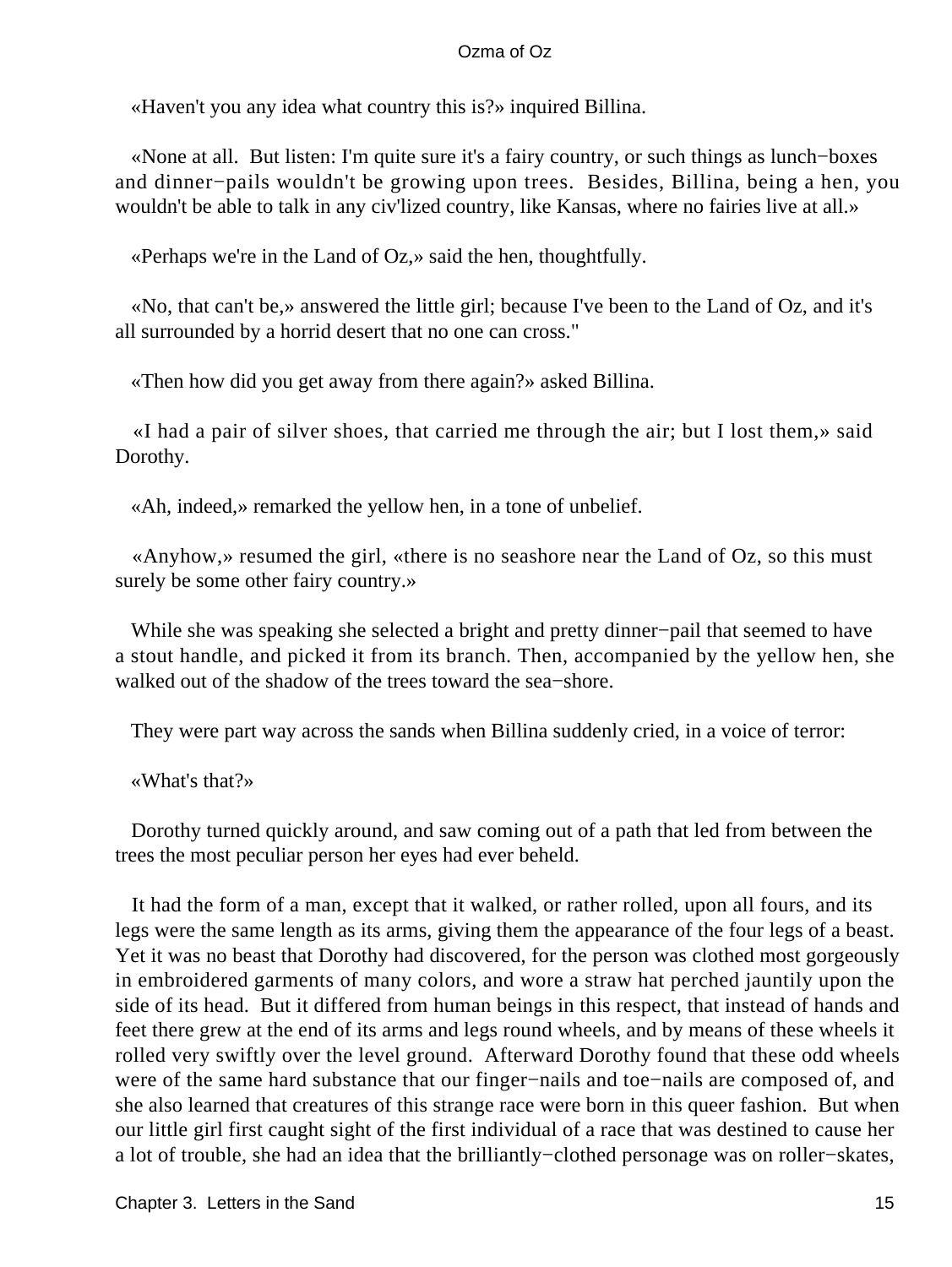which were attached to his hands as well as to his feet.

«Run!» screamed the yellow hen, fluttering away in great fright. «It's a Wheeler!»

«A Wheeler?» exclaimed Dorothy. «What can that be?»

 «Don't you remember the warning in the sand: 'Beware the Wheelers'? Run, I tell you – run!»

So Dorothy ran, and the Wheeler gave a sharp, wild cry and came after her in full chase.

 Looking over her shoulder as she ran, the girl now saw a great procession of Wheelers emerging from the forest – dozens and dozens of them – all clad in splendid, tight−fitting garments and all rolling swiftly toward her and uttering their wild, strange cries.

 «They're sure to catch us!» panted the girl, who was still carrying the heavy dinner−pail she had picked. «I can't run much farther, Billina.»

 «Climb up this hill, – quick!» said the hen; and Dorothy found she was very near to the heap of loose and jagged rocks they had passed on their way to the forest. The yellow hen was even now fluttering among the rocks, and Dorothy followed as best she could, half climbing and half tumbling up the rough and rugged steep.

 She was none too soon, for the foremost Wheeler reached the hill a moment after her; but while the girl scrambled up the rocks the creature stopped short with howls of rage and disappointment.

Dorothy now heard the yellow hen laughing, in her cackling, henny way.

 «Don't hurry, my dear,» cried Billina. «They can't follow us among these rocks, so we're safe enough now.»

 Dorothy stopped at once and sat down upon a broad boulder, for she was all out of breath.

 The rest of the Wheelers had now reached the foot of the hill, but it was evident that their wheels would not roll upon the rough and jagged rocks, and therefore they were helpless to follow Dorothy and the hen to where they had taken refuge. But they circled all around the little hill, so the child and Billina were fast prisoners and could not come down without being captured.

 Then the creatures shook their front wheels at Dorothy in a threatening manner, and it seemed they were able to speak as well as to make their dreadful outcries, for several of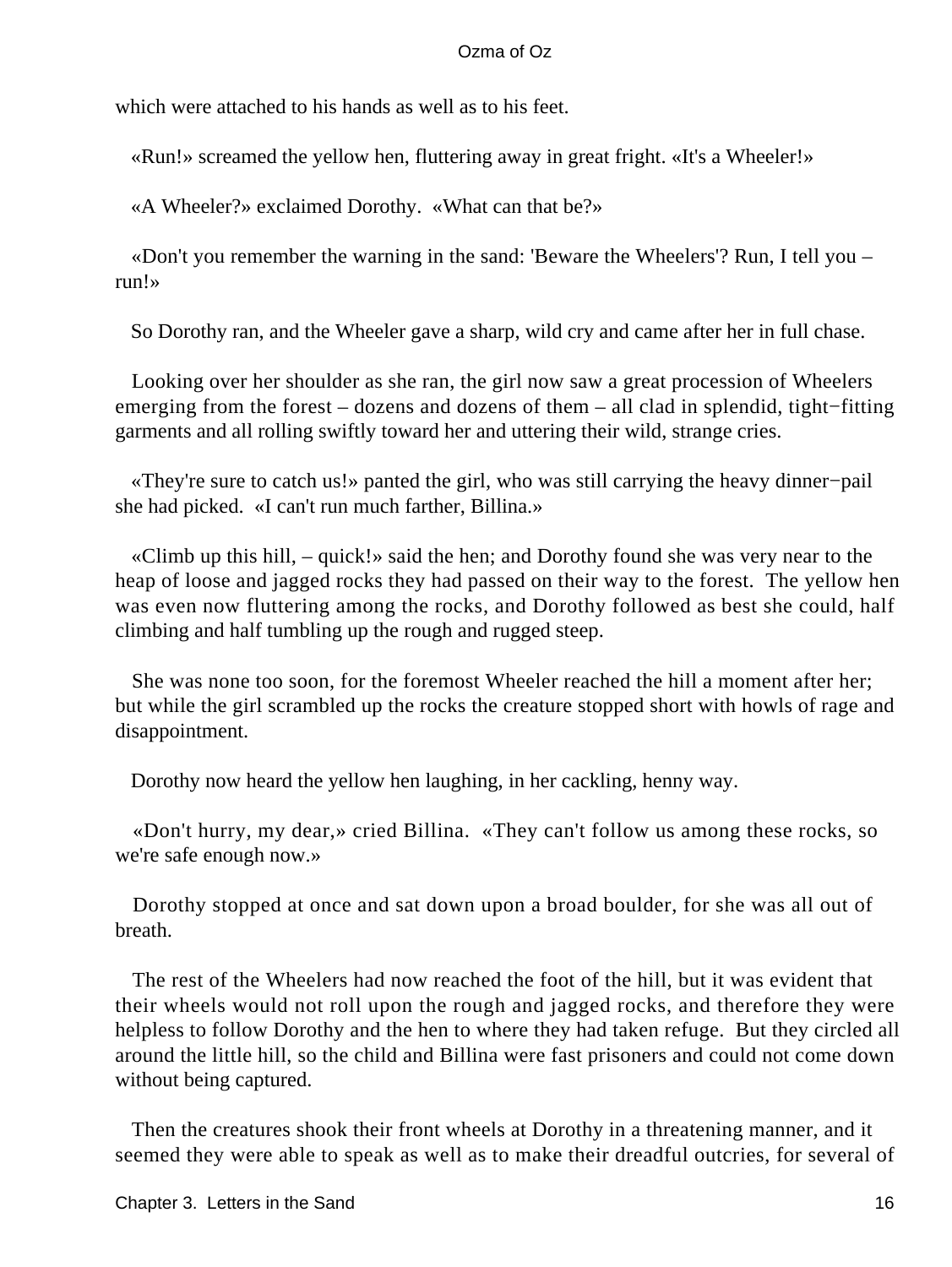them shouted:

 «We'll get you in time, never fear! And when we do get you, we'll tear you into little bits!»

 «Why are you so cruel to me?» asked Dorothy. «I'm a stranger in your country, and have done you no harm.»

 «No harm!» cried one who seemed to be their leader. «Did you not pick our lunch−boxes and dinner−pails? Have you not a stolen dinner−pail still in your hand?»

 «I only picked one of each,» she answered. «I was hungry, and I didn't know the trees were yours.»

 «That is no excuse,» retorted the leader, who was clothed in a most gorgeous suit. «It is the law here that whoever picks a dinner−pail without our permission must die immediately.»

 «Don't you believe him,» said Billina. «I'm sure the trees do not belong to these awful creatures. They are fit for any mischief, and it's my opinion they would try to kill us just the same if you hadn't picked a dinner−pail.»

«I think so, too,» agreed Dorothy. «But what shall we do now?»

 «Stay where we are,» advised the yellow hen. «We are safe from the Wheelers until we starve to death, anyhow; and before that time comes a good many things can happen.»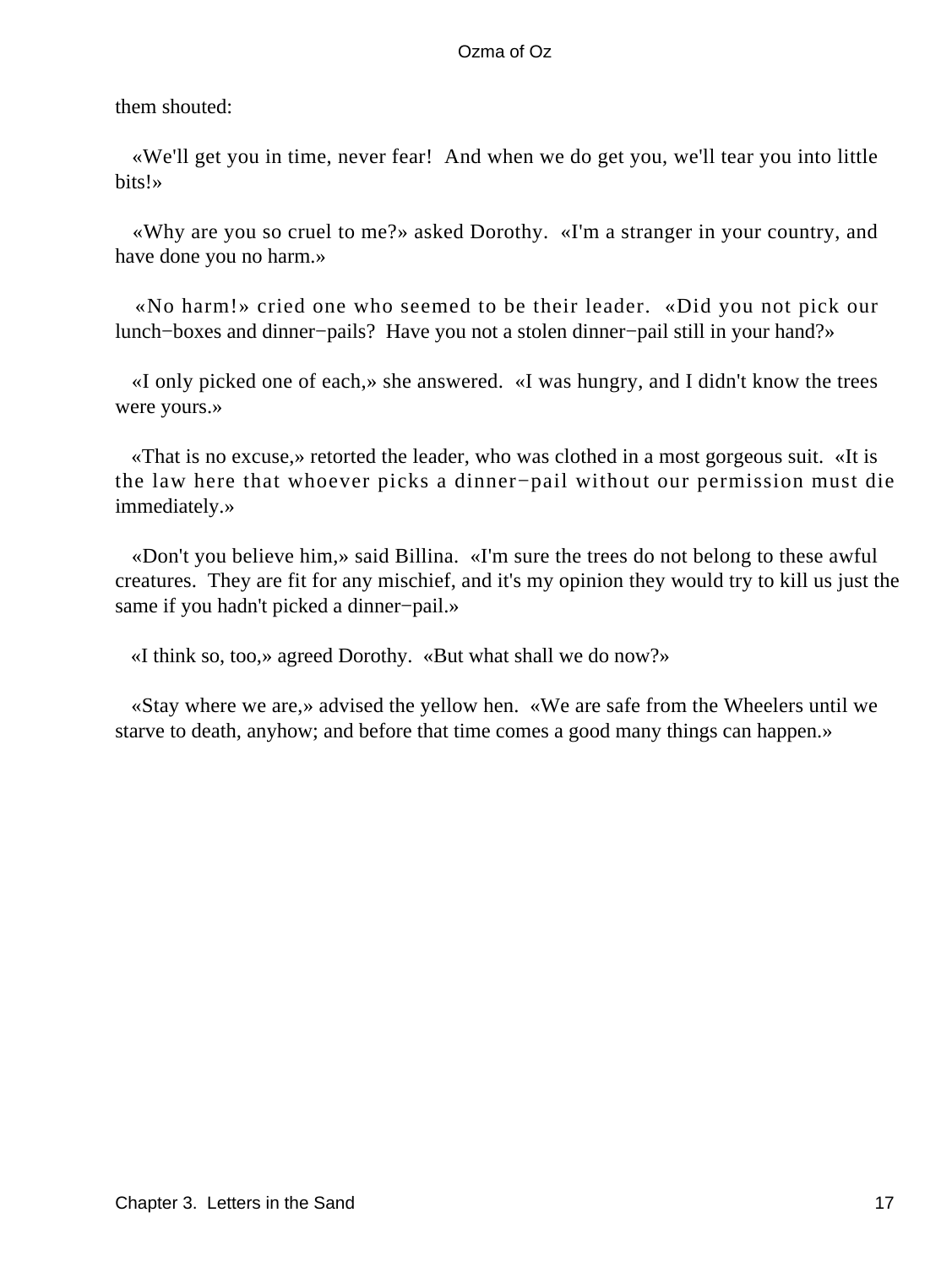### **[Chapter 4. Tiktok the Machine Man](#page-111-0)**

After an hour or so most of the band of Wheelers rolled back into the forest, leaving only three of their number to guard the hill. These curled themselves up like big dogs and pretended to go to sleep on the sands; but neither Dorothy nor Billina were fooled by this trick, so they remained in security among the rocks and paid no attention to their cunning enemies.

Finally the hen, fluttering over the mound, exclaimed: «Why, here's a path!»

 So Dorothy at once clambered to where Billina sat, and there, sure enough, was a smooth path cut between the rocks. It seemed to wind around the mound from top to bottom, like a cork−screw, twisting here and there between the rough boulders but always remaining level and easy to walk upon.

 Indeed, Dorothy wondered at first why the Wheelers did not roll up this path; but when she followed it to the foot of the mound she found that several big pieces of rock had been placed directly across the end of the way, thus preventing any one outside from seeing it and also preventing the Wheelers from using it to climb up the mound.

 Then Dorothy walked back up the path, and followed it until she came to the very top of the hill, where a solitary round rock stood that was bigger than any of the others surrounding it. The path came to an end just beside this great rock, and for a moment it puzzled the girl to know why the path had been made at all. But the hen, who had been gravely following her around and was now perched upon a point of rock behind Dorothy, suddenly remarked:

«It looks something like a door, doesn't it?»

«What looks like a door?» enquired the child.

 «Why, that crack in the rock, just facing you,» replied Billina, whose little round eyes were very sharp and seemed to see everything. «It runs up one side and down the other, and across the top and the bottom.»

«What does?»

«Why, the crack. So I think it must be a door of rock, although I do not see any hinges.»

 «Oh, yes,» said Dorothy, now observing for the first time the crack in the rock. «And isn't this a key−hole, Billina?» pointing to a round, deep hole at one side of the door.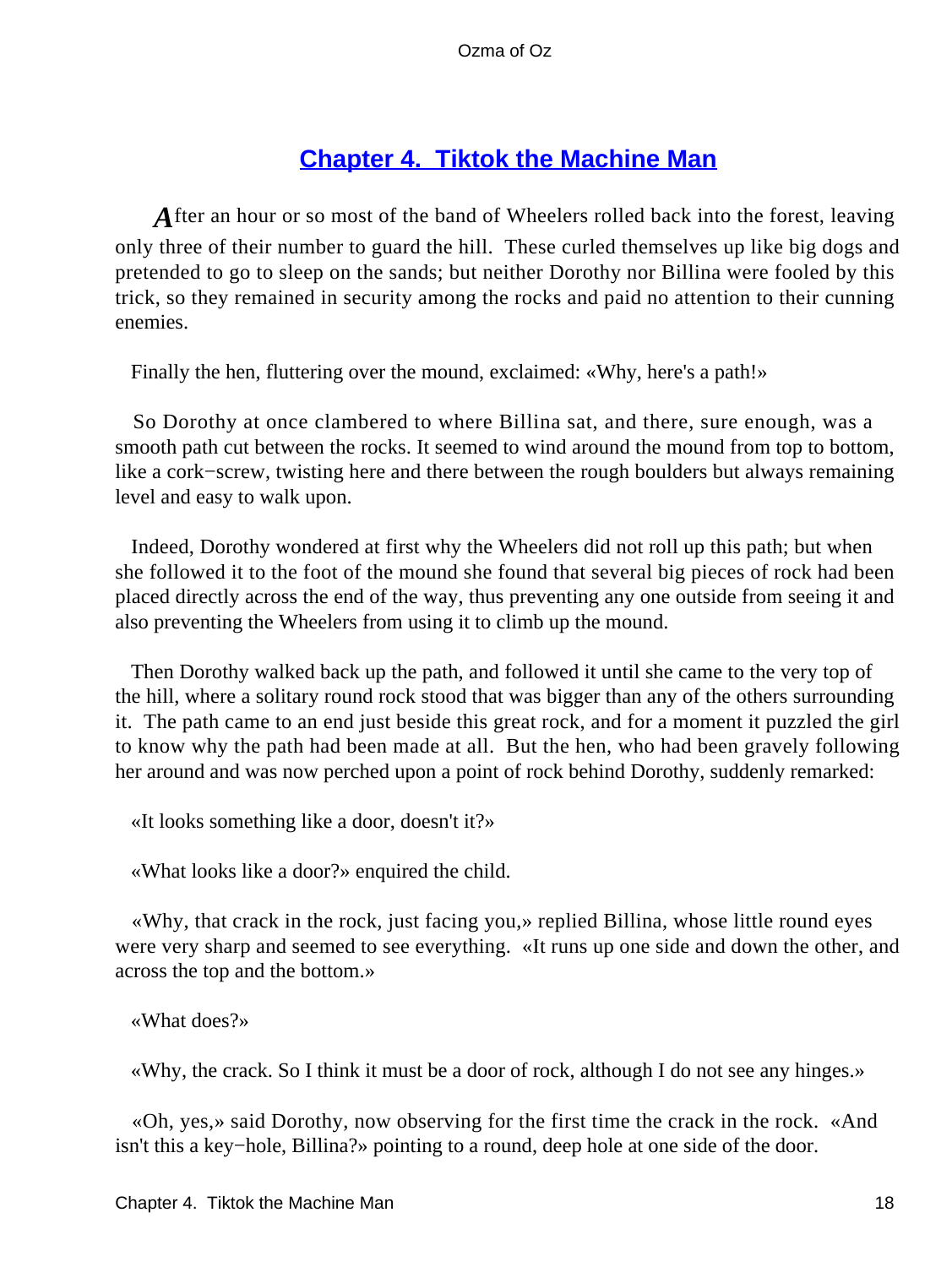«Of course. If we only had the key, now, we could unlock it and see what is there,» replied the yellow hen. «May be it's a treasure chamber full of diamonds and rubies, or heaps of shining gold, or  $-\infty$ 

 «That reminds me,» said Dorothy, «of the golden key I picked up on the shore. Do you think that it would fit this key−hole, Billina?»

«Try it and see,» suggested the hen.

 So Dorothy searched in the pocket of her dress and found the golden key. And when she had put it into the hole of the rock, and turned it, a sudden sharp snap was heard; then, with a solemn creak that made the shivers run down the child's back, the face of the rock fell outward, like a door on hinges, and revealed a small dark chamber just inside.

«Good gracious!» cried Dorothy, shrinking back as far as the narrow path would let her.

 For, standing within the narrow chamber of rock, was the form of a man – or, at least, it seemed like a man, in the dim light. He was only about as tall as Dorothy herself, and his body was round as a ball and made out of burnished copper. Also his head and limbs were copper, and these were jointed or hinged to his body in a peculiar way, with metal caps over the joints, like the armor worn by knights in days of old. He stood perfectly still, and where the light struck upon his form it glittered as if made of pure gold.

«Don't be frightened,» called Billina, from her perch. «It isn't alive.»

«I see it isn't,» replied the girl, drawing a long breath.

 «It is only made out of copper, like the old kettle in the barn−yard at home,» continued the hen, turning her head first to one side and then to the other, so that both her little round eyes could examine the object.

 «Once,» said Dorothy, «I knew a man made out of tin, who was a woodman named Nick Chopper. But he was as alive as we are, 'cause he was born a real man, and got his tin body a little at a time – first a leg and then a finger and then an ear – for the reason that he had so many accidents with his axe, and cut himself up in a very careless manner.»

«Oh,» said the hen, with a sniff, as if she did not believe the story.

 «But this copper man,» continued Dorothy, looking at it with big eyes, «is not alive at all, and I wonder what it was made for, and why it was locked up in this queer place.»

 «That is a mystery,» remarked the hen, twisting her head to arrange her wing−feathers with her bill.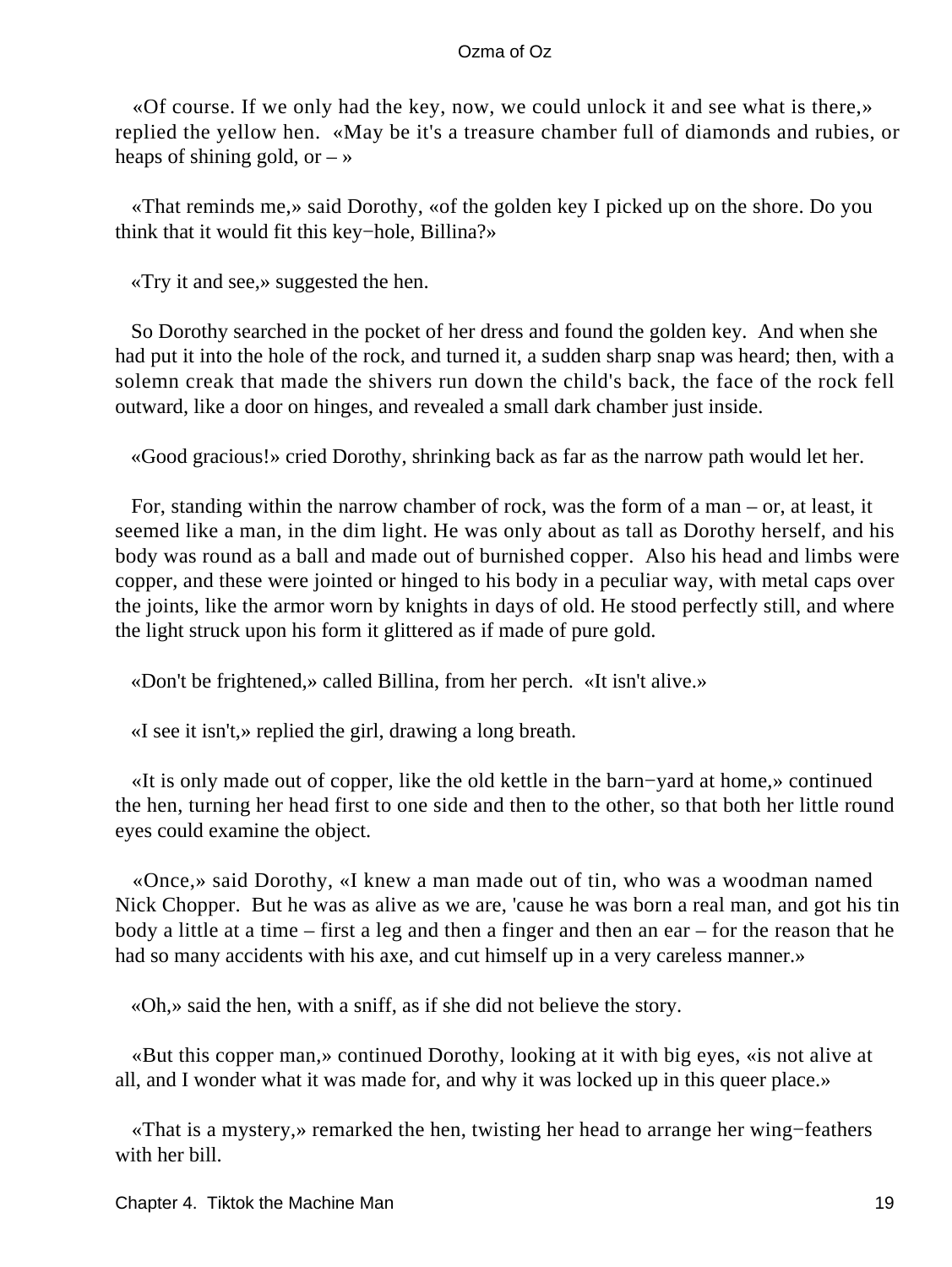Dorothy stepped inside the little room to get a back view of the copper man, and in this way discovered a printed card that hung between his shoulders, it being suspended from a small copper peg at the back of his neck. She unfastened this card and returned to the path, where the light was better, and sat herself down upon a slab of rock to read the printing.

«What does it say?» asked the hen, curiously.

 Dorothy read the card aloud, spelling out the big words with some difficulty; and this is what she read:

 + – – – – – – – – – – – – – – – – – – – – – – – – – – – – – – – – + | **| | SMITH TINKER'S | | Patent Double−Action, Extra−Responsive, | | Thought−Creating, Perfect−Talking | | MECHANICAL MAN | | Fitted with our Special Clock−Work Attachment. | | Thinks, Speaks, Acts, and Does Everything but Live. | | Manufactured only at our Works at Evna, Land of Ev. | | All infringements will be promptly Prosecuted according to Law.| | | + – – – – – – – – – – – – – – – – – – – – – – – – – – – – – – – – +** 

«How queer!» said the yellow hen. «Do you think that is all true, my dear?»

+ – – – – – – – – – – – – – – – – – – – – – – – – – + | **| |**

«I don't know,» answered Dorothy, who had more to read. «Listen to this, Billina:»

**DIRECTIONS FOR USING: | |** For **THINKING:** – Wind the Clock−work Man under his **| |** left arm, (marked No. 1.) **| |** For **SPEAKING:** – Wind the Clock−work Man under his **| |** right arm, (marked No. 2.) **| |** For **WALKING** and **ACTION:** – Wind Clock−work in the **| |** middle of his back, (marked No. 3.) **| | N.** B. – This Mechanism is guaranteed to work **| |** perfectly for a thousand years. **| | | +** – – – – – – – – – – – – – – – – – – – – – – – – – +

 «Well, I declare!» gasped the yellow hen, in amazement; «if the copper man can do half of these things he is a very wonderful machine. But I suppose it is all humbug, like so many other patented articles.»

«We might wind him up,» suggested Dorothy, «and see what he'll do.»

«Where is the key to the clock−work?» asked Billina.

«Hanging on the peg where I found the card.»

 «Then,» said the hen, «let us try him, and find out if he will go. He is warranted for a thousand years, it seems; but we do not know how long he has been standing inside this rock.»

Dorothy had already taken the clock key from the peg.

Chapter 4. Tiktok the Machine Man 20 and 20 and 20 and 20 and 20 and 20 and 20 and 20 and 20 and 20 and 20 and 20 and 20 and 20 and 20 and 20 and 20 and 20 and 20 and 20 and 20 and 20 and 20 and 20 and 20 and 20 and 20 and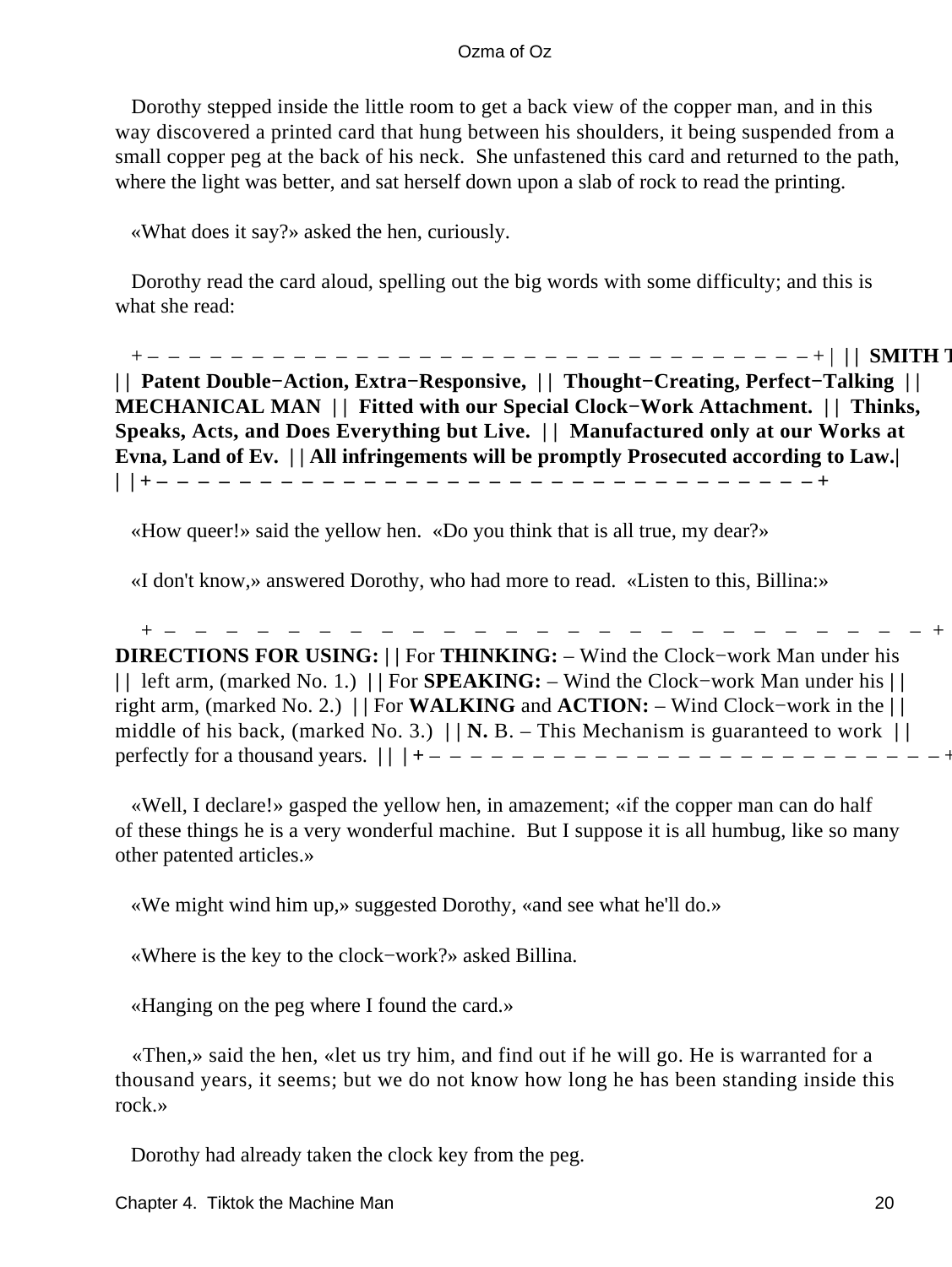«Which shall I wind up first?» she asked, looking again at the directions on the card.

«Number One, I should think,» returned Billina. «That makes him think, doesn't it?»

«Yes,» said Dorothy, and wound up Number One, under the left arm.

«He doesn't seem any different,» remarked the hen, critically.

«Why, of course not; he is only thinking, now,» said Dorothy.

«I wonder what he is thinking about.»

«I'll wind up his talk, and then perhaps he can tell us,» said the girl.

 So she wound up Number Two, and immediately the clock−work man said, without moving any part of his body except his lips:

«Good morn−ing, lit−tle girl. Good morn−ing, Mrs. Hen.»

 The words sounded a little hoarse and creaky, and they were uttered all in the same tone, without any change of expression whatever; but both Dorothy and Billina understood them perfectly.

«Good morning, sir,» they answered, politely.

 «Thank you for res−cu−ing me,» continued the machine, in the same monotonous voice, which seemed to be worked by a bellows inside of him, like the little toy lambs and cats the children squeeze so that they will make a noise.

 «Don't mention it,» answered Dorothy. And then, being very curious, she asked: «How did you come to be locked up in this place?»

 «It is a long sto−ry,» replied the copper man; "but I will tell it to you brief−ly. I was pur−chased from Smith Tin−ker, my man−u−fac−tur−ers, by a cru−el King of Ev, named Ev−ol−do, who used to beat all his serv−ants un−til they died. How−ev−er, he was not a−ble to kill me, be−cause I was not a−live, and one must first live in or−der to die. So that all his beat−ing did me no harm, and mere−ly kept my cop−per bod−y well pol−ished.

 "This cru−el king had a love−ly wife and ten beau−ti−ful chil−dren – five boys and five girls – but in a fit of an−ger he sold them all to the Nome King, who by means of his mag−ic arts changed them all in−to oth−er forms and put them in his un−der−ground pal−ace to or−na−ment the rooms.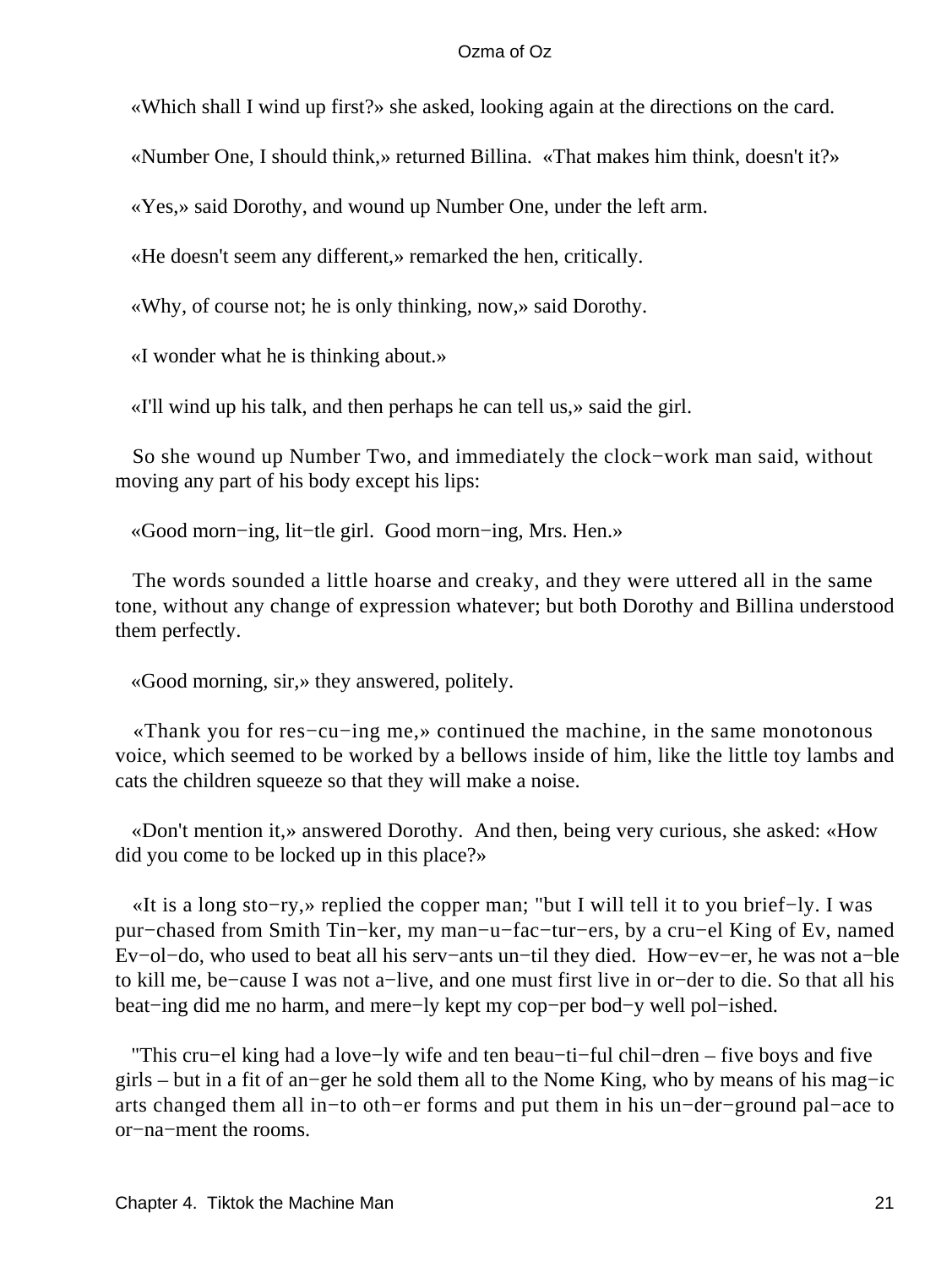«Af−ter−ward the King of Ev re−gret−ted his wick−ed ac−tion, and tried to get his wife and chil−dren a−way from the Nome King, but with−out a−vail. So, in de−spair, he locked me up in this rock, threw the key in−to the o−cean, and then jumped in af−ter it and was drowned.»

«How very dreadful!» exclaimed Dorothy.

 «It is, in−deed,» said the machine. «When I found my−self im−pris−oned I shout−ed for help un−til my voice ran down; and then I walked back and forth in this lit−tle room un−til my ac−tion ran down; and then I stood still and thought un−til my thoughts ran down. Af−ter that I re−mem−ber noth−ing un−til you wound me up a−gain.»

 «It's a very wonderful story,» said Dorothy, «and proves that the Land of Ev is really a fairy land, as I thought it was.»

 «Of course it is,» answered the copper man. «I do not sup−pose such a per−fect ma−chine as I am could be made in an−y place but a fair−y land.»

«I've never seen one in Kansas,» said Dorothy.

«But where did you get the key to un−lock this door?» asked the clock−work voice.

 «I found it on the shore, where it was prob'ly washed up by the waves,» she answered. «And now, sir, if you don't mind, I'll wind up your action.»

«That will please me ve−ry much,» said the machine.

 So she wound up Number Three, and at once the copper man in a somewhat stiff and jerky fashion walked out of the rocky cavern, took off his copper hat and bowed politely, and then kneeled before Dorothy. Said he:

 «From this time forth I am your o−be−di−ent ser−vant. What−ev−er you com−mand, that I will do will−ing−ly – if you keep me wound up.»

«What is your name?» she asked.

 «Tik−tok,» he replied. «My for−mer mas−ter gave me that name be−cause my clock−work al−ways ticks when it is wound up.»

«I can hear it now,» said the yellow hen.

 «So can I,» said Dorothy. And then she added, with some anxiety: «You don't strike, do you?»

Chapter 4. Tiktok the Machine Man 22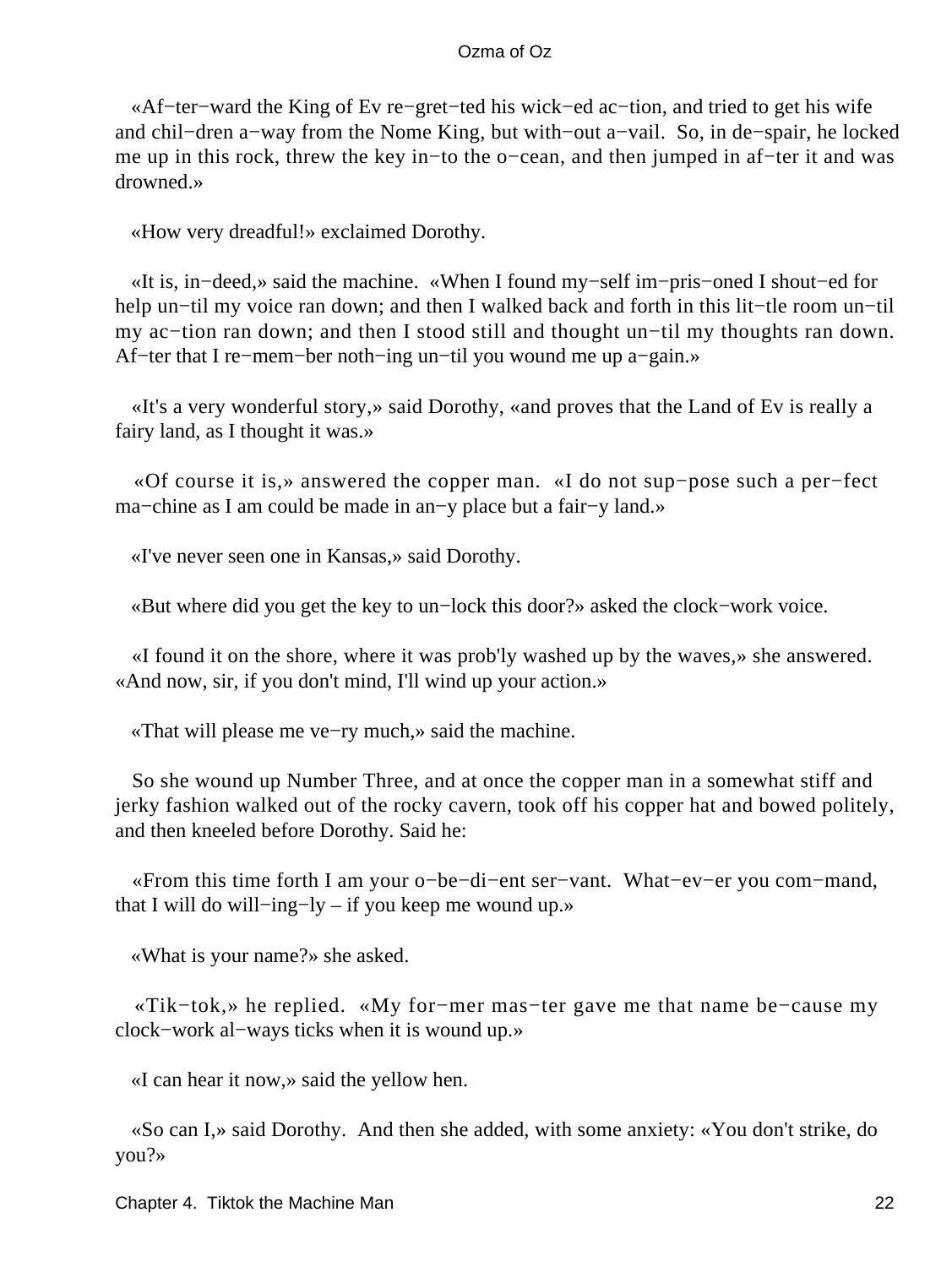«No,» answered Tiktok; «and there is no a−larm con−nec−ted with my ma−chin−er−y. I can tell the time, though, by speak−ing, and as I nev−er sleep I can wak−en you at an−y hour you wish to get up in the morn−ing.»

«That's nice,» said the little girl; «only I never wish to get up in the morning.»

 «You can sleep until I lay my egg,» said the yellow hen. «Then, when I cackle, Tiktok will know it is time to waken you.»

«Do you lay your egg very early?» asked Dorothy.

 «About eight o'clock,» said Billina. «And everybody ought to be up by that time, I'm sure.»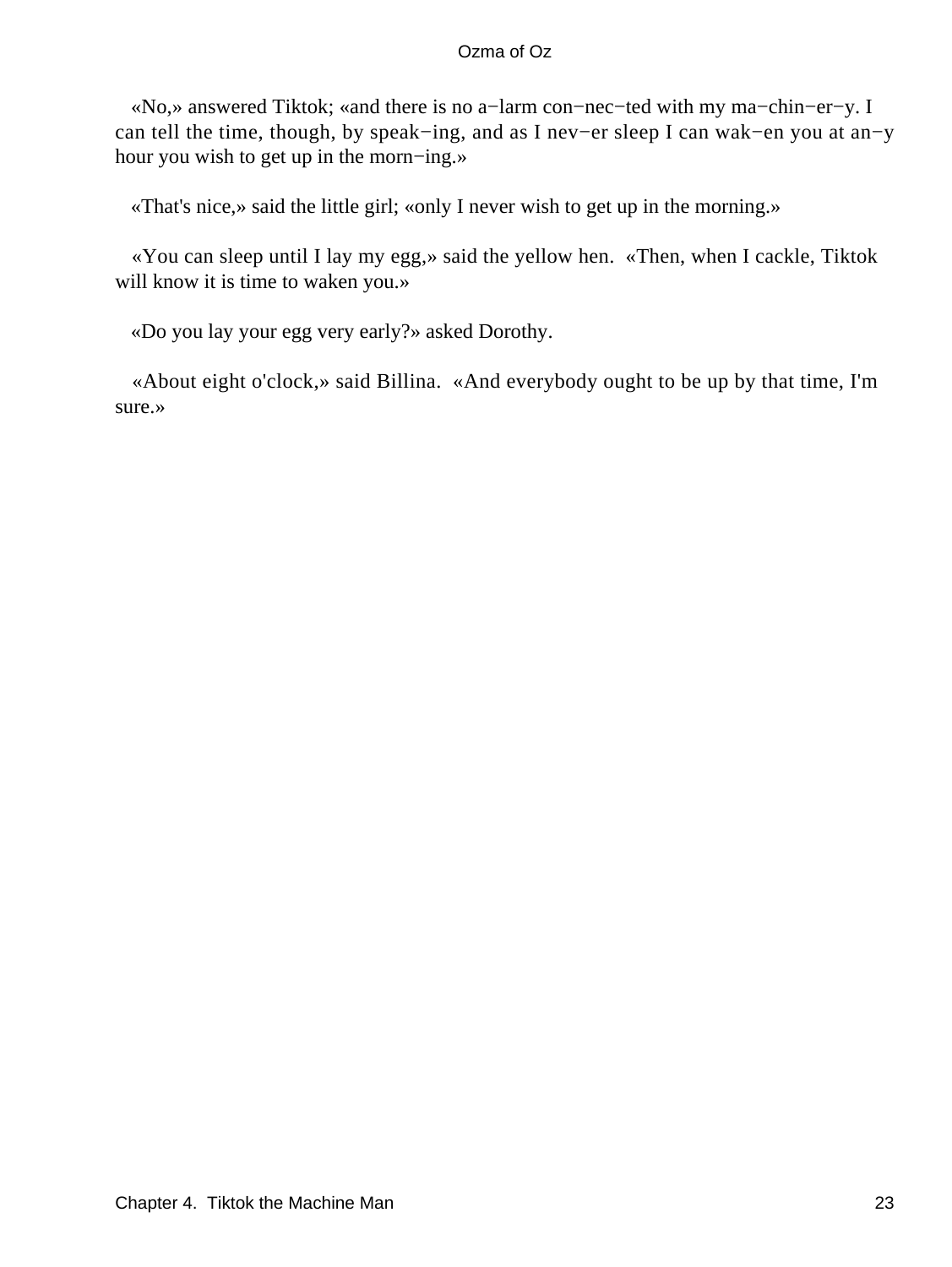### **[Chapter 5. Dorothy Opens the Dinner Pail](#page-111-0)**

*«N*ow Tiktok,» said Dorothy, «the first thing to be done is to find a way for us to escape from these rocks. The Wheelers are down below, you know, and threaten to kill us.»

 «There is no rea−son to be a−fraid of the Wheel−ers,» said Tiktok, the words coming more slowly than before.

«Why not?» she asked.

«Be−cause they are ag−g−g – gr−gr−r−r−»

 He gave a sort of gurgle and stopped short, waving his hands frantically until suddenly he became motionless, with one arm in the air and the other held stiffly before him with all the copper fingers of the hand spread out like a fan.

«Dear me!» said Dorothy, in a frightened tone. «What can the matter be?»

 «He's run down, I suppose,» said the hen, calmly. «You couldn't have wound him up very tight.»

 «I didn't know how much to wind him,» replied the girl; «but I'll try to do better next time.»

 She ran around the copper man to take the key from the peg at the back of his neck, but it was not there.

«It's gone!» cried Dorothy, in dismay.

«What's gone?» asked Billina.

«The key.»

 «It probably fell off when he made that low bow to you,» returned the hen. «Look around, and see if you cannot find it again.»

 Dorothy looked, and the hen helped her, and by and by the girl discovered the clock−key, which had fallen into a crack of the rock.

At once she wound up Tiktok's voice, taking care to give the key as many turns as it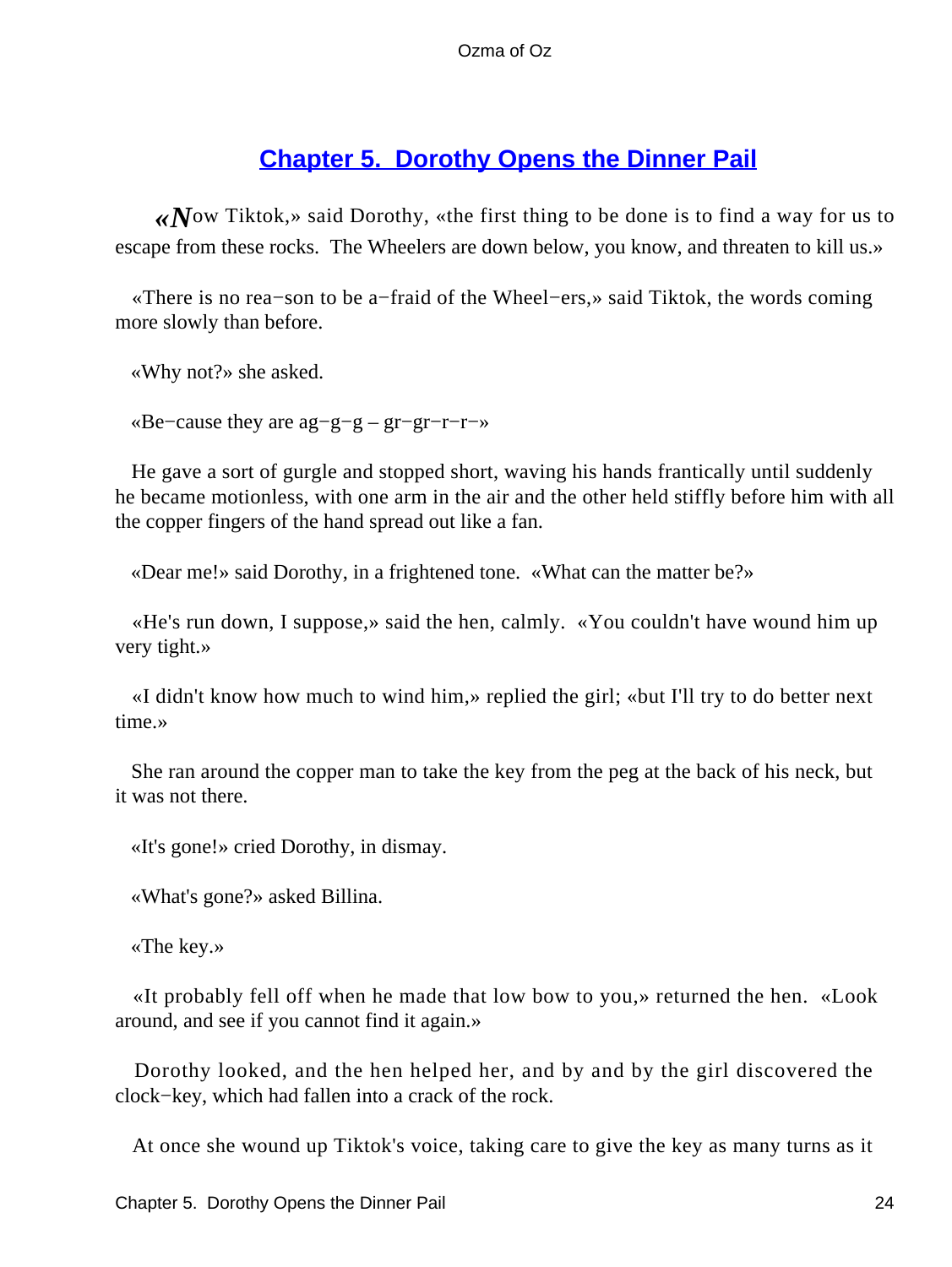would go around. She found this quite a task, as you may imagine if you have ever tried to wind a clock, but the machine man's first words were to assure Dorothy that he would now run for at least twenty−four hours.

 «You did not wind me much, at first,» he calmly said, «and I told you that long sto−ry a−bout King Ev−ol−do; so it is no won−der that I ran down.»

 She next rewound the action clock−work, and then Billina advised her to carry the key to Tiktok in her pocket, so it would not get lost again.

 «And now,» said Dorothy, when all this was accomplished, «tell me what you were going to say about the Wheelers.»

 «Why, they are noth−ing to be fright−en'd at,» said the machine. «They try to make folks be−lieve that they are ver−y ter−ri−ble, but as a mat−ter of fact the Wheel−ers are harm−less e−nough to an−y one that dares to fight them. They might try to hurt a lit−tle girl like you, per−haps, be−cause they are ver−y mis−chiev−ous. But if I had a club they would run a−way as soon as they saw me.»

«Haven't you a club?» asked Dorothy.

«No,» said Tiktok.

«And you won't find such a thing among these rocks, either,» declared the yellow hen.

«Then what shall we do?» asked the girl.

 «Wind up my think−works tight−ly, and I will try to think of some oth−er plan,» said Tiktok.

 So Dorothy rewound his thought machinery, and while he was thinking she decided to eat her dinner. Billina was already pecking away at the cracks in the rocks, to find something to eat, so Dorothy sat down and opened her tin dinner−pail.

 In the cover she found a small tank that was full of very nice lemonade. It was covered by a cup, which might also, when removed, be used to drink the lemonade from. Within the pail were three slices of turkey, two slices of cold tongue, some lobster salad, four slices of bread and butter, a small custard pie, an orange and nine large strawberries, and some nuts and raisins. Singularly enough, the nuts in this dinner−pail grew already cracked, so that Dorothy had no trouble in picking out their meats to eat.

 She spread the feast upon the rock beside her and began her dinner, first offering some of it to Tiktok, who declined because, as he said, he was merely a machine. Afterward she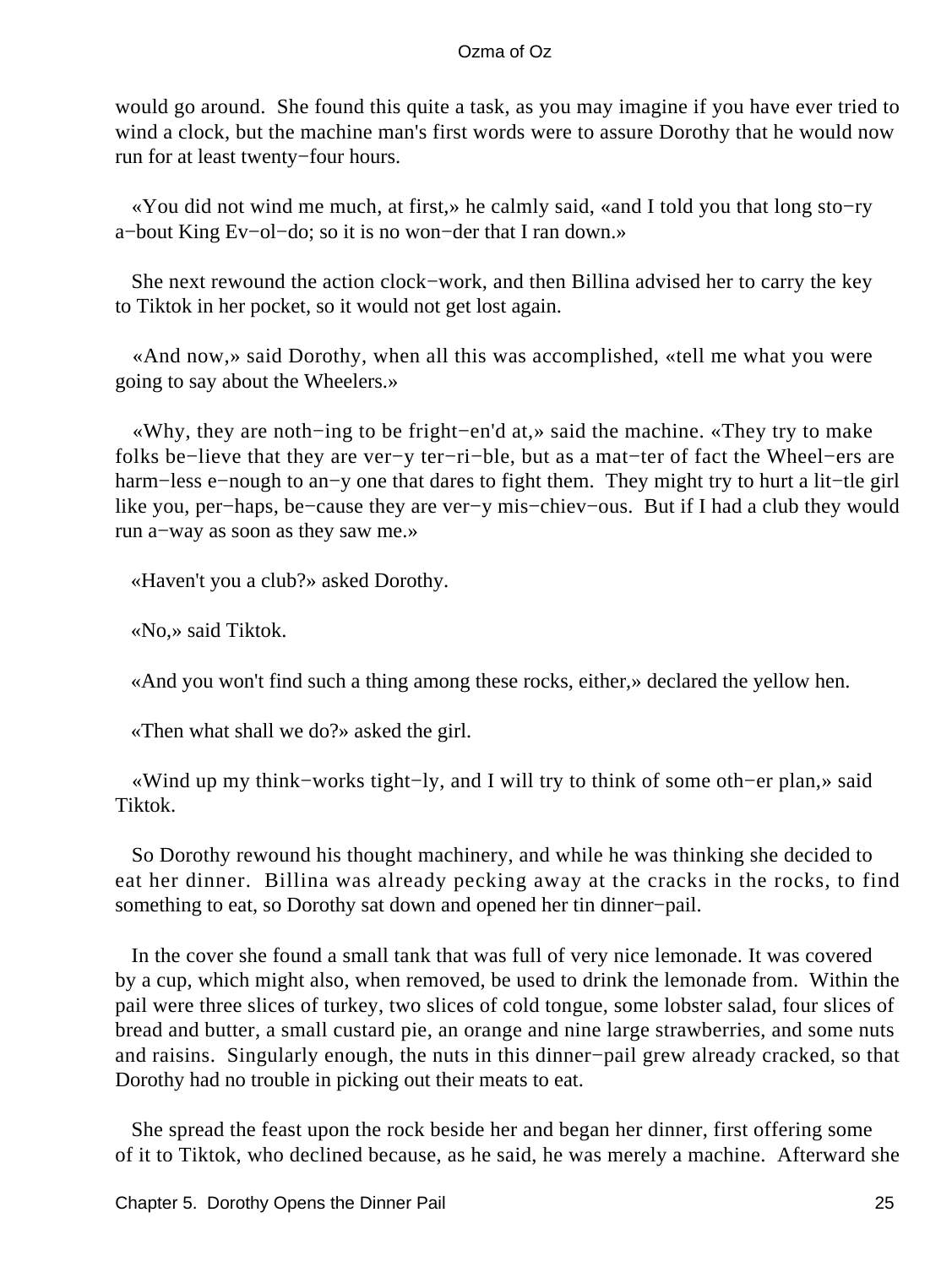offered to share with Billina, but the hen murmured something about «dead things» and said she preferred her bugs and ants.

 «Do the lunch−box trees and the dinner−pail trees belong to the Wheelers?» the child asked Tiktok, while engaged in eating her meal.

 «Of course not,» he answered. «They be−long to the roy−al fam−il−y of Ev, on−ly of course there is no roy−al fam−il−y just now be−cause King Ev−ol−do jumped in−to the sea and his wife and ten chil−dren have been trans−formed by the Nome King. So there is no one to rule the Land of Ev, that I can think of. Per−haps it is for this rea−son that the Wheel−ers claim the trees for their own, and pick the lunch−eons and din−ners to eat them−selves. But they be−long to the King, and you will find the roy−al »E« stamped up−on the bot−tom of ev−er−y din−ner pail.»

 Dorothy turned the pail over, and at once discovered the royal mark upon it, as Tiktok had said.

«Are the Wheelers the only folks living in the Land of Ev?» enquired the girl.

 «No; they on−ly in−hab−it a small por−tion of it just back of the woods,» replied the machine. «But they have al−ways been mis−chiev−ous and im−per−ti−nent, and my old mas−ter, King Ev−ol−do, used to car−ry a whip with him, when he walked out, to keep the crea−tures in or−der. When I was first made the Wheel−ers tried to run o−ver me, and butt me with their heads; but they soon found I was built of too sol−id a ma−ter−i−al for them to in−jure.»

«You seem very durable,» said Dorothy. «Who made you?»

 «The firm of Smith Tin−ker, in the town of Evna, where the roy−al pal−ace stands,» answered Tiktok.

«Did they make many of you?» asked the child.

 «No; I am the on−ly au−to−mat−ic me−chan−i−cal man they ev−er com−plet−ed,» he replied. «They were ver−y won−der−ful in−ven−tors, were my mak−ers, and quite ar−tis−tic in all they did.»

«I am sure of that,» said Dorothy. «Do they live in the town of Evna now?»

 «They are both gone,» replied the machine. «Mr. Smith was an art−ist, as well as an in−vent−or, and he paint−ed a pic−ture of a riv−er which was so nat−ur−al that, as he was reach−ing a−cross it to paint some flow−ers on the op−po−site bank, he fell in−to the wa−ter and was drowned.»

Chapter 5. Dorothy Opens the Dinner Pail 26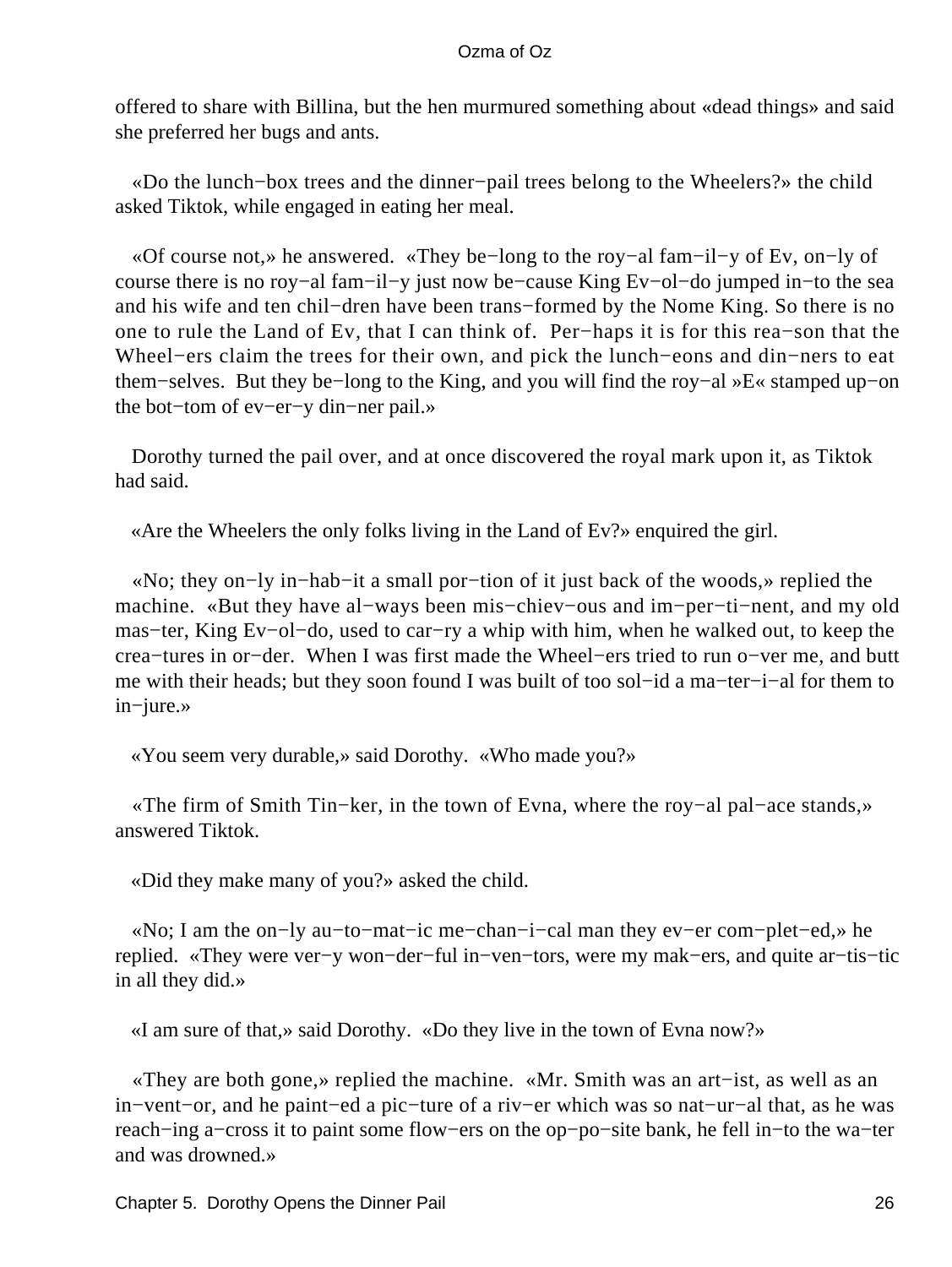«Oh, I'm sorry for that!» exclaimed the little girl.

 «Mis−ter Tin−ker,» continued Tiktok, «made a lad−der so tall that he could rest the end of it a−gainst the moon, while he stood on the high−est rung and picked the lit−tle stars to set in the points of the king's crown. But when he got to the moon Mis−ter Tin−ker found it such a love−ly place that he de−cid−ed to live there, so he pulled up the lad−der af−ter him and we have nev−er seen him since.»

 «He must have been a great loss to this country,» said Dorothy, who was by this time eating her custard pie.

 «He was,» acknowledged Tiktok. «Also he is a great loss to me. For if I should get out of or−der I do not know of an−y one a−ble to re−pair me, be−cause I am so com−pli−cat−ed. You have no i−de−a how full of ma−chin−er−y I am.»

«I can imagine it,» said Dorothy, readily.

 «And now,» continued the machine, «I must stop talk−ing and be−gin think−ing a−gain of a way to es−cape from this rock.» So he turned half way around, in order to think without being disturbed.

«The best thinker I ever knew,» said Dorothy to the yellow hen, «was a scarecrow.»

«Nonsense!» snapped Billina.

 «It is true,» declared Dorothy. «I met him in the Land of Oz, and he traveled with me to the city of the great Wizard of Oz, so as to get some brains, for his head was only stuffed with straw. But it seemed to me that he thought just as well before he got his brains as he did afterward.»

 «Do you expect me to believe all that rubbish about the Land of Oz?» enquired Billina, who seemed a little cross – perhaps because bugs were scarce.

«What rubbish?» asked the child, who was now finishing her nuts and raisins.

 «Why, your impossible stories about animals that can talk, and a tin woodman who is alive, and a scarecrow who can think.»

«They are all there,» said Dorothy, «for I have seen them.»

«I don't believe it!» cried the hen, with a toss of her head.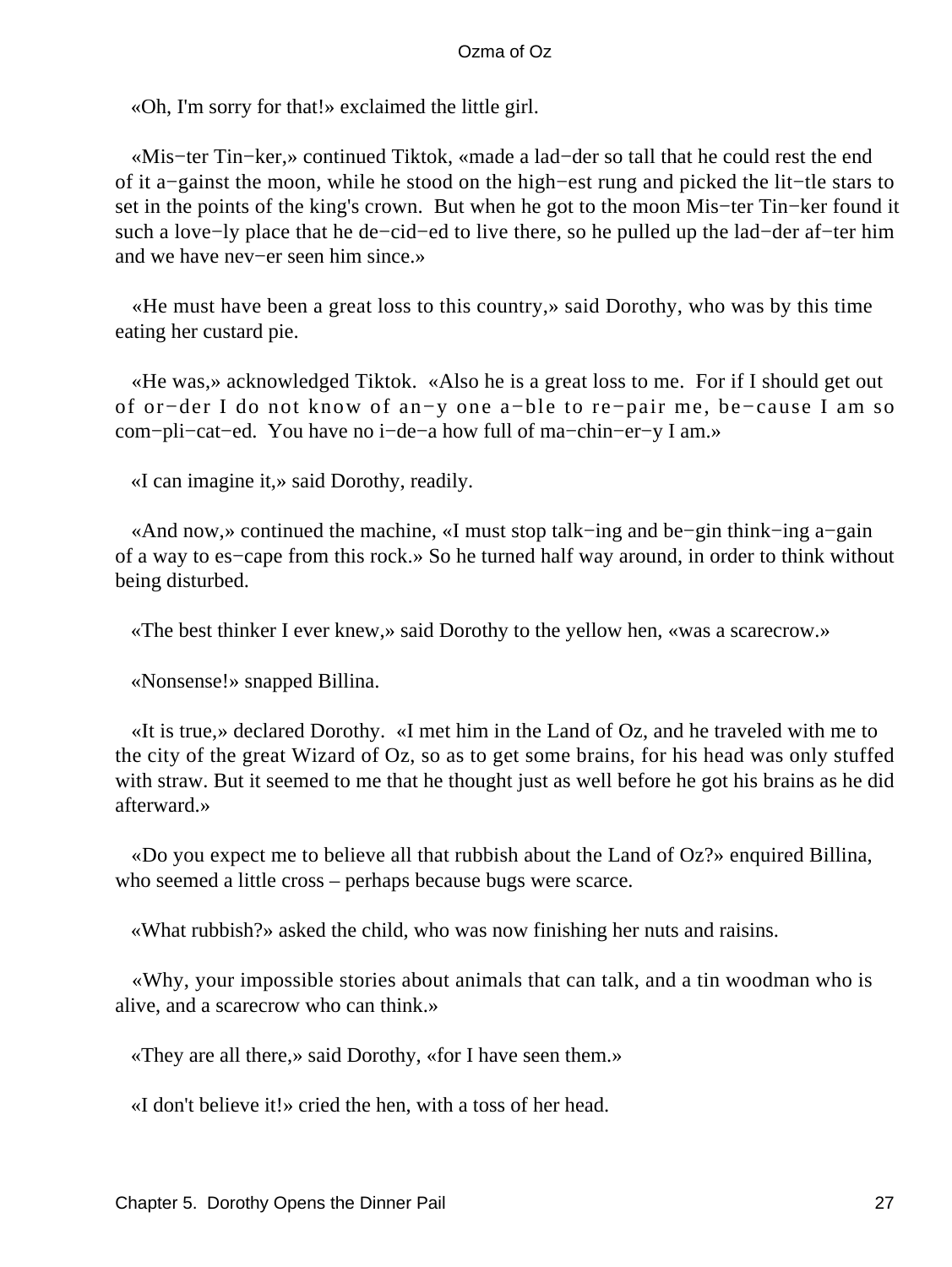«That's 'cause you're so ign'rant,» replied the girl, who was a little offended at her friend Billina's speech.

 «In the Land of Oz,» remarked Tiktok, turning toward them, «an−y−thing is pos−si−ble. For it is a won−der−ful fair−y coun−try.»

 «There, Billina! what did I say?» cried Dorothy. And then she turned to the machine and asked in an eager tone: «Do you know the Land of Oz, Tiktok?»

 «No; but I have heard a−bout it,» said the cop−per man. «For it is on−ly sep−a−ra−ted from this Land of Ev by a broad des−ert.»

Dorothy clapped her hands together delightedly.

 «I'm glad of that!» she exclaimed. «It makes me quite happy to be so near my old friends. The scarecrow I told you of, Billina, is the King of the Land of Oz.»

«Par−don me. He is not the king now,» said Tiktok.

«He was when I left there,» declared Dorothy.

 «I know,» said Tiktok, «but there was a rev−o−lu−tion in the Land of Oz, and the Scare−crow was de−posed by a sol−dier wo−man named Gen−er−al Jin−jur. And then Jin−jur was de−posed by a lit−tle girl named Oz−ma, who was the right−ful heir to the throne and now rules the land un−der the ti−tle of Oz−ma of Oz.»

 «That is news to me,» said Dorothy, thoughtfully. «But I s'pose lots of things have happened since I left the Land of Oz. I wonder what has become of the Scarecrow, and of the Tin Woodman, and the Cowardly Lion. And I wonder who this girl Ozma is, for I never heard of her before.»

But Tiktok did not reply to this. He had turned around again to resume his thinking.

 Dorothy packed the rest of the food back into the pail, so as not to be wasteful of good things, and the yellow hen forgot her dignity far enough to pick up all of the scattered crumbs, which she ate rather greedily, although she had so lately pretended to despise the things that Dorothy preferred as food.

By this time Tiktok approached them with his stiff bow.

 «Be kind e−nough to fol−low me,» he said, «and I will lead you a−way from here to the town of Ev−na, where you will be more com−for−ta−ble, and al−so I will pro−tect you from the Wheel−ers.»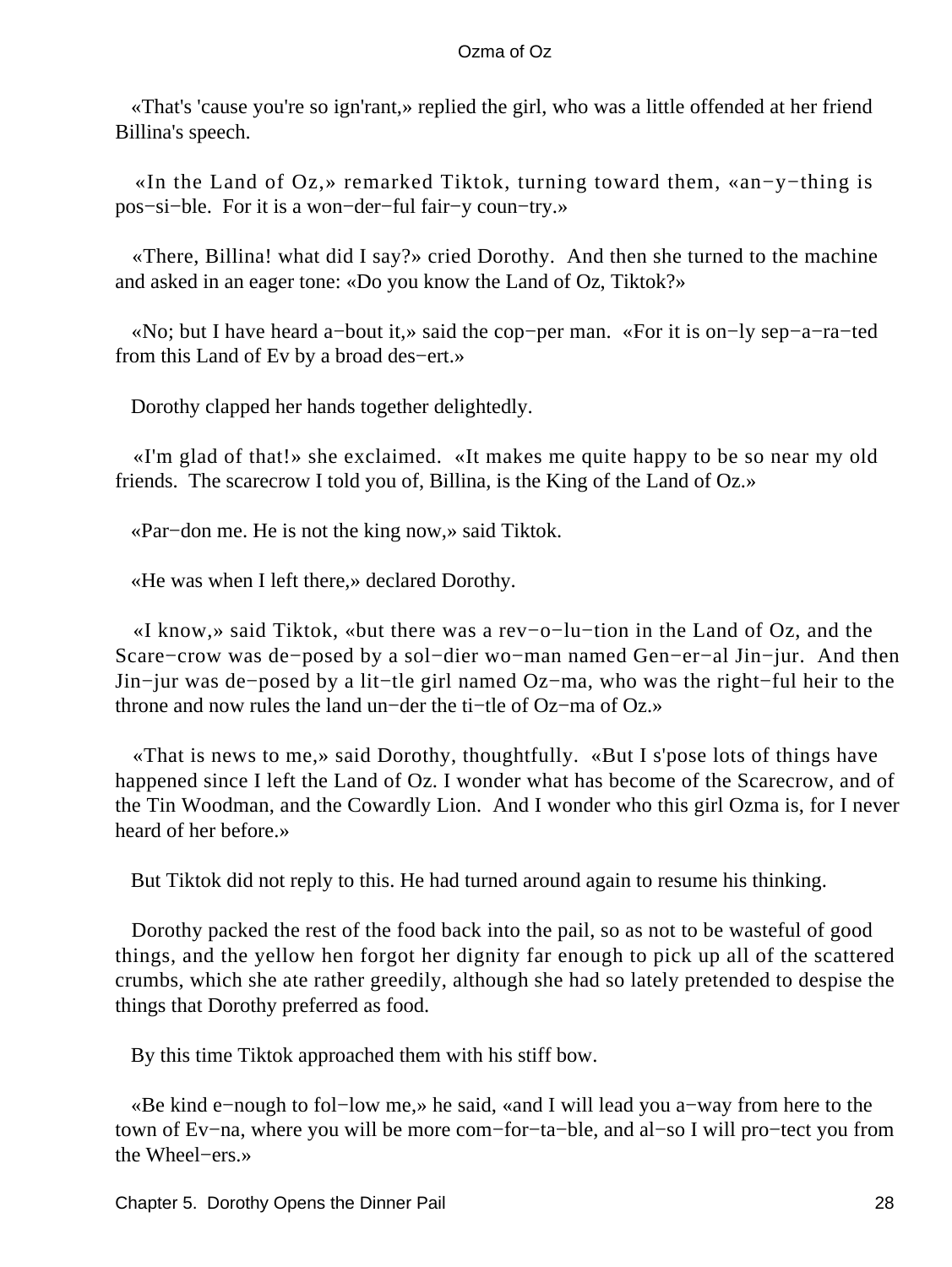«All right,» answered Dorothy, promptly. «I'm ready!»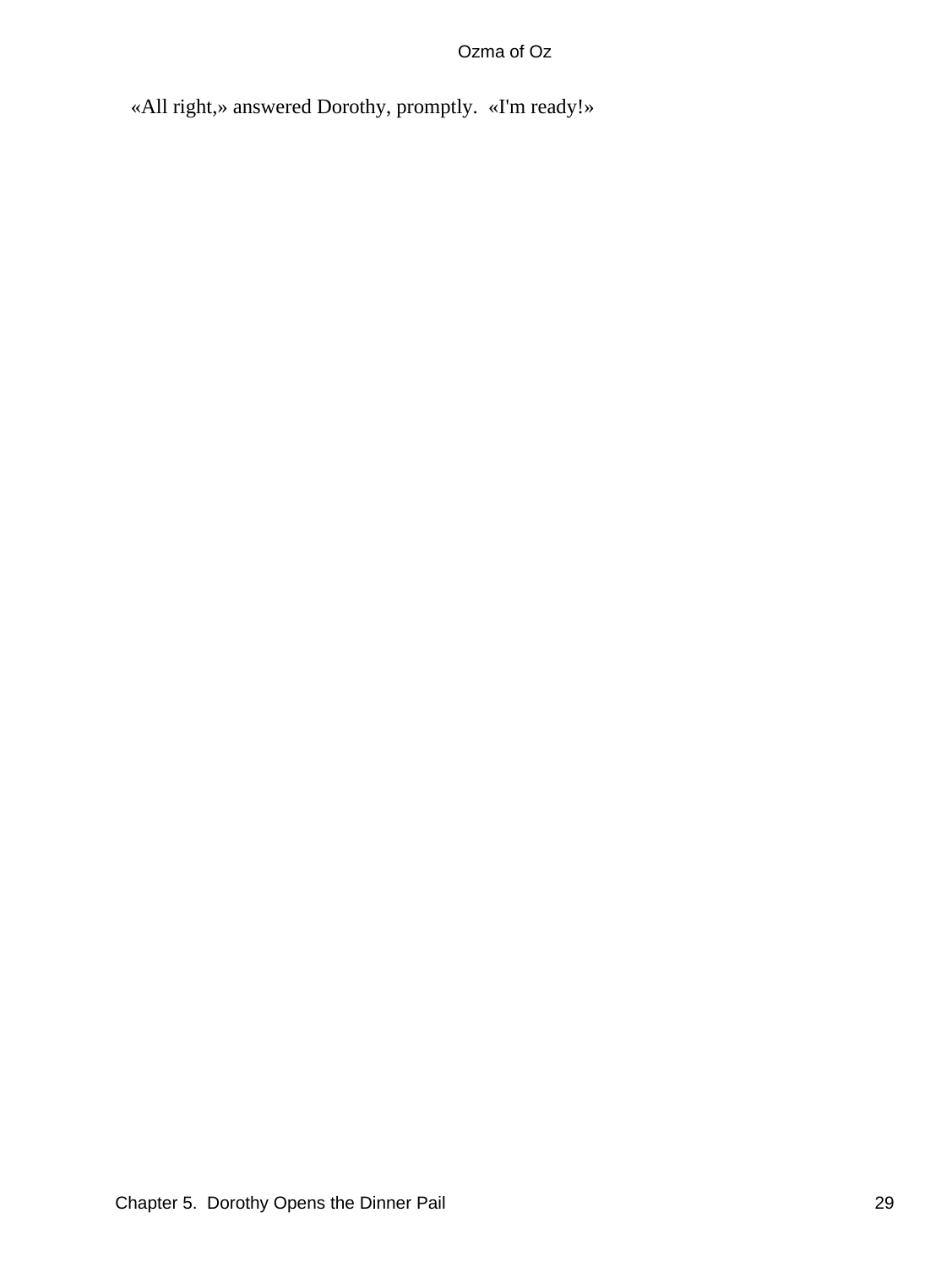## **[Chapter 6. The Heads of Langwidere](#page-111-0)**

**They walked slowly down the path between the rocks, Tiktok going first, Dorothy** following him, and the yellow hen trotting along last of all.

 At the foot of the path the copper man leaned down and tossed aside with ease the rocks that encumbered the way. Then he turned to Dorothy and said:

```
 «Let me car−ry your din−ner−pail.»
```
 She placed it in his right hand at once, and the copper fingers closed firmly over the stout handle.

Then the little procession marched out upon the level sands.

 As soon as the three Wheelers who were guarding the mound saw them, they began to shout their wild cries and rolled swiftly toward the little group, as if to capture them or bar their way. But when the foremost had approached near enough, Tiktok swung the tin dinner−pail and struck the Wheeler a sharp blow over its head with the queer weapon. Perhaps it did not hurt very much, but it made a great noise, and the Wheeler uttered a howl and tumbled over upon its side. The next minute it scrambled to its wheels and rolled away as fast as it could go, screeching with fear at the same time.

 «I told you they were harm−less,» began Tiktok; but before he could say more another Wheeler was upon them. Crack! went the dinner−pail against its head, knocking its straw hat a dozen feet away; and that was enough for this Wheeler, also. It rolled away after the first one, and the third did not wait to be pounded with the pail, but joined its fellows as quickly as its wheels would whirl.

 The yellow hen gave a cackle of delight, and flying to a perch upon Tiktok's shoulder, she said:

 «Bravely done, my copper friend! and wisely thought of, too. Now we are free from those ugly creatures.»

 But just then a large band of Wheelers rolled from the forest, and relying upon their numbers to conquer, they advanced fiercely upon Tiktok. Dorothy grabbed Billina in her arms and held her tight, and the machine embraced the form of the little girl with his left arm, the better to protect her. Then the Wheelers were upon them.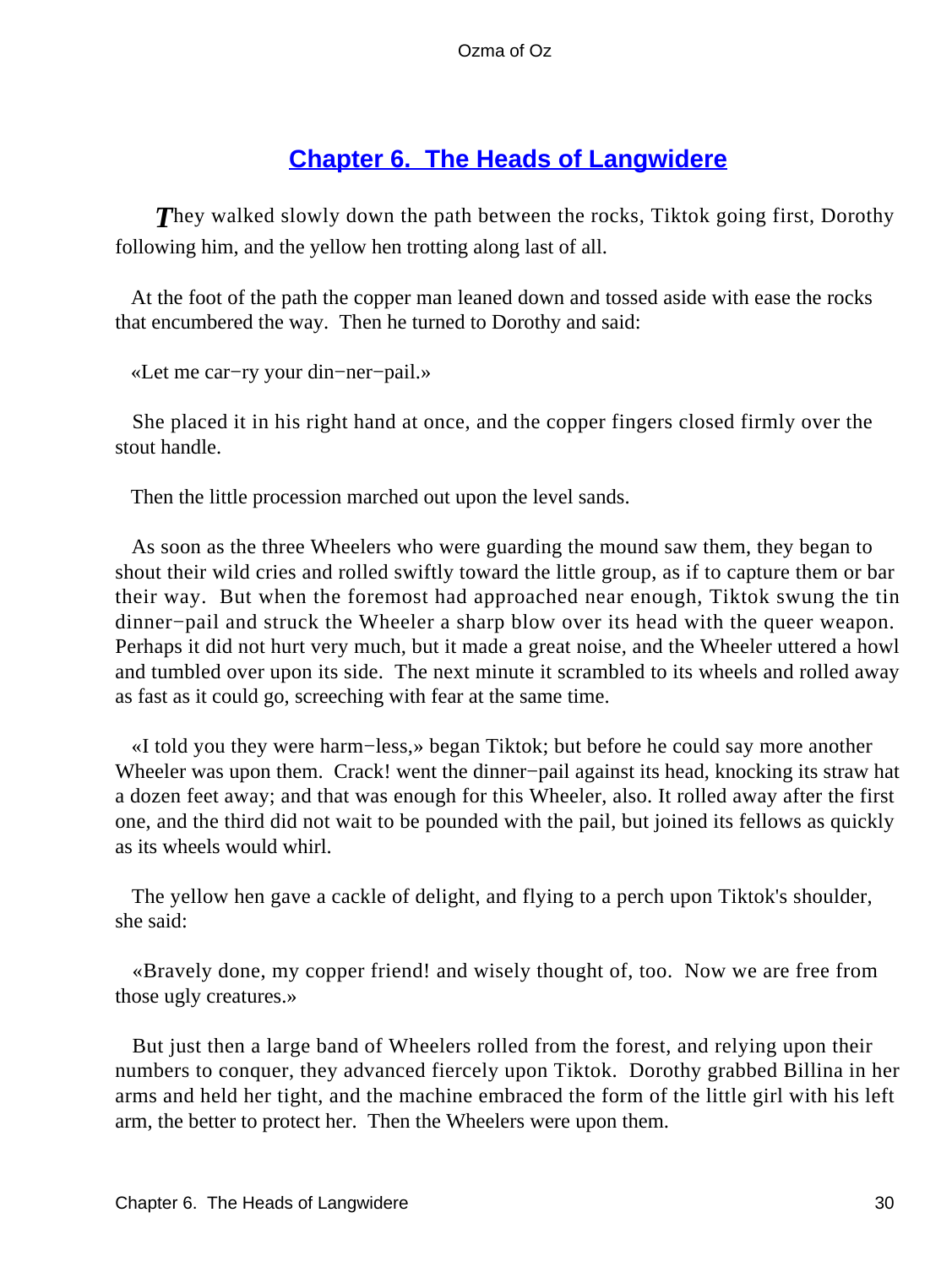Rattlety, bang! bang! went the dinner−pail in every direction, and it made so much clatter bumping against the heads of the Wheelers that they were much more frightened than hurt and fled in a great panic. All, that is, except their leader. This Wheeler had stumbled against another and fallen flat upon his back, and before he could get his wheels under him to rise again, Tiktok had fastened his copper fingers into the neck of the gorgeous jacket of his foe and held him fast.

«Tell your peo−ple to go a−way,» commanded the machine.

 The leader of the Wheelers hesitated to give this order, so Tiktok shook him as a terrier dog does a rat, until the Wheeler's teeth rattled together with a noise like hailstones on a window pane. Then, as soon as the creature could get its breath, it shouted to the others to roll away, which they immediately did.

«Now,» said Tiktok, «you shall come with us and tell me what I want to know.»

 «You'll be sorry for treating me in this way,» whined the Wheeler. «I'm a terribly fierce person.»

 «As for that,» answered Tiktok, «I am only a ma−chine, and can−not feel sor−row or joy, no mat−ter what hap−pens. But you are wrong to think your−self ter−ri−ble or fierce.»

«Why so?» asked the Wheeler.

 «Be−cause no one else thinks as you do. Your wheels make you help−less to in−jure an−y one. For you have no fists and can not scratch or e−ven pull hair. Nor have you an−y feet to kick with. All you can do is to yell and shout, and that does not hurt an−y one at all.»

The Wheeler burst into a flood of tears, to Dorothy's great surprise.

 «Now I and my people are ruined forever!» he sobbed; «for you have discovered our secret. Being so helpless, our only hope is to make people afraid of us, by pretending we are very fierce and terrible, and writing in the sand warnings to Beware the Wheelers. Until now we have frightened everyone, but since you have discovered our weakness our enemies will fall upon us and make us very miserable and unhappy.»

 «Oh, no,» exclaimed Dorothy, who was sorry to see this beautifully dressed Wheeler so miserable; «Tiktok will keep your secret, and so will Billina and I. Only, you must promise not to try to frighten children any more, if they come near to you.»

 «I won't – indeed I won't!» promised the Wheeler, ceasing to cry and becoming more cheerful. «I'm not really bad, you know; but we have to pretend to be terrible in order to prevent others from attacking us.»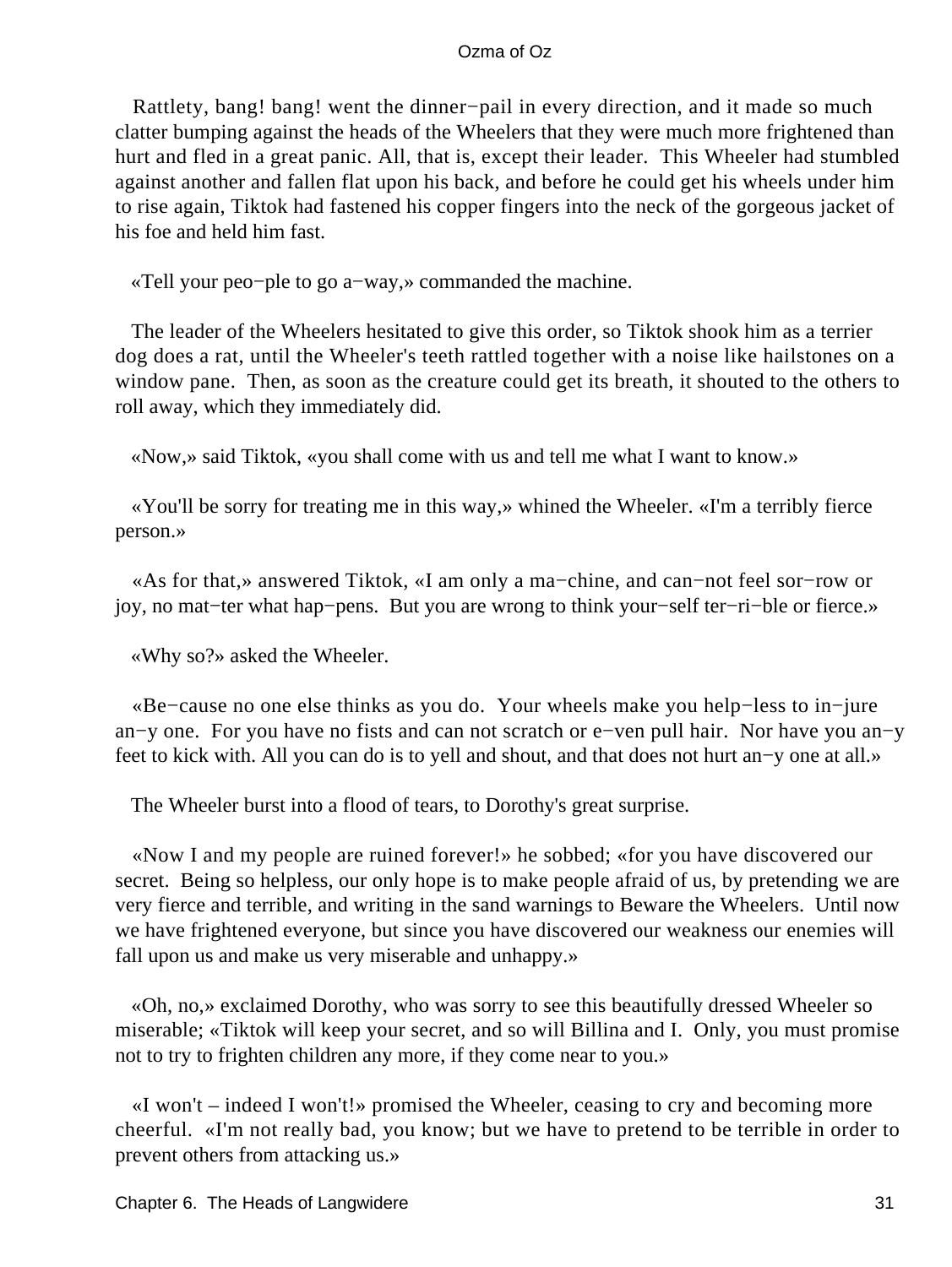«That is not ex−act−ly true,» said Tiktok, starting to walk toward the path through the forest, and still holding fast to his prisoner, who rolled slowly along beside him. «You and your peo−ple are full of mis−chief, and like to both−er those who fear you. And you are of−ten im−pu−dent and dis−a−gree−a−ble, too. But if you will try to cure those faults I will not tell any−one how help−less you are.»

 «I'll try, of course,» replied the Wheeler, eagerly. «And thank you, Mr. Tiktok, for your kindness.»

 «I am on−ly a ma−chine,» said Tiktok. «I can not be kind an−y more than I can be sor−ry or glad. I can on−ly do what I am wound up to do.»

«Are you wound up to keep my secret?» asked the Wheeler, anxiously.

 «Yes; if you be−have your−self. But tell me: who rules the Land of Ev now?» asked the machine.

 «There is no ruler,» was the answer, «because every member of the royal family is imprisoned by the Nome King. But the Princess Langwidere, who is a niece of our late King Evoldo, lives in a part of the royal palace and takes as much money out of the royal treasury as she can spend. The Princess Langwidere is not exactly a ruler, you see, because she doesn't rule; but she is the nearest approach to a ruler we have at present.»

«I do not re−mem−ber her,» said Tiktok. «What does she look like?»

 «That I cannot say,» replied the Wheeler, «although I have seen her twenty times. For the Princess Langwidere is a different person every time I see her, and the only way her subjects can recognize her at all is by means of a beautiful ruby key which she always wears on a chain attached to her left wrist. When we see the key we know we are beholding the Princess.»

 «That is strange,» said Dorothy, in astonishment. «Do you mean to say that so many different princesses are one and the same person?»

 «Not exactly,» answered the Wheeler. «There is, of course, but one princess; but she appears to us in many forms, which are all more or less beautiful.»

«She must be a witch,» exclaimed the girl.

 «I do not think so,» declared the Wheeler. «But there is some mystery connected with her, nevertheless. She is a very vain creature, and lives mostly in a room surrounded by mirrors, so that she can admire herself whichever way she looks.»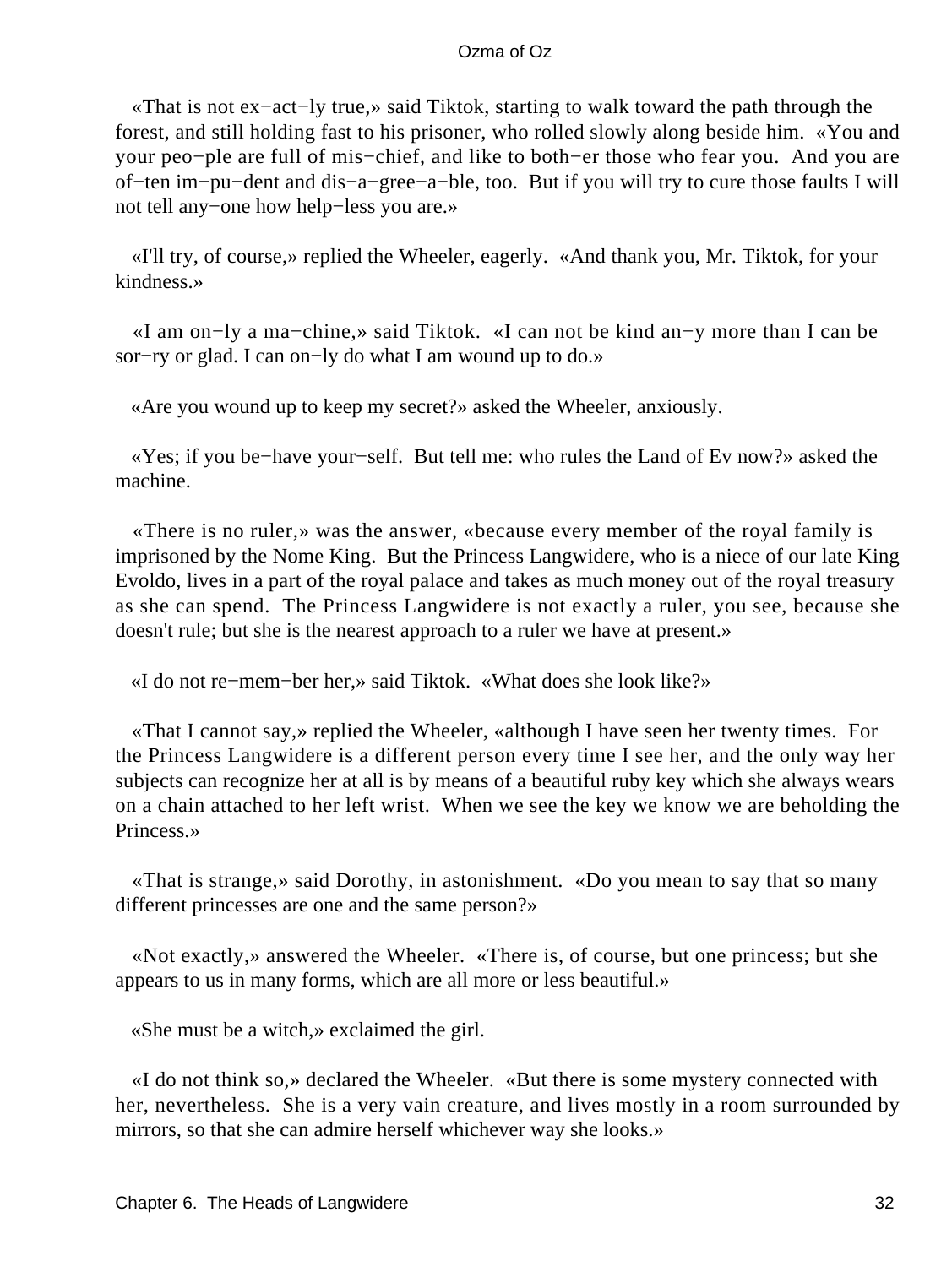No one answered this speech, because they had just passed out of the forest and their attention was fixed upon the scene before them – a beautiful vale in which were many fruit trees and green fields, with pretty farm−houses scattered here and there and broad, smooth roads that led in every direction.

 In the center of this lovely vale, about a mile from where our friends were standing, rose the tall spires of the royal palace, which glittered brightly against their background of blue sky. The palace was surrounded by charming grounds, full of flowers and shrubbery. Several tinkling fountains could be seen, and there were pleasant walks bordered by rows of white marble statuary.

 All these details Dorothy was, of course, unable to notice or admire until they had advanced along the road to a position quite near to the palace, and she was still looking at the pretty sights when her little party entered the grounds and approached the big front door of the king's own apartments. To their disappointment they found the door tightly closed. A sign was tacked to the panel which read as follows:

 + – – – – – – – – – – – – – – + | **| | OWNER ABSENT. | | | |** Please Knock at the Third | | Door in the Left Wing.  $|| \cdot || + - - - - - - - - - - - - - +$ 

 «Now,» said Tiktok to the captive Wheeler, «you must show us the way to the Left Wing.»

«Very well,» agreed the prisoner, «it is around here at the right.»

 «How can the left wing be at the right?» demanded Dorothy, who feared the Wheeler was fooling them.

 «Because there used to be three wings, and two were torn down, so the one on the right is the only one left. It is a trick of the Princess Langwidere to prevent visitors from annoying her.»

 Then the captive led them around to the wing, after which the machine man, having no further use for the Wheeler, permitted him to depart and rejoin his fellows. He immediately rolled away at a great pace and was soon lost to sight.

Tiktok now counted the doors in the wing and knocked loudly upon the third one.

 It was opened by a little maid in a cap trimmed with gay ribbons, who bowed respectfully and asked:

«What do you wish, good people?»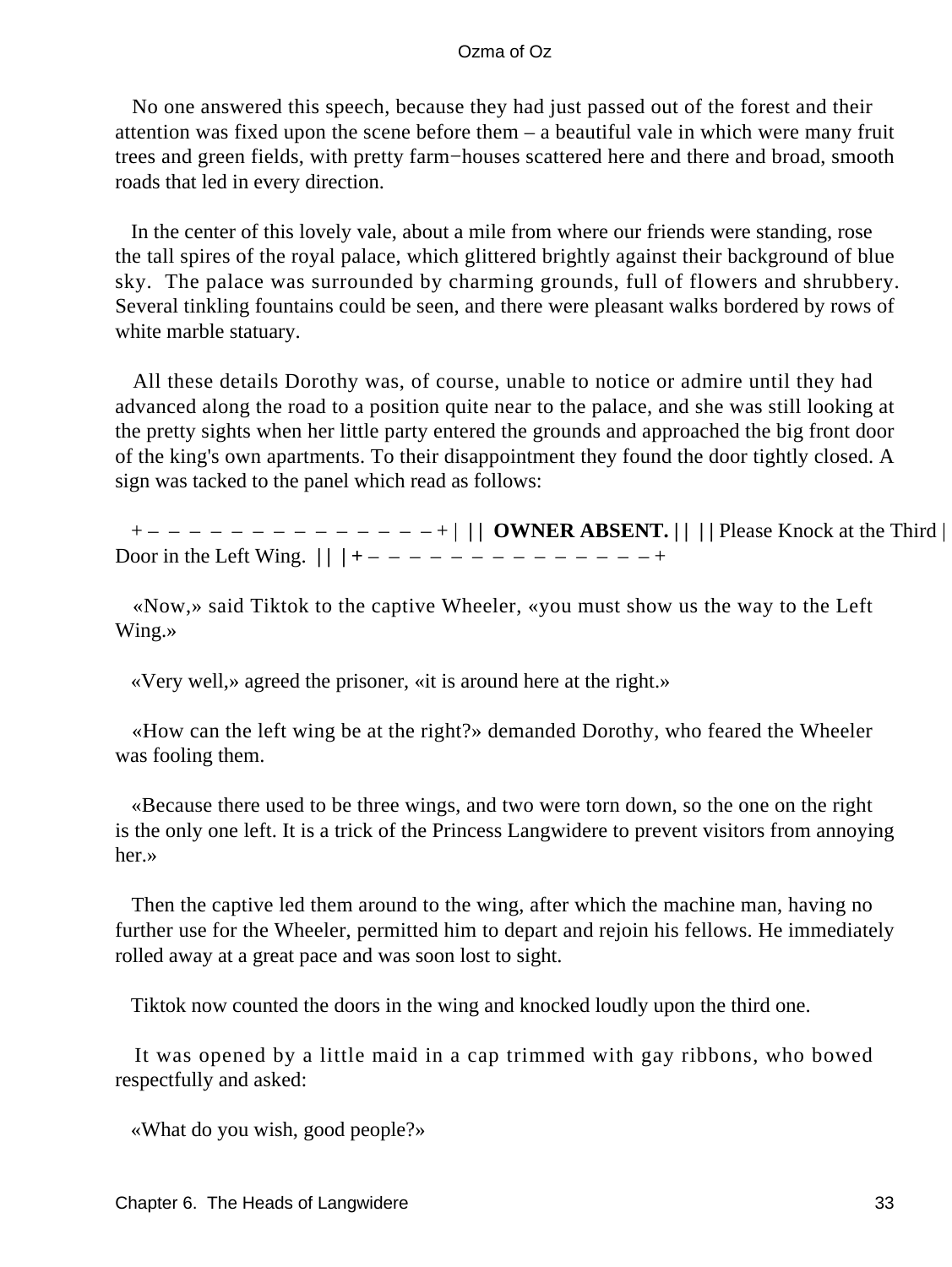«Are you the Princess Langwidere?» asked Dorothy.

«No, miss; I am her servant,» replied the maid.

«May I see the Princess, please?»

 «I will tell her you are here, miss, and ask her to grant you an audience,» said the maid. «Step in, please, and take a seat in the drawing−room.»

 So Dorothy walked in, followed closely by the machine. But as the yellow hen tried to enter after them, the little maid cried «Shoo!» and flapped her apron in Billina's face.

 «Shoo, yourself!» retorted the hen, drawing back in anger and ruffling up her feathers. «Haven't you any better manners than that?»

«Oh, do you talk?» enquired the maid, evidently surprised.

 «Can't you hear me?» snapped Billina. «Drop that apron, and get out of the doorway, so that I may enter with my friends!»

«The Princess won't like it,» said the maid, hesitating.

 «I don't care whether she likes it or not,» replied Billina, and fluttering her wings with a loud noise she flew straight at the maid's face. The little servant at once ducked her head, and the hen reached Dorothy's side in safety.

 «Very well,» sighed the maid; «if you are all ruined because of this obstinate hen, don't blame me for it. It isn't safe to annoy the Princess Langwidere.»

 «Tell her we are waiting, if you please,» Dorothy requested, with dignity. «Billina is my friend, and must go wherever I go.»

 Without more words the maid led them to a richly furnished drawing−room, lighted with subdued rainbow tints that came in through beautiful stained−glass windows.

«Remain here,» she said. «What names shall I give the Princess?»

 «I am Dorothy Gale, of Kansas,» replied the child; «and this gentleman is a machine named Tiktok, and the yellow hen is my friend Billina.»

 The little servant bowed and withdrew, going through several passages and mounting two marble stairways before she came to the apartments occupied by her mistress.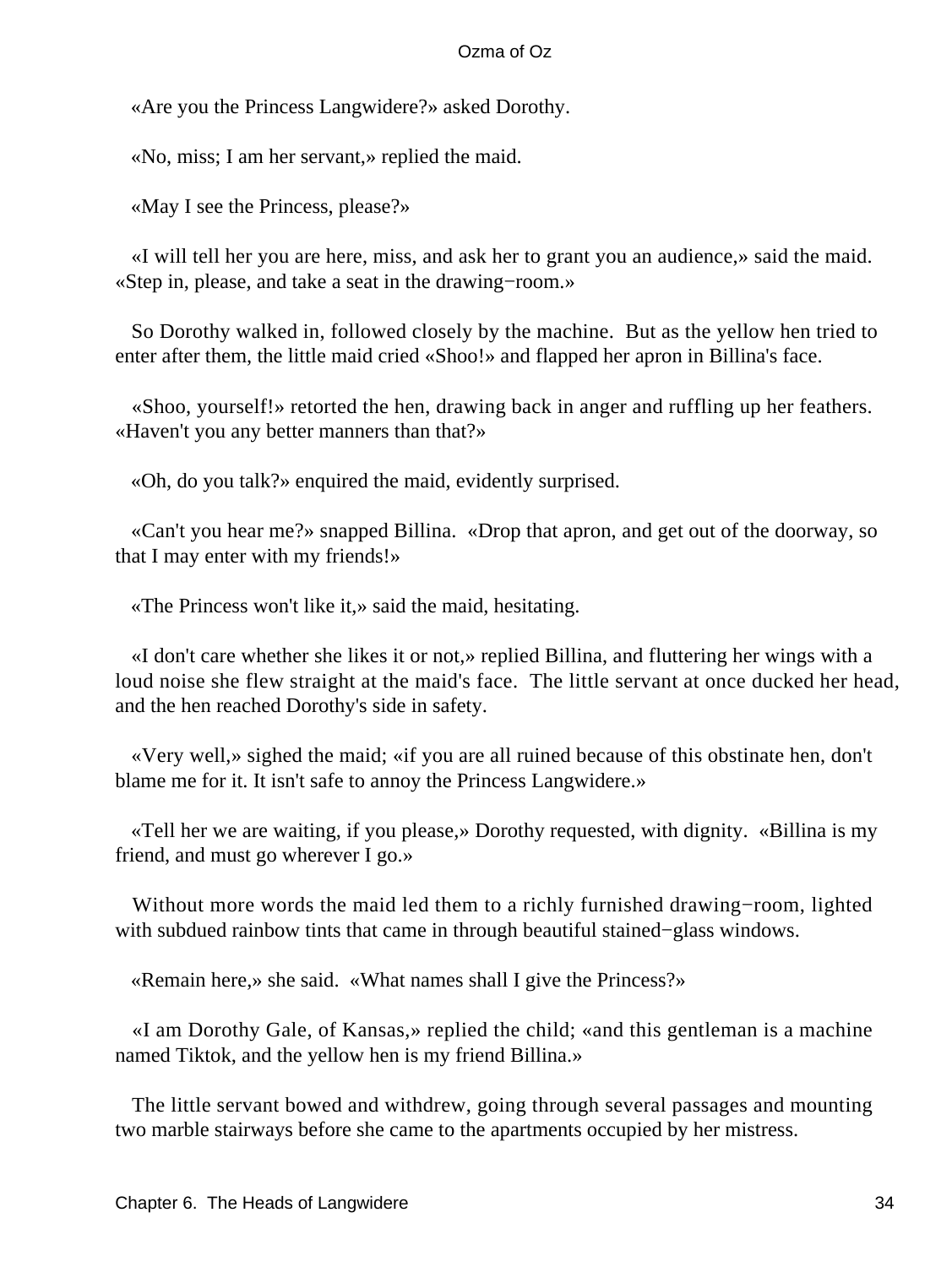Princess Langwidere's sitting−room was paneled with great mirrors, which reached from the ceiling to the floor; also the ceiling was composed of mirrors, and the floor was of polished silver that reflected every object upon it. So when Langwidere sat in her easy chair and played soft melodies upon her mandolin, her form was mirrored hundreds of times, in walls and ceiling and floor, and whichever way the lady turned her head she could see and admire her own features. This she loved to do, and just as the maid entered she was saying to herself:

 «This head with the auburn hair and hazel eyes is quite attractive. I must wear it more often than I have done of late, although it may not be the best of my collection.»

«You have company, Your Highness,» announced the maid, bowing low.

«Who is it?» asked Langwidere, yawning.

«Dorothy Gale of Kansas, Mr. Tiktok and Billina,» answered the maid.

 «What a queer lot of names!» murmured the Princess, beginning to be a little interested. «What are they like? Is Dorothy Gale of Kansas pretty?»

«She might be called so,» the maid replied.

«And is Mr. Tiktok attractive?» continued the Princess.

 «That I cannot say, Your Highness. But he seems very bright. Will Your Gracious Highness see them?»

 «Oh, I may as well, Nanda. But I am tired admiring this head, and if my visitor has any claim to beauty I must take care that she does not surpass me. So I will go to my cabinet and change to No. 17, which I think is my best appearance. Don't you?»

«Your No. 17 is exceedingly beautiful,» answered Nanda, with another bow.

Again the Princess yawned. Then she said:

«Help me to rise.»

 So the maid assisted her to gain her feet, although Langwidere was the stronger of the two; and then the Princess slowly walked across the silver floor to her cabinet, leaning heavily at every step upon Nanda's arm.

 Now I must explain to you that the Princess Langwidere had thirty heads – as many as there are days in the month. But of course she could only wear one of them at a time,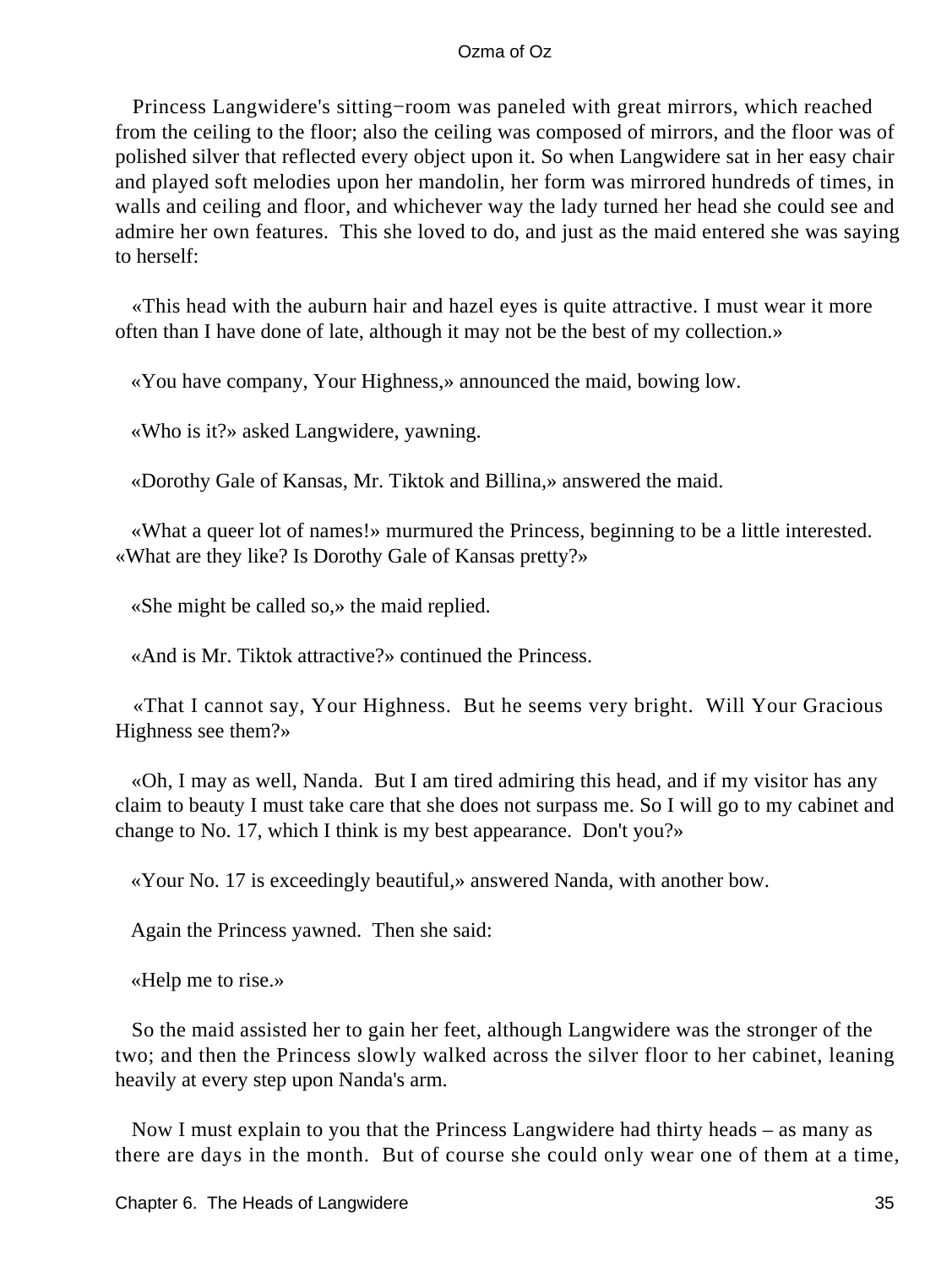because she had but one neck. These heads were kept in what she called her «cabinet,» which was a beautiful dressing−room that lay just between Langwidere's sleeping−chamber and the mirrored sitting−room. Each head was in a separate cupboard lined with velvet. The cupboards ran all around the sides of the dressing−room, and had elaborately carved doors with gold numbers on the outside and jeweled−framed mirrors on the inside of them.

 When the Princess got out of her crystal bed in the morning she went to her cabinet, opened one of the velvet−lined cupboards, and took the head it contained from its golden shelf. Then, by the aid of the mirror inside the open door, she put on the head – as neat and straight as could be – and afterward called her maids to robe her for the day. She always wore a simple white costume, that suited all the heads. For, being able to change her face whenever she liked, the Princess had no interest in wearing a variety of gowns, as have other ladies who are compelled to wear the same face constantly.

 Of course the thirty heads were in great variety, no two formed alike but all being of exceeding loveliness. There were heads with golden hair, brown hair, rich auburn hair and black hair; but none with gray hair. The heads had eyes of blue, of gray, of hazel, of brown and of black; but there were no red eyes among them, and all were bright and handsome. The noses were Grecian, Roman, retrousse and Oriental, representing all types of beauty; and the mouths were of assorted sizes and shapes, displaying pearly teeth when the heads smiled. As for dimples, they appeared in cheeks and chins, wherever they might be most charming, and one or two heads had freckles upon the faces to contrast the better with the brilliancy of their complexions.

 One key unlocked all the velvet cupboards containing these treasures – a curious key carved from a single blood−red ruby – and this was fastened to a strong but slender chain which the Princess wore around her left wrist.

 When Nanda had supported Langwidere to a position in front of cupboard No. 17, the Princess unlocked the door with her ruby key and after handing head No. 9, which she had been wearing, to the maid, she took No. 17 from its shelf and fitted it to her neck. It had black hair and dark eyes and a lovely pearl−and−white complexion, and when Langwidere wore it she knew she was remarkably beautiful in appearance.

 There was only one trouble with No. 17; the temper that went with it (and which was hidden somewhere under the glossy black hair) was fiery, harsh and haughty in the extreme, and it often led the Princess to do unpleasant things which she regretted when she came to wear her other heads.

 But she did not remember this today, and went to meet her guests in the drawing−room with a feeling of certainty that she would surprise them with her beauty.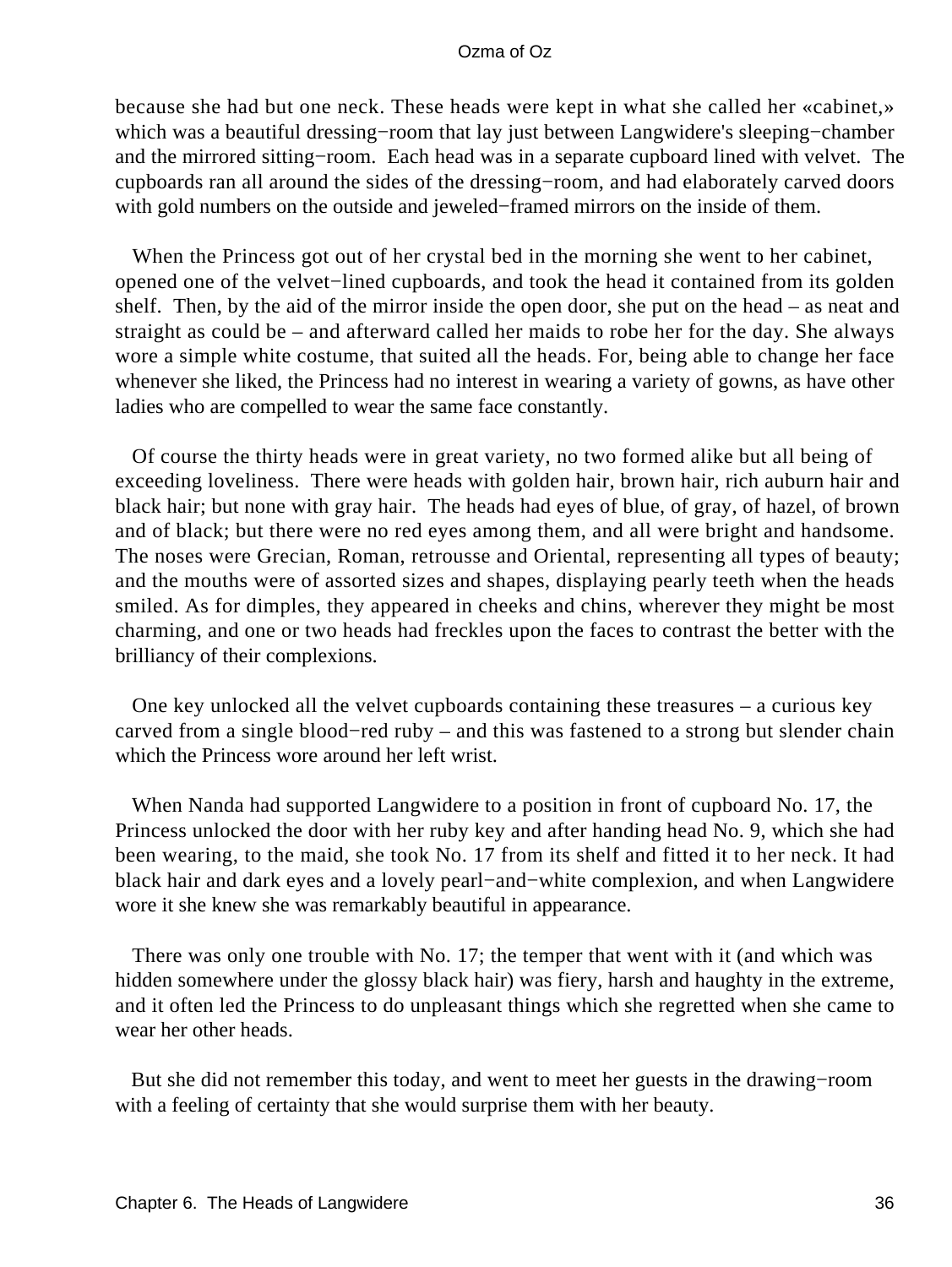However, she was greatly disappointed to find that her visitors were merely a small girl in a gingham dress, a copper man that would only go when wound up, and a yellow hen that was sitting contentedly in Langwidere's best work−basket, where there was a china egg used for darning stockings. (It may surprise you to learn that a princess ever does such a common thing as darn stockings. But, if you will stop to think, you will realize that a princess is sure to wear holes in her stockings, the same as other people; only it isn't considered quite polite to mention the matter.)

 «Oh!» said Langwidere, slightly lifting the nose of No. 17. «I thought some one of importance had called.»

 «Then you were right,» declared Dorothy. «I'm a good deal of 'portance myself, and when Billina lays an egg she has the proudest cackle you ever heard. As for Tiktok, he's the  $\rightarrow$ 

 «Stop – Stop!» commanded the Princess, with an angry flash of her splendid eyes. «How dare you annoy me with your senseless chatter?»

 «Why, you horrid thing!» said Dorothy, who was not accustomed to being treated so rudely.

The Princess looked at her more closely.

«Tell me,» she resumed, «are you of royal blood?»

«Better than that, ma'am,» said Dorothy. «I came from Kansas.»

 «Huh!» cried the Princess, scornfully. «You are a foolish child, and I cannot allow you to annoy me. Run away, you little goose, and bother some one else.»

 Dorothy was so indignant that for a moment she could find no words to reply. But she rose from her chair, and was about to leave the room when the Princess, who had been scanning the girl's face, stopped her by saying, more gently:

«Come nearer to me.»

 Dorothy obeyed, without a thought of fear, and stood before the Princess while Langwidere examined her face with careful attention.

 «You are rather attractive,» said the lady, presently. «Not at all beautiful, you understand, but you have a certain style of prettiness that is different from that of any of my thirty heads. So I believe I'll take your head and give you No. 26 for it.»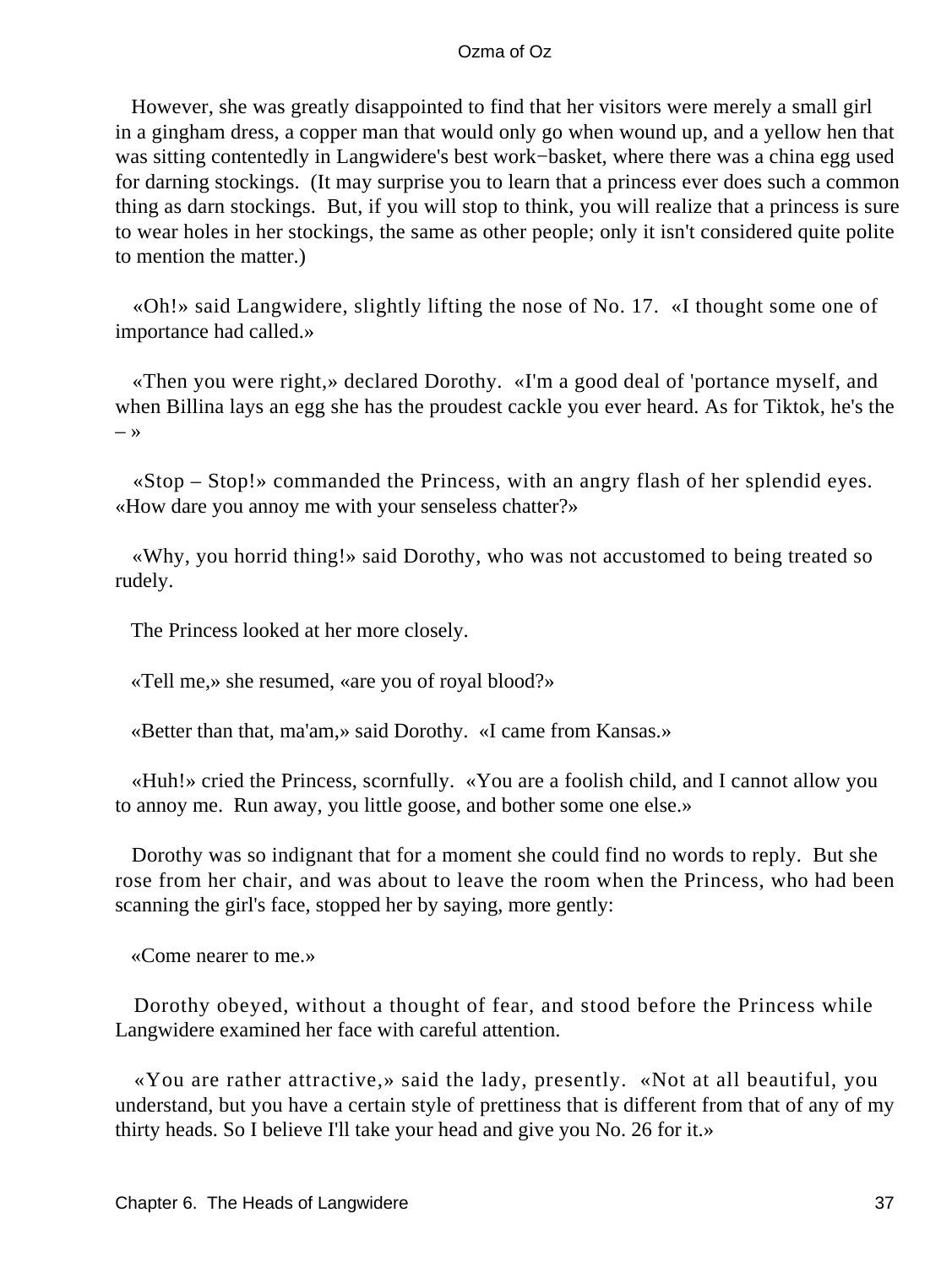«Well, I b'lieve you won't!» exclaimed Dorothy.

 «It will do you no good to refuse,» continued the Princess; «for I need your head for my collection, and in the Land of Ev my will is law. I never have cared much for No. 26, and you will find that it is very little worn. Besides, it will do you just as well as the one you're wearing, for all practical purposes.»

 «I don't know anything about your No. 26, and I don't want to,» said Dorothy, firmly. «I'm not used to taking cast−off things, so I'll just keep my own head.»

«You refuse?» cried the Princess, with a frown.

«Of course I do,» was the reply.

 «Then,» said Langwidere, «I shall lock you up in a tower until you decide to obey me. Nanda,» turning to her maid, «call my army.»

 Nanda rang a silver bell, and at once a big fat colonel in a bright red uniform entered the room, followed by ten lean soldiers, who all looked sad and discouraged and saluted the princess in a very melancholy fashion.

 «Carry that girl to the North Tower and lock her up!» cried the Princess, pointing to Dorothy.

 «To hear is to obey,» answered the big red colonel, and caught the child by her arm. But at that moment Tiktok raised his dinner−pail and pounded it so forcibly against the colonel's head that the big officer sat down upon the floor with a sudden bump, looking both dazed and very much astonished.

«Help!» he shouted, and the ten lean soldiers sprang to assist their leader.

 There was great excitement for the next few moments, and Tiktok had knocked down seven of the army, who were sprawling in every direction upon the carpet, when suddenly the machine paused, with the dinner−pail raised for another blow, and remained perfectly motionless.

«My ac−tion has run down,» he called to Dorothy. «Wind me up, quick.»

 She tried to obey, but the big colonel had by this time managed to get upon his feet again, so he grabbed fast hold of the girl and she was helpless to escape.

 «This is too bad,» said the machine. «I ought to have run six hours lon−ger, at least, but I sup−pose my long walk and my fight with the Wheel−ers made me run down fast−er than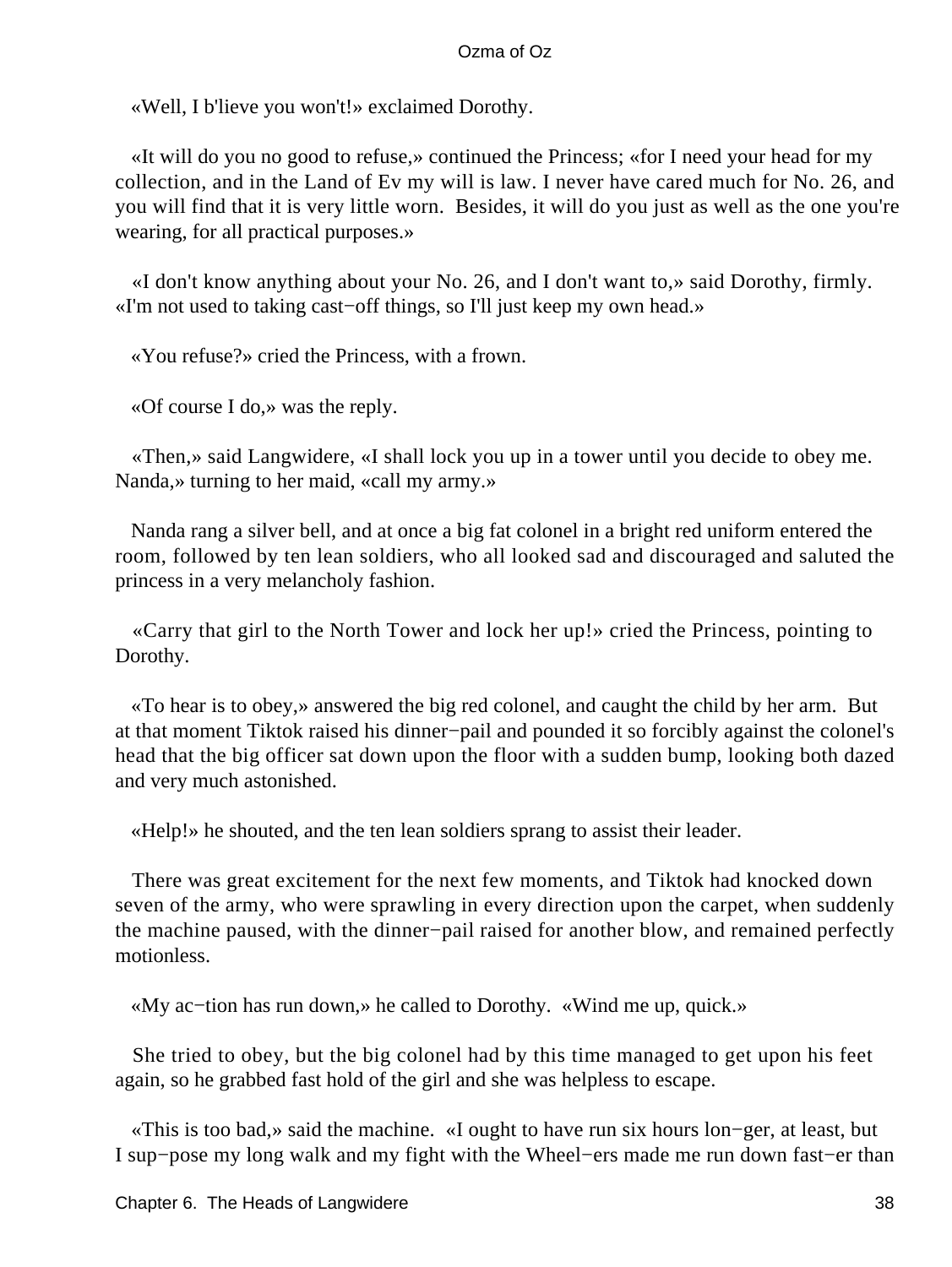us−u−al.»

«Well, it can't be helped,» said Dorothy, with a sigh.

«Will you exchange heads with me?» demanded the Princess.

«No, indeed!» cried Dorothy.

 «Then lock her up,» said Langwidere to her soldiers, and they led Dorothy to a high tower at the north of the palace and locked her securely within.

 The soldiers afterward tried to lift Tiktok, but they found the machine so solid and heavy that they could not stir it. So they left him standing in the center of the drawing−room.

 «People will think I have a new statue,» said Langwidere, «so it won't matter in the least, and Nanda can keep him well polished.»

 «What shall we do with the hen?» asked the colonel, who had just discovered Billina in the work−basket.

 «Put her in the chicken−house,» answered the Princess. «Someday I'll have her fried for breakfast.»

«She looks rather tough, Your Highness,» said Nanda, doubtfully.

 «That is a base slander!» cried Billina, struggling frantically in the colonel's arms. «But the breed of chickens I come from is said to be poison to all princesses.»

 «Then,» remarked Langwidere, «I will not fry the hen, but keep her to lay eggs; and if she doesn't do her duty I'll have her drowned in the horse trough.»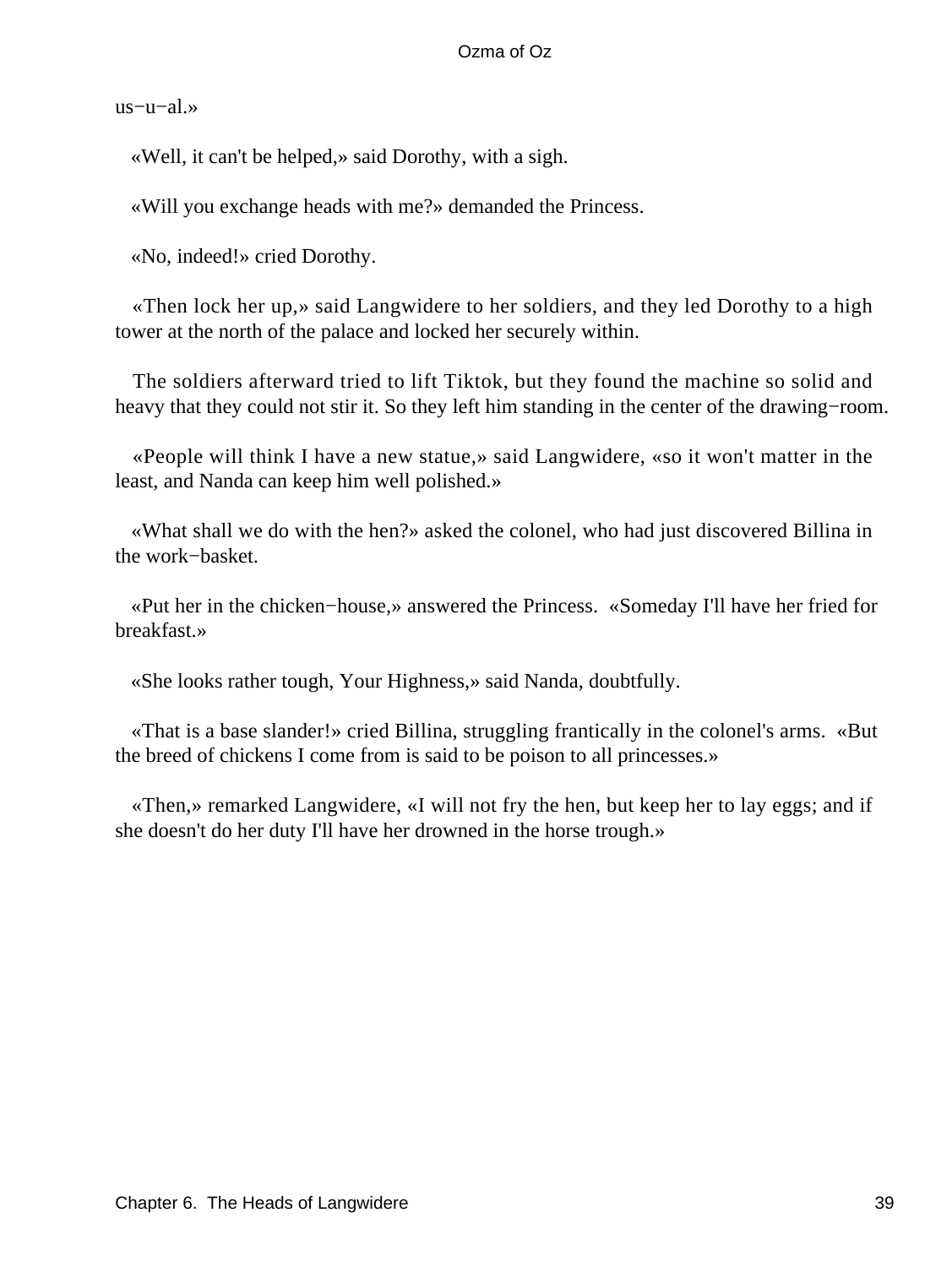# **[Chapter 7. Ozma of Oz to the Rescue](#page-111-0)**

*N*anda brought Dorothy bread and water for her supper, and she slept upon a hard stone couch with a single pillow and a silken coverlet.

 In the morning she leaned out of the window of her prison in the tower to see if there was any way to escape. The room was not so very high up, when compared with our modern buildings, but it was far enough above the trees and farm houses to give her a good view of the surrounding country.

 To the east she saw the forest, with the sands beyond it and the ocean beyond that. There was even a dark speck upon the shore that she thought might be the chicken−coop in which she had arrived at this singular country.

 Then she looked to the north, and saw a deep but narrow valley lying between two rocky mountains, and a third mountain that shut off the valley at the further end.

 Westward the fertile Land of Ev suddenly ended a little way from the palace, and the girl could see miles and miles of sandy desert that stretched further than her eyes could reach. It was this desert, she thought, with much interest, that alone separated her from the wonderful Land of Oz, and she remembered sorrowfully that she had been told no one had ever been able to cross this dangerous waste but herself. Once a cyclone had carried her across it, and a magical pair of silver shoes had carried her back again. But now she had neither a cyclone nor silver shoes to assist her, and her condition was sad indeed. For she had become the prisoner of a disagreeable princess who insisted that she must exchange her head for another one that she was not used to, and which might not fit her at all.

 Really, there seemed no hope of help for her from her old friends in the Land of Oz. Thoughtfully she gazed from her narrow window. On all the desert not a living thing was stirring.

Wait, though! Something surely WAS stirring on the desert – something her eyes had not observed at first. Now it seemed like a cloud; now it seemed like a spot of silver; now it seemed to be a mass of rainbow colors that moved swiftly toward her.

What **COULD** it be, she wondered?

 Then, gradually, but in a brief space of time nevertheless, the vision drew near enough to Dorothy to make out what it was.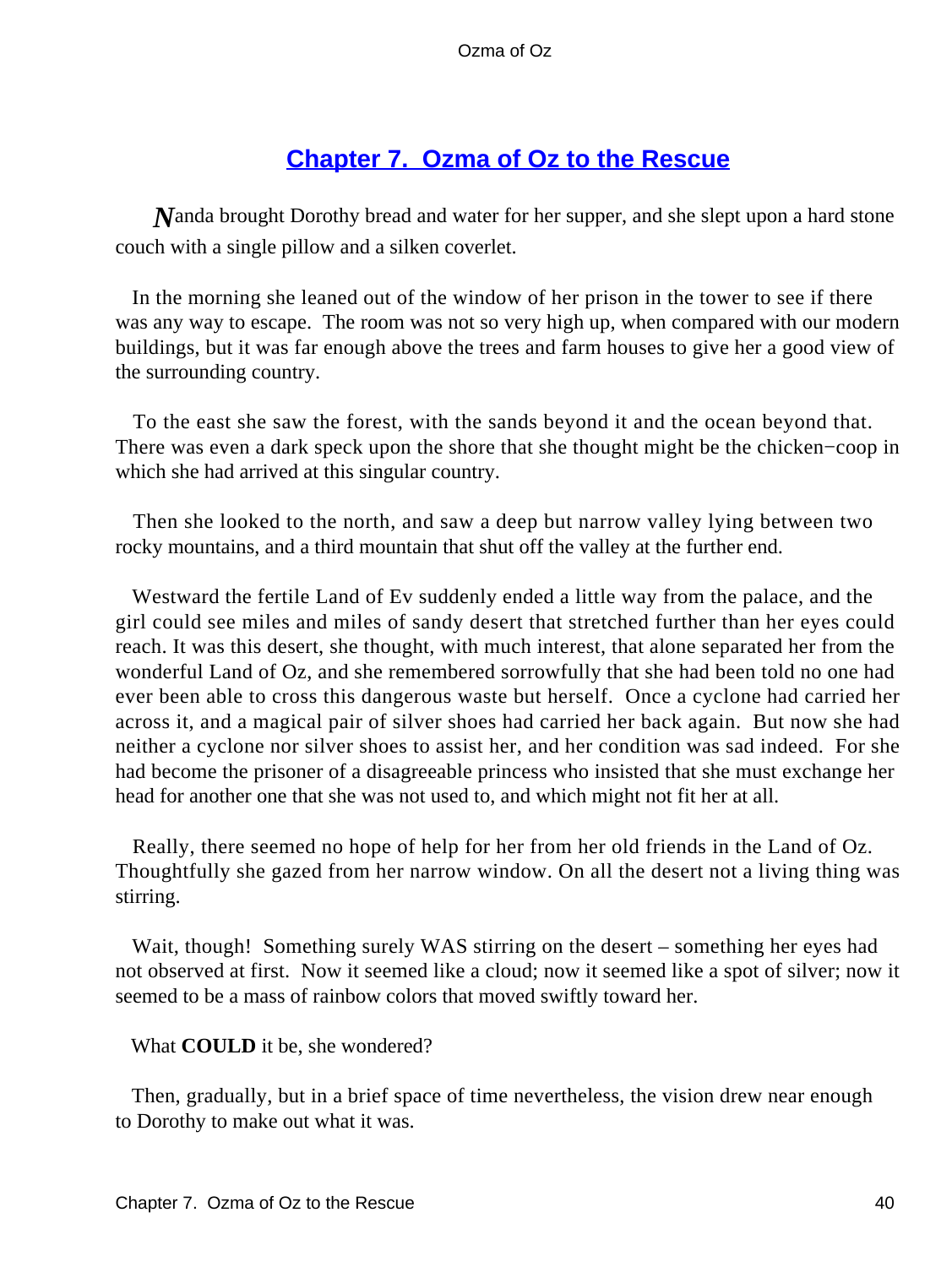A broad green carpet was unrolling itself upon the desert, while advancing across the carpet was a wonderful procession that made the girl open her eyes in amazement as she gazed.

 First came a magnificent golden chariot, drawn by a great Lion and an immense Tiger, who stood shoulder to shoulder and trotted along as gracefully as a well−matched team of thoroughbred horses. And standing upright within the chariot was a beautiful girl clothed in flowing robes of silver gauze and wearing a jeweled diadem upon her dainty head. She held in one hand the satin ribbons that guided her astonishing team, and in the other an ivory wand that separated at the top into two prongs, the prongs being tipped by the letters «O» and «Z», made of glistening diamonds set closely together.

 The girl seemed neither older nor larger than Dorothy herself, and at once the prisoner in the tower guessed that the lovely driver of the chariot must be that Ozma of Oz of whom she had so lately heard from Tiktok.

 Following close behind the chariot Dorothy saw her old friend the Scarecrow, riding calmly astride a wooden Saw−Horse, which pranced and trotted as naturally as any meat horse could have done.

 And then came Nick Chopper, the Tin Woodman, with his funnel−shaped cap tipped carelessly over his left ear, his gleaming axe over his right shoulder, and his whole body sparkling as brightly as it had ever done in the old days when first she knew him.

 The Tin Woodman was on foot, marching at the head of a company of twenty−seven soldiers, of whom some were lean and some fat, some short and some tall; but all the twenty−seven were dressed in handsome uniforms of various designs and colors, no two being alike in any respect.

 Behind the soldiers the green carpet rolled itself up again, so that there was always just enough of it for the procession to walk upon, in order that their feet might not come in contact with the deadly, life−destroying sands of the desert.

 Dorothy knew at once it was a magic carpet she beheld, and her heart beat high with hope and joy as she realized she was soon to be rescued and allowed to greet her dearly beloved friends of Oz – the Scarecrow, the Tin Woodman and the Cowardly Lion.

 Indeed, the girl felt herself as good as rescued as soon as she recognized those in the procession, for she well knew the courage and loyalty of her old comrades, and also believed that any others who came from their marvelous country would prove to be pleasant and reliable acquaintances.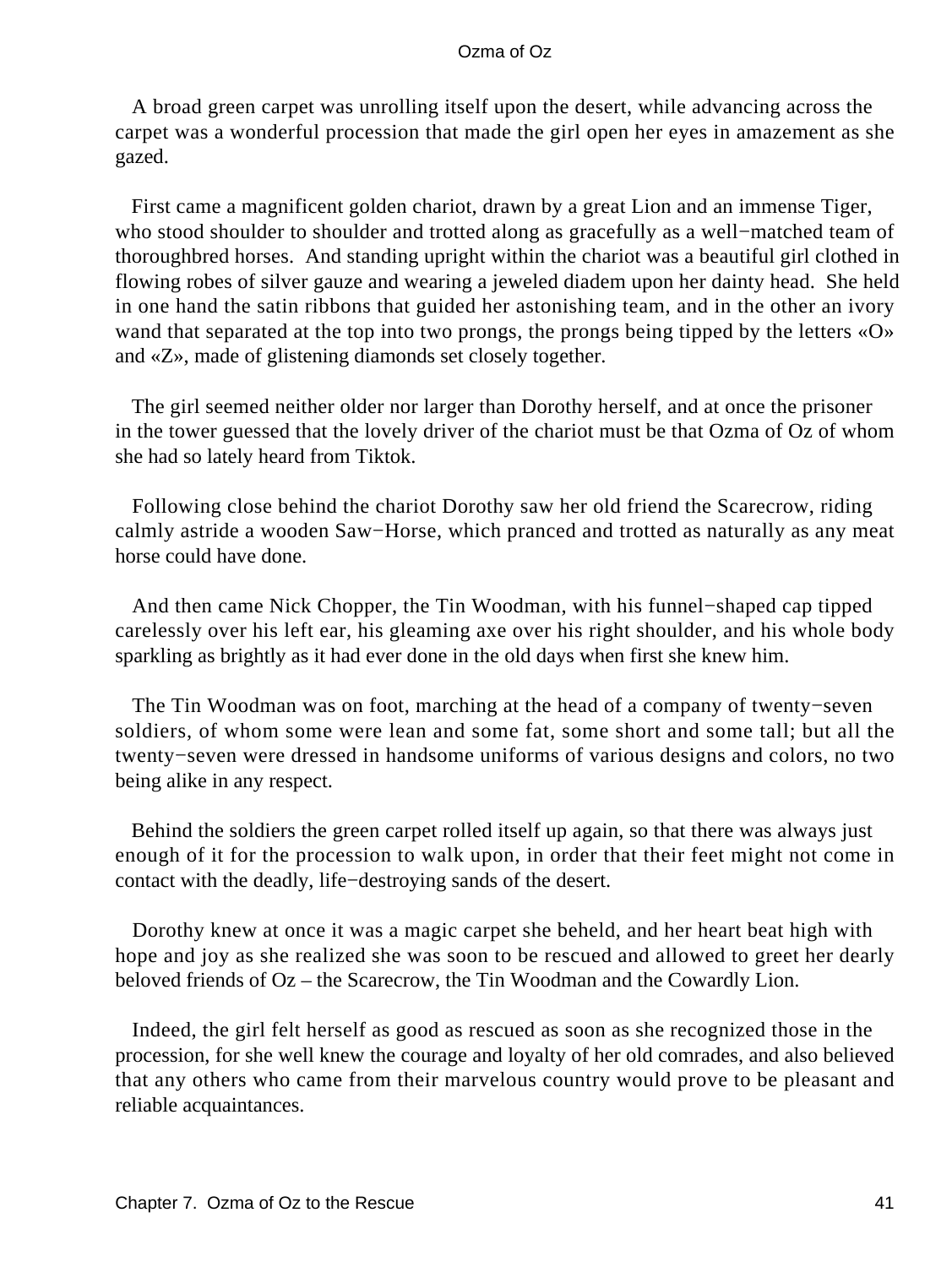As soon as the last bit of desert was passed and all the procession, from the beautiful and dainty Ozma to the last soldier, had reached the grassy meadows of the Land of Ev, the magic carpet rolled itself together and entirely disappeared.

 Then the chariot driver turned her Lion and Tiger into a broad roadway leading up to the palace, and the others followed, while Dorothy still gazed from her tower window in eager excitement.

 They came quite close to the front door of the palace and then halted, the Scarecrow dismounting from his Saw−Horse to approach the sign fastened to the door, that he might read what it said.

Dorothy, just above him, could keep silent no longer.

«Here I am!» she shouted, as loudly as she could. «Here's Dorothy!»

 «Dorothy who?» asked the Scarecrow, tipping his head to look upward until he nearly lost his balance and tumbled over backward.

«Dorothy Gale, of course. Your friend from Kansas,» she answered.

 «Why, hello, Dorothy!» said the Scarecrow. «What in the world are you doing up there?»

 «Nothing,» she called down, «because there's nothing to do. Save me, my friend – save me!»

«You seem to be quite safe now,» replied the Scarecrow.

«But I'm a prisoner. I'm locked in, so that I can't get out,» she pleaded.

 «That's all right,» said the Scarecrow. «You might be worse off, little Dorothy. Just consider the matter. You can't get drowned, or be run over by a Wheeler, or fall out of an apple−tree. Some folks would think they were lucky to be up there.»

 «Well, I don't,» declared the girl, «and I want to get down immed'i'tly and see you and the Tin Woodman and the Cowardly Lion.»

 «Very well,» said the Scarecrow, nodding. «It shall be just as you say, little friend. Who locked you up?»

«The princess Langwidere, who is a horrid creature,» she answered.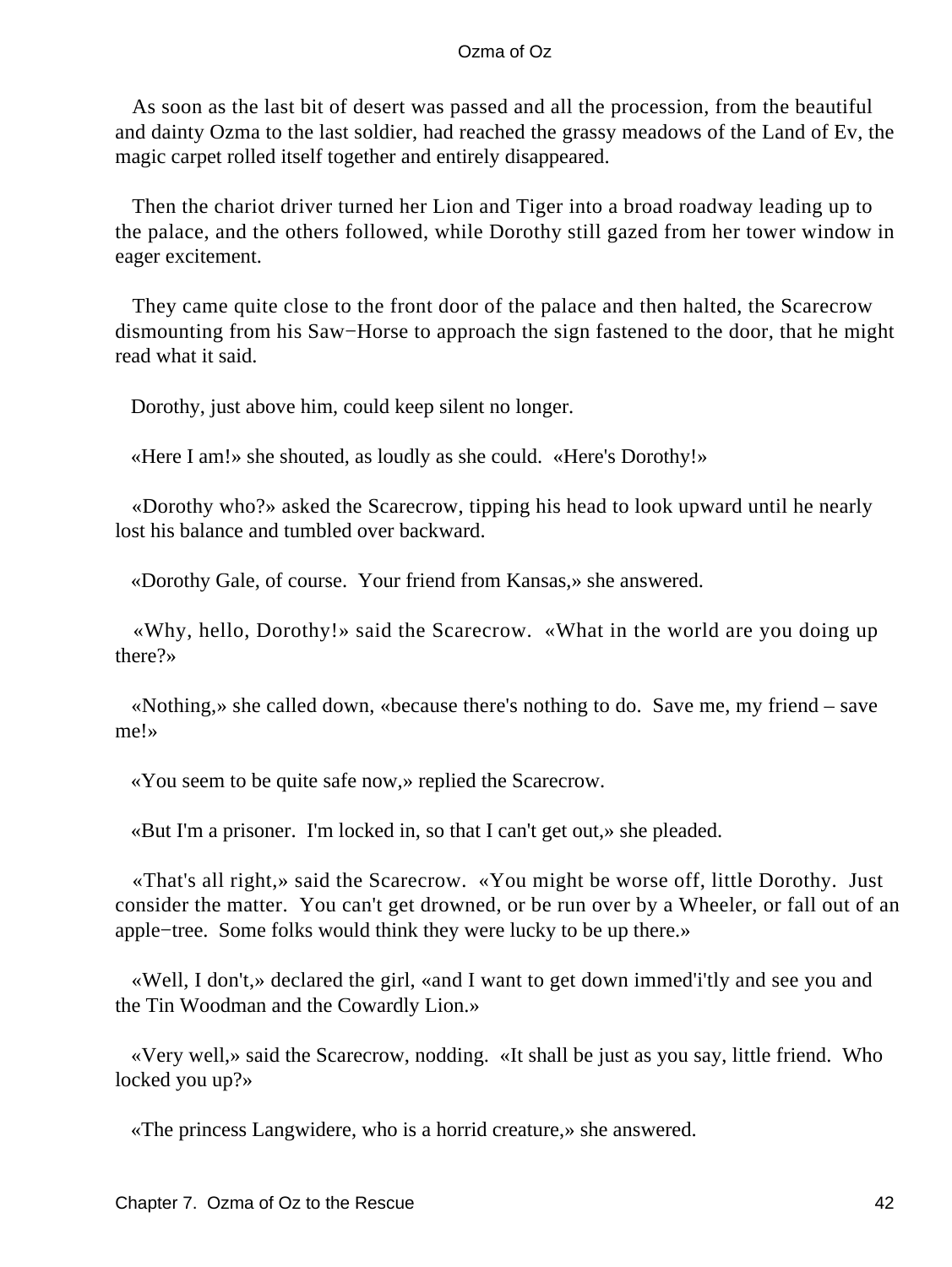At this Ozma, who had been listening carefully to the conversation, called to Dorothy from her chariot, asking:

«Why did the Princess lock you up, my dear?»

 «Because,» exclaimed Dorothy, «I wouldn't let her have my head for her collection, and take an old, cast−off head in exchange for it.»

 «I do not blame you,» exclaimed Ozma, promptly. «I will see the Princess at once, and oblige her to liberate you.»

 «Oh, thank you very, very much!» cried Dorothy, who as soon as she heard the sweet voice of the girlish Ruler of Oz knew that she would soon learn to love her dearly.

 Ozma now drove her chariot around to the third door of the wing, upon which the Tin Woodman boldly proceeded to knock.

 As soon as the maid opened the door Ozma, bearing in her hand her ivory wand, stepped into the hall and made her way at once to the drawing−room, followed by all her company, except the Lion and the Tiger. And the twenty−seven soldiers made such a noise and a clatter that the little maid Nanda ran away screaming to her mistress, whereupon the Princess Langwidere, roused to great anger by this rude invasion of her palace, came running into the drawing−room without any assistance whatever.

 There she stood before the slight and delicate form of the little girl from Oz and cried  $out; -$ 

 «How dare you enter my palace unbidden? Leave this room at once, or I will bind you and all your people in chains, and throw you into my darkest dungeons!»

«What a dangerous lady!» murmured the Scarecrow, in a soft voice.

«She seems a little nervous,» replied the Tin Woodman.

But Ozma only smiled at the angry Princess.

 «Sit down, please,» she said, quietly. «I have traveled a long way to see you, and you must listen to what I have to say.»

 «Must!» screamed the Princess, her black eyes flashing with fury – for she still wore her No. 17 head. «Must, to ME!»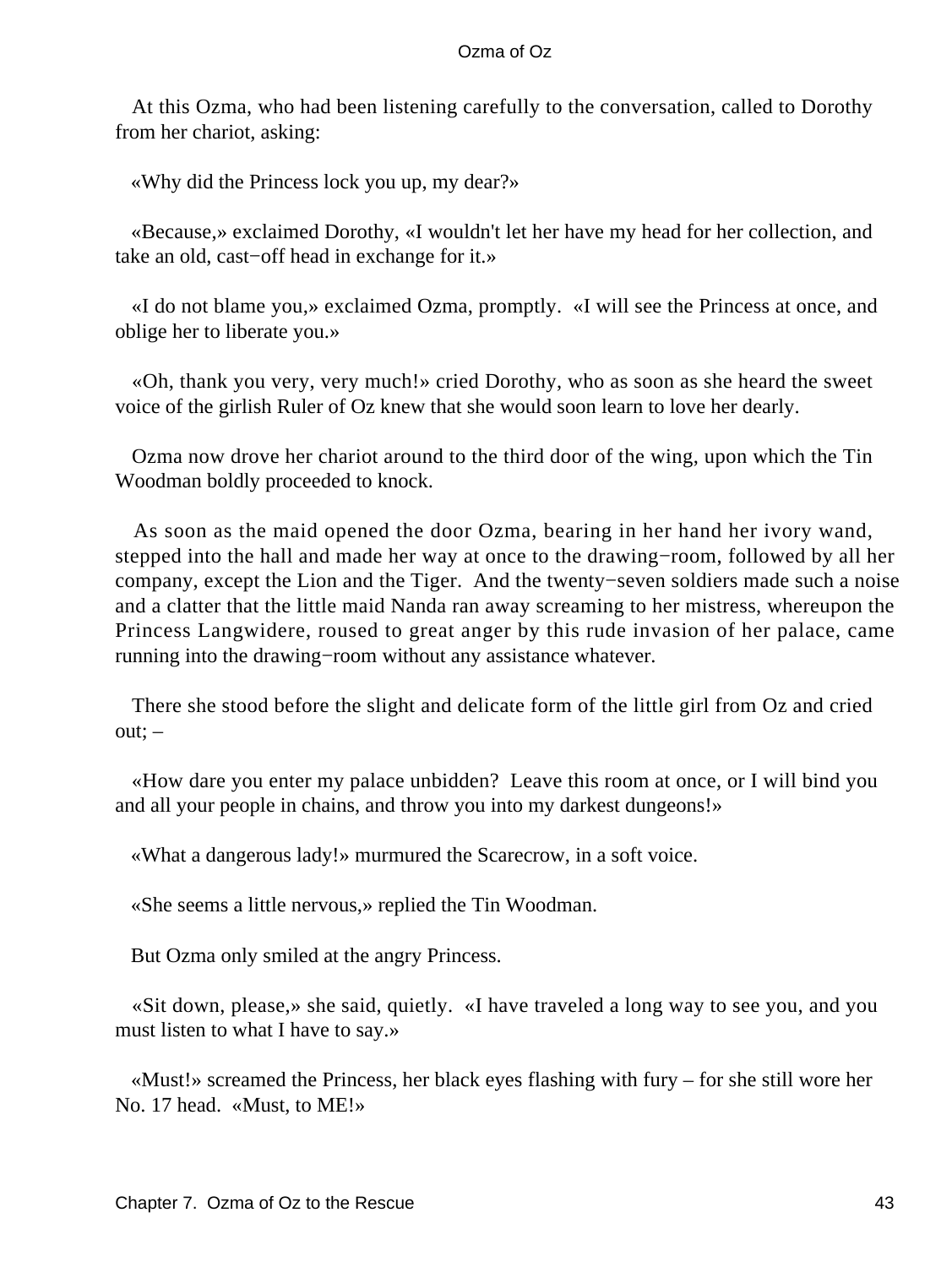«To be sure,» said Ozma. «I am Ruler of the Land of Oz, and I am powerful enough to destroy all your kingdom, if I so wish. Yet I did not come here to do harm, but rather to free the royal family of Ev from the thrall of the Nome King, the news having reached me that he is holding the Queen and her children prisoners.»

Hearing these words, Langwidere suddenly became quiet.

 «I wish you could, indeed, free my aunt and her ten royal children,» said she, eagerly. «For if they were restored to their proper forms and station they could rule the Kingdom of Ev themselves, and that would save me a lot of worry and trouble. At present there are at least ten minutes every day that I must devote to affairs of state, and I would like to be able to spend my whole time in admiring my beautiful heads.»

 «Then we will presently discuss this matter,» said Ozma, «and try to find a way to liberate your aunt and cousins. But first you must liberate another prisoner – the little girl you have locked up in your tower.»

 «Of course,» said Langwidere, readily. «I had forgotten all about her. That was yesterday, you know, and a Princess cannot be expected to remember today what she did yesterday. Come with me, and I will release the prisoner at once.»

So Ozma followed her, and they passed up the stairs that led to the room in the tower.

 While they were gone Ozma's followers remained in the drawing−room, and the Scarecrow was leaning against a form that he had mistaken for a copper statue when a harsh, metallic voice said suddenly in his ear:

«Get off my foot, please. You are scratch−ing my pol−ish.»

«Oh, excuse me!» he replied, hastily drawing back. «Are you alive?»

 «No,» said Tiktok, «I am on−ly a ma−chine. But I can think and speak and act, when I am pro−per−ly wound up. Just now my ac−tion is run down, and Dor−o−thy has the key to it.»

 «That's all right,» replied the Scarecrow. «Dorothy will soon be free, and then she'll attend to your works. But it must be a great misfortune not to be alive. I'm sorry for you.»

«Why?» asked Tiktok.

«Because you have no brains, as I have,» said the Scarecrow.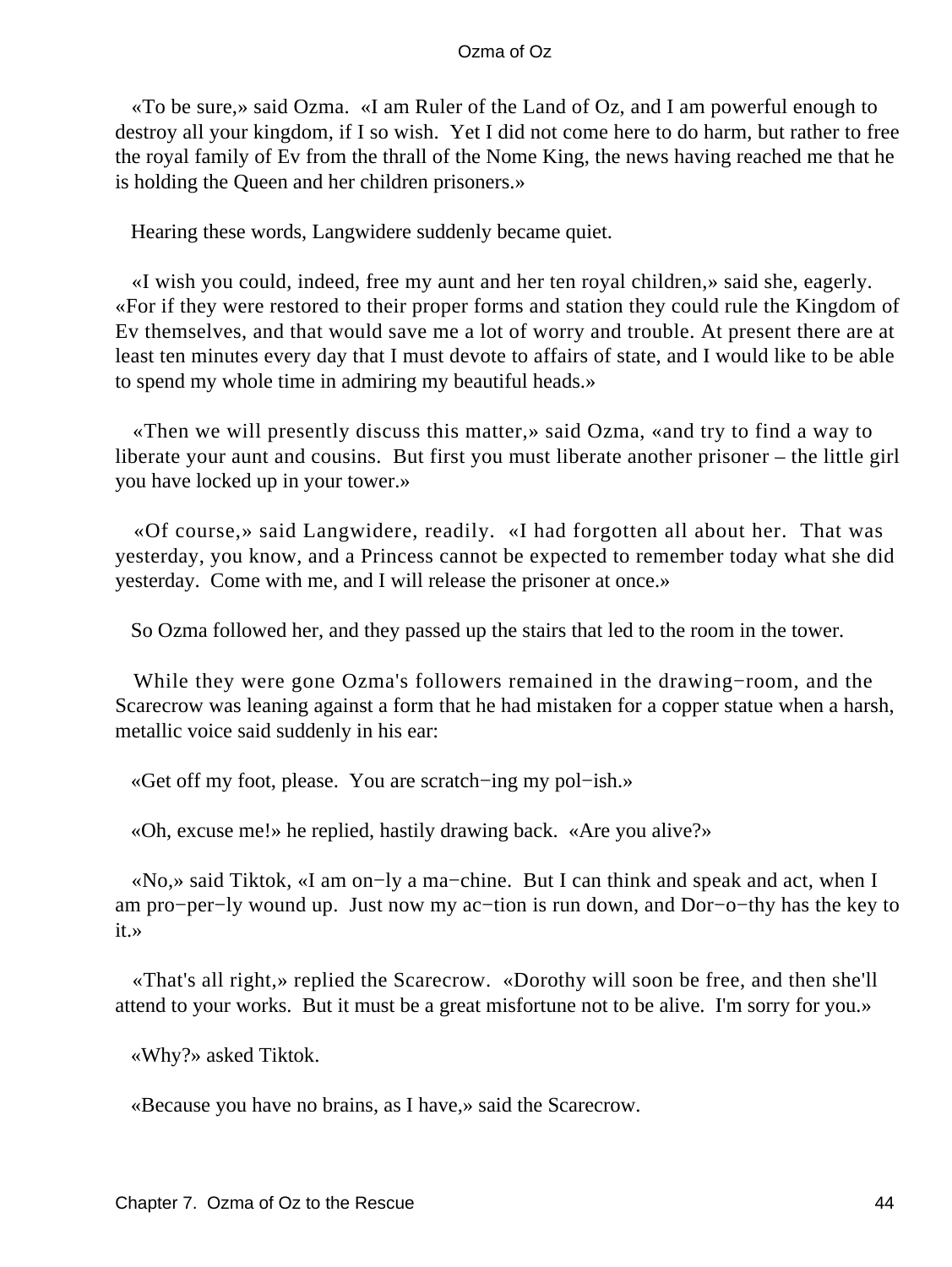«Oh, yes, I have,» returned Tiktok. «I am fit−ted with Smith Tin−ker's Im−proved Com−bi−na−tion Steel Brains. They are what make me think. What sort of brains are you fit−ted with?»

 «I don't know,» admitted the Scarecrow. «They were given to me by the great Wizard of Oz, and I didn't get a chance to examine them before he put them in. But they work splendidly and my conscience is very active. Have you a conscience?»

«No,» said Tiktok.

 «And no heart, I suppose?» added the Tin Woodman, who had been listening with interest to this conversation.

«No,» said Tiktok.

 «Then,» continued the Tin Woodman, «I regret to say that you are greatly inferior to my friend the Scarecrow, and to myself. For we are both alive, and he has brains which do not need to be wound up, while I have an excellent heart that is continually beating in my bosom.»

 «I con−grat−u−late you,» replied Tiktok. «I can−not help be−ing your in−fer−i−or for I am a mere ma−chine. When I am wound up I do my du−ty by go−ing just as my ma−chin−er−y is made to go. You have no i−de−a how full of ma−chin−er−y I am.»

 «I can guess,» said the Scarecrow, looking at the machine man curiously. «Some day I'd like to take you apart and see just how you are made.»

 «Do not do that, I beg of you,» said Tiktok; «for you could not put me to−geth−er a−gain, and my use−ful−ness would be de−stroyed.»

«Oh! are you useful?» asked the Scarecrow, surprised.

«Ve−ry,» said Tiktok.

 «In that case,» the Scarecrow kindly promised, «I won't fool with your interior at all. For I am a poor mechanic, and might mix you up.»

«Thank you,» said Tiktok.

 Just then Ozma re−entered the room, leading Dorothy by the hand and followed closely by the Princess Langwidere.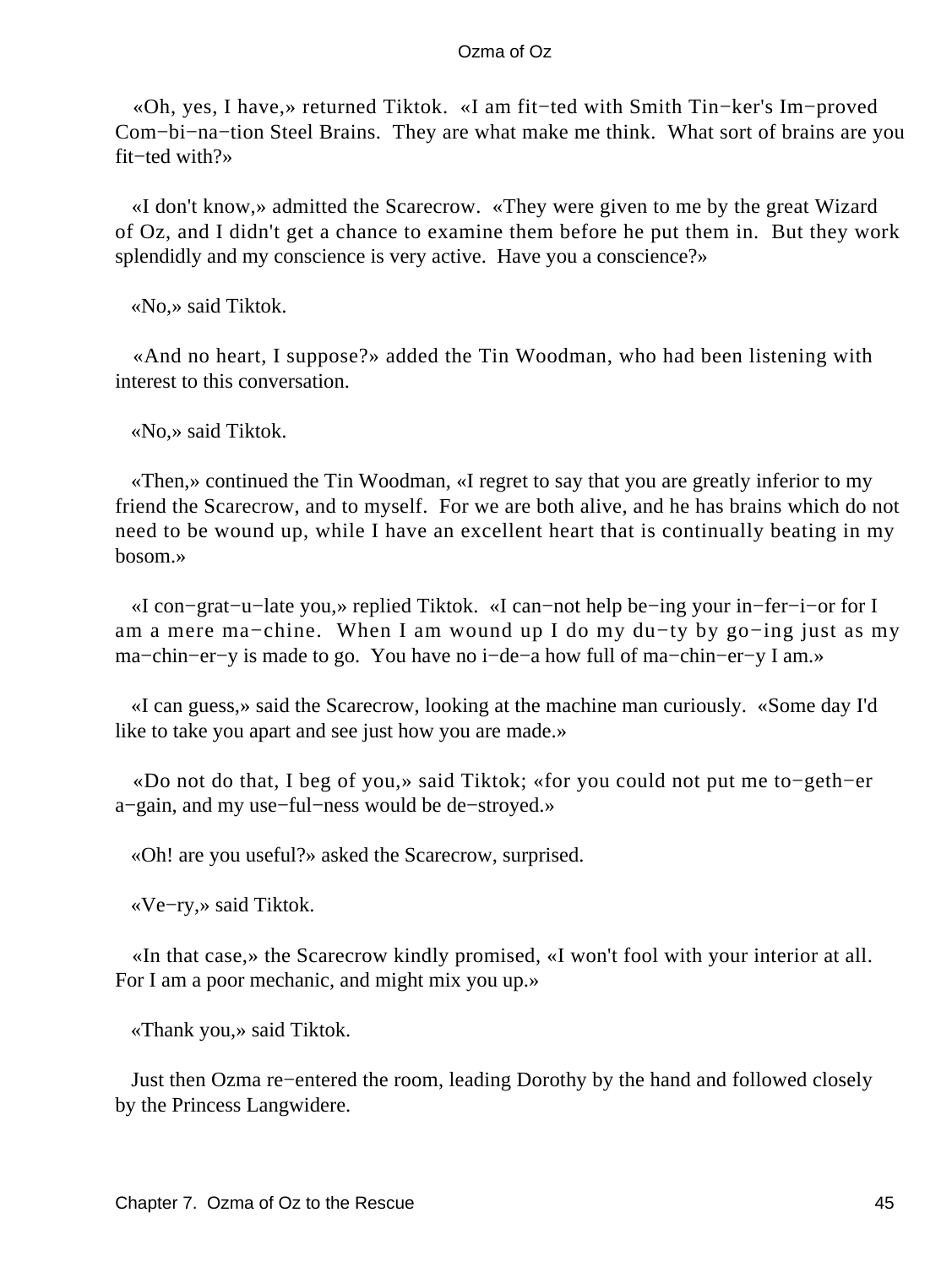## **[Chapter 8. The Hungry Tiger](#page-111-0)**

**The first thing Dorothy did was to rush into the embrace of the Scarecrow, whose** painted face beamed with delight as he pressed her form to his straw−padded bosom. Then the Tin Woodman embraced her – very gently, for he knew his tin arms might hurt her if he squeezed too roughly.

 These greetings having been exchanged, Dorothy took the key to Tiktok from her pocket and wound up the machine man's action, so that he could bow properly when introduced to the rest of the company. While doing this she told them how useful Tiktok had been to her, and both the Scarecrow and the Tin Woodman shook hands with the machine once more and thanked him for protecting their friend.

Then Dorothy asked: «Where is Billina?»

«I don't know,» said the Scarecrow. «Who is Billina?»

 «She's a yellow hen who is another friend of mine,» answered the girl, anxiously. «I wonder what has become of her?»

 «She is in the chicken house, in the back yard,» said the Princess. «My drawing−room is no place for hens.»

 Without waiting to hear more Dorothy ran to get Billina, and just outside the door she came upon the Cowardly Lion, still hitched to the chariot beside the great Tiger. The Cowardly Lion had a big bow of blue ribbon fastened to the long hair between his ears, and the Tiger wore a bow of red ribbon on his tail, just in front of the bushy end.

In an instant Dorothy was hugging the huge Lion joyfully.

«I'm SO glad to see you again!» she cried.

 «I am also glad to see you, Dorothy,» said the Lion. «We've had some fine adventures together, haven't we?»

«Yes, indeed,» she replied. «How are you?»

 «As cowardly as ever,» the beast answered in a meek voice. «Every little thing scares me and makes my heart beat fast. But let me introduce to you a new friend of mine, the Hungry Tiger.»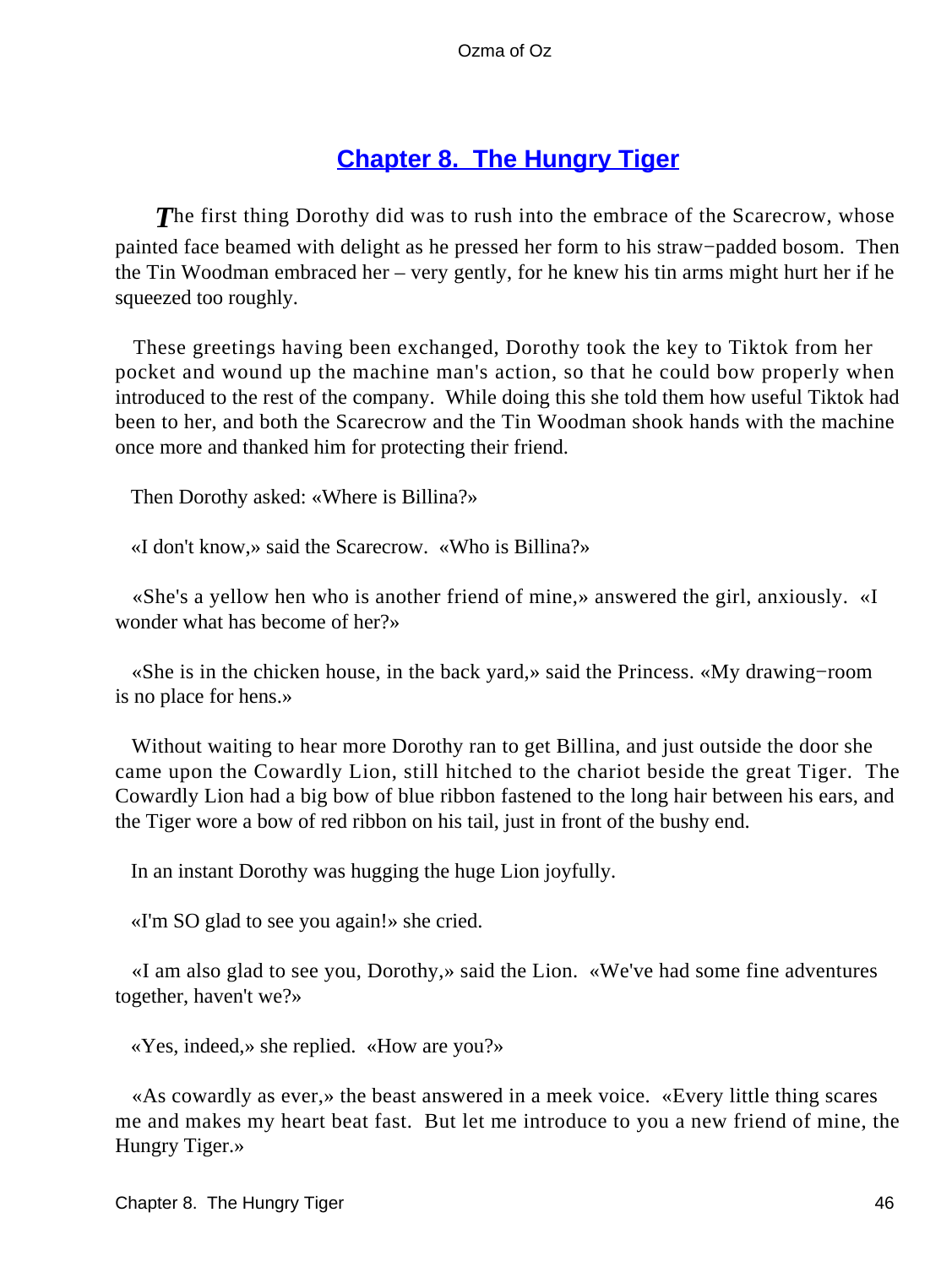«Oh! Are you hungry?» she asked, turning to the other beast, who was just then yawning so widely that he displayed two rows of terrible teeth and a mouth big enough to startle anyone.

«Dreadfully hungry,» answered the Tiger, snapping his jaws together with a fierce click.

«Then why don't you eat something?» she asked.

«It's no use,» said the Tiger sadly. «I've tried that, but I always get hungry again.»

«Why, it is the same with me,» said Dorothy. «Yet I keep on eating.»

 «But you eat harmless things, so it doesn't matter,» replied the Tiger. «For my part, I'm a savage beast, and have an appetite for all sorts of poor little living creatures, from a chipmunk to fat babies.»

«How dreadful!» said Dorothy.

 «Isn't it, though?» returned the Hungry Tiger, licking his lips with his long red tongue. «Fat babies! Don't they sound delicious? But I've never eaten any, because my conscience tells me it is wrong. If I had no conscience I would probably eat the babies and then get hungry again, which would mean that I had sacrificed the poor babies for nothing. No; hungry I was born, and hungry I shall die. But I'll not have any cruel deeds on my conscience to be sorry for.»

«I think you are a very good tiger,» said Dorothy, patting the huge head of the beast.

 «In that you are mistaken,» was the reply. «I am a good beast, perhaps, but a disgracefully bad tiger. For it is the nature of tigers to be cruel and ferocious, and in refusing to eat harmless living creatures I am acting as no good tiger has ever before acted. That is why I left the forest and joined my friend the Cowardly Lion.»

 «But the Lion is not really cowardly,» said Dorothy. «I have seen him act as bravely as can be.»

 «All a mistake, my dear,» protested the Lion gravely. «To others I may have seemed brave, at times, but I have never been in any danger that I was not afraid.»

 «Nor I,» said Dorothy, truthfully. «But I must go and set free Billina, and then I will see you again.»

 She ran around to the back yard of the palace and soon found the chicken house, being guided to it by a loud cackling and crowing and a distracting hubbub of sounds such as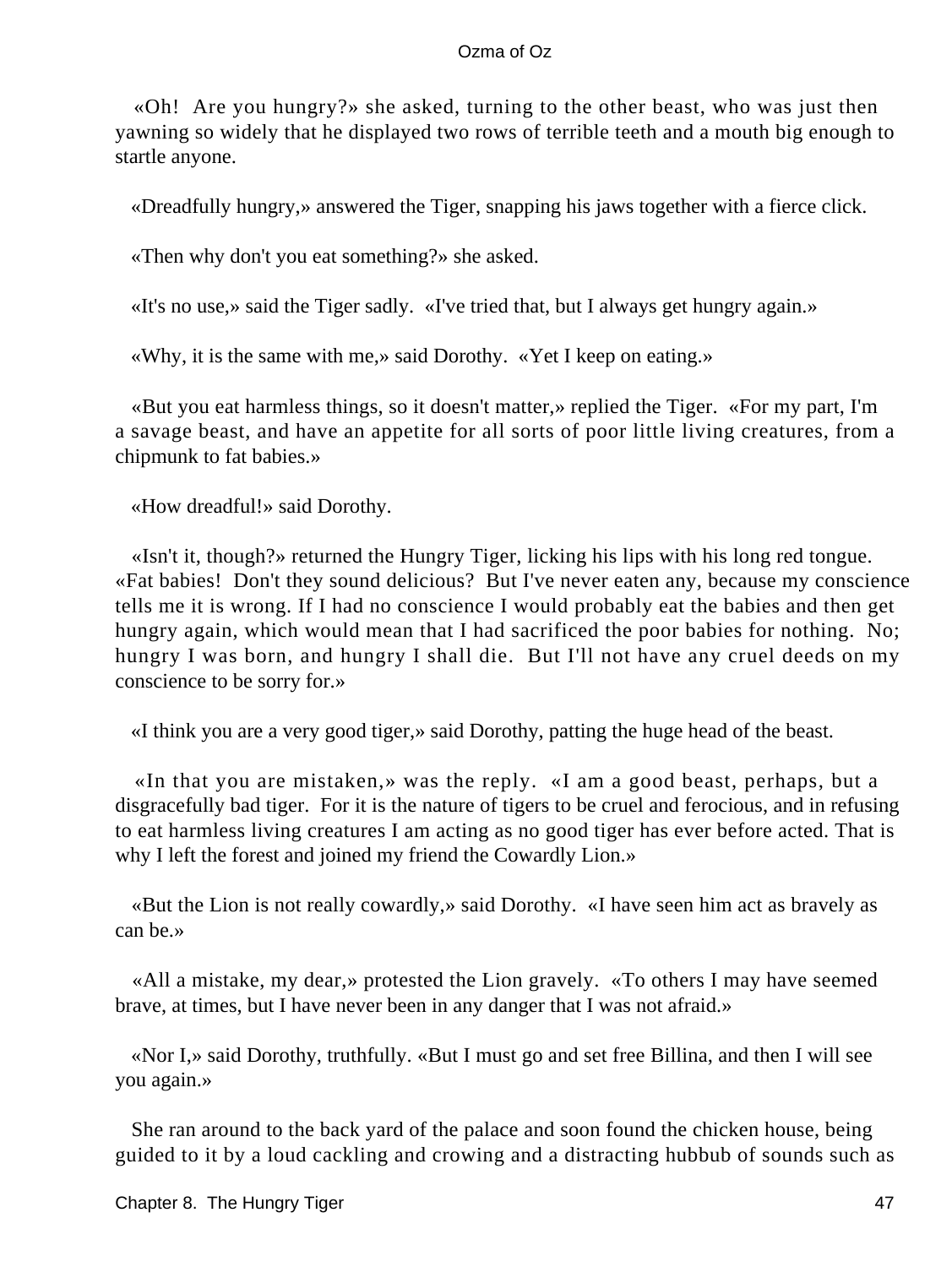chickens make when they are excited.

 Something seemed to be wrong in the chicken house, and when Dorothy looked through the slats in the door she saw a group of hens and roosters huddled in one corner and watching what appeared to be a whirling ball of feathers. It bounded here and there about the chicken house, and at first Dorothy could not tell what it was, while the screeching of the chickens nearly deafened her.

 But suddenly the bunch of feathers stopped whirling, and then, to her amazement, the girl saw Billina crouching upon the prostrate form of a speckled rooster. For an instant they both remained motionless, and then the yellow hen shook her wings to settle the feathers and walked toward the door with a strut of proud defiance and a cluck of victory, while the speckled rooster limped away to the group of other chickens, trailing his crumpled plumage in the dust as he went.

«Why, Billina!» cried Dorothy, in a shocked voice; «have you been fighting?»

 «I really think I have,» retorted Billina. «Do you think I'd let that speckled villain of a rooster lord it over ME, and claim to run this chicken house, as long as I'm able to peck and scratch? Not if my name is Bill!»

 «It isn't Bill, it's Billina; and you're talking slang, which is very undig'n'fied,» said Dorothy, reprovingly. «Come here, Billina, and I'll let you out; for Ozma of Oz is here, and has set us free.»

 So the yellow hen came to the door, which Dorothy unlatched for her to pass through, and the other chickens silently watched them from their corner without offering to approach nearer.

The girl lifted her friend in her arms and exclaimed:

 «Oh, Billina! how dreadful you look. You've lost a lot of feathers, and one of your eyes is nearly pecked out, and your comb is bleeding!»

 «That's nothing,» said Billina. «Just look at the speckled rooster! Didn't I do him up brown?»

Dorothy shook her head.

 «I don't 'prove of this, at all,» she said, carrying Billina away toward the palace. «It isn't a good thing for you to 'sociate with those common chickens. They would soon spoil your good manners, and you wouldn't be respec'able any more.»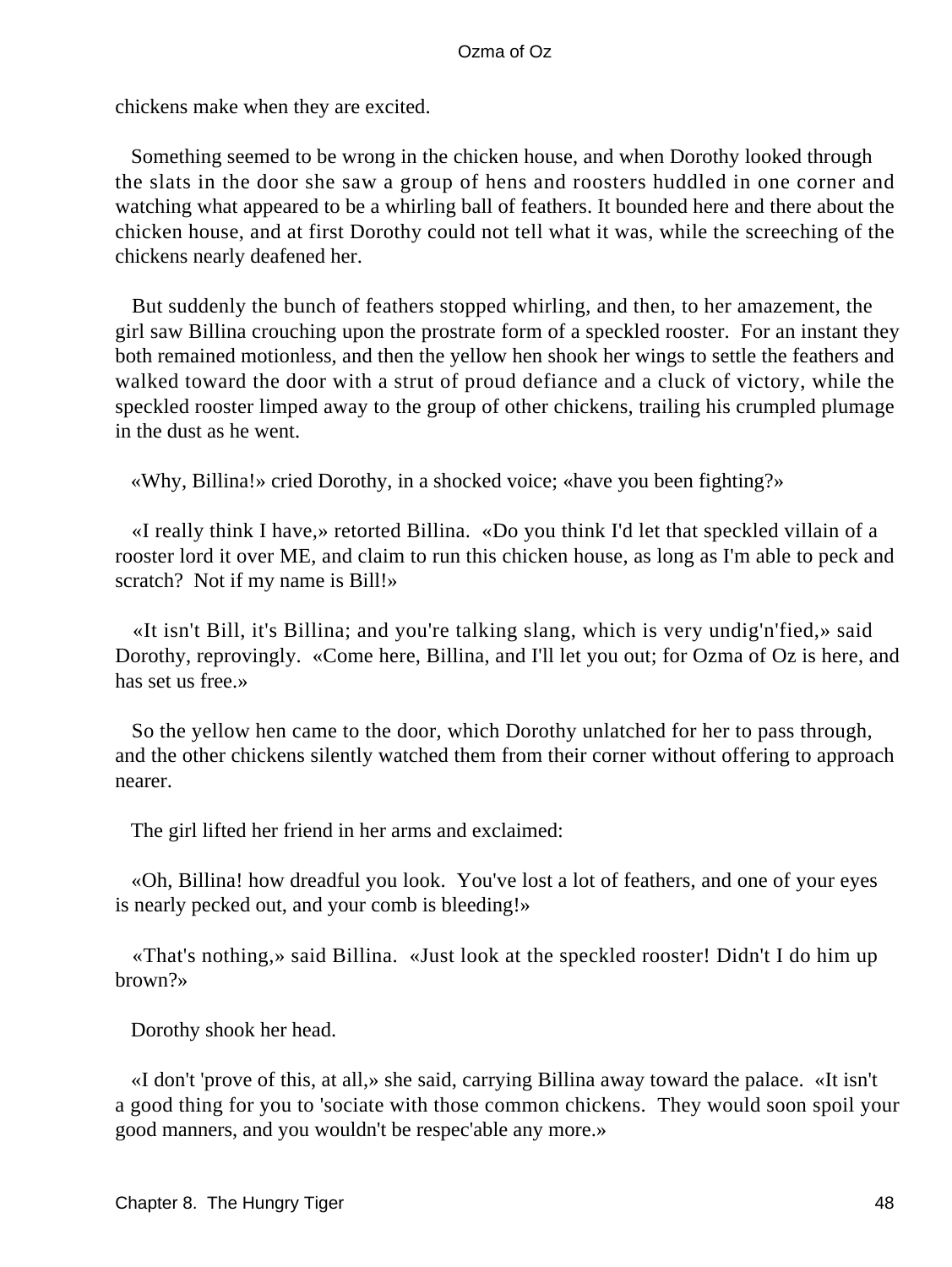«I didn't ask to associate with them,» replied Billina. «It is that cross old Princess who is to blame. But I was raised in the United States, and I won't allow any one−horse chicken of the Land of Ev to run over me and put on airs, as long as I can lift a claw in self−defense.»

«Very well, Billina,» said Dorothy. «We won't talk about it any more.»

 Soon they came to the Cowardly Lion and the Hungry Tiger to whom the girl introduced the Yellow Hen.

 «Glad to meet any friend of Dorothy's,» said the Lion, politely. «To judge by your present appearance, you are not a coward, as I am.»

 «Your present appearance makes my mouth water,» said the Tiger, looking at Billina greedily. «My, my! how good you would taste if I could only crunch you between my jaws. But don't worry. You would only appease my appetite for a moment; so it isn't worth while to eat you.»

«Thank you,» said the hen, nestling closer in Dorothy's arms.

 «Besides, it wouldn't be right,» continued the Tiger, looking steadily at Billina and clicking his jaws together.

 «Of course not,» cried Dorothy, hastily. «Billina is my friend, and you mustn't ever eat her under any circ'mstances.»

«I'll try to remember that,» said the Tiger; «but I'm a little absent−minded, at times.»

 Then Dorothy carried her pet into the drawing−room of the palace, where Tiktok, being invited to do so by Ozma, had seated himself between the Scarecrow and the Tin Woodman. Opposite to them sat Ozma herself and the Princess Langwidere, and beside them there was a vacant chair for Dorothy.

 Around this important group was ranged the Army of Oz, and as Dorothy looked at the handsome uniforms of the Twenty−Seven she said:

«Why, they seem to be all officers.»

 «They are, all except one,» answered the Tin Woodman. «I have in my Army eight Generals, six Colonels, seven Majors and five Captains, besides one private for them to command. I'd like to promote the private, for I believe no private should ever be in public life; and I've also noticed that officers usually fight better and are more reliable than common soldiers. Besides, the officers are more important looking, and lend dignity to our army.»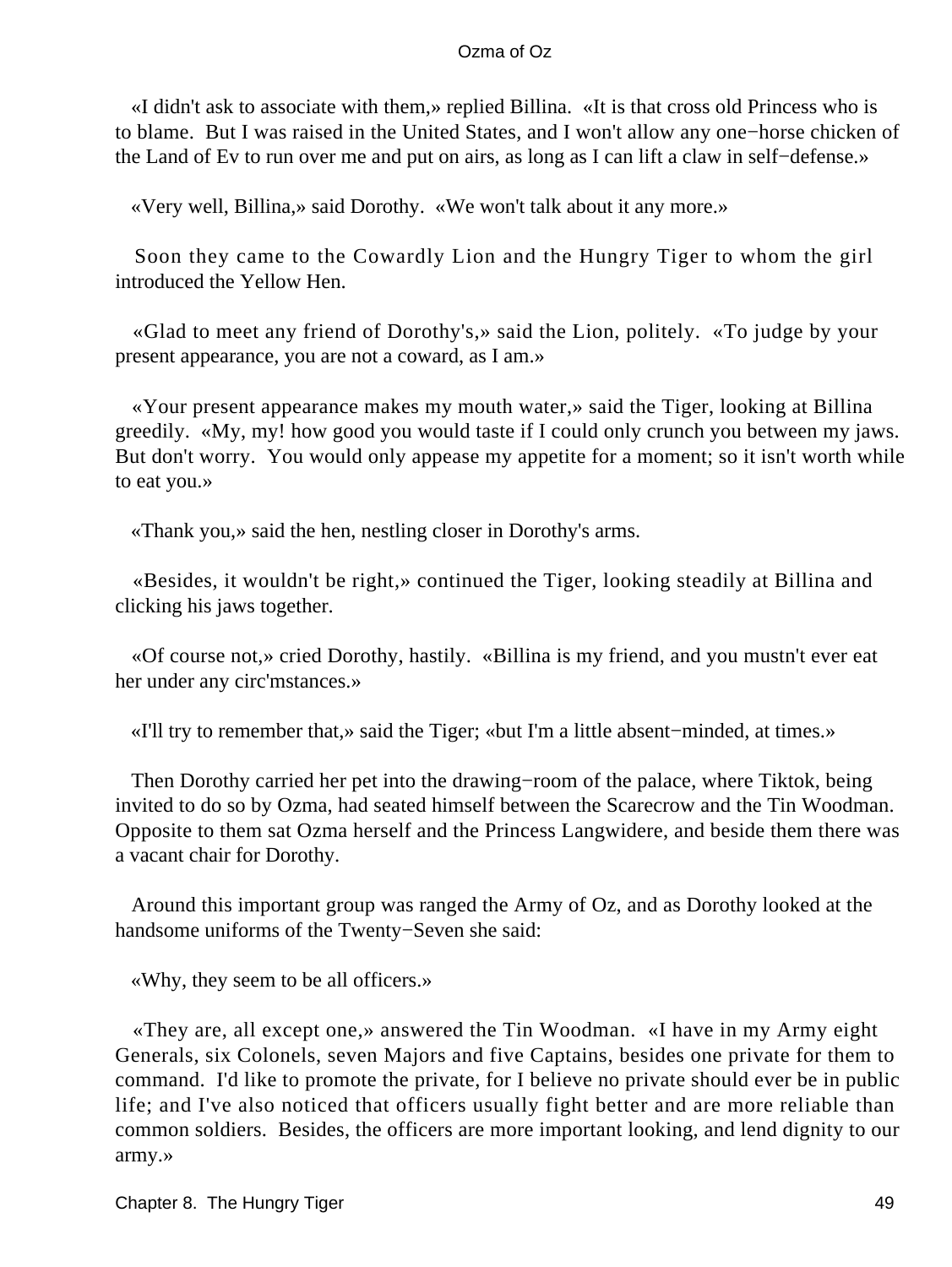«No doubt you are right,» said Dorothy, seating herself beside Ozma.

 «And now,» announced the girlish Ruler of Oz, «we will hold a solemn conference to decide the best manner of liberating the royal family of this fair Land of Ev from their long imprisonment.»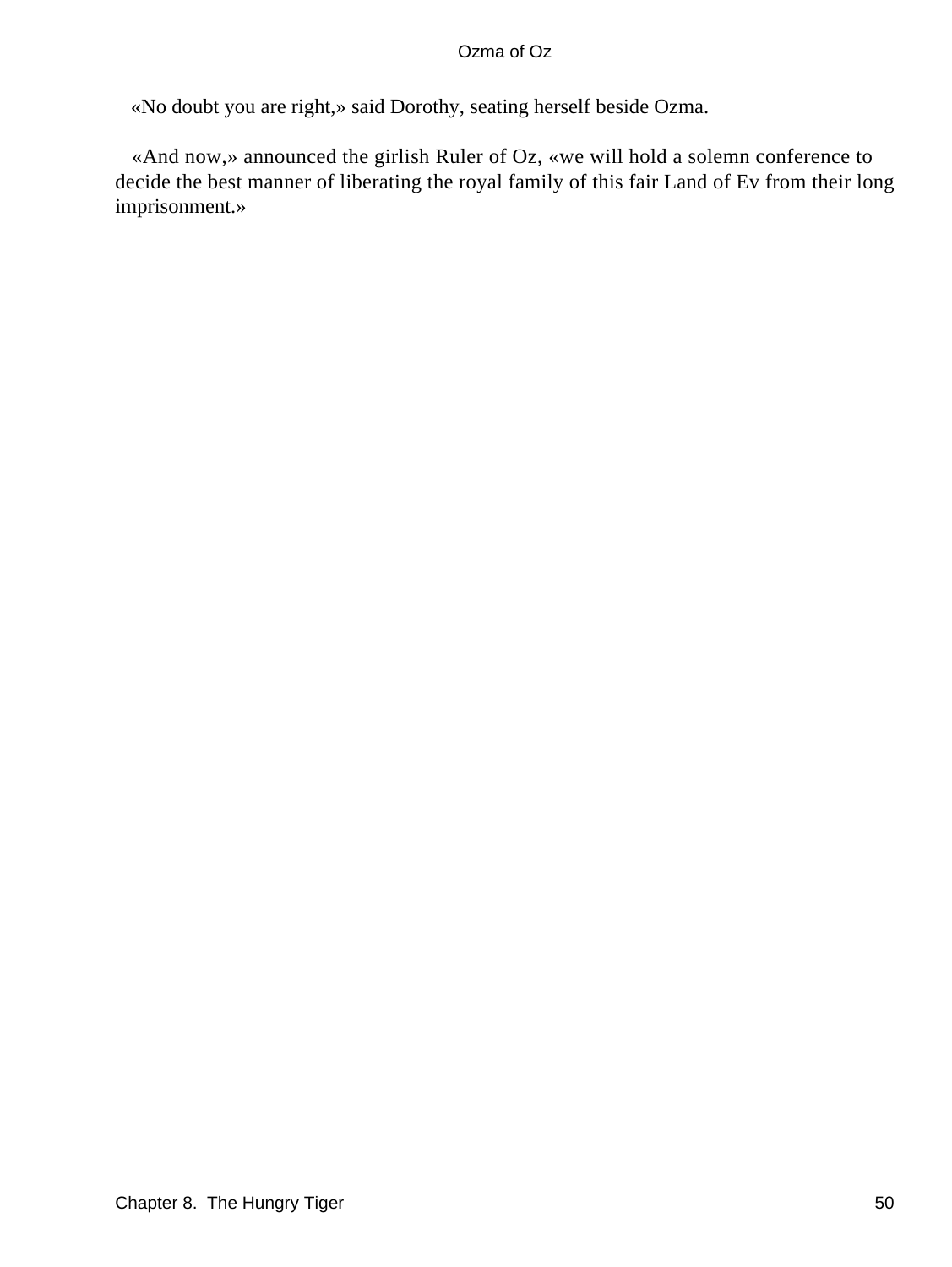# **[Chapter 9. The Royal Family of Ev](#page-111-0)**

**The Tin Woodman was the first to address the meeting.** 

 «To begin with,» said he, «word came to our noble and illustrious Ruler, Ozma of Oz, that the wife and ten children – five boys and five girls – of the former King of Ev, by name Evoldo, have been enslaved by the Nome King and are held prisoners in his underground palace. Also that there was no one in Ev powerful enough to release them. Naturally our Ozma wished to undertake the adventure of liberating the poor prisoners; but for a long time she could find no way to cross the great desert between the two countries. Finally she went to a friendly sorceress of our land named Glinda the Good, who heard the story and at once presented Ozma a magic carpet, which would continually unroll beneath our feet and so make a comfortable path for us to cross the desert. As soon as she had received the carpet our gracious Ruler ordered me to assemble our army, which I did. You behold in these bold warriors the pick of all the finest soldiers of Oz; and, if we are obliged to fight the Nome King, every officer as well as the private, will battle fiercely unto death.»

Then Tiktok spoke.

«Why should you fight the Nome King?» he asked. «He has done no wrong.»

 «No wrong!» cried Dorothy. «Isn't it wrong to imprison a queen mother and her ten children?»

 «They were sold to the Nome King by King Ev−ol−do,» replied Tiktok. «It was the King of Ev who did wrong, and when he re−al−ized what he had done he jumped in−to the sea and drowned him−self.»

 «This is news to me,» said Ozma, thoughtfully. «I had supposed the Nome King was all to blame in the matter. But, in any case, he must be made to liberate the prisoners.»

 «My uncle Evoldo was a very wicked man,» declared the Princess Langwidere. «If he had drowned himself before he sold his family, no one would have cared. But he sold them to the powerful Nome King in exchange for a long life, and afterward destroyed the life by jumping into the sea.»

 «Then,» said Ozma, «he did not get the long life, and the Nome King must give up the prisoners. Where are they confined?»

«No one knows, exactly,» replied the Princess. «For the king, whose name is Roquat of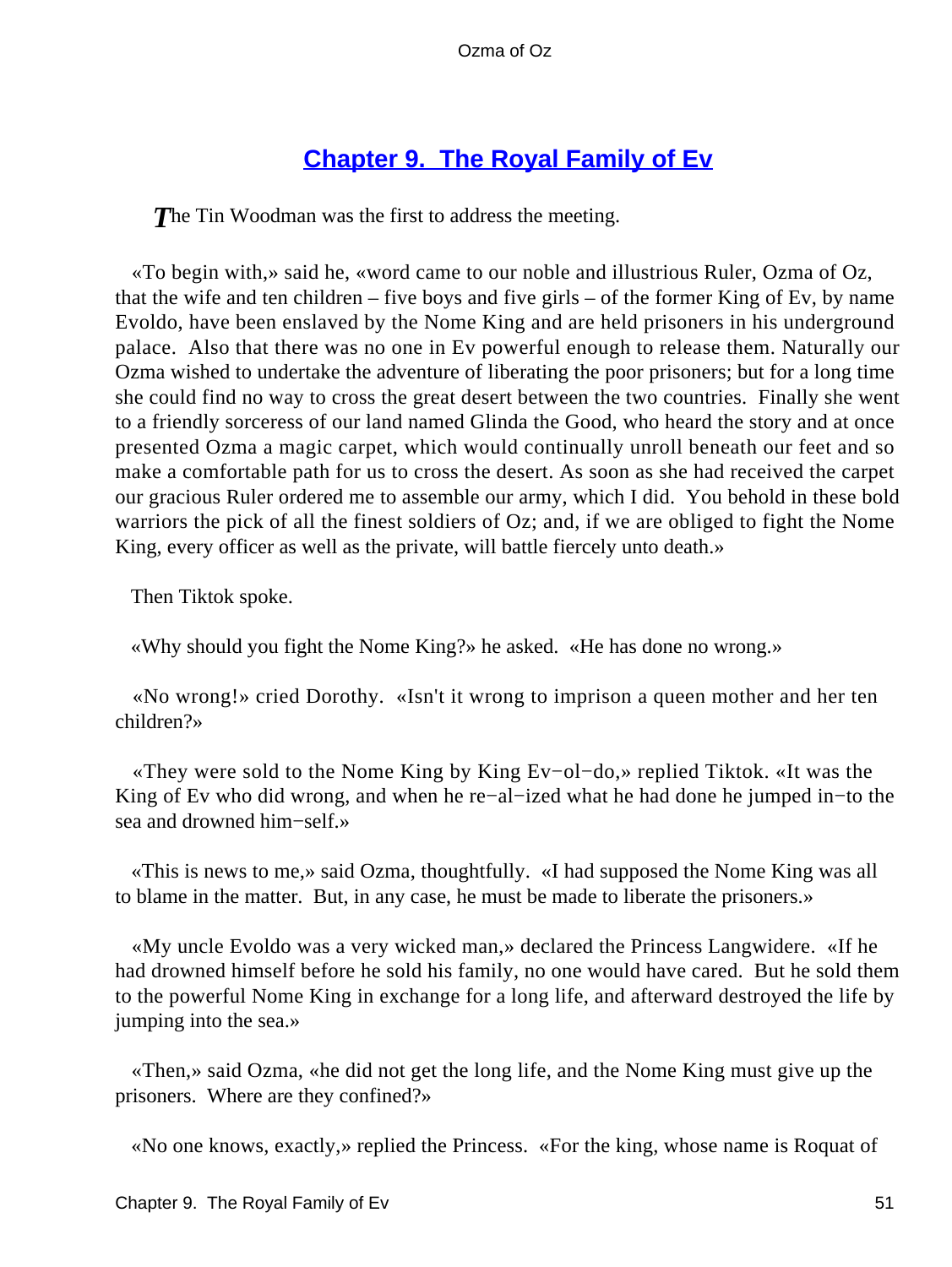the Rocks, owns a splendid palace underneath the great mountain which is at the north end of this kingdom, and he has transformed the queen and her children into ornaments and bric−a−brac with which to decorate his rooms.»

«I'd like to know,» said Dorothy, «who this Nome King is?»

 «I will tell you,» replied Ozma. «He is said to be the Ruler of the Underground World, and commands the rocks and all that the rocks contain. Under his rule are many thousands of the Nomes, who are queerly shaped but powerful sprites that labor at the furnaces and forges of their king, making gold and silver and other metals which they conceal in the crevices of the rocks, so that those living upon the earth's surface can only find them with great difficulty. Also they make diamonds and rubies and emeralds, which they hide in the ground; so that the kingdom of the Nomes is wonderfully rich, and all we have of precious stones and silver and gold is what we take from the earth and rocks where the Nome King has hidden them.»

«I understand,» said Dorothy, nodding her little head wisely.

 «For the reason that we often steal his treasures,» continued Ozma, «the Ruler of the Underground World is not fond of those who live upon the earth's surface, and never appears among us. If we wish to see King Roquat of the Rocks, we must visit his own country, where he is all powerful, and therefore it will be a dangerous undertaking.»

«But, for the sake of the poor prisoners,» said Dorothy, «we ought to do it.»

 «We shall do it,» replied the Scarecrow, «although it requires a lot of courage for me to go near to the furnaces of the Nome King. For I am only stuffed with straw, and a single spark of fire might destroy me entirely.»

«The furnaces may also melt my tin,» said the Tin Woodman; «but I am going.»

 «I can't bear heat,» remarked the Princess Langwidere, yawning lazily, «so I shall stay at home. But I wish you may have success in your undertaking, for I am heartily tired of ruling this stupid kingdom, and I need more leisure in which to admire my beautiful heads.»

 «We do not need you,» said Ozma. «For, if with the aid of my brave followers I cannot accomplish my purpose, then it would be useless for you to undertake the journey.»

 «Quite true,» sighed the Princess. «So, if you'll excuse me, I will now retire to my cabinet. I've worn this head quite awhile, and I want to change it for another.»

 When she had left them (and you may be sure no one was sorry to see her go) Ozma said to Tiktok: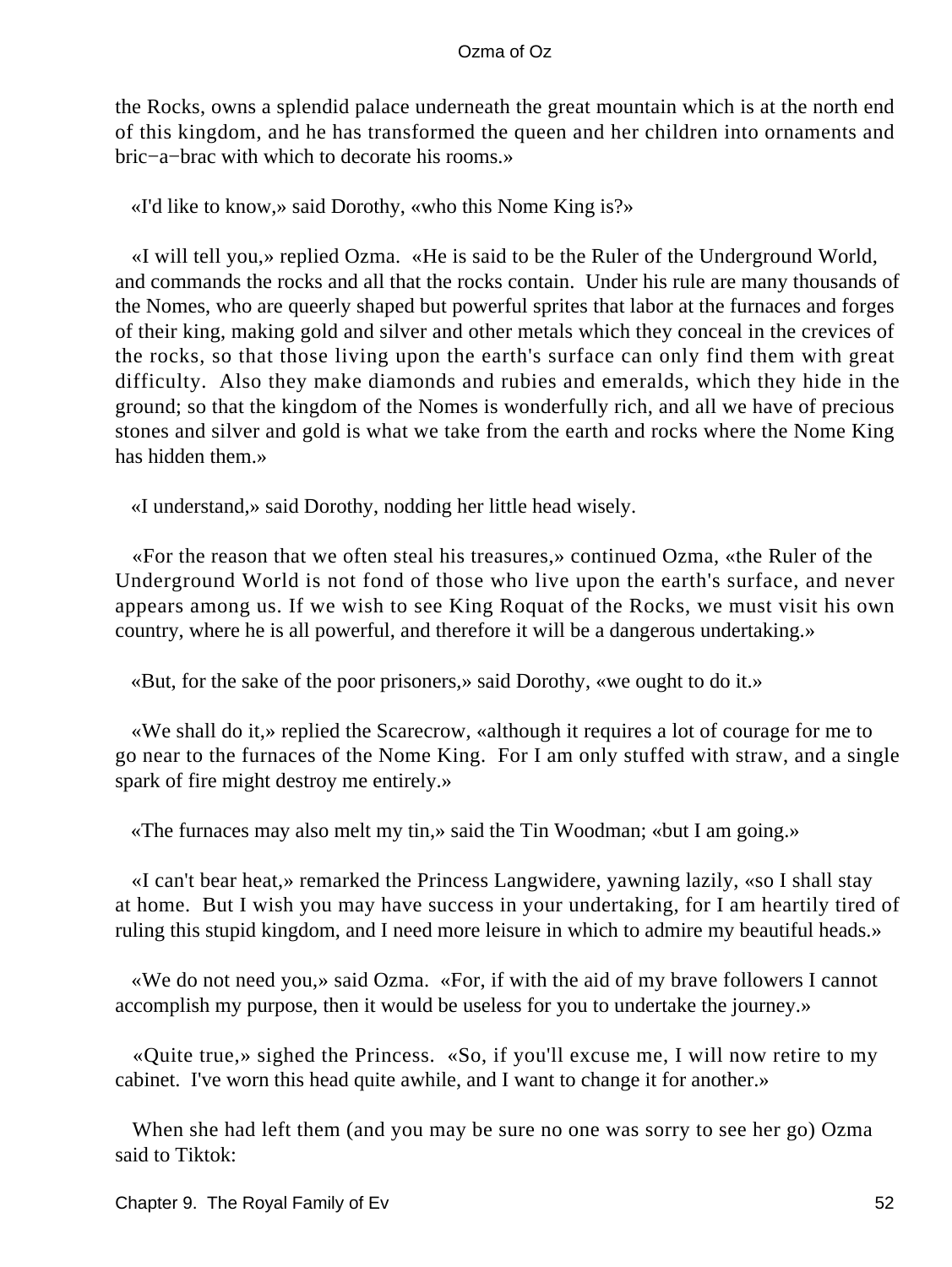«Will you join our party?»

 «I am the slave of the girl Dor−oth−y, who rescued me from pris−on,» replied the machine. «Where she goes I will go.»

 «Oh, I am going with my friends, of course,» said Dorothy, quickly. «I wouldn't miss the fun for anything. Will you go, too, Billina?»

 «To be sure,» said Billina in a careless tone. She was smoothing down the feathers of her back and not paying much attention.

 «Heat is just in her line,» remarked the Scarecrow. «If she is nicely roasted, she will be better than ever.»

 «Then» said Ozma, «we will arrange to start for the Kingdom of the Nomes at daybreak tomorrow. And, in the meantime, we will rest and prepare ourselves for the journey.»

 Although Princess Langwidere did not again appear to her guests, the palace servants waited upon the strangers from Oz and did everything in their power to make the party comfortable. There were many vacant rooms at their disposal, and the brave Army of twenty−seven was easily provided for and liberally feasted.

 The Cowardly Lion and the Hungry Tiger were unharnessed from the chariot and allowed to roam at will throughout the palace, where they nearly frightened the servants into fits, although they did no harm at all. At one time Dorothy found the little maid Nanda crouching in terror in a corner, with the Hungry Tiger standing before her.

 «You certainly look delicious,» the beast was saying. «Will you kindly give me permission to eat you?»

«No, no, no!» cried the maid in reply.

 «Then,» said the Tiger, yawning frightfully, «please to get me about thirty pounds of tenderloin steak, cooked rare, with a peck of boiled potatoes on the side, and five gallons of ice−cream for dessert.»

«I – I'll do the best I can!» said Nanda, and she ran away as fast as she could go.

«Are you so very hungry?» asked Dorothy, in wonder.

 «You can hardly imagine the size of my appetite,» replied the Tiger, sadly. «It seems to fill my whole body, from the end of my throat to the tip of my tail. I am very sure the appetite doesn't fit me, and is too large for the size of my body. Some day, when I meet a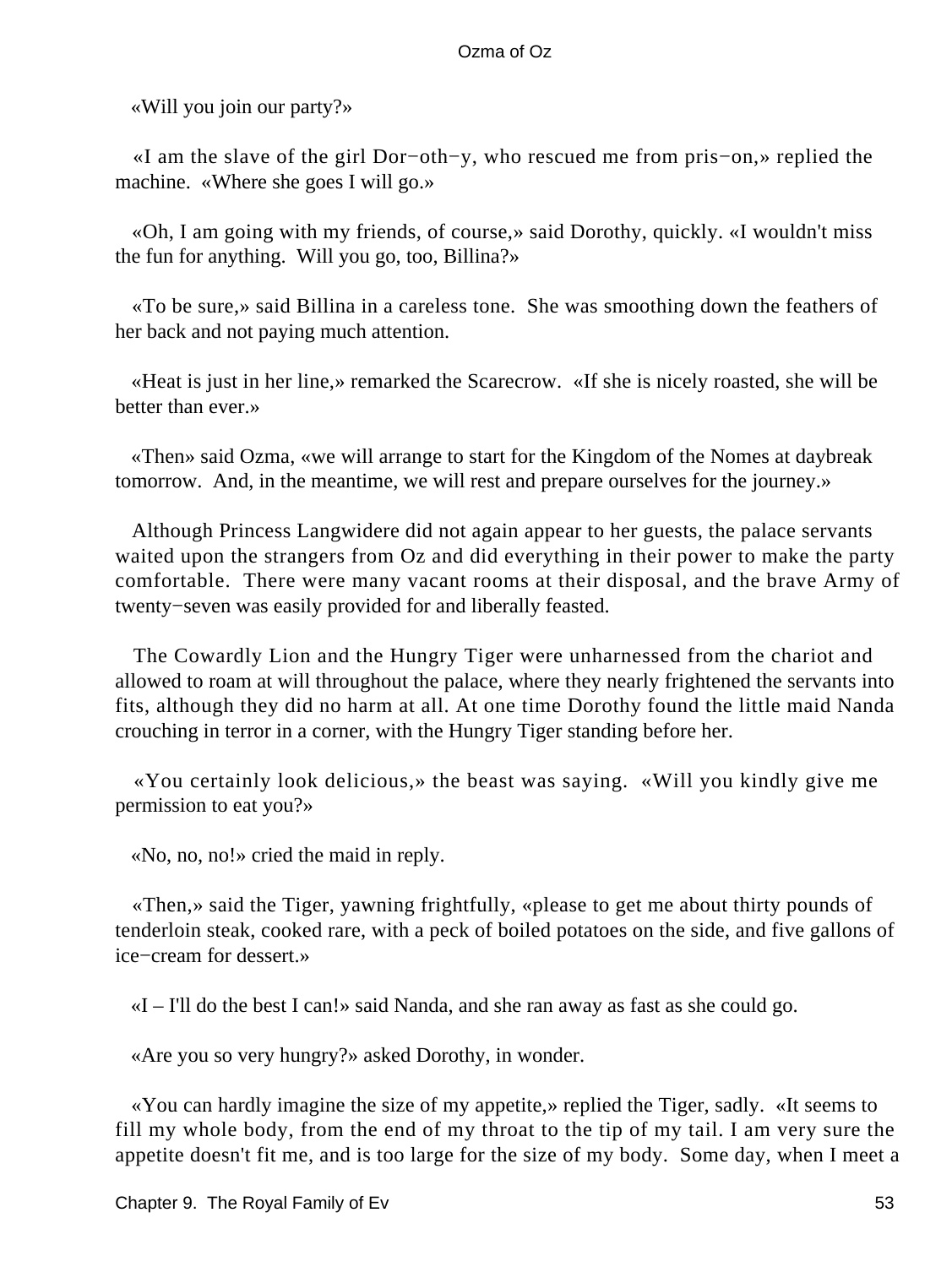dentist with a pair of forceps, I'm going to have it pulled.»

«What, your tooth?» asked Dorothy.

«No, my appetite,» said the Hungry Tiger.

 The little girl spent most of the afternoon talking with the Scarecrow and the Tin Woodman, who related to her all that had taken place in the Land of Oz since Dorothy had left it. She was much interested in the story of Ozma, who had been, when a baby, stolen by a wicked old witch and transformed into a boy. She did not know that she had ever been a girl until she was restored to her natural form by a kind sorceress. Then it was found that she was the only child of the former Ruler of Oz, and was entitled to rule in his place. Ozma had many adventures, however, before she regained her father's throne, and in these she was accompanied by a pumpkin−headed man, a highly magnified and thoroughly educated Woggle−Bug, and a wonderful sawhorse that had been brought to life by means of a magic powder. The Scarecrow and the Tin Woodman had also assisted her; but the Cowardly Lion, who ruled the great forest as the King of Beasts, knew nothing of Ozma until after she became the reigning princess of Oz. Then he journeyed to the Emerald City to see her, and on hearing she was about to visit the Land of Ev to set free the royal family of that country, the Cowardly Lion begged to go with her, and brought along his friend, the Hungry Tiger, as well.

 Having heard this story, Dorothy related to them her own adventures, and then went out with her friends to find the Sawhorse, which Ozma had caused to be shod with plates of gold, so that its legs would not wear out.

 They came upon the Sawhorse standing motionless beside the garden gate, but when Dorothy was introduced to him he bowed politely and blinked his eyes, which were knots of wood, and wagged his tail, which was only the branch of a tree.

«What a remarkable thing, to be alive!» exclaimed Dorothy.

 «I quiet agree with you,» replied the Sawhorse, in a rough but not unpleasant voice. «A creature like me has no business to live, as we all know. But it was the magic powder that did it, so I cannot justly be blamed.»

 «Of course not,» said Dorothy. «And you seem to be of some use, 'cause I noticed the Scarecrow riding upon your back.»

 «Oh, yes; I'm of use,» returned the Sawhorse; «and I never tire, never have to be fed, or cared for in any way.»

«Are you intel'gent?» asked the girl.

Chapter 9. The Royal Family of Ev 54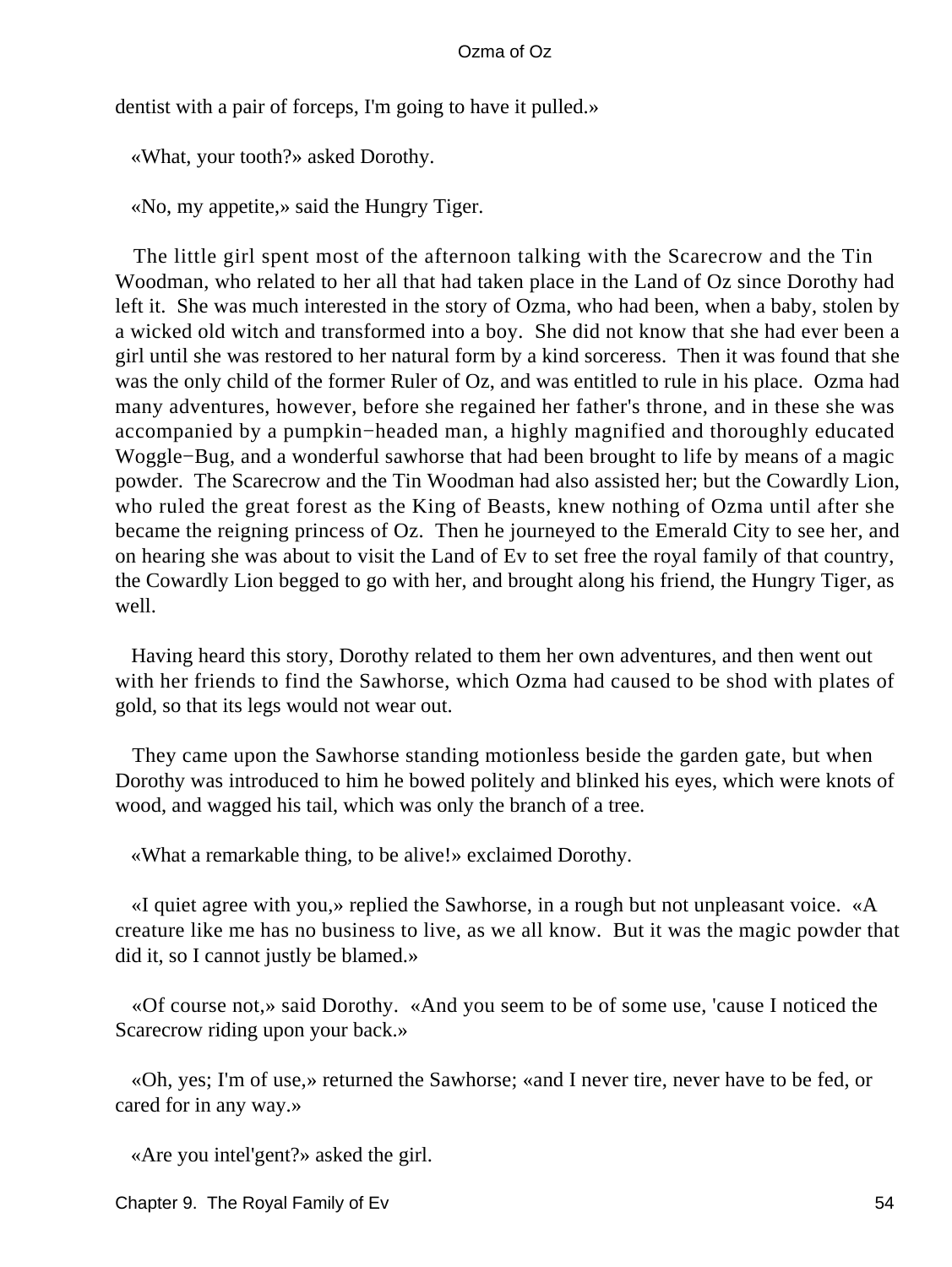«Not very,» said the creature. «It would be foolish to waste intelligence on a common Sawhorse, when so many professors need it. But I know enough to obey my masters, and to gid−dup, or whoa, when I'm told to. So I'm pretty well satisfied.»

 That night Dorothy slept in a pleasant little bed−chamber next to that occupied by Ozma of Oz, and Billina perched upon the foot of the bed and tucked her head under her wing and slept as soundly in that position as did Dorothy upon her soft cushions.

 But before daybreak every one was awake and stirring, and soon the adventurers were eating a hasty breakfast in the great dining−room of the palace. Ozma sat at the head of a long table, on a raised platform, with Dorothy on her right hand and the Scarecrow on her left. The Scarecrow did not eat, of course; but Ozma placed him near her so that she might ask his advice about the journey while she ate.

 Lower down the table were the twenty−seven warriors of Oz, and at the end of the room the Lion and the Tiger were eating out of a kettle that had been placed upon the floor, while Billina fluttered around to pick up any scraps that might be scattered.

 It did not take long to finish the meal, and then the Lion and the Tiger were harnessed to the chariot and the party was ready to start for the Nome King's Palace.

 First rode Ozma, with Dorothy beside her in the golden chariot and holding Billina fast in her arms. Then came the Scarecrow on the Sawhorse, with the Tin Woodman and Tiktok marching side by side just behind him. After these tramped the Army, looking brave and handsome in their splendid uniforms. The generals commanded the colonels and the colonels commanded the majors and the majors commanded the captains and the captains commanded the private, who marched with an air of proud importance because it required so many officers to give him his orders.

 And so the magnificent procession left the palace and started along the road just as day was breaking, and by the time the sun came out they had made good progress toward the valley that led to the Nome King's domain.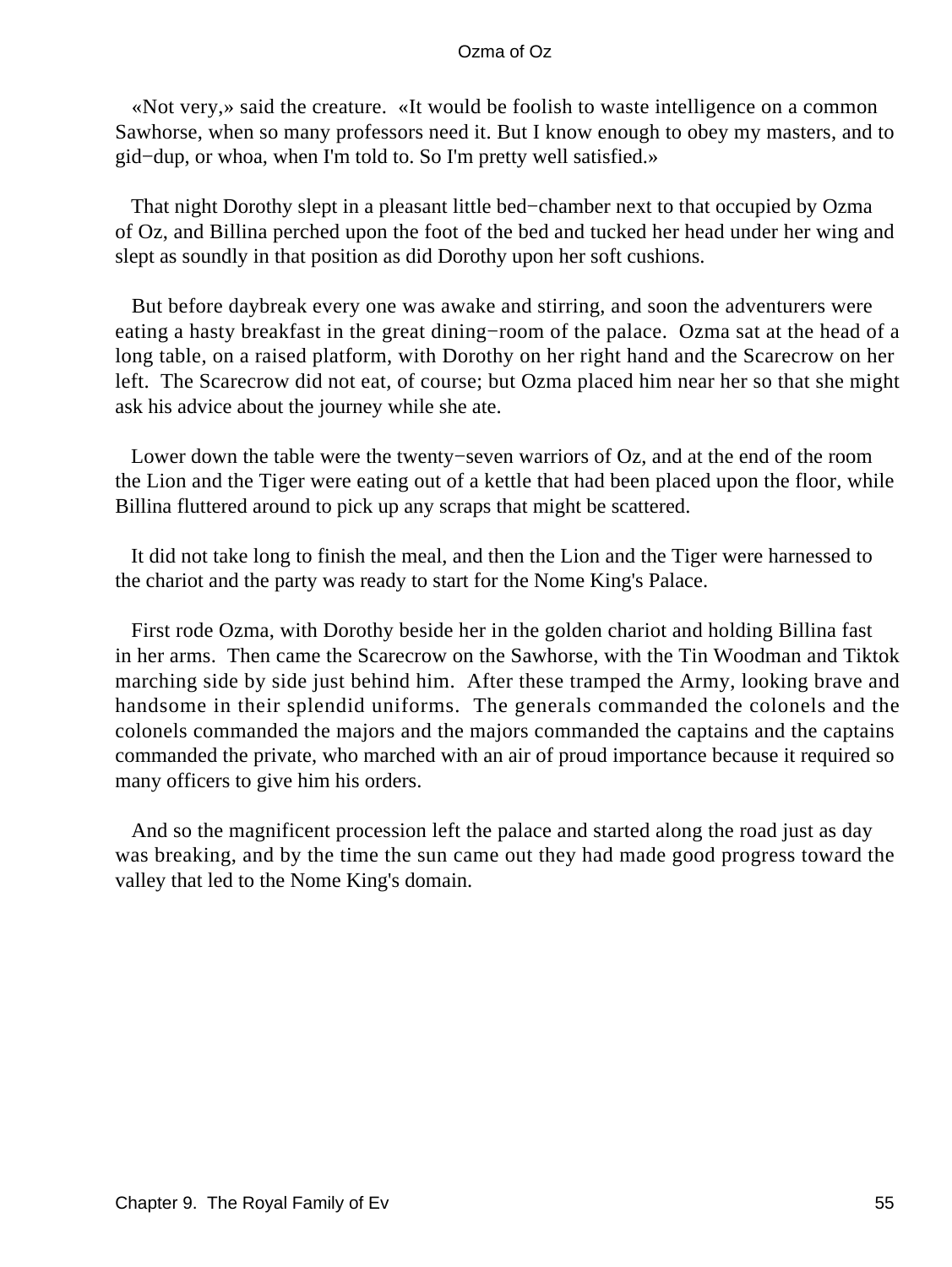# **[Chapter 10. The Giant with the Hammer](#page-111-0)**

**The road led for a time through a pretty farm country, and then past a picnic grove that** was very inviting. But the procession continued to steadily advance until Billina cried in an abrupt and commanding manner:

«Wait – wait!»

 Ozma stopped her chariot so suddenly that the Scarecrow's Sawhorse nearly ran into it, and the ranks of the army tumbled over one another before they could come to a halt. Immediately the yellow hen struggled from Dorothy's arms and flew into a clump of bushes by the roadside.

«What's the matter?» called the Tin Woodman, anxiously.

«Why, Billina wants to lay her egg, that's all,» said Dorothy.

«Lay her egg!» repeated the Tin Woodman, in astonishment.

«Yes; she lays one every morning, about this time; and it's quite fresh,» said the girl.

 «But does your foolish old hen suppose that this entire cavalcade, which is bound on an important adventure, is going to stand still while she lays her egg?» enquired the Tin Woodman, earnestly.

 «What else can we do?» asked the girl. «It's a habit of Billina's and she can't break herself of it.»

«Then she must hurry up,» said the Tin Woodman, impatiently.

«No, no!» exclaimed the Scarecrow. «If she hurries she may lay scrambled eggs.»

«That's nonsense,» said Dorothy. «But Billina won't be long, I'm sure.»

 So they stood and waited, although all were restless and anxious to proceed. And by and by the yellow hen came from the bushes saying:

«Kut−kut, kut, ka−daw−kutt! Kut, kut, kut – ka−daw−kut!»

«What is she doing – singing her lay?» asked the Scarecrow.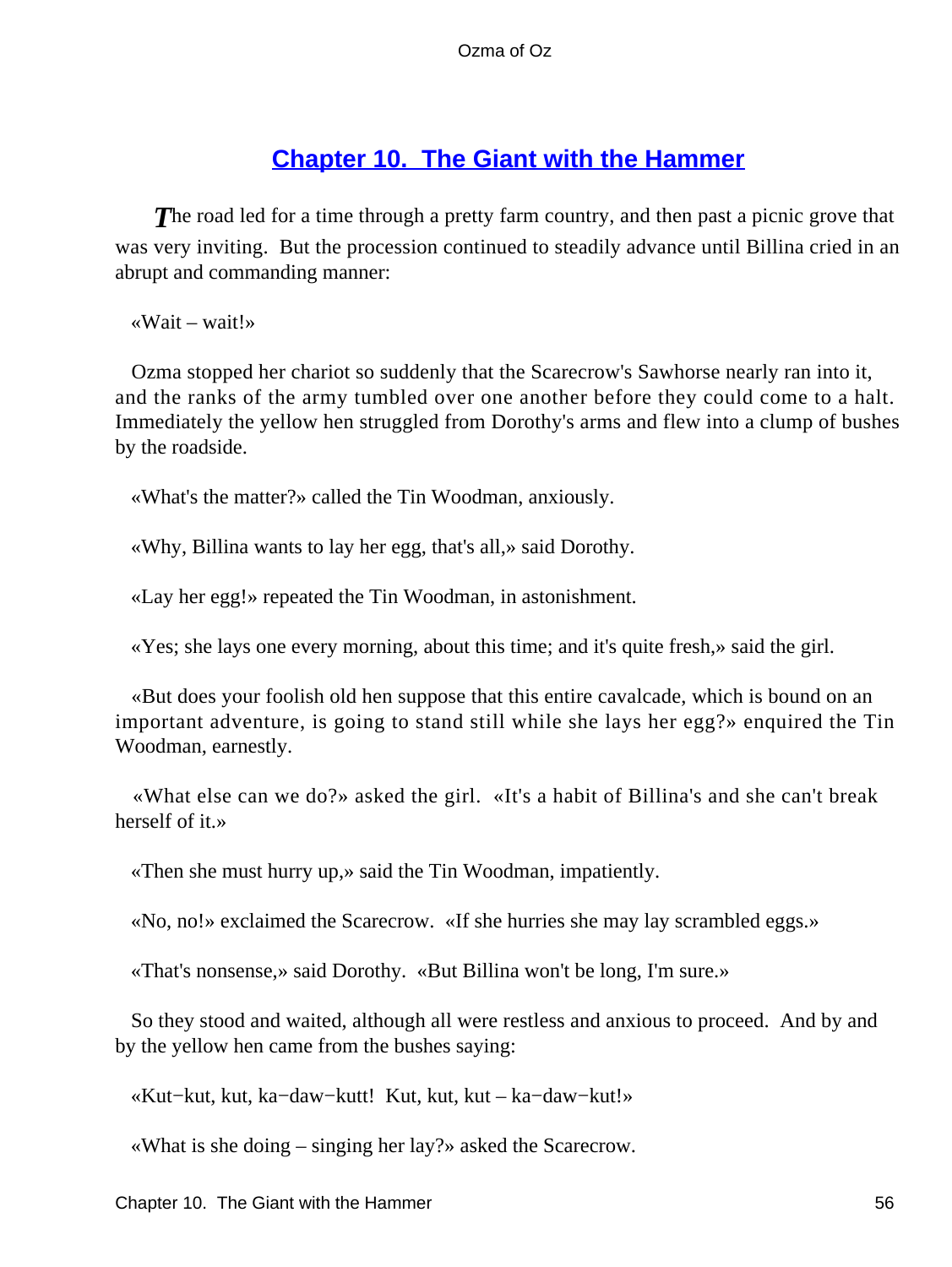«For−ward – march!» shouted the Tin Woodman, waving his axe, and the procession started just as Dorothy had once more grabbed Billina in her arms.

«Isn't anyone going to get my egg?» cried the hen, in great excitement.

 «I'll get it,» said the Scarecrow; and at his command the Sawhorse pranced into the bushes. The straw man soon found the egg, which he placed in his jacket pocket. The cavalcade, having moved rapidly on, was even then far in advance; but it did not take the Sawhorse long to catch up with it, and presently the Scarecrow was riding in his accustomed place behind Ozma's chariot.

«What shall I do with the egg?» he asked Dorothy.

«I do not know,» the girl answered. «Perhaps the Hungry Tiger would like it.»

 «It would not be enough to fill one of my back teeth,» remarked the Tiger. «A bushel of them, hard boiled, might take a little of the edge off my appetite; but one egg isn't good for anything at all, that I know of.»

 «No; it wouldn't even make a sponge cake,» said the Scarecrow, thoughtfully. «The Tin Woodman might carry it with his axe and hatch it; but after all I may as well keep it myself for a souvenir.» So he left it in his pocket.

 They had now reached that part of the valley that lay between the two high mountains which Dorothy had seen from her tower window. At the far end was the third great mountain, which blocked the valley and was the northern edge of the Land of Ev. It was underneath this mountain that the Nome King's palace was said to be; but it would be some time before they reached that place.

 The path was becoming rocky and difficult for the wheels of the chariot to pass over, and presently a deep gulf appeared at their feet which was too wide for them to leap. So Ozma took a small square of green cloth from her pocket and threw it upon the ground. At once it became the magic carpet, and unrolled itself far enough for all the cavalcade to walk upon. The chariot now advanced, and the green carpet unrolled before it, crossing the gulf on a level with its banks, so that all passed over in safety.

«That's easy enough,» said the Scarecrow. «I wonder what will happen next.»

 He was not long in making the discovery, for the sides of the mountain came closer together until finally there was but a narrow path between them, along which Ozma and her party were forced to pass in single file.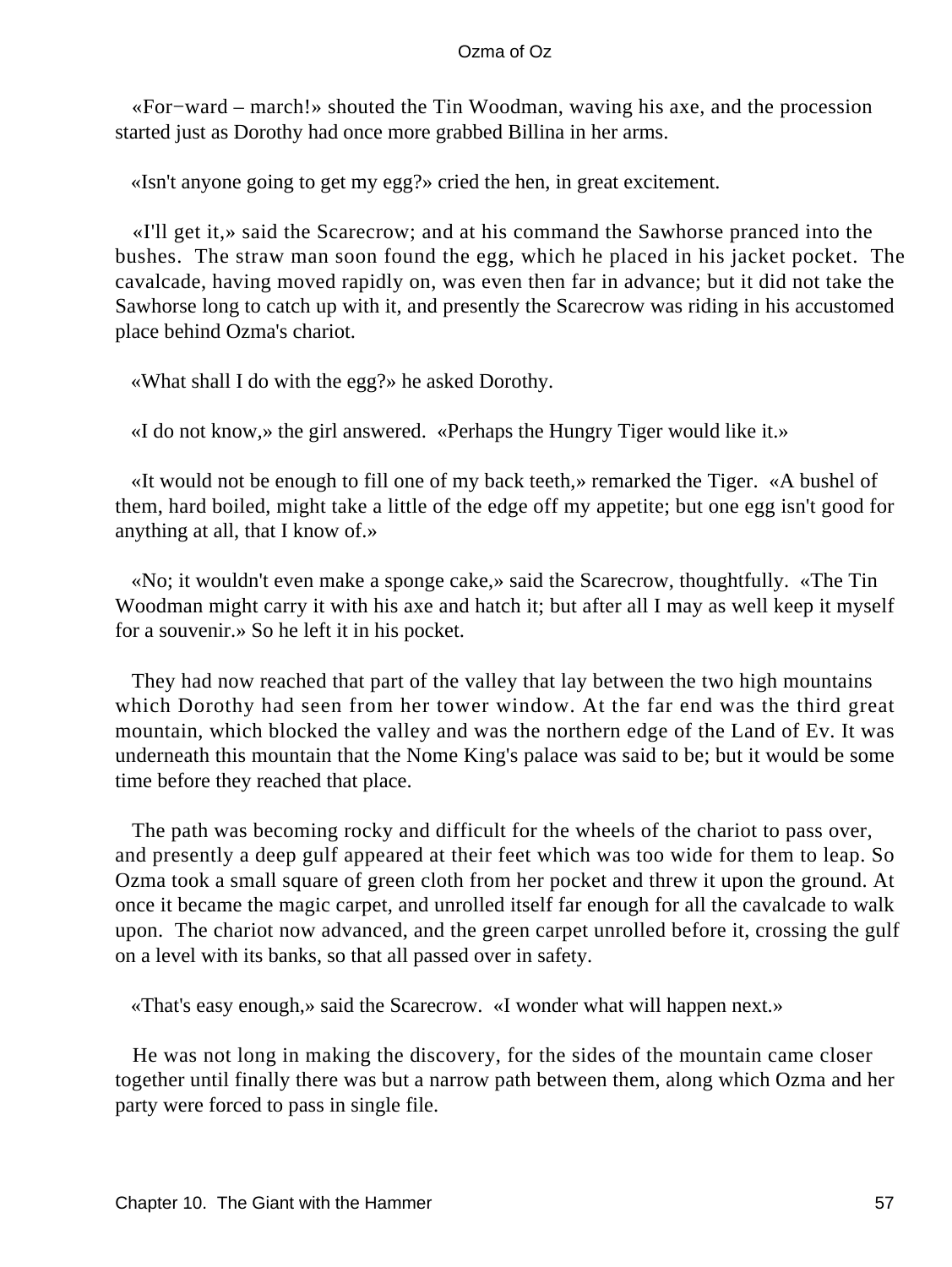They now heard a low and deep «thump! – thump! – thump!» which echoed throughout the valley and seemed to grow louder as they advanced. Then, turning a corner of rock, they saw before them a huge form, which towered above the path for more than a hundred feet. The form was that of a gigantic man built out of plates of cast iron, and it stood with one foot on either side of the narrow road and swung over its right shoulder an immense iron mallet, with which it constantly pounded the earth. These resounding blows explained the thumping sounds they had heard, for the mallet was much bigger than a barrel, and where it struck the path between the rocky sides of the mountain it filled all the space through which our travelers would be obliged to pass.

 Of course they at once halted, a safe distance away from the terrible iron mallet. The magic carpet would do them no good in this case, for it was only meant to protect them from any dangers upon the ground beneath their feet, and not from dangers that appeared in the air above them.

 «Wow!» said the Cowardly Lion, with a shudder. «It makes me dreadfully nervous to see that big hammer pounding so near my head. One blow would crush me into a door−mat.»

 «The ir−on gi−ant is a fine fel−low,» said Tiktok, «and works as stead−i−ly as a clock. He was made for the Nome King by Smith Tin−ker, who made me, and his du−ty is to keep folks from find−ing the un−der−ground pal−ace. Is he not a great work of art?»

 «Can he think, and speak, as you do?» asked Ozma, regarding the giant with wondering eyes.

 «No,» replied the machine; «he is on−ly made to pound the road, and has no think−ing or speak−ing at−tach−ment. But he pounds ve−ry well, I think.»

 «Too well,» observed the Scarecrow. «He is keeping us from going farther. Is there no way to stop his machinery?»

«On−ly the Nome King, who has the key, can do that,» answered Tiktok.

«Then,» said Dorothy, anxiously, «what shall we do?»

«Excuse me for a few minutes,» said the Scarecrow, «and I will think it over.»

 He retired, then, to a position in the rear, where he turned his painted face to the rocks and began to think.

 Meantime the giant continued to raise his iron mallet high in the air and to strike the path terrific blows that echoed through the mountains like the roar of a cannon. Each time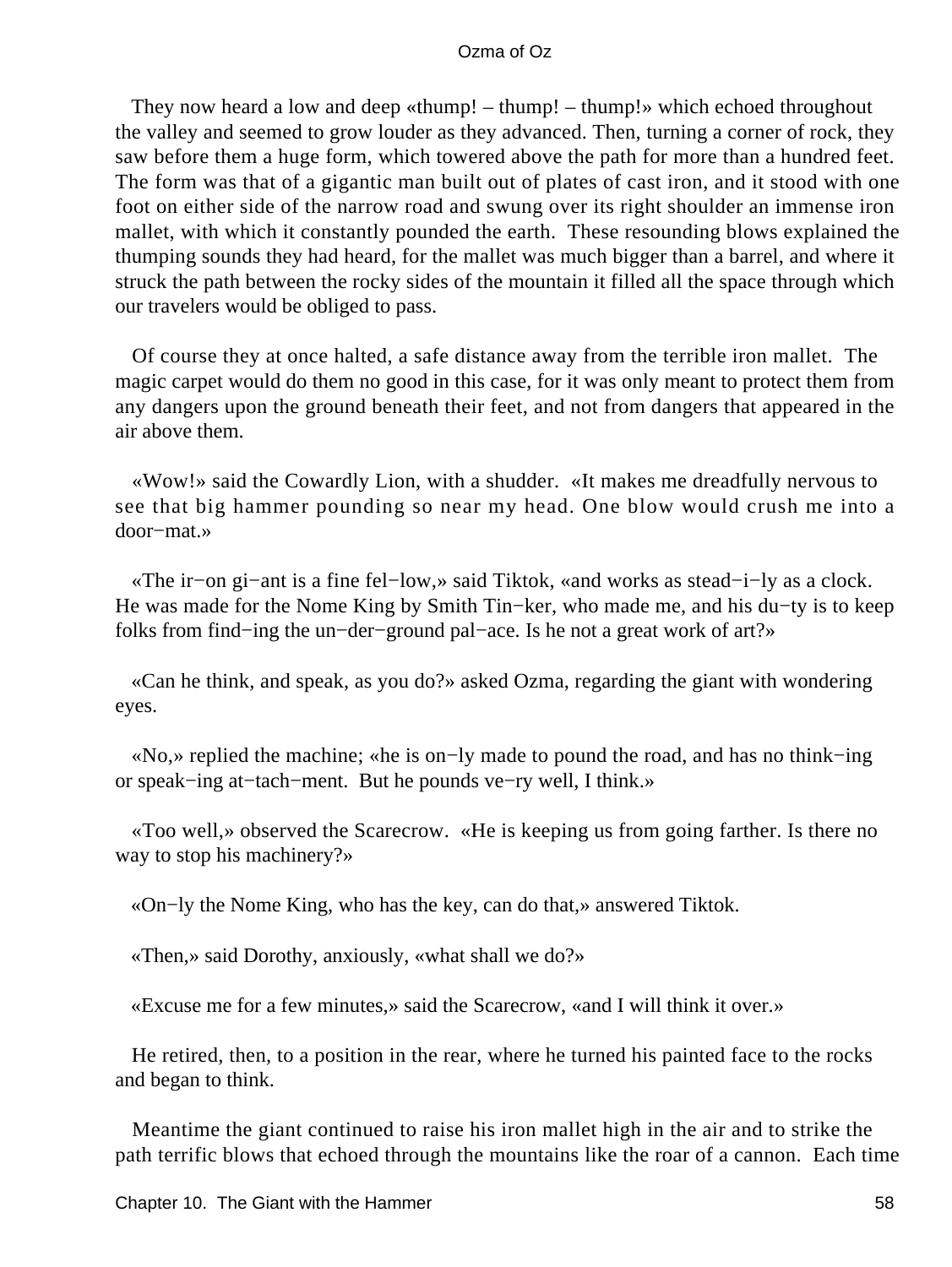the mallet lifted, however, there was a moment when the path beneath the monster was free, and perhaps the Scarecrow had noticed this, for when he came back to the others he said:

 «The matter is a very simple one, after all. We have but to run under the hammer, one at a time, when it is lifted, and pass to the other side before it falls again.»

 «It will require quick work, if we escape the blow,» said the Tin Woodman, with a shake of his head. «But it really seems the only thing to be done. Who will make the first attempt?»

 They looked at one another hesitatingly for a moment. Then the Cowardly Lion, who was trembling like a leaf in the wind, said to them:

 «I suppose the head of the procession must go first – and that's me. But I'm terribly afraid of the big hammer!»

 «What will become of me?» asked Ozma. «You might rush under the hammer yourself, but the chariot would surely be crushed.»

 «We must leave the chariot,» said the Scarecrow. «But you two girls can ride upon the backs of the Lion and the Tiger.»

 So this was decided upon, and Ozma, as soon as the Lion was unfastened from the chariot, at once mounted the beast's back and said she was ready.

 «Cling fast to his mane,» advised Dorothy. «I used to ride him myself, and that's the way I held on.»

 So Ozma clung fast to the mane, and the lion crouched in the path and eyed the swinging mallet carefully until he knew just the instant it would begin to rise in the air.

 Then, before anyone thought he was ready, he made a sudden leap straight between the iron giant's legs, and before the mallet struck the ground again the Lion and Ozma were safe on the other side.

 The Tiger went next. Dorothy sat upon his back and locked her arms around his striped neck, for he had no mane to cling to. He made the leap straight and true as an arrow from a bow, and ere Dorothy realized it she was out of danger and standing by Ozma's side.

 Now came the Scarecrow on the Sawhorse, and while they made the dash in safety they were within a hair's breadth of being caught by the descending hammer.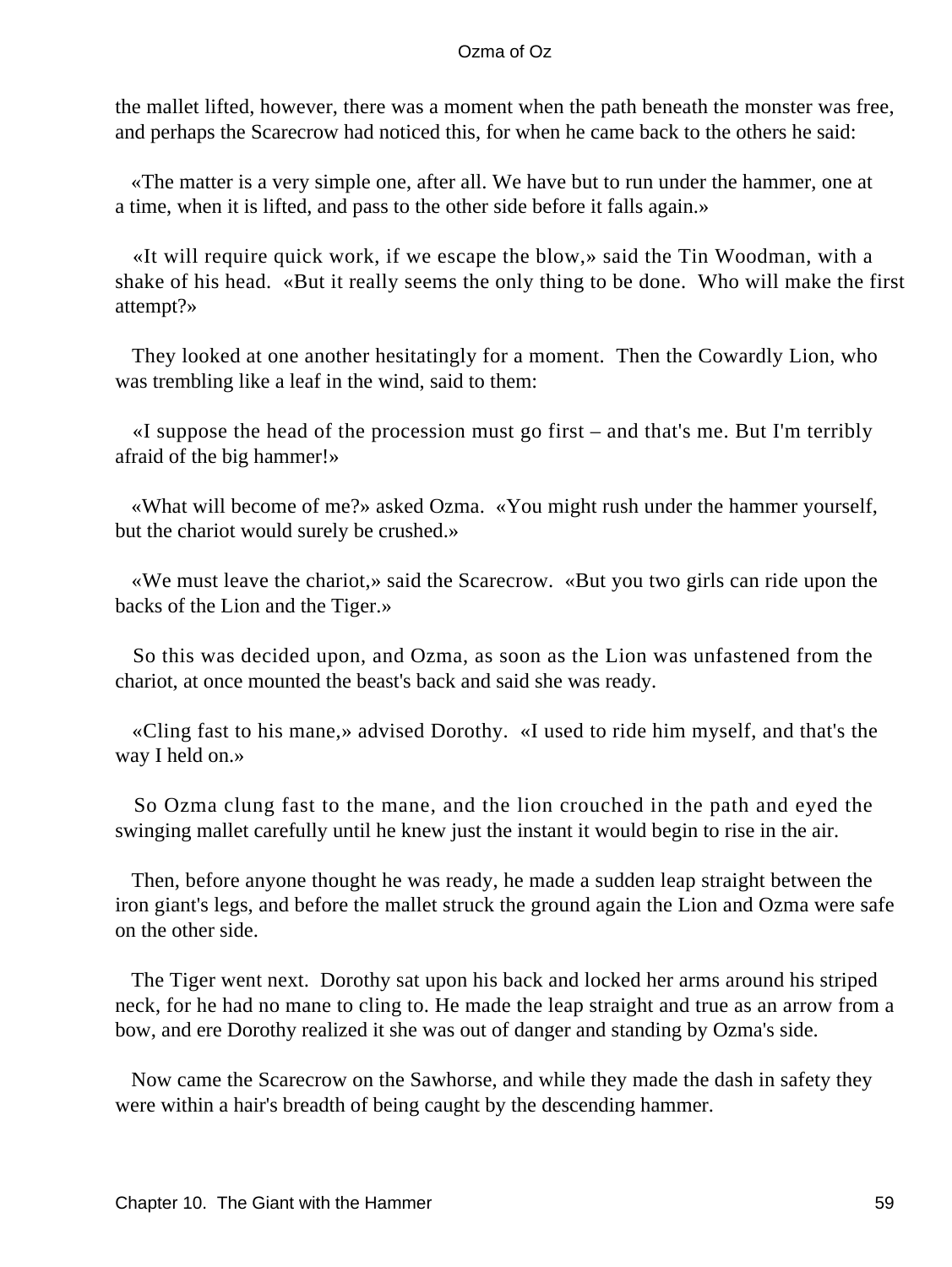Tiktok walked up to the very edge of the spot the hammer struck, and as it was raised for the next blow he calmly stepped forward and escaped its descent. That was an idea for the Tin Woodman to follow, and he also crossed in safety while the great hammer was in the air. But when it came to the twenty−six officers and the private, their knees were so weak that they could not walk a step.

 «In battle we are wonderfully courageous,» said one of the generals, «and our foes find us very terrible to face. But war is one thing and this is another. When it comes to being pounded upon the head by an iron hammer, and smashed into pancakes, we naturally object.»

«Make a run for it,» urged the Scarecrow.

 «Our knees shake so that we cannot run,» answered a captain. «If we should try it we would all certainly be pounded to a jelly.»

 «Well, well,» sighed the Cowardly Lion, «I see, friend Tiger, that we must place ourselves in great danger to rescue this bold army. Come with me, and we will do the best we can.»

 So, Ozma and Dorothy having already dismounted from their backs, the Lion and the Tiger leaped back again under the awful hammer and returned with two generals clinging to their necks. They repeated this daring passage twelve times, when all the officers had been carried beneath the giant's legs and landed safely on the further side. By that time the beasts were very tired, and panted so hard that their tongues hung out of their great mouths.

«But what is to become of the private?» asked Ozma.

 «Oh, leave him there to guard the chariot,» said the Lion. «I'm tired out, and won't pass under that mallet again.»

 The officers at once protested that they must have the private with them, else there would be no one for them to command. But neither the Lion or the Tiger would go after him, and so the Scarecrow sent the Sawhorse.

 Either the wooden horse was careless, or it failed to properly time the descent of the hammer, for the mighty weapon caught it squarely upon its head, and thumped it against the ground so powerfully that the private flew off its back high into the air, and landed upon one of the giant's cast−iron arms. Here he clung desperately while the arm rose and fell with each one of the rapid strokes.

 The Scarecrow dashed in to rescue his Sawhorse, and had his left foot smashed by the hammer before he could pull the creature out of danger. They then found that the Sawhorse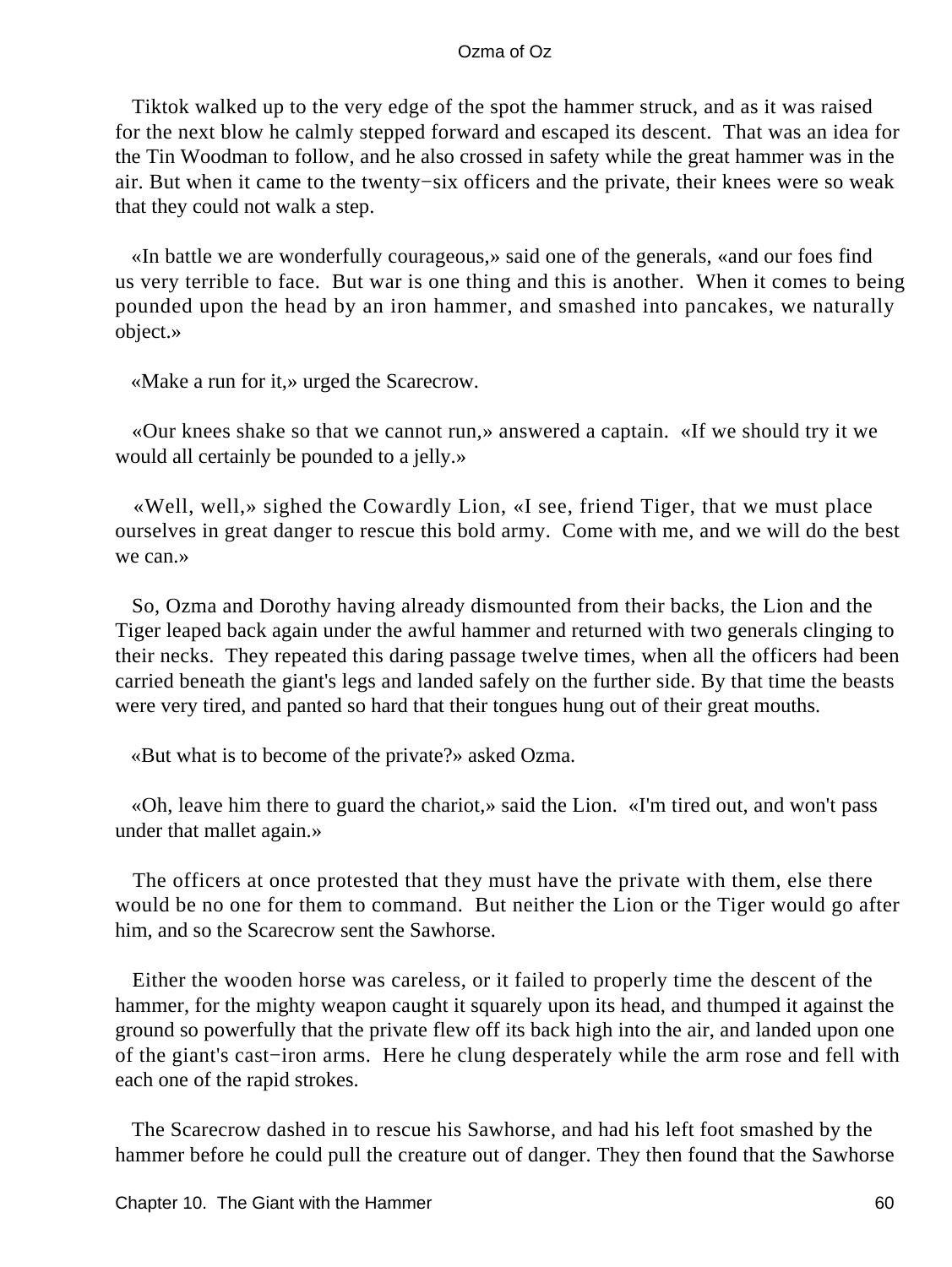had been badly dazed by the blow; for while the hard wooden knot of which his head was formed could not be crushed by the hammer, both his ears were broken off and he would be unable to hear a sound until some new ones were made for him. Also his left knee was cracked, and had to be bound up with a string.

 Billina having fluttered under the hammer, it now remained only to rescue the private who was riding upon the iron giant's arm, high in the air.

 The Scarecrow lay flat upon the ground and called to the man to jump down upon his body, which was soft because it was stuffed with straw. This the private managed to do, waiting until a time when he was nearest the ground and then letting himself drop upon the Scarecrow. He accomplished the feat without breaking any bones, and the Scarecrow declared he was not injured in the least.

 Therefore, the Tin Woodman having by this time fitted new ears to the Sawhorse, the entire party proceeded upon its way, leaving the giant to pound the path behind them.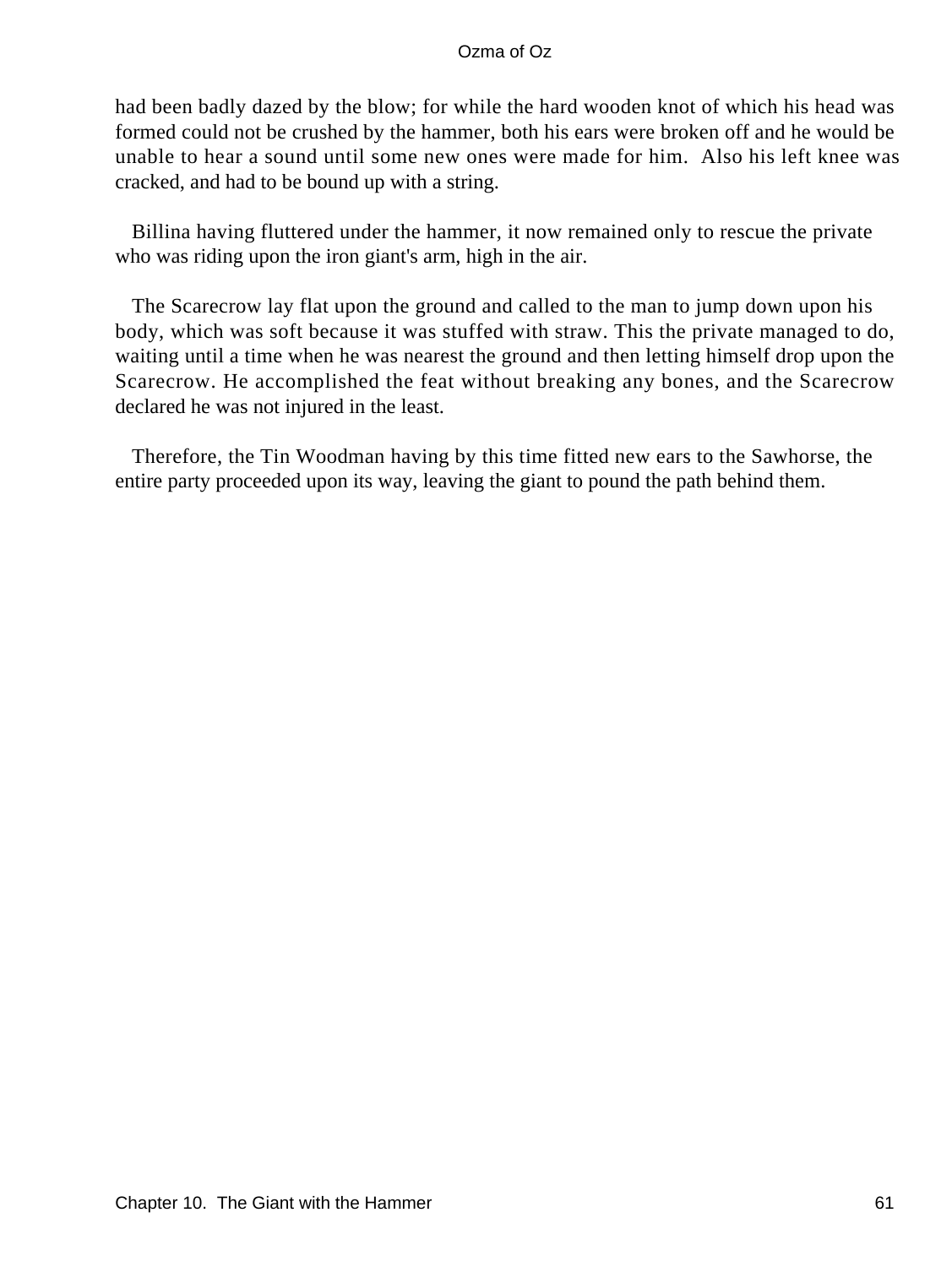## **[Chapter 11. The Nome King](#page-111-0)**

*By* and by, when they drew near to the mountain that blocked their path and which was the furthermost edge of the Kingdom of Ev, the way grew dark and gloomy for the reason that the high peaks on either side shut out the sunshine. And it was very silent, too, as there were no birds to sing or squirrels to chatter, the trees being left far behind them and only the bare rocks remaining.

 Ozma and Dorothy were a little awed by the silence, and all the others were quiet and grave except the Sawhorse, which, as it trotted along with the Scarecrow upon his back, hummed a queer song, of which this was the chorus:

 «Would a wooden horse in a woodland go? Aye, aye! I sigh, he would, although Had he not had a wooden head He'd mount the mountain top instead.»

 But no one paid any attention to this because they were now close to the Nome King's dominions, and his splendid underground palace could not be very far away.

 Suddenly they heard a shout of jeering laughter, and stopped short. They would have to stop in a minute, anyway, for the huge mountain barred their further progress and the path ran close up to a wall of rock and ended.

«Who was that laughing?» asked Ozma.

 There was no reply, but in the gloom they could see strange forms flit across the face of the rock. Whatever the creations might be they seemed very like the rock itself, for they were the color of rocks and their shapes were as rough and rugged as if they had been broken away from the side of the mountain. They kept close to the steep cliff facing our friends, and glided up and down, and this way and that, with a lack of regularity that was quite confusing. And they seemed not to need places to rest their feet, but clung to the surface of the rock as a fly does to a window−pane, and were never still for a moment.

 «Do not mind them,» said Tiktok, as Dorothy shrank back. «They are on−ly the Nomes.»

«And what are Nomes?» asked the girl, half frightened.

 «They are rock fair−ies, and serve the Nome King,» replied the machine. «But they will do us no harm. You must call for the King, be−cause with−out him you can ne−ver find the en−trance to the pal−ace.»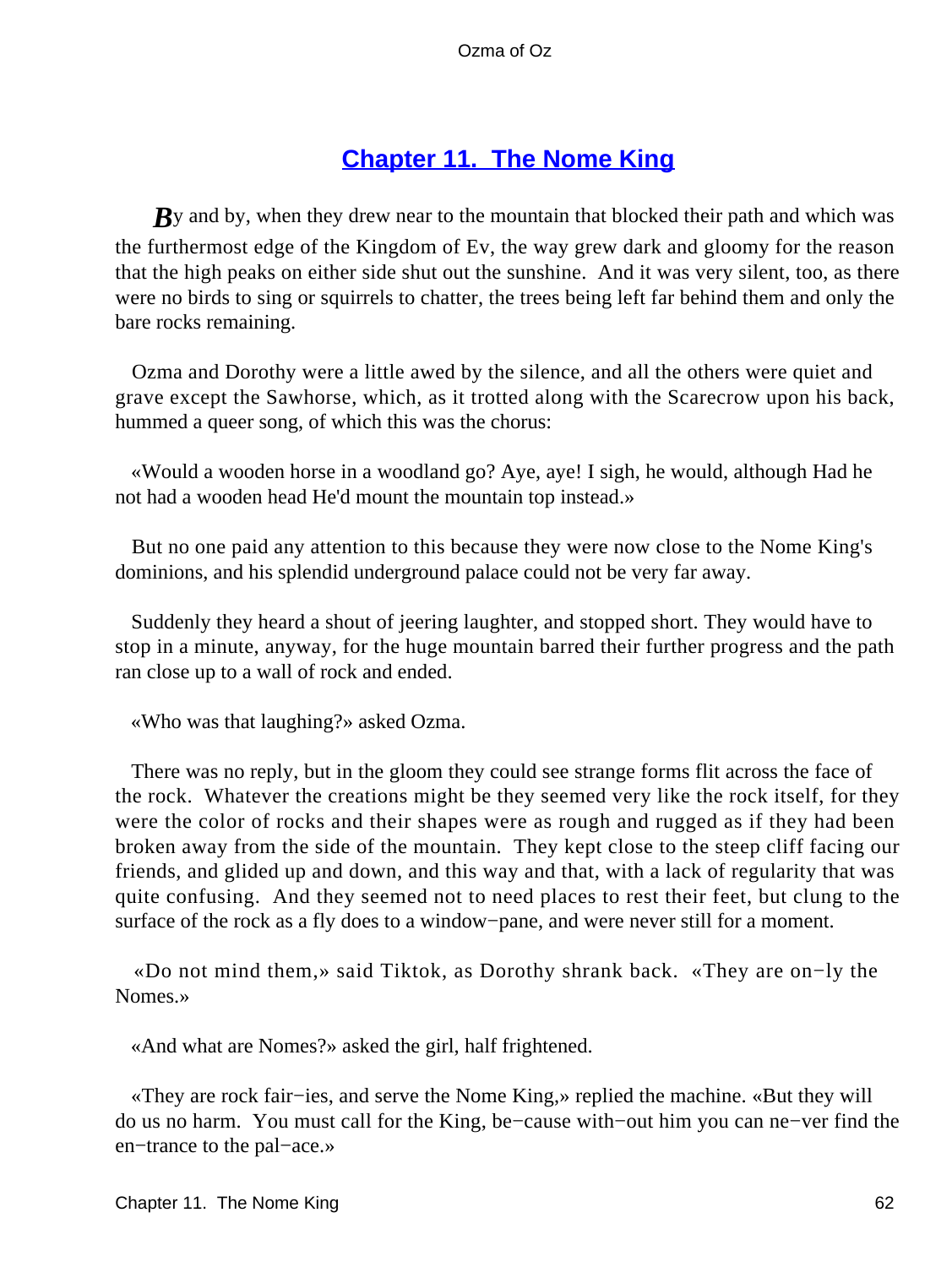«YOU call,» said Dorothy to Ozma.

 Just then the Nomes laughed again, and the sound was so weird and disheartening that the twenty−six officers commanded the private to «right−about−face!» and they all started to run as fast as they could.

 The Tin Woodman at once pursued his army and cried «halt!» and when they had stopped their flight he asked: «Where are you going?»

 «I – I find I've forgotten the brush for my whiskers,» said a general, trembling with fear. «S−s−so we are g−going back after it!»

 «That is impossible,» replied the Tin Woodman. «For the giant with the hammer would kill you all if you tried to pass him.»

«Oh! I'd forgotten the giant,» said the general, turning pale.

 «You seem to forget a good many things,» remarked the Tin Woodman. «I hope you won't forget that you are brave men.»

«Never!» cried the general, slapping his gold−embroidered chest.

«Never!» cried all the other officers, indignantly slapping their chests.

 «For my part,» said the private, meekly, «I must obey my officers; so when I am told to run, I run; and when I am told to fight, I fight.»

 «That is right,» agreed the Tin Woodman. «And now you must all come back to Ozma, and obey HER orders. And if you try to run away again I will have her reduce all the twenty−six officers to privates, and make the private your general.»

 This terrible threat so frightened them that they at once returned to where Ozma was standing beside the Cowardly Lion.

Then Ozma cried out in a loud voice:

«I demand that the Nome King appear to us!»

 There was no reply, except that the shifting Nomes upon the mountain laughed in derision.

 «You must not command the Nome King,» said Tiktok, «for you do not rule him, as you do your own peo−ple.»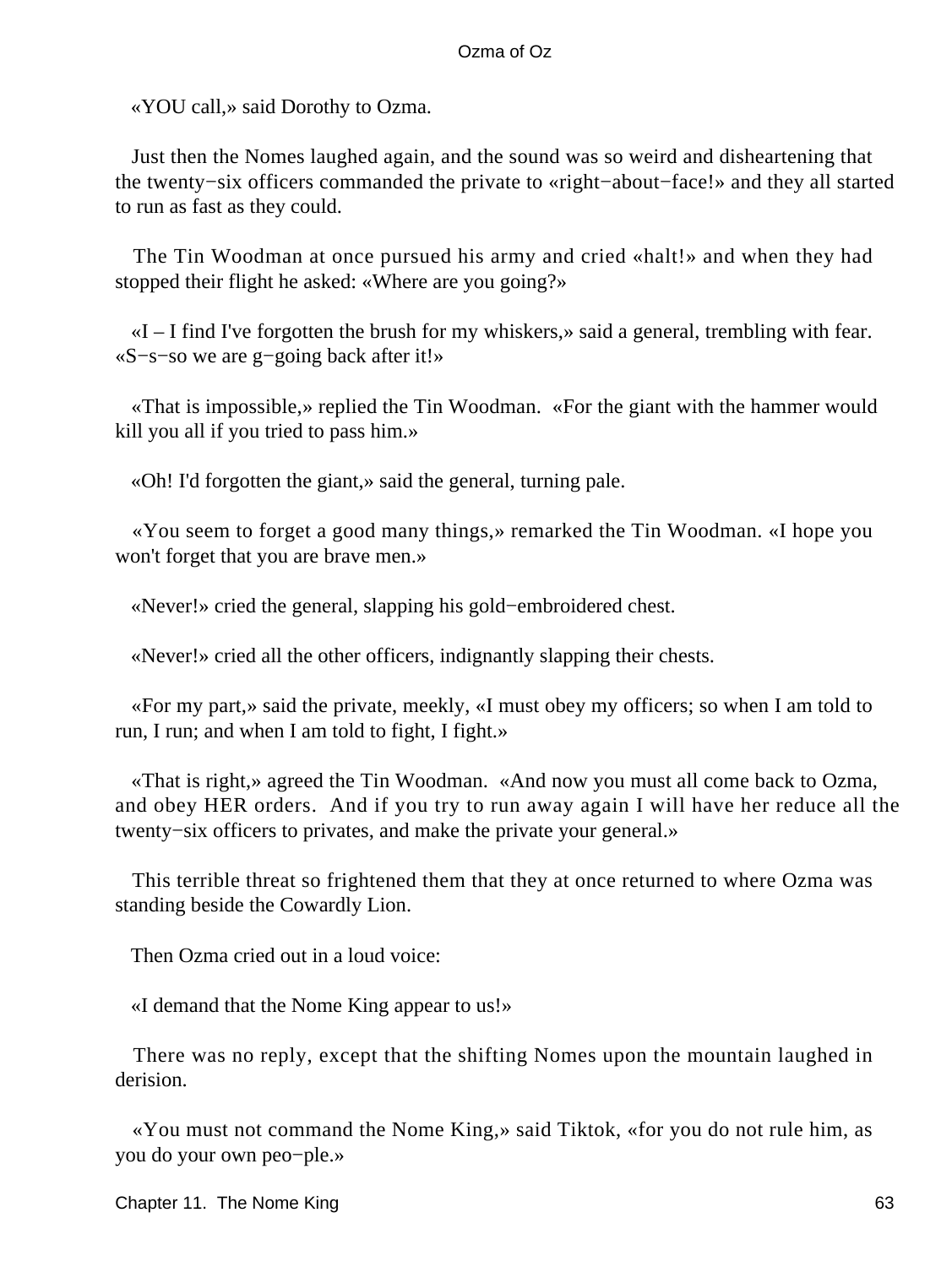So Ozma called again, saying:

«I request the Nome King to appear to us.»

 Only the mocking laughter replied to her, and the shadowy Nomes continued to flit here and there upon the rocky cliff.

 «Try en−treat−y,» said Tiktok to Ozma. «If he will not come at your re−quest, then the Nome King may list−en to your plead−ing.»

Ozma looked around her proudly.

 «Do you wish your ruler to plead with this wicked Nome King?» she asked. «Shall Ozma of Oz humble herself to a creature who lives in an underground kingdom?»

«No!» they all shouted, with big voices; and the Scarecrow added:

 «If he will not come, we will dig him out of his hole, like a fox, and conquer his stubbornness. But our sweet little ruler must always maintain her dignity, just as I maintain mine.»

 «I'm not afraid to plead with him,» said Dorothy. «I'm only a little girl from Kansas, and we've got more dignity at home than we know what to do with. I'LL call the Nome King.»

 «Do,» said the Hungry Tiger; «and if he makes hash of you I'll willingly eat you for breakfast tomorrow morning.»

So Dorothy stepped forward and said:

«PLEASE Mr. Nome King, come here and see us.»

 The Nomes started to laugh again; but a low growl came from the mountain, and in a flash they had all vanished from sight and were silent.

Then a door in the rock opened, and a voice cried:

«Enter!»

«Isn't it a trick?» asked the Tin Woodman.

 «Never mind,» replied Ozma. «We came here to rescue the poor Queen of Ev and her ten children, and we must run some risks to do so.»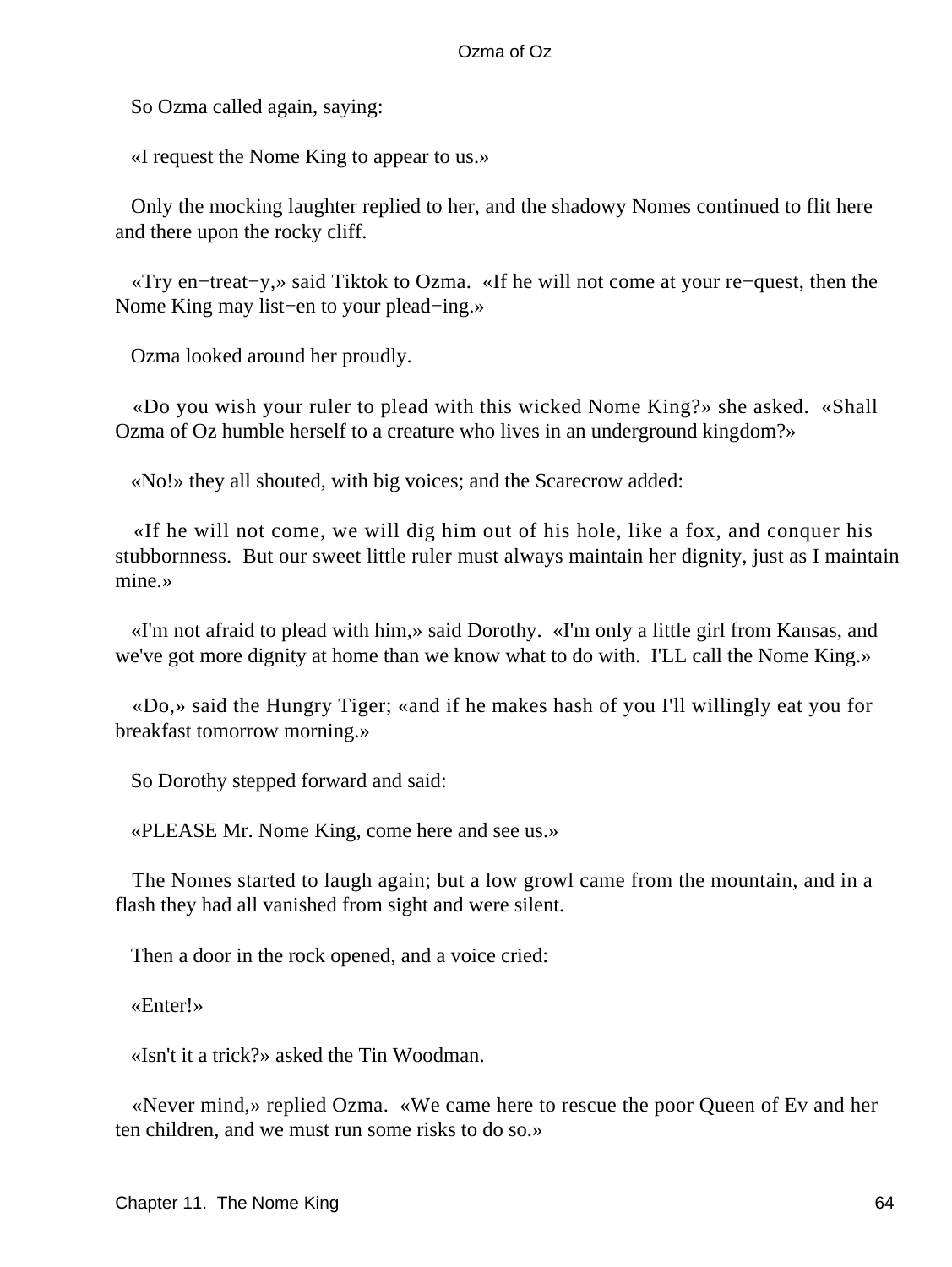«The Nome King is hon−est and good na−tured,» said Tiktok. «You can trust him to do what is right.»

 So Ozma led the way, hand in hand with Dorothy, and they passed through the arched doorway of rock and entered a long passage which was lighted by jewels set in the walls and having lamps behind them. There was no one to escort them, or to show them the way, but all the party pressed through the passage until they came to a round, domed cavern that was grandly furnished.

 In the center of this room was a throne carved out of a solid boulder of rock, rude and rugged in shape but glittering with great rubies and diamonds and emeralds on every part of its surface. And upon the throne sat the Nome King.

 This important monarch of the Underground World was a little fat man clothed in gray−brown garments that were the exact color of the rock throne in which he was seated. His bushy hair and flowing beard were also colored like the rocks, and so was his face. He wore no crown of any sort, and his only ornament was a broad, jewel−studded belt that encircled his fat little body. As for his features, they seemed kindly and good humored, and his eyes were turned merrily upon his visitors as Ozma and Dorothy stood before him with their followers ranged in close order behind them.

 «Why, he looks just like Santa Claus – only he isn't the same color!» whispered Dorothy to her friend; but the Nome King heard the speech, and it made him laugh aloud.

 «'He had a red face and a round little belly That shook when he laughed like a bowl full of jelly!'»

 quoth the monarch, in a pleasant voice; and they could all see that he really did shake like jelly when he laughed.

 Both Ozma and Dorothy were much relieved to find the Nome King so jolly, and a minute later he waved his right hand and the girls each found a cushioned stool at her side.

 «Sit down, my dears,» said the King, «and tell me why you have come all this way to see me, and what I can do to make you happy.»

 While they seated themselves the Nome King picked up a pipe, and taking a glowing red coal out of his pocket he placed it in the bowl of the pipe and began puffing out clouds of smoke that curled in rings above his head. Dorothy thought this made the little monarch look more like Santa Claus than ever; but Ozma now began speaking, and every one listened intently to her words.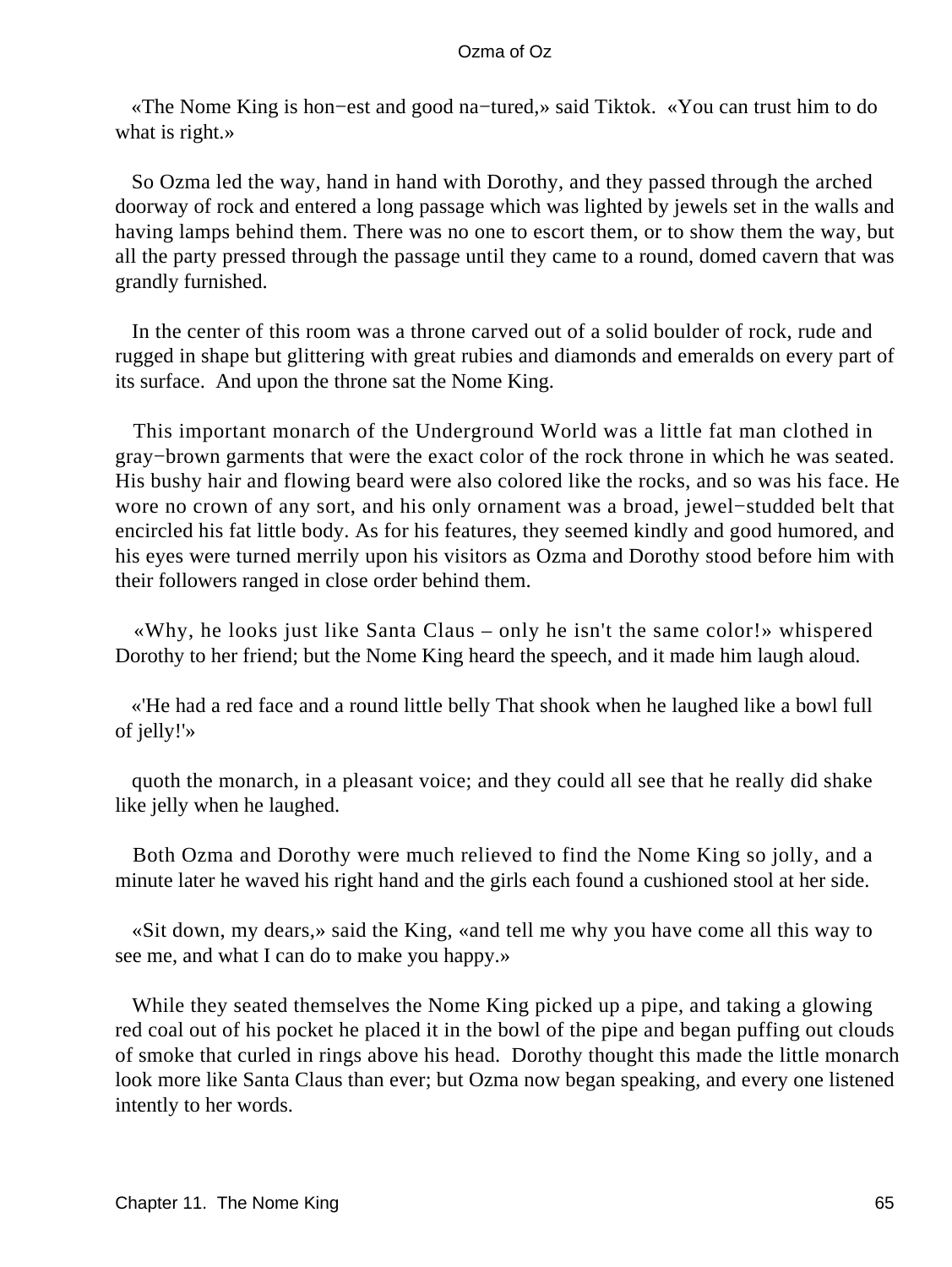«Your Majesty,» said she, «I am the ruler of the Land of Oz, and I have come here to ask you to release the good Queen of Ev and her ten children, whom you have enchanted and hold as your prisoners.»

 «Oh, no; you are mistaken about that,» replied the King. «They are not my prisoners, but my slaves, whom I purchased from the King of Ev.»

«But that was wrong,» said Ozma.

 «According to the laws of Ev, the king can do no wrong,» answered the monarch, eying a ring of smoke he had just blown from his mouth; «so that he had a perfect right to sell his family to me in exchange for a long life.»

 «You cheated him, though,» declared Dorothy; «for the King of Ev did not have a long life. He jumped into the sea and was drowned.»

 «That was not my fault,» said the Nome King, crossing his legs and smiling contentedly. «I gave him the long life, all right; but he destroyed it.»

«Then how could it be a long life?» asked Dorothy.

 «Easily enough,» was the reply. «Now suppose, my dear, that I gave you a pretty doll in exchange for a lock of your hair, and that after you had received the doll you smashed it into pieces and destroyed it. Could you say that I had not given you a pretty doll?»

«No,» answered Dorothy.

 «And could you, in fairness, ask me to return to you the lock of hair, just because you had smashed the doll?»

«No,» said Dorothy, again.

 «Of course not,» the Nome King returned. «Nor will I give up the Queen and her children because the King of Ev destroyed his long life by jumping into the sea. They belong to me and I shall keep them.»

 «But you are treating them cruelly,» said Ozma, who was much distressed by the King's refusal.

«In what way?» he asked.

«By making them your slaves,» said she.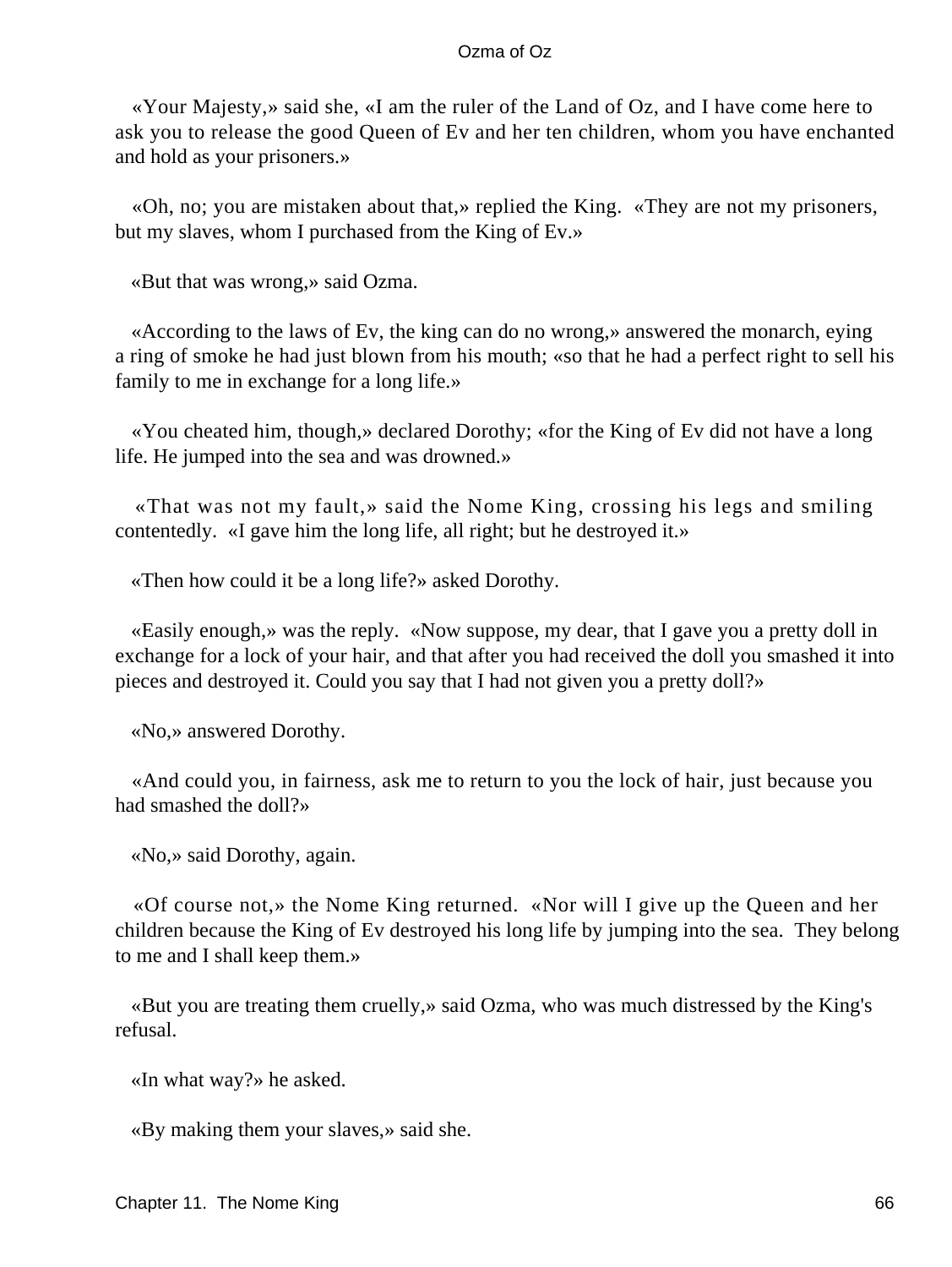«Cruelty,» remarked the monarch, puffing out wreathes of smoke and watching them float into the air, «is a thing I can't abide. So, as slaves must work hard, and the Queen of Ev and her children were delicate and tender, I transformed them all into articles of ornament and bric−a−brac and scattered them around the various rooms of my palace. Instead of being obliged to labor, they merely decorate my apartments, and I really think I have treated them with great kindness.»

 «But what a dreadful fate is theirs!» exclaimed Ozma, earnestly. «And the Kingdom of Ev is in great need of its royal family to govern it. If you will liberate them, and restore them to their proper forms, I will give you ten ornaments to replace each one you lose.»

The Nome King looked grave.

«Suppose I refuse?» he asked.

 «Then,» said Ozma, firmly, «I am here with my friends and my army to conquer your kingdom and oblige you to obey my wishes.»

 The Nome King laughed until he choked; and he choked until he coughed; and he coughed until his face turned from grayish−brown to bright red. And then he wiped his eyes with a rock−colored handkerchief and grew grave again.

 «You are as brave as you are pretty, my dear,» he said to Ozma. «But you have little idea of the extent of the task you have undertaken. Come with me for a moment.»

 He arose and took Ozma's hand, leading her to a little door at one side of the room. This he opened and they stepped out upon a balcony, from whence they obtained a wonderful view of the Underground World.

 A vast cave extended for miles and miles under the mountain, and in every direction were furnaces and forges glowing brightly and Nomes hammering upon precious metals or polishing gleaming jewels. All around the walls of the cave were thousands of doors of silver and gold, built into the solid rock, and these extended in rows far away into the distance, as far as Ozma's eyes could follow them.

 While the little maid from Oz gazed wonderingly upon this scene the Nome King uttered a shrill whistle, and at once all the silver and gold doors flew open and solid ranks of Nome soldiers marched out from every one. So great were their numbers that they quickly filled the immense underground cavern and forced the busy workmen to abandon their tasks.

 Although this tremendous army consisted of rock−colored Nomes, all squat and fat, they were clothed in glittering armor of polished steel, inlaid with beautiful gems. Upon his brow each wore a brilliant electric light, and they bore sharp spears and swords and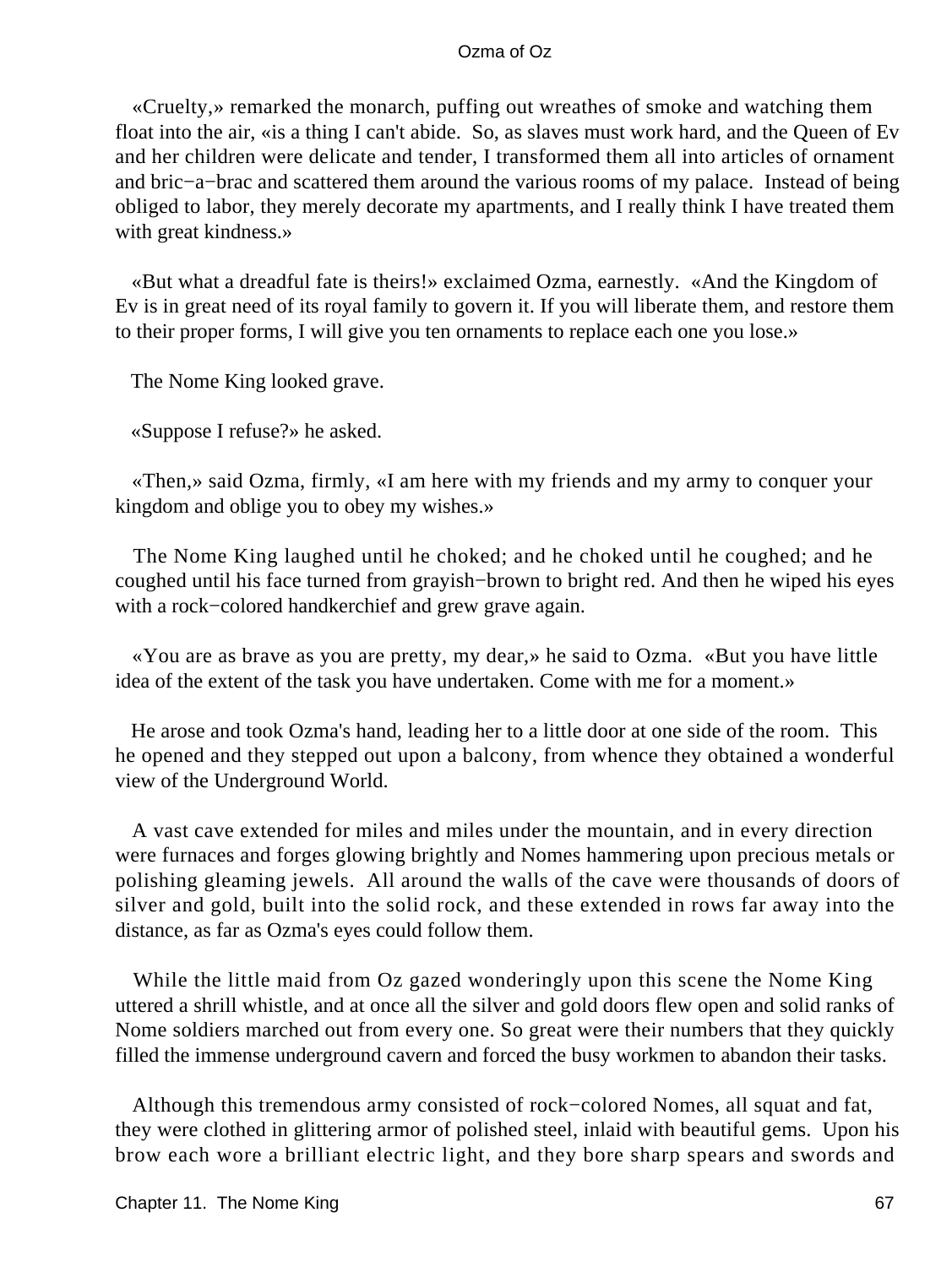battle−axes of solid bronze. It was evident they were perfectly trained, for they stood in straight rows, rank after rank, with their weapons held erect and true, as if awaiting but the word of command to level them upon their foes.

 «This,» said the Nome King, «is but a small part of my army. No ruler upon Earth has ever dared to fight me, and no ruler ever will, for I am too powerful to oppose.»

 He whistled again, and at once the martial array filed through the silver and gold doorways and disappeared, after which the workmen again resumed their labors at the furnaces.

 Then, sad and discouraged, Ozma of Oz turned to her friends, and the Nome King calmly reseated himself on his rock throne.

 «It would be foolish for us to fight,» the girl said to the Tin Woodman. «For our brave Twenty−Seven would be quickly destroyed. I'm sure I do not know how to act in this emergency.»

«Ask the King where his kitchen is,» suggested the Tiger. «I'm hungry as a bear.»

«I might pounce upon the King and tear him in pieces,» remarked the Cowardly Lion.

 «Try it,» said the monarch, lighting his pipe with another hot coal which he took from his pocket.

 The Lion crouched low and tried to spring upon the Nome King; but he hopped only a little way into the air and came down again in the same place, not being able to approach the throne by even an inch.

 «It seems to me,» said the Scarecrow, thoughtfully, «that our best plan is to wheedle his Majesty into giving up his slaves, since he is too great a magician to oppose.»

 «This is the most sensible thing any of you have suggested,» declared the Nome King. «It is folly to threaten me, but I'm so kind−hearted that I cannot stand coaxing or wheedling. If you really wish to accomplish anything by your journey, my dear Ozma, you must coax me.»

 «Very well,» said Ozma, more cheerfully. «Let us be friends, and talk this over in a friendly manner.»

«To be sure,» agreed the King, his eyes twinkling merrily.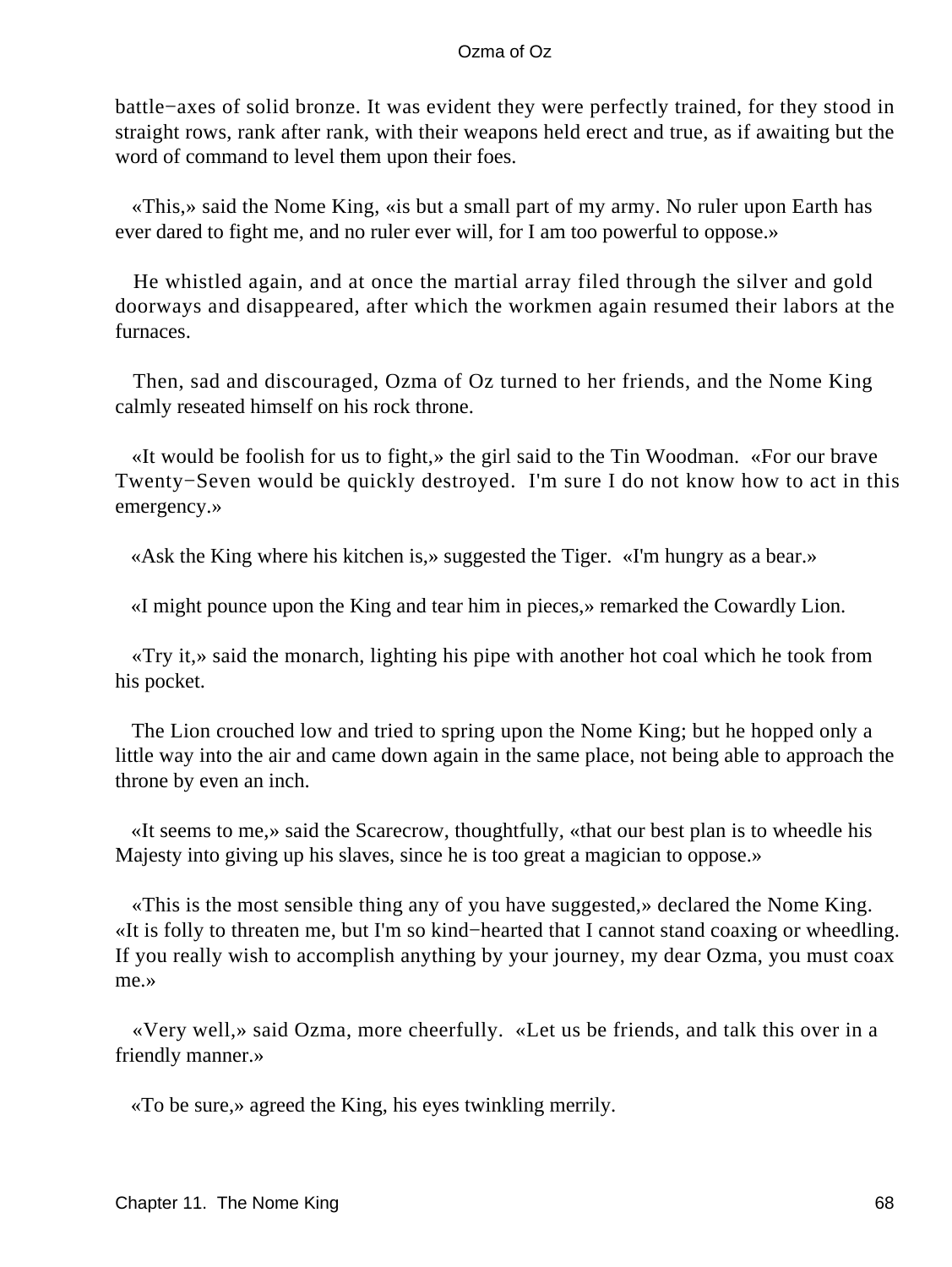«I am very anxious,» she continued, «to liberate the Queen of Ev and her children who are now ornaments and bric−a−brac in your Majesty's palace, and to restore them to their people. Tell me, sir, how this may be accomplished.»

The king remained thoughtful for a moment, after which he asked:

 «Are you willing to take a few chances and risks yourself, in order to set free the people of Ev?»

«Yes, indeed!» answered Ozma, eagerly.

 «Then,» said the Nome King, «I will make you this offer: You shall go alone and unattended into my palace and examine carefully all that the rooms contain. Then you shall have permission to touch eleven different objects, pronouncing at the time the word 'Ev,' and if any one of them, or more than one, proves to be the transformation of the Queen of Ev or any of her ten children, then they will instantly be restored to their true forms and may leave my palace and my kingdom in your company, without any objection whatever. It is possible for you, in this way, to free the entire eleven; but if you do not guess all the objects correctly, and some of the slaves remain transformed, then each one of your friends and followers may, in turn, enter the palace and have the same privileges I grant you.»

«Oh, thank you! thank you for this kind offer!» said Ozma, eagerly.

«I make but one condition,» added the Nome King, his eyes twinkling.

«What is it?» she enquired.

 «If none of the eleven objects you touch proves to be the transformation of any of the royal family of Ev, then, instead of freeing them, you will yourself become enchanted, and transformed into an article of bric−a−brac or an ornament. This is only fair and just, and is the risk you declared you were willing to take.»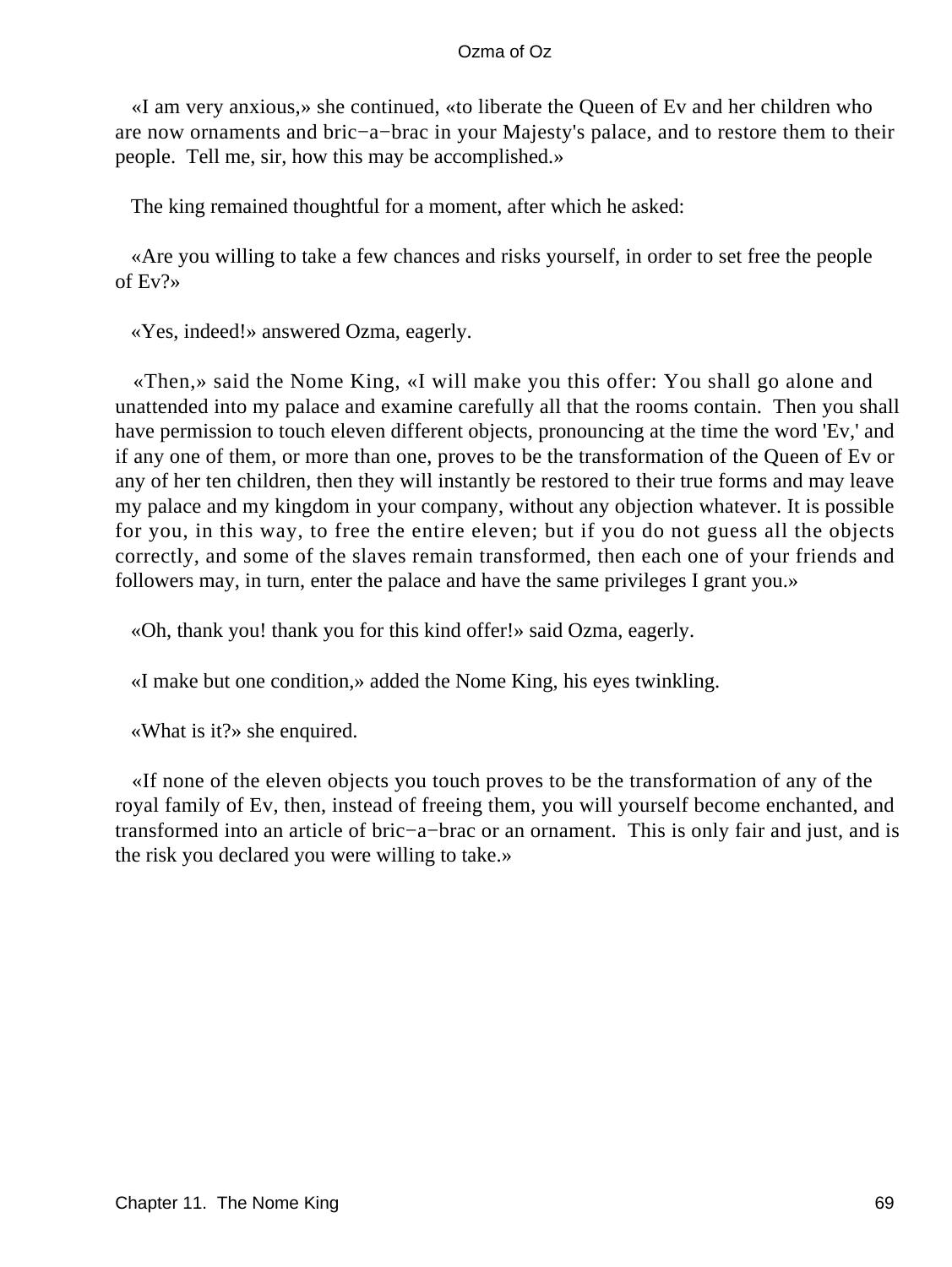## **[Chapter 12. The Eleven Guesses](#page-111-0)**

*H*earing this condition imposed by the Nome King, Ozma became silent and thoughtful, and all her friends looked at her uneasily.

 «Don't you do it!» exclaimed Dorothy. «If you guess wrong, you will be enslaved yourself.»

 «But I shall have eleven guesses,» answered Ozma. «Surely I ought to guess one object in eleven correctly; and, if I do, I shall rescue one of the royal family and be safe myself. Then the rest of you may attempt it, and soon we shall free all those who are enslaved.»

 «What if we fail?» enquired the Scarecrow. «I'd look nice as a piece of bric−a−brac, wouldn't I?»

 «We must not fail!» cried Ozma, courageously. «Having come all this distance to free these poor people, it would be weak and cowardly in us to abandon the adventure. Therefore I will accept the Nome King's offer, and go at once into the royal palace.»

 «Come along, then, my dear,» said the King, climbing down from his throne with some difficulty, because he was so fat; «I'll show you the way.»

 He approached a wall of the cave and waved his hand. Instantly an opening appeared, through which Ozma, after a smiling farewell to her friends, boldly passed.

 She found herself in a splendid hall that was more beautiful and grand than anything she had ever beheld. The ceilings were composed of great arches that rose far above her head, and all the walls and floors were of polished marble exquisitely tinted in many colors. Thick velvet carpets were on the floor and heavy silken draperies covered the arches leading to the various rooms of the palace. The furniture was made of rare old woods richly carved and covered with delicate satins, and the entire palace was lighted by a mysterious rosy glow that seemed to come from no particular place but flooded each apartment with its soft and pleasing radiance.

 Ozma passed from one room to another, greatly delighted by all she saw. The lovely palace had no other occupant, for the Nome King had left her at the entrance, which closed behind her, and in all the magnificent rooms there appeared to be no other person.

 Upon the mantels, and on many shelves and brackets and tables, were clustered ornaments of every description, seemingly made out of all sorts of metals, glass, china,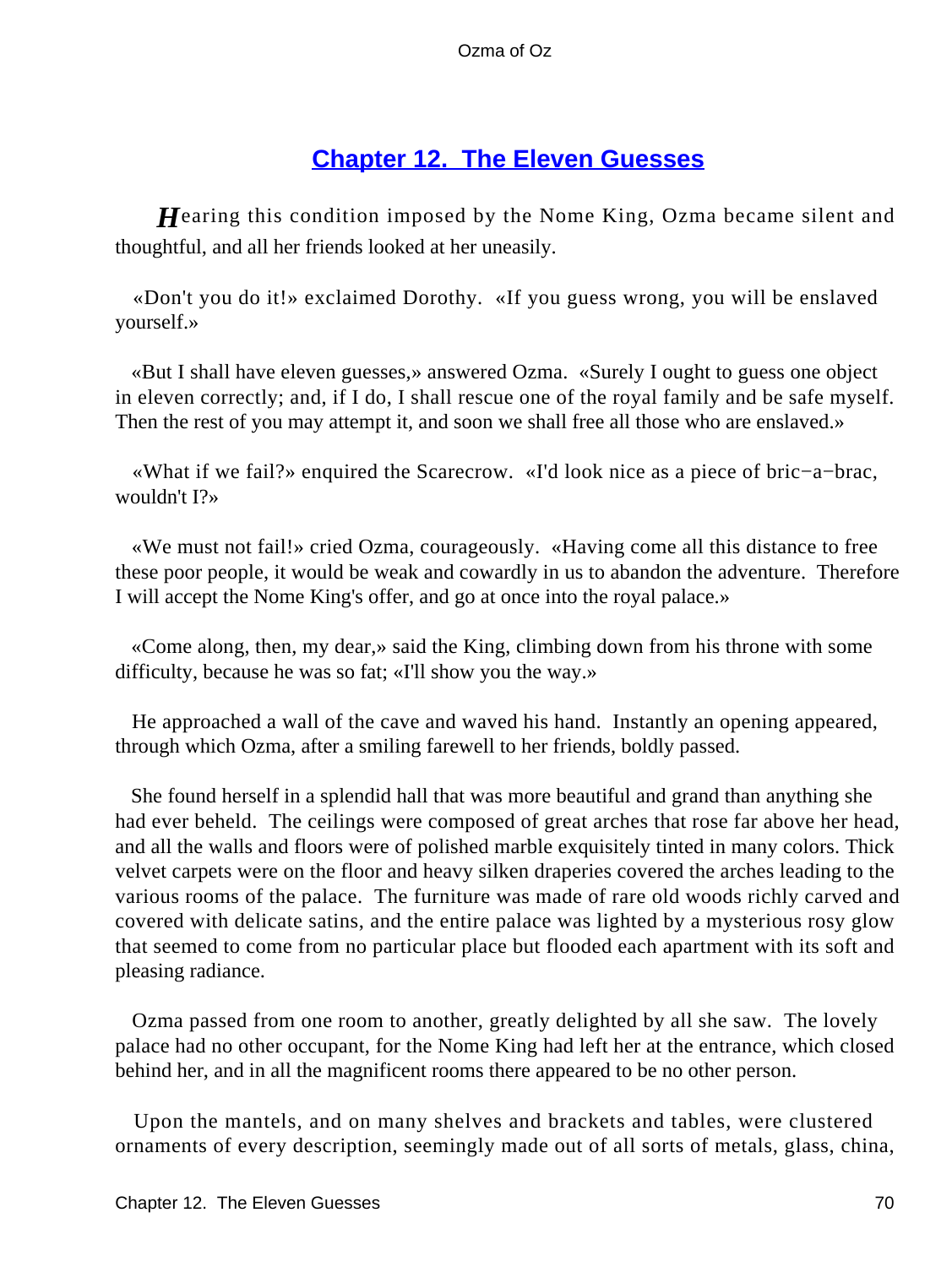stones and marbles. There were vases, and figures of men and animals, and graven platters and bowls, and mosaics of precious gems, and many other things. Pictures, too, were on the walls, and the underground palace was quite a museum of rare and curious and costly objects.

 After her first hasty examination of the rooms Ozma began to wonder which of all the numerous ornaments they contained were the transformations of the royal family of Ev. There was nothing to guide her, for everything seemed without a spark of life. So she must guess blindly; and for the first time the girl came to realize how dangerous was her task, and how likely she was to lose her own freedom in striving to free others from the bondage of the Nome King. No wonder the cunning monarch laughed good naturedly with his visitors, when he knew how easily they might be entrapped.

 But Ozma, having undertaken the venture, would not abandon it. She looked at a silver candelabra that had ten branches, and thought: «This may be the Queen of Ev and her ten children.» So she touched it and uttered aloud the word «Ev,» as the Nome King had instructed her to do when she guessed. But the candelabra remained as it was before.

 Then she wandered into another room and touched a china lamb, thinking it might be one of the children she sought. But again she was unsuccessful. Three guesses; four guesses; five, six, seven, eight, nine and ten she made, and still not one of them was right!

 The girl shivered a little and grew pale even under the rosy light; for now but one guess remained, and her own fate depended upon the result.

 She resolved not to be hasty, and strolled through all the rooms once more, gazing earnestly upon the various ornaments and trying to decide which she would touch. Finally, in despair, she decided to leave it entirely to chance. She faced the doorway of a room, shut her eyes tightly, and then, thrusting aside the heavy draperies, she advanced blindly with her right arm outstretched before her.

 Slowly, softly she crept forward until her hand came in contact with an object upon a small round table. She did not know what it was, but in a low voice she pronounced the word «Ev.»

 The rooms were quite empty of life after that. The Nome King had gained a new ornament. For upon the edge of the table rested a pretty grasshopper, that seemed to have been formed from a single emerald. It was all that remained of Ozma of Oz.

 In the throne room just beyond the palace the Nome King suddenly looked up and smiled.

«Next!» he said, in his pleasant voice.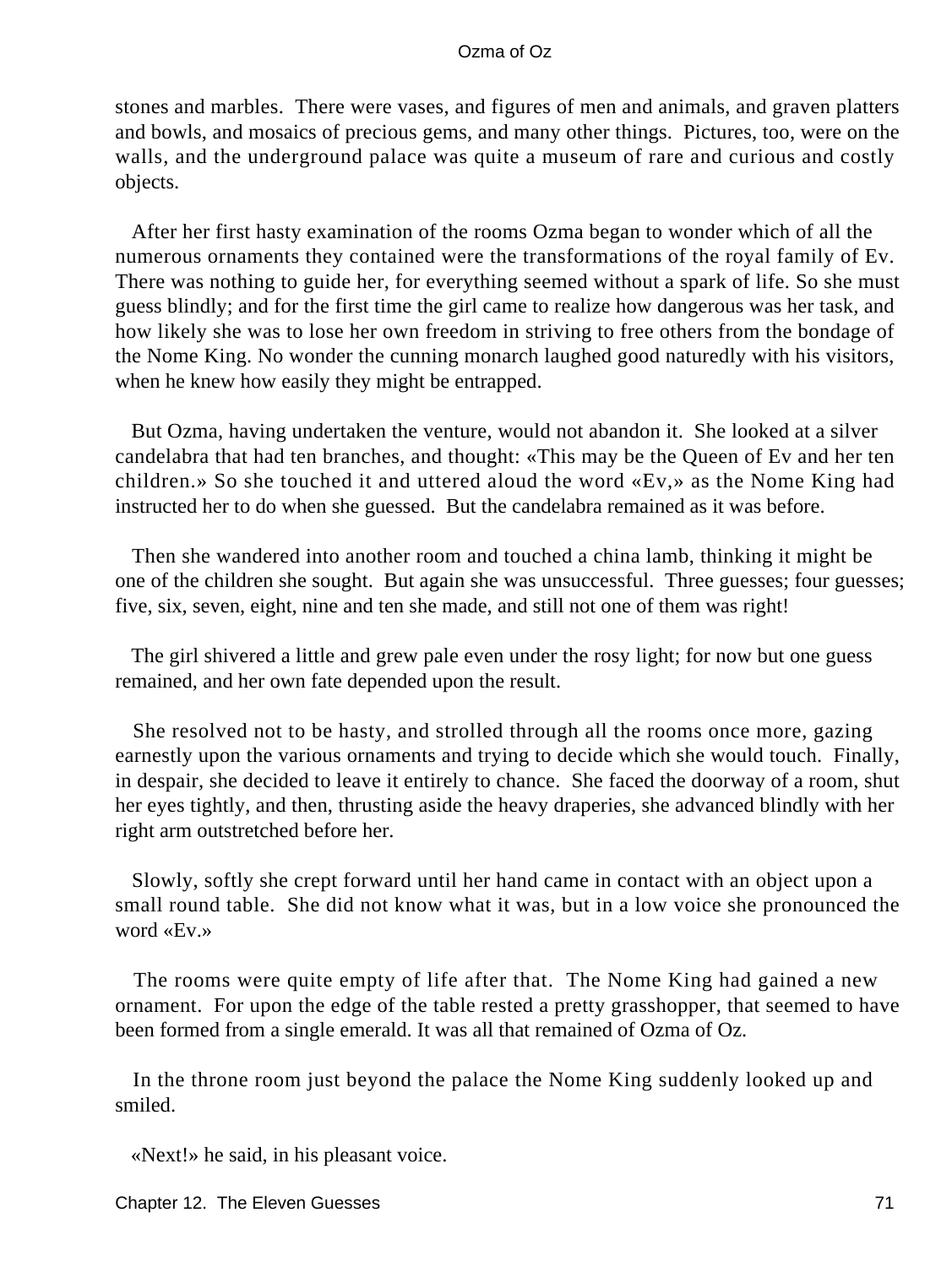Dorothy, the Scarecrow, and the Tin Woodman, who had been sitting in anxious silence, each gave a start of dismay and stared into one another's eyes.

«Has she failed?» asked Tiktok.

 «So it seems,» answered the little monarch, cheerfully. «But that is no reason one of you should not succeed. The next may have twelve guesses, instead of eleven, for there are now twelve persons transformed into ornaments. Well, well! Which of you goes next?»

«I'll go,» said Dorothy.

 «Not so,» replied the Tin Woodman. «As commander of Ozma's army, it is my privilege to follow her and attempt her rescue.»

«Away you go, then,» said the Scarecrow. «But be careful, old friend.»

 «I will,» promised the Tin Woodman; and then he followed the Nome King to the entrance to the palace and the rock closed behind him.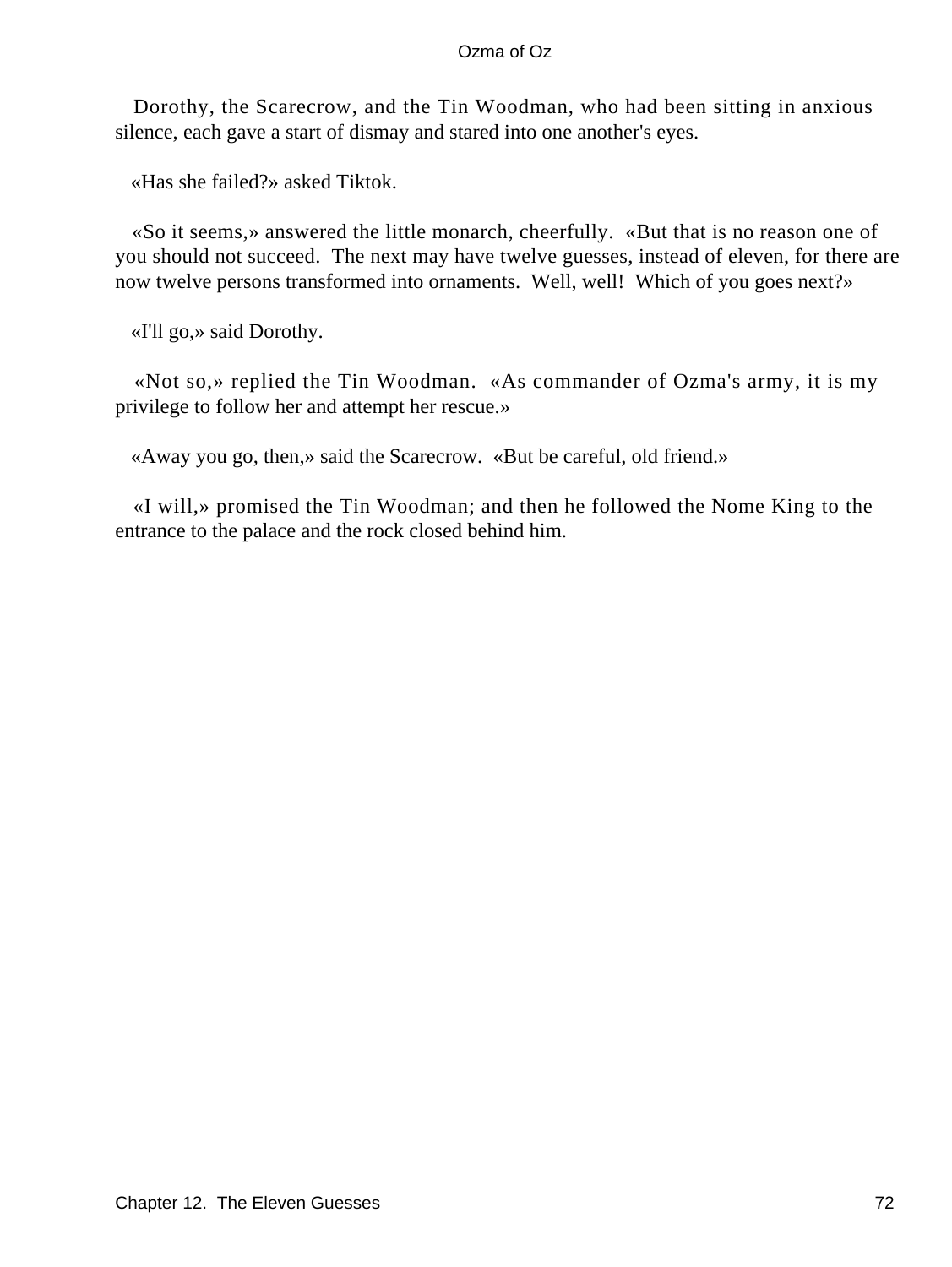# **[Chapter 13. The Nome King Laughs](#page-111-0)**

*I*n a moment the King returned to his throne and relighted his pipe, and the rest of the little band of adventurers settled themselves for another long wait. They were greatly disheartened by the failure of their girl Ruler, and the knowledge that she was now an ornament in the Nome King's palace – a dreadful, creepy place in spite of all its magnificence. Without their little leader they did not know what to do next, and each one, down to the trembling private of the army, began to fear he would soon be more ornamental than useful.

Suddenly the Nome King began laughing.

«Ha, ha, ha! He, he, he! Ho, ho, ho!»

«What's happened?» asked the Scarecrow.

 «Why, your friend, the Tin Woodman, has become the funniest thing you can imagine,» replied the King, wiping the tears of merriment from his eyes. «No one would ever believe he could make such an amusing ornament. Next!»

 They gazed at each other with sinking hearts. One of the generals began to weep dolefully.

 «What are you crying for?» asked the Scarecrow, indignant at such a display of weakness.

«He owed me six weeks back pay,» said the general, «and I hate to lose him.»

«Then you shall go and find him,» declared the Scarecrow.

«Me!» cried the general, greatly alarmed.

«Certainly. It is your duty to follow your commander. March!»

«I won't,» said the general. «I'd like to, of course; but I just simply WON'T.»

The Scarecrow looked enquiringly at the Nome King.

 «Never mind,» said the jolly monarch. «If he doesn't care to enter the palace and make his guesses I'll throw him into one of my fiery furnaces.»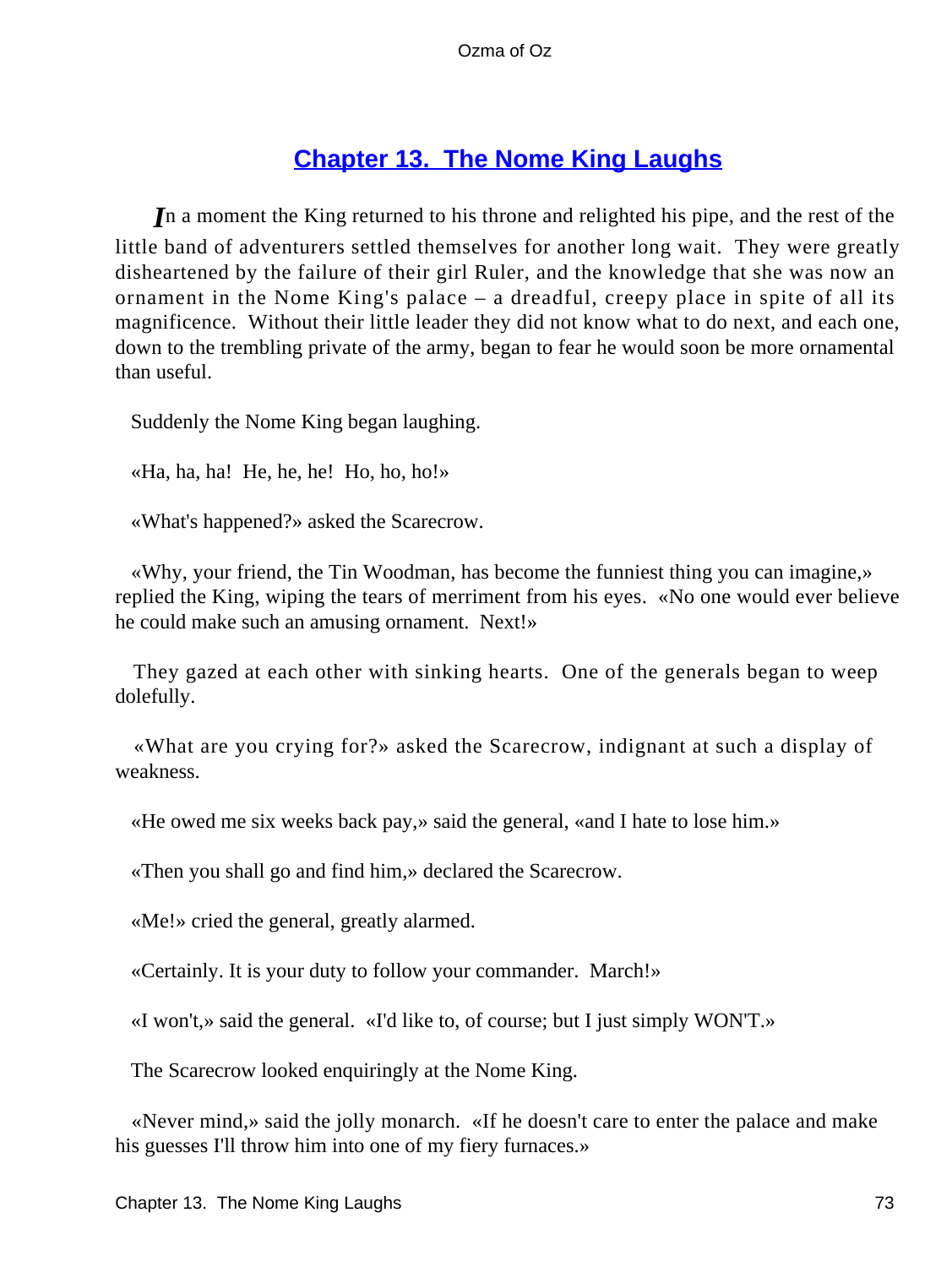«I'll go! – of course I'm going,» yelled the general, as quick as scat. «Where is the entrance – where is it? Let me go at once!»

 So the Nome King escorted him into the palace, and again returned to await the result. What the general did, no one can tell; but it was not long before the King called for the next victim, and a colonel was forced to try his fortune.

 Thus, one after another, all of the twenty−six officers filed into the palace and made their guesses – and became ornaments.

 Meantime the King ordered refreshments to be served to those waiting, and at his command a rudely shaped Nome entered, bearing a tray. This Nome was not unlike the others that Dorothy had seen, but he wore a heavy gold chain around his neck to show that he was the Chief Steward of the Nome King, and he assumed an air of much importance, and even told his majesty not to eat too much cake late at night, or he would be ill.

 Dorothy, however, was hungry, and she was not afraid of being ill; so she ate several cakes and found them good, and also she drank a cup of excellent coffee made of a richly flavored clay, browned in the furnaces and then ground fine, and found it most refreshing and not at all muddy.

 Of all the party which had started upon this adventure, the little Kansas girl was now left alone with the Scarecrow, Tiktok, and the private for counsellors and companions. Of course the Cowardly Lion and the Hungry Tiger were still there, but they, having also eaten some of the cakes, had gone to sleep at one side of the cave, while upon the other side stood the Sawhorse, motionless and silent, as became a mere thing of wood. Billina had quietly walked around and picked up the crumbs of cake which had been scattered, and now, as it was long after bed−time, she tried to find some dark place in which to go to sleep.

 Presently the hen espied a hollow underneath the King's rocky throne, and crept into it unnoticed. She could still hear the chattering of those around her, but it was almost dark underneath the throne, so that soon she had fallen fast asleep.

 «Next!» called the King, and the private, whose turn it was to enter the fatal palace, shook hands with Dorothy and the Scarecrow and bade them a sorrowful good−bye, and passed through the rocky portal.

 They waited a long time, for the private was in no hurry to become an ornament and made his guesses very slowly. The Nome King, who seemed to know, by some magical power, all that took place in his beautiful rooms of his palace, grew impatient finally and declared he would sit up no longer.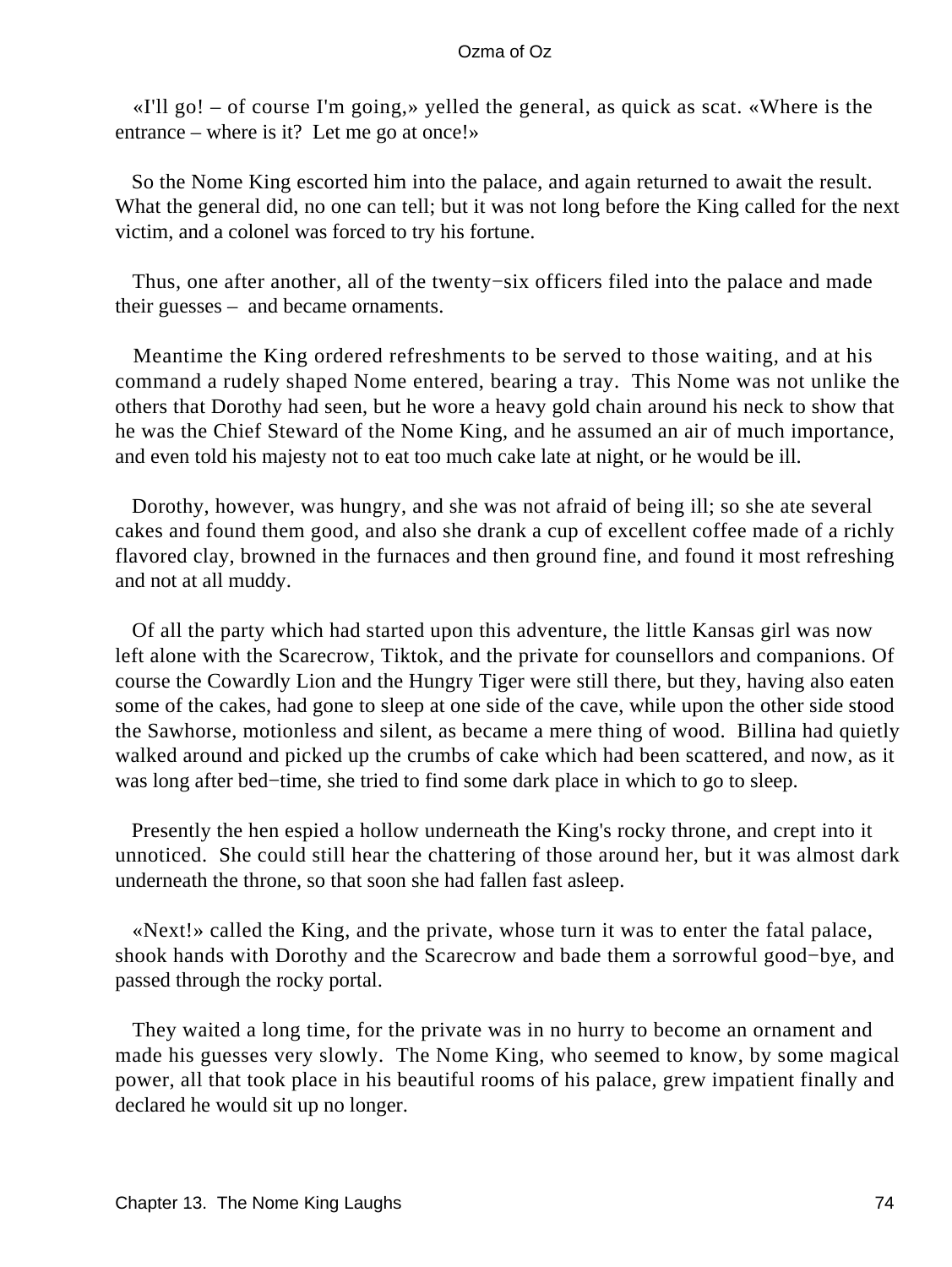«I love ornaments,» said he, «but I can wait until tomorrow to get more of them; so, as soon as that stupid private is transformed, we will all go to bed and leave the job to be finished in the morning.»

«Is it so very late?» asked Dorothy.

 «Why, it is after midnight,» said the King, «and that strikes me as being late enough. There is neither night nor day in my kingdom, because it is under the earth's surface, where the sun does not shine. But we have to sleep, just the same as the up−stairs people do, and for my part I'm going to bed in a few minutes.»

 Indeed, it was not long after this that the private made his last guess. Of course he guessed wrongly, and of course he at once became an ornament. So the King was greatly pleased, and clapped his hands to summon his Chief Steward.

 «Show these guests to some of the sleeping apartments,» he commanded, «and be quick about it, too, for I'm dreadfully sleepy myself.»

 «You've no business to sit up so late,» replied the Steward, gruffly. «You'll be as cross as a griffin tomorrow morning.»

 His Majesty made no answer to this remark, and the Chief Steward led Dorothy through another doorway into a long hall, from which several plain but comfortable sleeping rooms opened. The little girl was given the first room, and the Scarecrow and Tiktok the next – although they never slept – and the Lion and the Tiger the third. The Sawhorse hobbled after the Steward into a fourth room, to stand stiffly in the center of it until morning. Each night was rather a bore to the Scarecrow, Tiktok and the Sawhorse; but they had learned from experience to pass the time patiently and quietly, since all their friends who were made of flesh had to sleep and did not like to be disturbed.

When the Chief Steward had left them alone the Scarecrow remarked, sadly:

 «I am in great sorrow over the loss of my old comrade, the Tin Woodman. We have had many dangerous adventures together, and escaped them all, and now it grieves me to know he has become an ornament, and is lost to me forever.»

«He was al−ways an or−na−ment to so−ci−e−ty,» said Tiktok.

 «True; but now the Nome King laughs at him, and calls him the funniest ornament in all the palace. It will hurt my poor friend's pride to be laughed at,» continued the Scarecrow, sadly.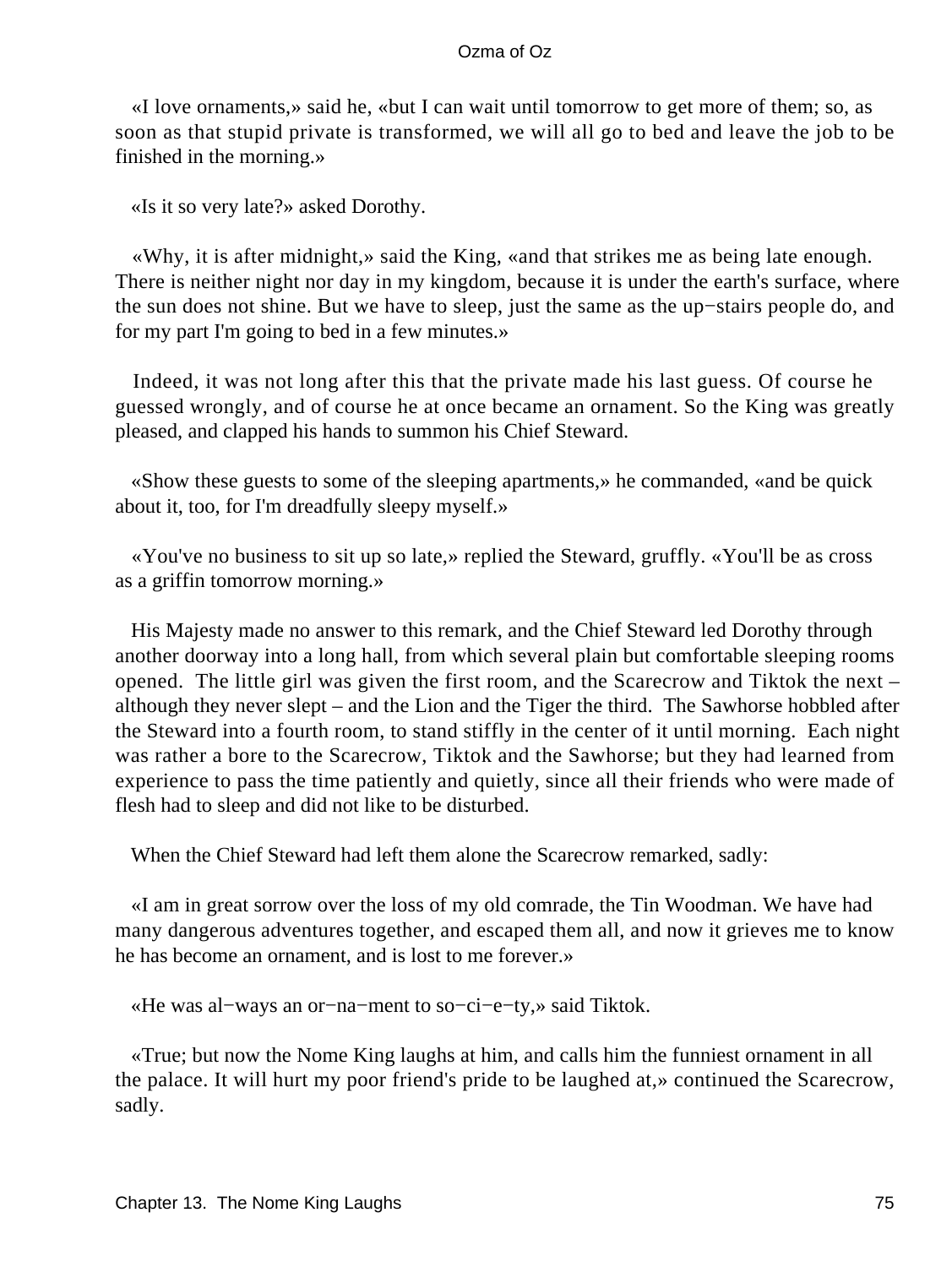«We will make rath−er ab−surd or−na−ments, our−selves, to−mor−row,» observed the machine, in his monotonous voice.

Just then Dorothy ran into their room, in a state of great anxiety, crying:

«Where's Billina? Have you seen Billina? Is she here?»

«No,» answered the Scarecrow.

«Then what has become of her?» asked the girl.

 «Why, I thought she was with you,» said the Scarecrow. «Yet I do not remember seeing the yellow hen since she picked up the crumbs of cake.»

 «We must have left her in the room where the King's throne is,» decided Dorothy, and at once she turned and ran down the hall to the door through which they had entered. But it was fast closed and locked on the other side, and the heavy slab of rock proved to be so thick that no sound could pass through it. So Dorothy was forced to return to her chamber.

 The Cowardly Lion stuck his head into her room to try to console the girl for the loss of her feathered friend.

 «The yellow hen is well able to take care of herself,» said he; «so don't worry about her, but try to get all the sleep you can. It has been a long and weary day, and you need rest.»

 «I'll prob'ly get lots of rest tomorrow, when I become an orn'ment,» said Dorothy, sleepily. But she lay down upon her couch, nevertheless, and in spite of all her worries was soon in the land of dreams.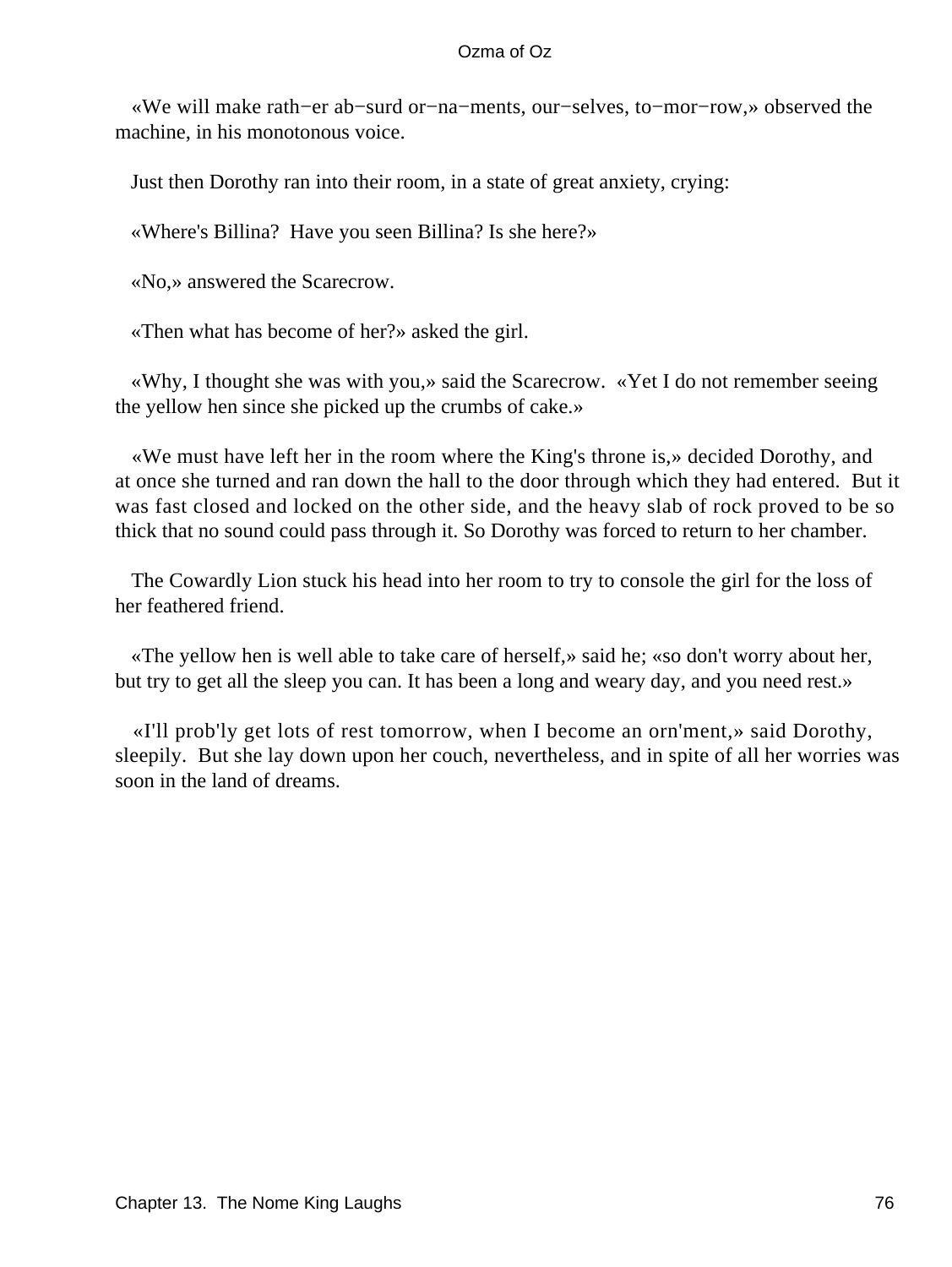# **[Chapter 14. Dorothy Tries to be Brave](#page-111-0)**

*M*eantime the Chief Steward had returned to the throne room, where he said to the King:

«You are a fool to waste so much time upon these people.»

 «What!» cried his Majesty, in so enraged a voice that it awoke Billina, who was asleep under his throne. «How dare you call me a fool?»

 «Because I like to speak the truth,» said the Steward. «Why didn't you enchant them all at once, instead of allowing them to go one by one into the palace and guess which ornaments are the Queen of Ev and her children?»

 «Why, you stupid rascal, it is more fun this way,» returned the King, «and it serves to keep me amused for a long time.»

 «But suppose some of them happen to guess aright,» persisted the Steward; «then you would lose your old ornaments and these new ones, too.»

 «There is no chance of their guessing aright,» replied the monarch, with a laugh. «How could they know that the Queen of Ev and her family are all ornaments of a royal purple color?»

«But there are no other purple ornaments in the palace,» said the Steward.

 «There are many other colors, however, and the purple ones are scattered throughout the rooms, and are of many different shapes and sizes. Take my word for it, Steward, they will never think of choosing the purple ornaments.»

 Billina, squatting under the throne, had listened carefully to all this talk, and now chuckled softly to herself as she heard the King disclose his secret.

 «Still, you are acting foolishly by running the chance,» continued the Steward, roughly; «and it is still more foolish of you to transform all those people from Oz into green ornaments.»

 «I did that because they came from the Emerald City,» replied the King; «and I had no green ornaments in my collection until now. I think they will look quite pretty, mixed with the others. Don't you?»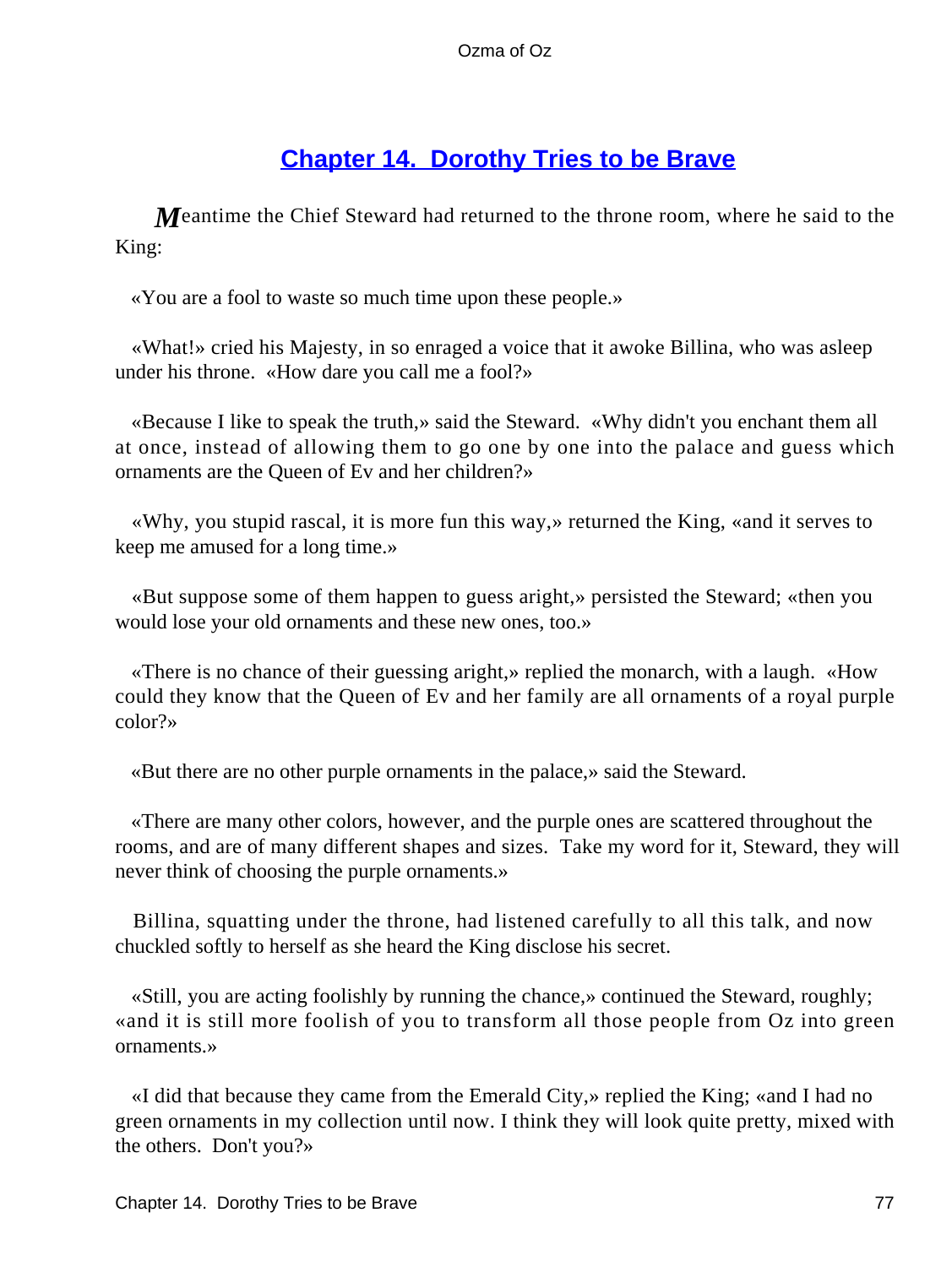The Steward gave an angry grunt.

 «Have your own way, since you are the King,» he growled. «But if you come to grief through your carelessness, remember that I told you so. If I wore the magic belt which enables you to work all your transformations, and gives you so much other power, I am sure I would make a much wiser and better King than you are.»

 «Oh, cease your tiresome chatter!» commanded the King, getting angry again. «Because you are my Chief Steward you have an idea you can scold me as much as you please. But the very next time you become impudent, I will send you to work in the furnaces, and get another Nome to fill your place. Now follow me to my chamber, for I am going to bed. And see that I am wakened early tomorrow morning. I want to enjoy the fun of transforming the rest of these people into ornaments.»

«What color will you make the Kansas girl?» asked the Steward.

«Gray, I think,» said his Majesty.

«And the Scarecrow and the machine man?»

«Oh, they shall be of solid gold, because they are so ugly in real life.»

 Then the voices died away, and Billina knew that the King and his Steward had left the room. She fixed up some of her tail feathers that were not straight, and then tucked her head under her wing again and went to sleep.

 In the morning Dorothy and the Lion and Tiger were given their breakfast in their rooms, and afterward joined the King in his throne room. The Tiger complained bitterly that he was half starved, and begged to go into the palace and become an ornament, so that he would no longer suffer the pangs of hunger.

«Haven't you had your breakfast?» asked the Nome King.

«Oh, I had just a bite,» replied the beast. «But what good is a bite, to a hungry tiger?»

 «He ate seventeen bowls of porridge, a platter full of fried sausages, eleven loaves of bread and twenty−one mince pies,» said the Steward.

«What more do you want?» demanded the King.

 «A fat baby. I want a fat baby,» said the Hungry Tiger. «A nice, plump, juicy, tender, fat baby. But, of course, if I had one, my conscience would not allow me to eat it. So I'll have to be an ornament and forget my hunger.»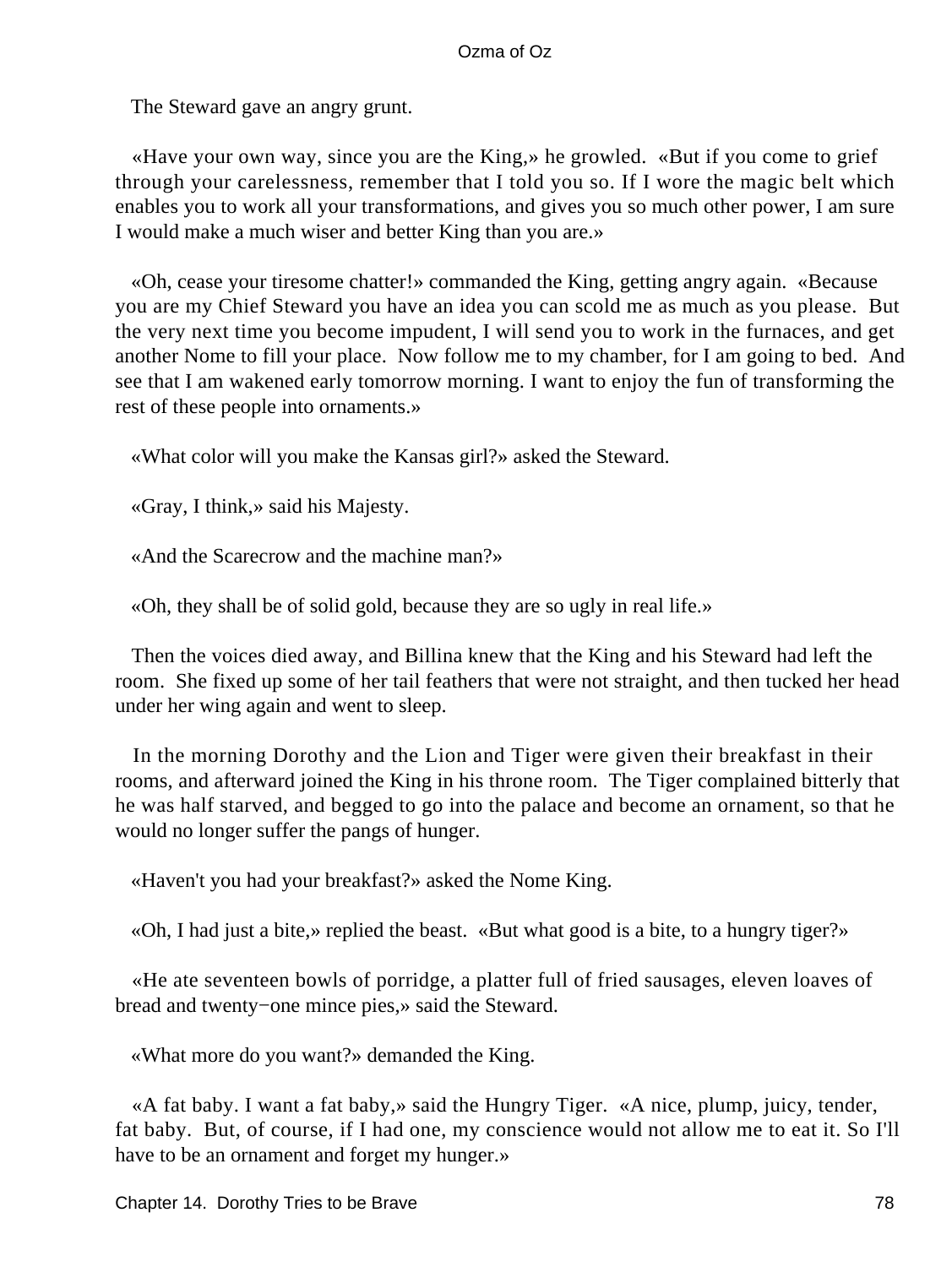«Impossible!» exclaimed the King. «I'll have no clumsy beasts enter my palace, to overturn and break all my pretty nick−nacks. When the rest of your friends are transformed you can return to the upper world, and go about your business.»

 «As for that, we have no business, when our friends are gone,» said the Lion. «So we do not care much what becomes of us.»

 Dorothy begged to be allowed to go first into the palace, but Tiktok firmly maintained that the slave should face danger before the mistress. The Scarecrow agreed with him in that, so the Nome King opened the door for the machine man, who tramped into the palace to meet his fate. Then his Majesty returned to his throne and puffed his pipe so contentedly that a small cloud of smoke formed above his head.

Bye and bye he said:

 «I'm sorry there are so few of you left. Very soon, now, my fun will be over, and then for amusement I shall have nothing to do but admire my new ornaments.»

«It seems to me,» said Dorothy, «that you are not so honest as you pretend to be.»

«How's that?» asked the King.

 «Why, you made us think it would be easy to guess what ornaments the people of Ev were changed into.»

 «It IS easy,» declared the monarch, «if one is a good guesser. But it appears that the members of your party are all poor guessers.»

«What is Tiktok doing now?» asked the girl, uneasily.

 «Nothing,» replied the King, with a frown. «He is standing perfectly still, in the middle of a room.»

 «Oh, I expect he's run down,» said Dorothy. «I forgot to wind him up this morning. How many guesses has he made?»

 «All that he is allowed except one,» answered the King. «Suppose you go in and wind him up, and then you can stay there and make your own guesses.»

«All right,» said Dorothy.

«It is my turn next,» declared the Scarecrow.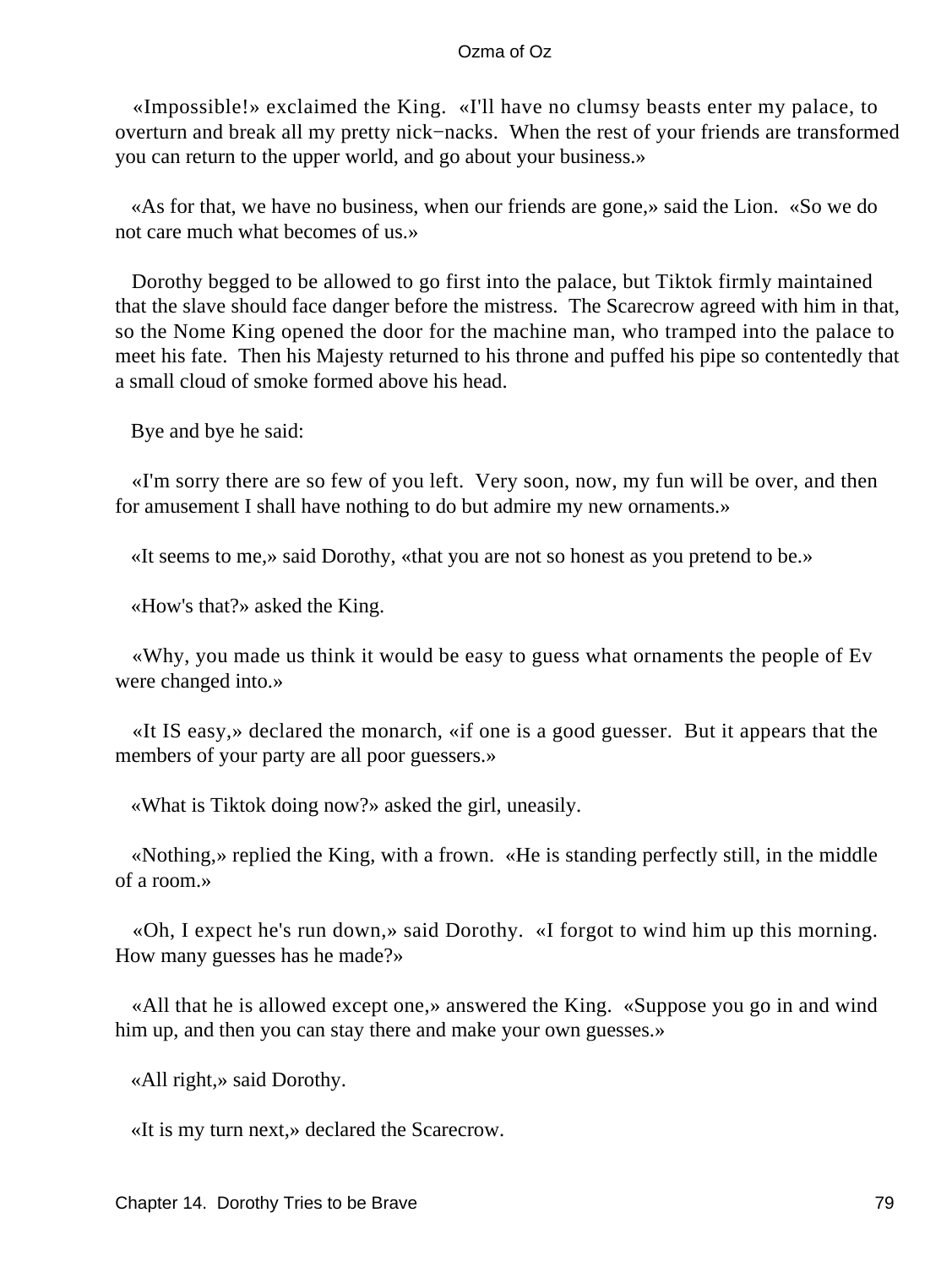«Why, you don't want to go away and leave me all alone, do you?» asked the girl. «Besides, if I go now I can wind up Tiktok, so that he can make his last guess.»

 «Very well, then,» said the Scarecrow, with a sigh. «Run along, little Dorothy, and may good luck go with you!»

 So Dorothy, trying to be brave in spite of her fears, passed through the doorway into the gorgeous rooms of the palace. The stillness of the place awed her, at first, and the child drew short breaths, and pressed her hand to her heart, and looked all around with wondering eyes.

 Yes, it was a beautiful place; but enchantments lurked in every nook and corner, and she had not yet grown accustomed to the wizardries of these fairy countries, so different from the quiet and sensible common−places of her own native land.

 Slowly she passed through several rooms until she came upon Tiktok, standing motionless. It really seemed, then, that she had found a friend in this mysterious palace, so she hastened to wind up the machine man's action and speech and thoughts.

«Thank you, Dor−oth−y,» were his first words. «I have now one more guess to make.»

«Oh, be very careful, Tiktok; won't you?» cried the girl.

 «Yes. But the Nome King has us in his power, and he has set a trap for us. I fear we are all lost.» he answered.

«I fear so, too,» said Dorothy, sadly.

 «If Smith Tin−ker had giv−en me a guess−ing clock−work at−tach−ment,» continued Tiktok, «I might have de−fied the Nome King. But my thoughts are plain and sim−ple, and are not of much use in this case.»

 «Do the best you can,» said Dorothy, encouragingly, «and if you fail I will watch and see what shape you are changed into.»

 So Tiktok touched a yellow glass vase that had daisies painted on one side, and he spoke at the same time the word «Ev.»

 In a flash the machine man had disappeared, and although the girl looked quickly in every direction, she could not tell which of the many ornaments the room contained had a moment before been her faithful friend and servant.

 So all she could do was to accept the hopeless task set her, and make her guesses and abide by the result.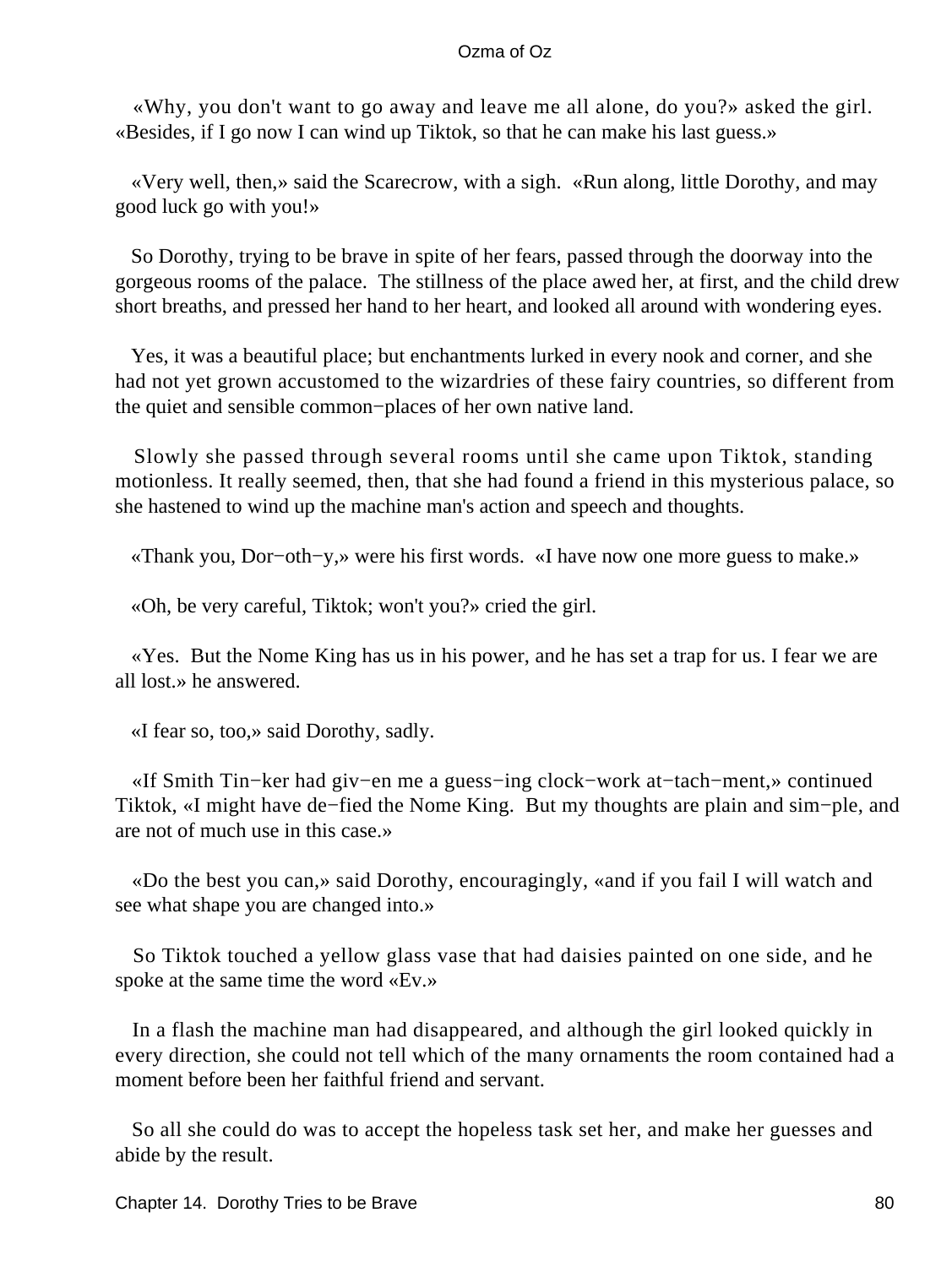«It can't hurt very much,» she thought, «for I haven't heard any of them scream or cry out – not even the poor officers. Dear me! I wonder if Uncle Henry or Aunt Em will ever know I have become an orn'ment in the Nome King's palace, and must stand forever and ever in one place and look pretty – 'cept when I'm moved to be dusted. It isn't the way I thought I'd turn out, at all; but I s'pose it can't be helped.»

 She walked through all the rooms once more, and examined with care all the objects they contained; but there were so many, they bewildered her, and she decided, after all, as Ozma had done, that it could be only guess work at the best, and that the chances were much against her guessing aright.

Timidly she touched an alabaster bowl and said: «Ev.»

 «That's one failure, anyhow,» she thought. «But how am I to know which thing is enchanted, and which is not?»

 Next she touched the image of a purple kitten that stood on the corner of a mantel, and as she pronounced the word «Ev» the kitten disappeared, and a pretty, fair−haired boy stood beside her. At the same time a bell rang somewhere in the distance, and as Dorothy started back, partly in surprise and partly in joy, the little one exclaimed:

«Where am I? And who are you? And what has happened to me?»

«Well, I declare!» said Dorothy. «I've really done it.»

«Done what?» asked the boy.

 «Saved myself from being an ornament,» replied the girl, with a laugh, «and saved you from being forever a purple kitten.»

«A purple kitten?» he repeated. «There IS no such thing.»

 «I know,» she answered. «But there was, a minute ago. Don't you remember standing on a corner of the mantel?»

 «Of course not. I am a Prince of Ev, and my name is Evring,» the little one announced, proudly. «But my father, the King, sold my mother and all her children to the cruel ruler of the Nomes, and after that I remember nothing at all.»

 «A purple kitten can't be 'spected to remember, Evring,» said Dorothy. «But now you are yourself again, and I'm going to try to save some of your brothers and sisters, and perhaps your mother, as well. So come with me.»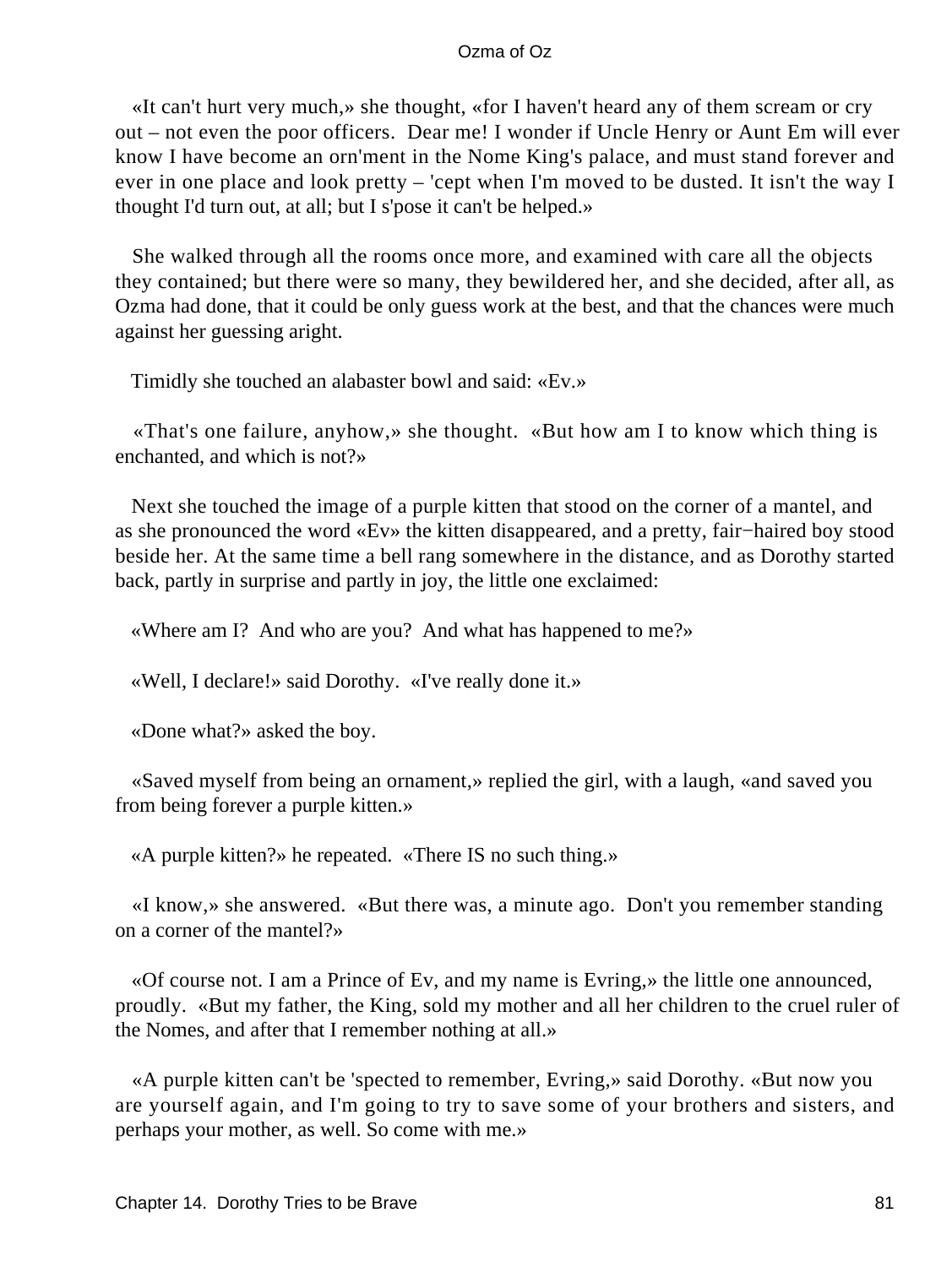She seized the child's hand and eagerly hurried here and there, trying to decide which object to choose next. The third guess was another failure, and so was the fourth and the fifth.

 Little Evring could not imagine what she was doing, but he trotted along beside her very willingly, for he liked the new companion he had found.

 Dorothy's further quest proved unsuccessful; but after her first disappointment was over, the little girl was filled with joy and thankfulness to think that after all she had been able to save one member of the royal family of Ev, and could restore the little Prince to his sorrowing country. Now she might return to the terrible Nome King in safety, carrying with her the prize she had won in the person of the fair−haired boy.

 So she retraced her steps until she found the entrance to the palace, and as she approached, the massive doors of rock opened of their own accord, allowing both Dorothy and Evring to pass the portals and enter the throne room.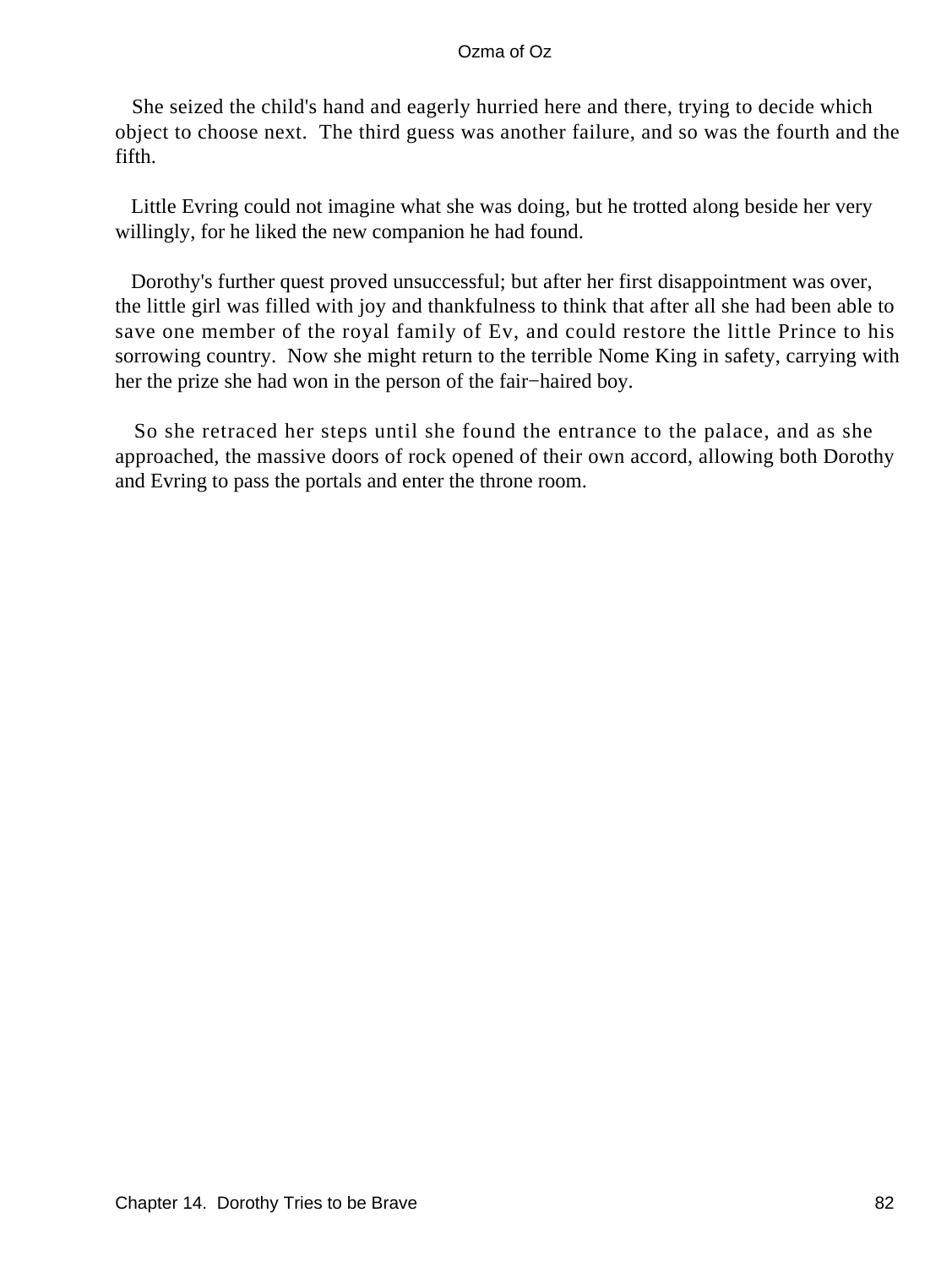# **[Chapter 15. Billina Frightens the Nome King](#page-111-0)**

*N*ow when Dorothy had entered the palace to make her guesses and the Scarecrow was left with the Nome King, the two sat in moody silence for several minutes. Then the monarch exclaimed, in a tone of satisfaction:

«Very good!»

«Who is very good?» asked the Scarecrow.

 «The machine man. He won't need to be wound up any more, for he has now become a very neat ornament. Very neat, indeed.»

«How about Dorothy?» the Scarecrow enquired.

 «Oh, she will begin to guess, pretty soon,» said the King, cheerfully. «And then she will join my collection, and it will be your turn.»

 The good Scarecrow was much distressed by the thought that his little friend was about to suffer the fate of Ozma and the rest of their party; but while he sat in gloomy reverie a shrill voice suddenly cried:

«Kut, kut, kut – ka−daw−kutt! Kut, kut, kut – ka−daw−kutt!»

The Nome King nearly jumped off his seat, he was so startled.

«Good gracious! What's that?» he yelled.

«Why, it's Billina,» said the Scarecrow.

 «What do you mean by making a noise like that?» shouted the King, angrily, as the yellow hen came from under the throne and strutted proudly about the room.

«I've got a right to cackle, I guess,» replied Billina. «I've just laid my egg.»

 «What! Laid an egg! In my throne room! How dare you do such a thing?» asked the King, in a voice of fury.

 «I lay eggs wherever I happen to be,» said the hen, ruffling her feathers and then shaking them into place.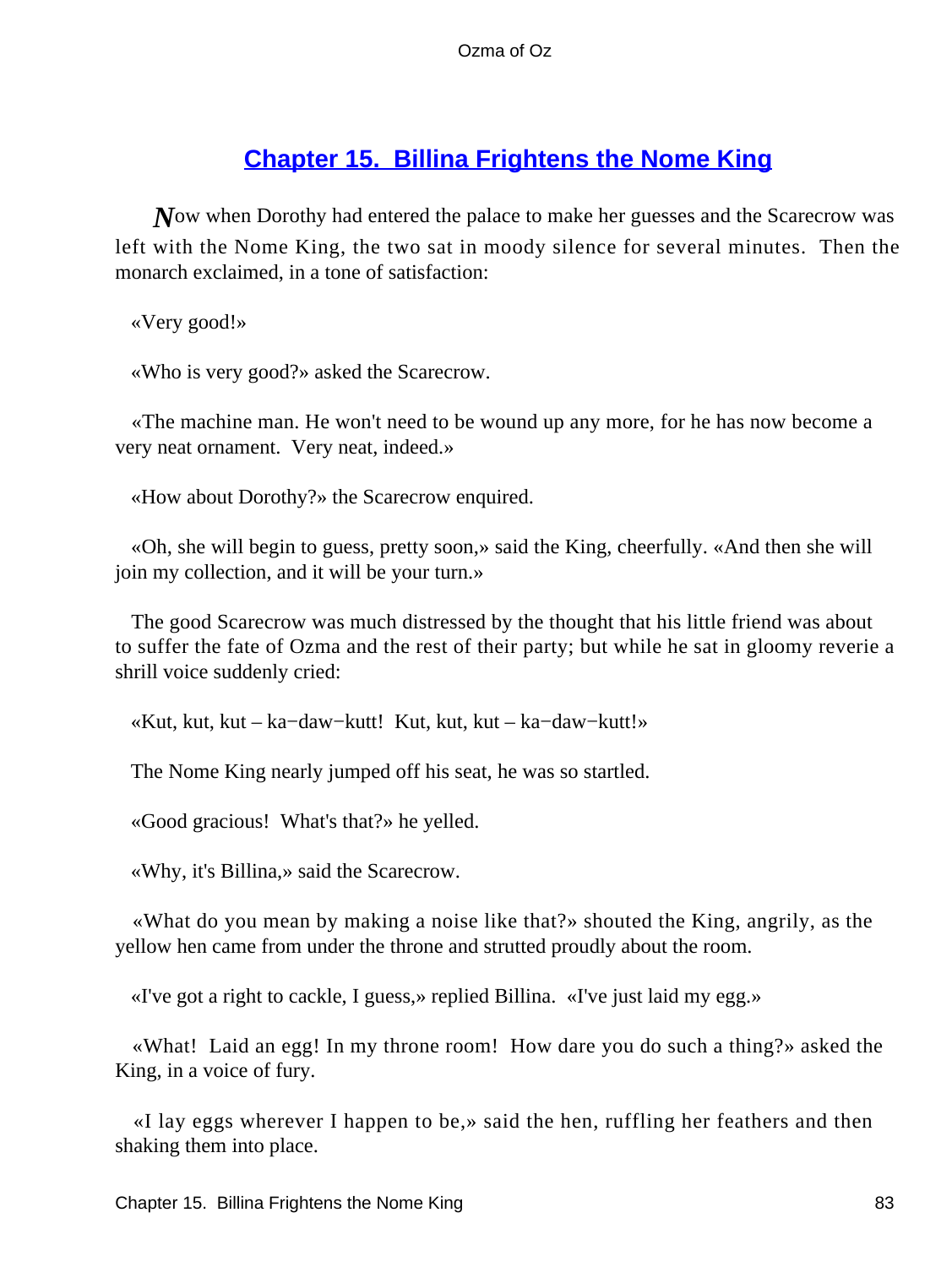«But – thunder−ation! Don't you know that eggs are poison?» roared the King, while his rock−colored eyes stuck out in great terror.

 «Poison! well, I declare,» said Billina, indignantly. «I'll have you know all my eggs are warranted strictly fresh and up to date. Poison, indeed!»

 «You don't understand,» retorted the little monarch, nervously. «Eggs belong only to the outside world – to the world on the earth's surface, where you came from. Here, in my underground kingdom, they are rank poison, as I said, and we Nomes can't bear them around.»

«Well, you'll have to bear this one around,» declared Billina; «for I've laid it.»

«Where?» asked the King.

«Under your throne,» said the hen.

The King jumped three feet into the air, so anxious was he to get away from the throne.

«Take it away! Take it away at once!» he shouted.

«I can't,» said Billina. «I haven't any hands.»

 «I'll take the egg,» said the Scarecrow. «I'm making a collection of Billina's eggs. There's one in my pocket now, that she laid yesterday.»

 Hearing this, the monarch hastened to put a good distance between himself and the Scarecrow, who was about to reach under the throne for the egg when the hen suddenly cried:

«Stop!»

«What's wrong?» asked the Scarecrow.

 «Don't take the egg unless the King will allow me to enter the palace and guess as the others have done,» said Billina.

 «Pshaw!» returned the King. «You're only a hen. How could you guess my enchantments?»

«I can try, I suppose,» said Billina. «And, if I fail, you will have another ornament.»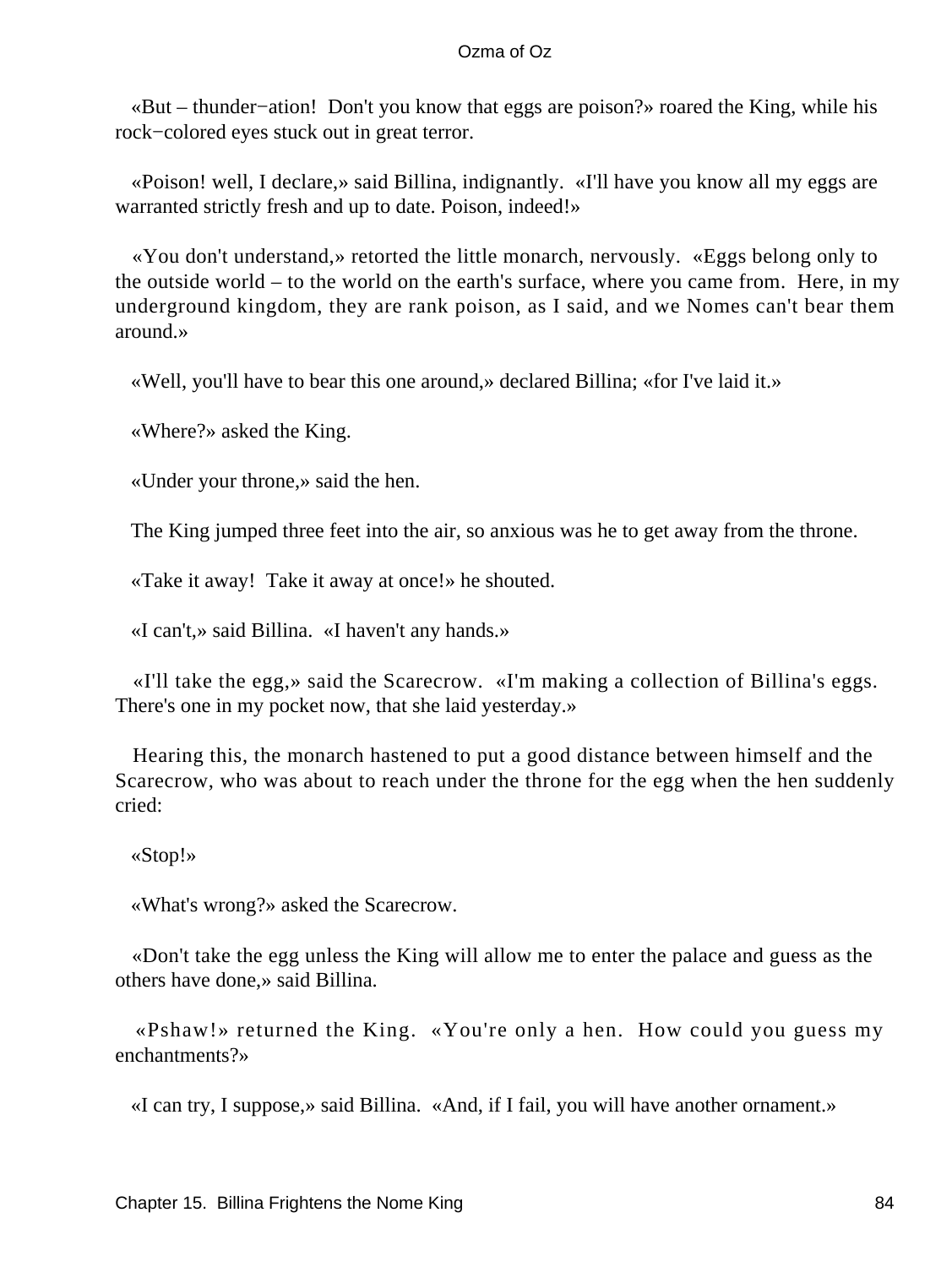«A pretty ornament you'd make, wouldn't you?» growled the King. «But you shall have your way. It will properly punish you for daring to lay an egg in my presence. After the Scarecrow is enchanted you shall follow him into the palace. But how will you touch the objects?»

 «With my claws,» said the hen; «and I can speak the word 'Ev' as plainly as anyone. Also I must have the right to guess the enchantments of my friends, and to release them if I succeed.»

«Very well,» said the King. «You have my promise.»

«Then,» said Billina to the Scarecrow, «you may get the egg.»

 He knelt down and reached underneath the throne and found the egg, which he placed in another pocket of his jacket, fearing that if both eggs were in one pocket they would knock together and get broken.

Just then a bell above the throne rang briskly, and the King gave another nervous jump.

«Well, well!» said he, with a rueful face; «the girl has actually done it.»

«Done what?» asked the Scarecrow.

 «She has made one guess that is right, and broken one of my neatest enchantments. By ricketty, it's too bad! I never thought she would do it.»

 «Do I understand that she will now return to us in safety?» enquired the Scarecrow, joyfully wrinkling his painted face into a broad smile.

 «Of course,» said the King, fretfully pacing up and down the room. «I always keep my promises, no matter how foolish they are. But I shall make an ornament of the yellow hen to replace the one I have just lost.»

 «Perhaps you will, and perhaps you won't,» murmured Billina, calmly. «I may surprise you by guessing right.»

 «Guessing right?» snapped the King. «How could you guess right, where your betters have failed, you stupid fowl?»

 Billina did not care to answer this question, and a moment later the doors flew open and Dorothy entered, leading the little Prince Evring by the hand.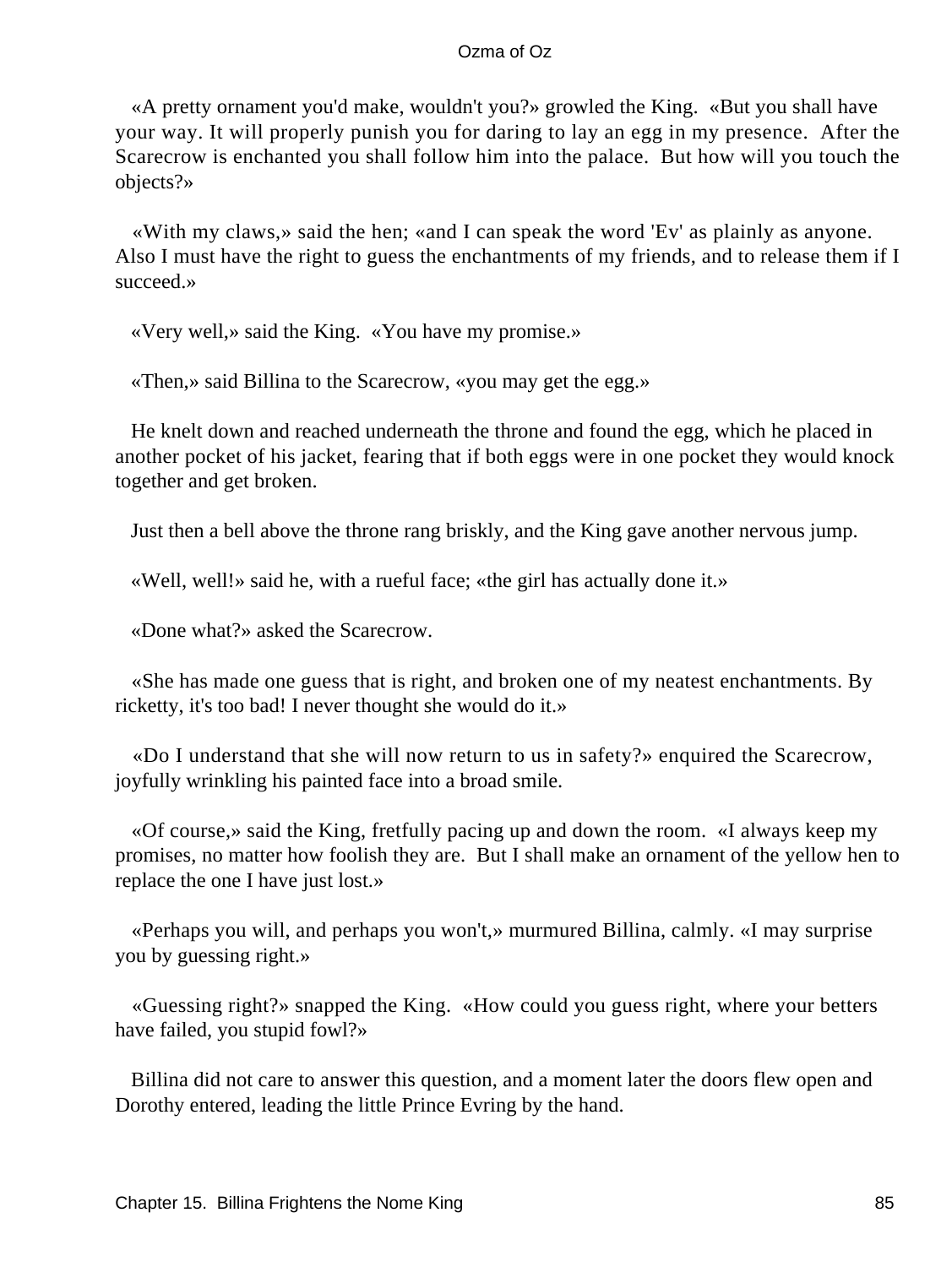The Scarecrow welcomed the girl with a close embrace, and he would have embraced Evring, too, in his delight. But the little Prince was shy, and shrank away from the painted Scarecrow because he did not yet know his many excellent qualities.

 But there was little time for the friends to talk, because the Scarecrow must now enter the palace. Dorothy's success had greatly encouraged him, and they both hoped he would manage to make at least one correct guess.

 However, he proved as unfortunate as the others except Dorothy, and although he took a good deal of time to select his objects, not one did the poor Scarecrow guess aright.

 So he became a solid gold card−receiver, and the beautiful but terrible palace awaited its next visitor.

 «It's all over,» remarked the King, with a sigh of satisfaction; «and it has been a very amusing performance, except for the one good guess the Kansas girl made. I am richer by a great many pretty ornaments.»

«It is my turn, now,» said Billina, briskly.

 «Oh, I'd forgotten you,» said the King. «But you needn't go if you don't wish to. I will be generous, and let you off.»

«No you won't,» replied the hen. «I insist upon having my guesses, as you promised.»

 «Then go ahead, you absurd feathered fool!» grumbled the King, and he caused the opening that led to the palace to appear once more.

 «Don't go, Billina,» said Dorothy, earnestly. «It isn't easy to guess those orn'ments, and only luck saved me from being one myself. Stay with me and we'll go back to the Land of Ev together. I'm sure this little Prince will give us a home.»

«Indeed I will,» said Evring, with much dignity.

 «Don't worry, my dear,» cried Billina, with a cluck that was meant for a laugh. «I may not be human, but I'm no fool, if **I AM a** chicken.»

 «Oh, Billina!» said Dorothy, «you haven't been a chicken in a long time. Not since you – you've been – grown up.»

 «Perhaps that's true,» answered Billina, thoughtfully. «But if a Kansas farmer sold me to some one, what would he call me? – a hen or a chicken!»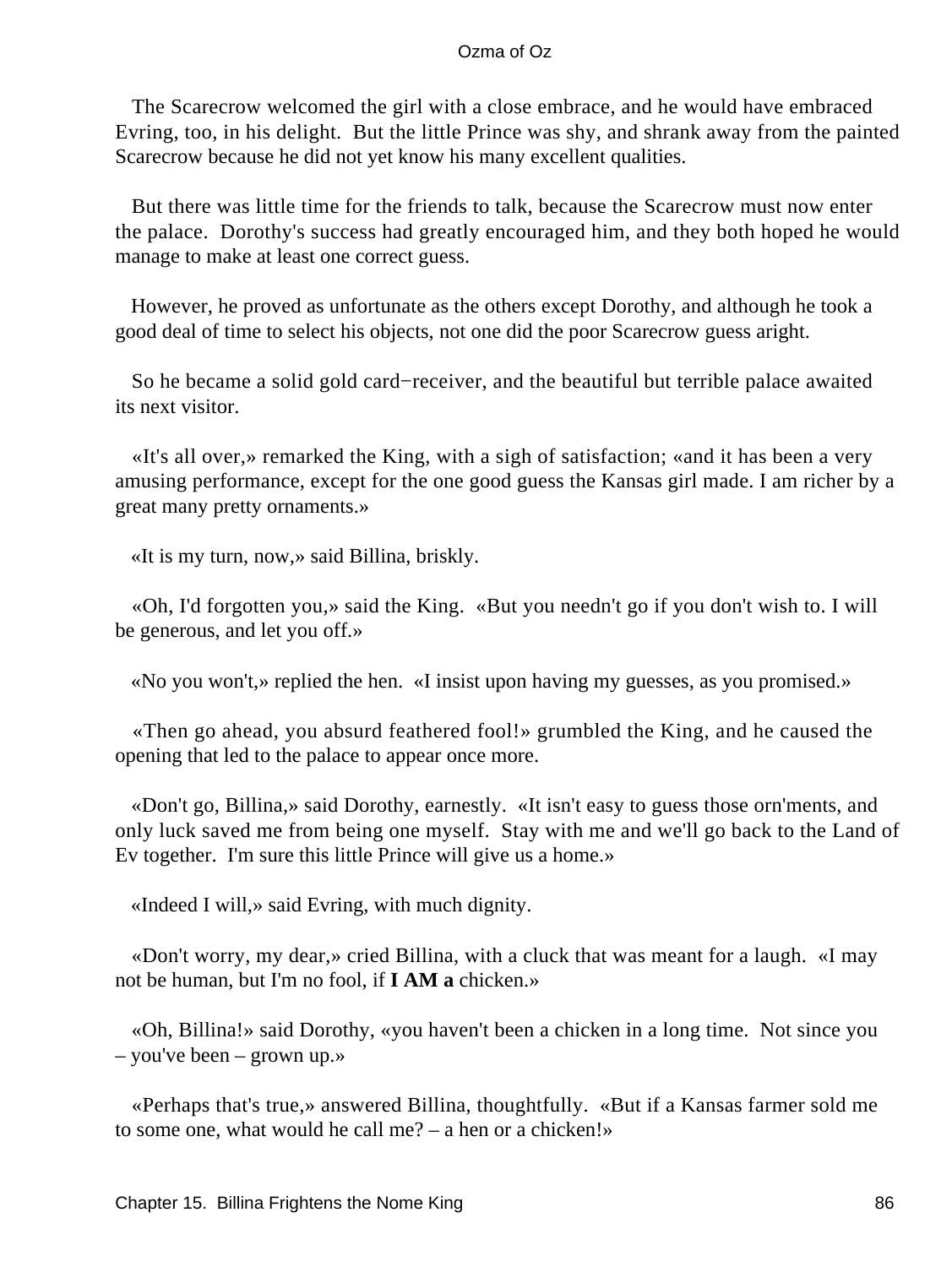«You are not a Kansas farmer, Billina,» replied the girl, «and you said  $-\infty$ 

 «Never mind that, Dorothy. I'm going. I won't say good−bye, because I'm coming back. Keep up your courage, for I'll see you a little later.»

 Then Billina gave several loud «cluck−clucks» that seemed to make the fat little King **MORE** nervous than ever, and marched through the entrance into the enchanted palace.

 «I hope I've seen the last of **THAT** bird,» declared the monarch, seating himself again in his throne and mopping the perspiration from his forehead with his rock−colored handkerchief. «Hens are bothersome enough at their best, but when they can talk they're simply dreadful.»

 «Billina's my friend,» said Dorothy quietly. «She may not always be 'zactly polite; but she **MEANS** well, I'm sure.»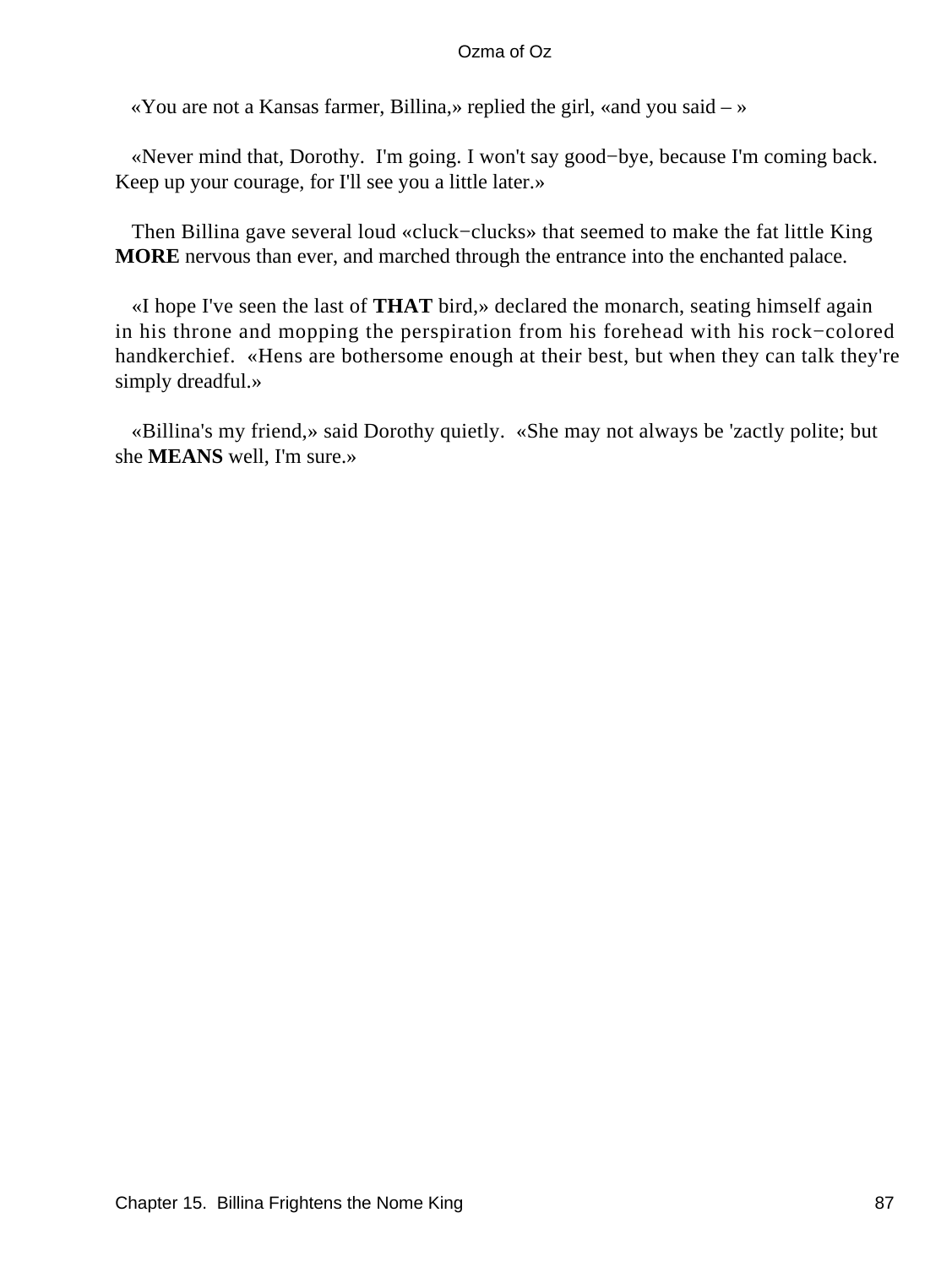# **[Chapter 16. Purple, Green, and Gold](#page-111-0)**

**The yellow hen, stepping high and with an air of vast importance, walked slowly over** the rich velvet carpets of the splendid palace, examining everything she met with her sharp little eyes.

 Billina had a right to feel important; for she alone shared the Nome King's secret and knew how to tell the objects that were transformations from those that had never been alive. She was very sure that her guesses would be correct, but before she began to make them she was curious to behold all the magnificence of this underground palace, which was perhaps one of the most splendid and beautiful places in any fairyland.

 As she went through the rooms she counted the purple ornaments; and although some were small and hidden in queer places, Billina spied them all, and found the entire ten scattered about the various rooms. The green ornaments she did not bother to count, for she thought she could find them all when the time came.

 Finally, having made a survey of the entire palace and enjoyed its splendor, the yellow hen returned to one of the rooms where she had noticed a large purple footstool. She placed a claw upon this and said «Ev,» and at once the footstool vanished and a lovely lady, tall and slender and most beautifully robed, stood before her.

 The lady's eyes were round with astonishment for a moment, for she could not remember her transformation, nor imagine what had restored her to life.

 «Good morning, ma'am,» said Billina, in her sharp voice. «You're looking quite well, considering your age.»

«Who speaks?» demanded the Queen of Ev, drawing herself up proudly.

 «Why, my name's Bill, by rights,» answered the hen, who was now perched upon the back of a chair; «although Dorothy has put scollops on it and made it Billina. But the name doesn't matter. I've saved you from the Nome King, and you are a slave no longer.»

 «Then I thank you for the gracious favor,» said the Queen, with a graceful courtesy. «But, my children – tell me, I beg of you – where are my children?» and she clasped her hands in anxious entreaty.

 «Don't worry,» advised Billina, pecking at a tiny bug that was crawling over the chair back. «Just at present they are out of mischief and perfectly safe, for they can't even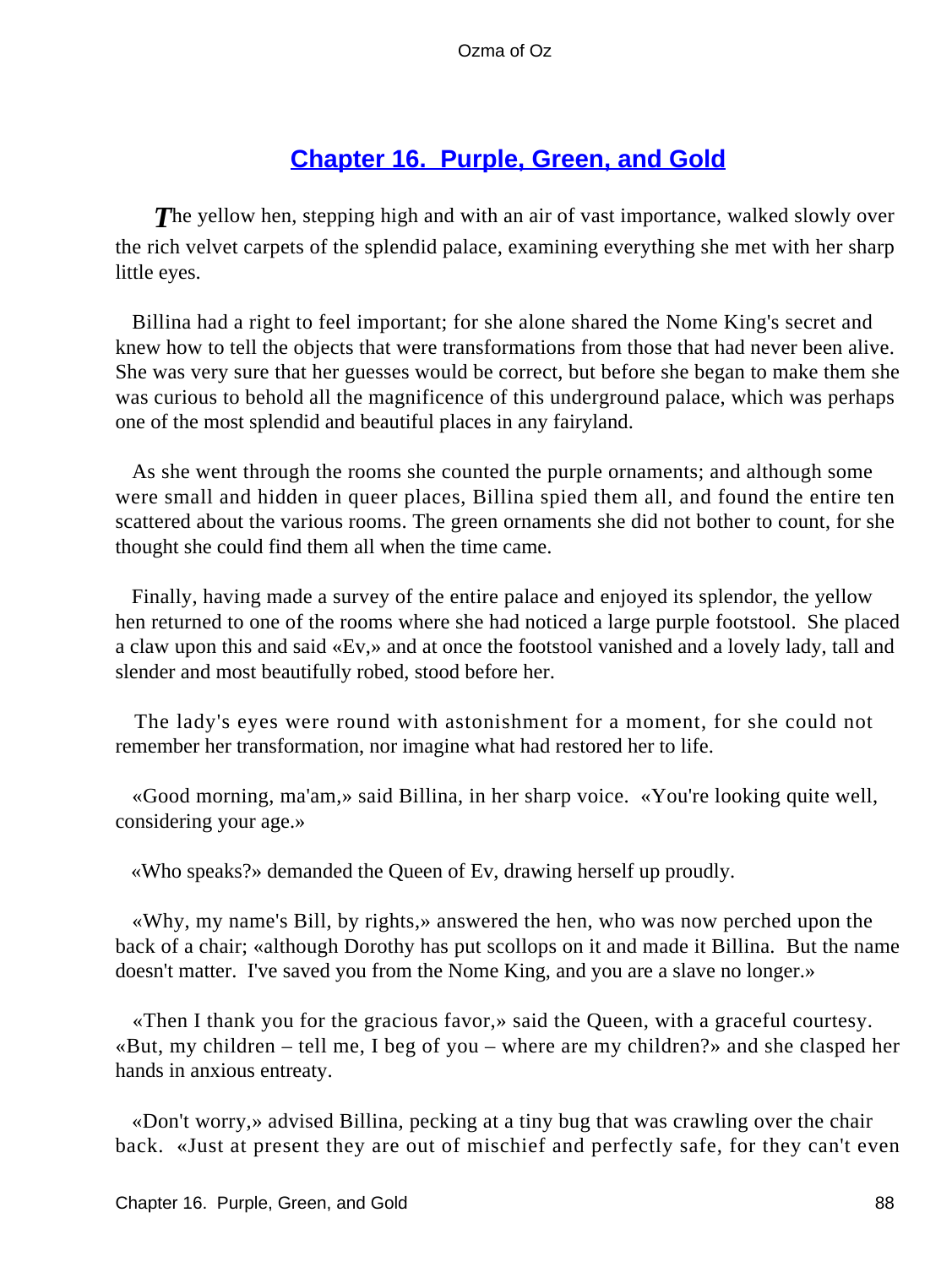wiggle.»

«What mean you, O kindly stranger?» asked the Queen, striving to repress her anxiety.

 «They're enchanted,» said Billina, «just as you have been – all, that is, except the little fellow Dorothy picked out. And the chances are that they have been good boys and girls for some time, because they couldn't help it.»

«Oh, my poor darlings!» cried the Queen, with a sob of anguish.

 «Not at all,» returned the hen. «Don't let their condition make you unhappy, ma'am, because I'll soon have them crowding 'round to bother and worry you as naturally as ever. Come with me, if you please, and I'll show you how pretty they look.»

 She flew down from her perch and walked into the next room, the Queen following. As she passed a low table a small green grasshopper caught her eye, and instantly Billina pounced upon it and snapped it up in her sharp bill. For grasshoppers are a favorite food with hens, and they usually must be caught quickly, before they can hop away. It might easily have been the end of Ozma of Oz, had she been a real grasshopper instead of an emerald one. But Billina found the grasshopper hard and lifeless, and suspecting it was not good to eat she quickly dropped it instead of letting it slide down her throat.

 «I might have known better,» she muttered to herself, «for where there is no grass there can be no live grasshoppers. This is probably one of the King's transformations.»

 A moment later she approached one of the purple ornaments, and while the Queen watched her curiously the hen broke the Nome King's enchantment and a sweet−faced girl, whose golden hair fell in a cloud over her shoulders, stood beside them.

 «Evanna!» cried the Queen, «my own Evanna!» and she clasped the girl to her bosom and covered her face with kisses.

 «That's all right,» said Billina, contentedly. «Am I a good guesser, Mr. Nome King? Well, I guess!»

 Then she disenchanted another girl, whom the Queen addressed as Evrose, and afterwards a boy named Evardo, who was older than his brother Evring. Indeed, the yellow hen kept the good Queen exclaiming and embracing for some time, until five Princesses and four Princes, all looking very much alike except for the difference in size, stood in a row beside their happy mother.

 The Princesses were named, Evanna, Evrose, Evella, Evirene and Evedna, while the Princes were Evrob, Evington, Evardo and Evroland. Of these Evardo was the eldest and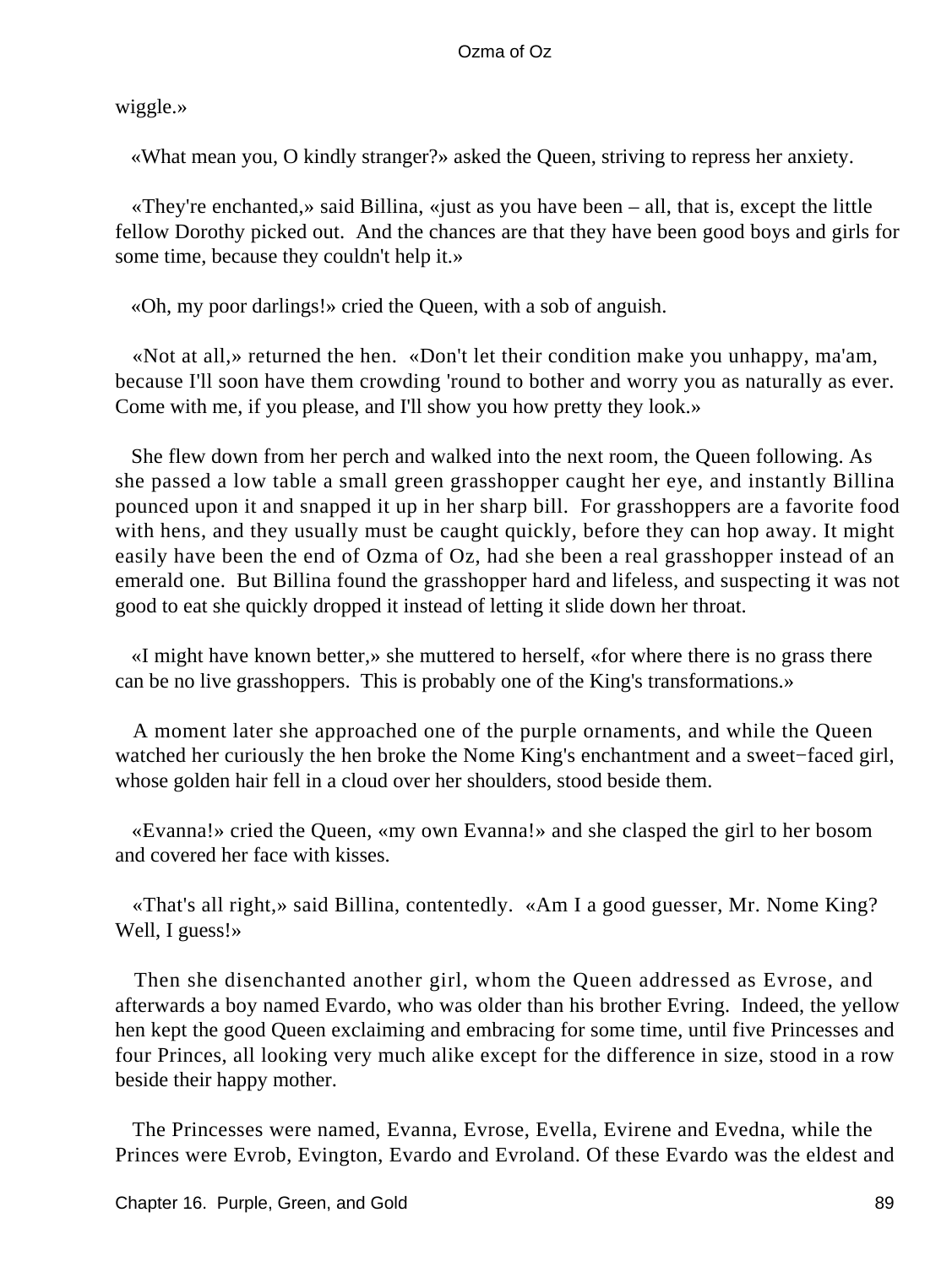would inherit his father's throne and be crowned King of Ev when he returned to his own country. He was a grave and quiet youth, and would doubtless rule his people wisely and with justice.

 Billina, having restored all of the royal family of Ev to their proper forms, now began to select the green ornaments which were the transformations of the people of Oz. She had little trouble in finding these, and before long all the twenty−six officers, as well as the private, were gathered around the yellow hen, joyfully congratulating her upon their release. The thirty−seven people who were now alive in the rooms of the palace knew very well that they owed their freedom to the cleverness of the yellow hen, and they were earnest in thanking her for saving them from the magic of the Nome King.

 «Now,» said Billina, «I must find Ozma. She is sure to be here, somewhere, and of course she is green, being from Oz. So look around, you stupid soldiers, and help me in my search.»

 For a while, however, they could discover nothing more that was green. But the Queen, who had kissed all her nine children once more and could now find time to take an interest in what was going on, said to the hen:

«Mayhap, my gentle friend, it is the grasshopper whom you seek.»

 «Of course it's the grasshopper!» exclaimed Billina. «I declare, I'm nearly as stupid as these brave soldiers. Wait here for me, and I'll go back and get it.»

 So she went into the room where she had seen the grasshopper, and presently Ozma of Oz, as lovely and dainty as ever, entered and approached the Queen of Ev, greeting her as one high born princess greets another.

 «But where are my friends, the Scarecrow and the Tin Woodman?» asked the girl Ruler, when these courtesies had been exchanged.

 «I'll hunt them up,» replied Billina. «The Scarecrow is solid gold, and so is Tiktok; but I don't exactly know what the Tin Woodman is, because the Nome King said he had been transformed into something funny.»

 Ozma eagerly assisted the hen in her quest, and soon the Scarecrow and the machine man, being ornaments of shining gold, were discovered and restored to their accustomed forms. But, search as they might, in no place could they find a funny ornament that might be the transformation of the Tin Woodman.

 «Only one thing can be done,» said Ozma, at last, «and that is to return to the Nome King and oblige him to tell us what has become of our friend.»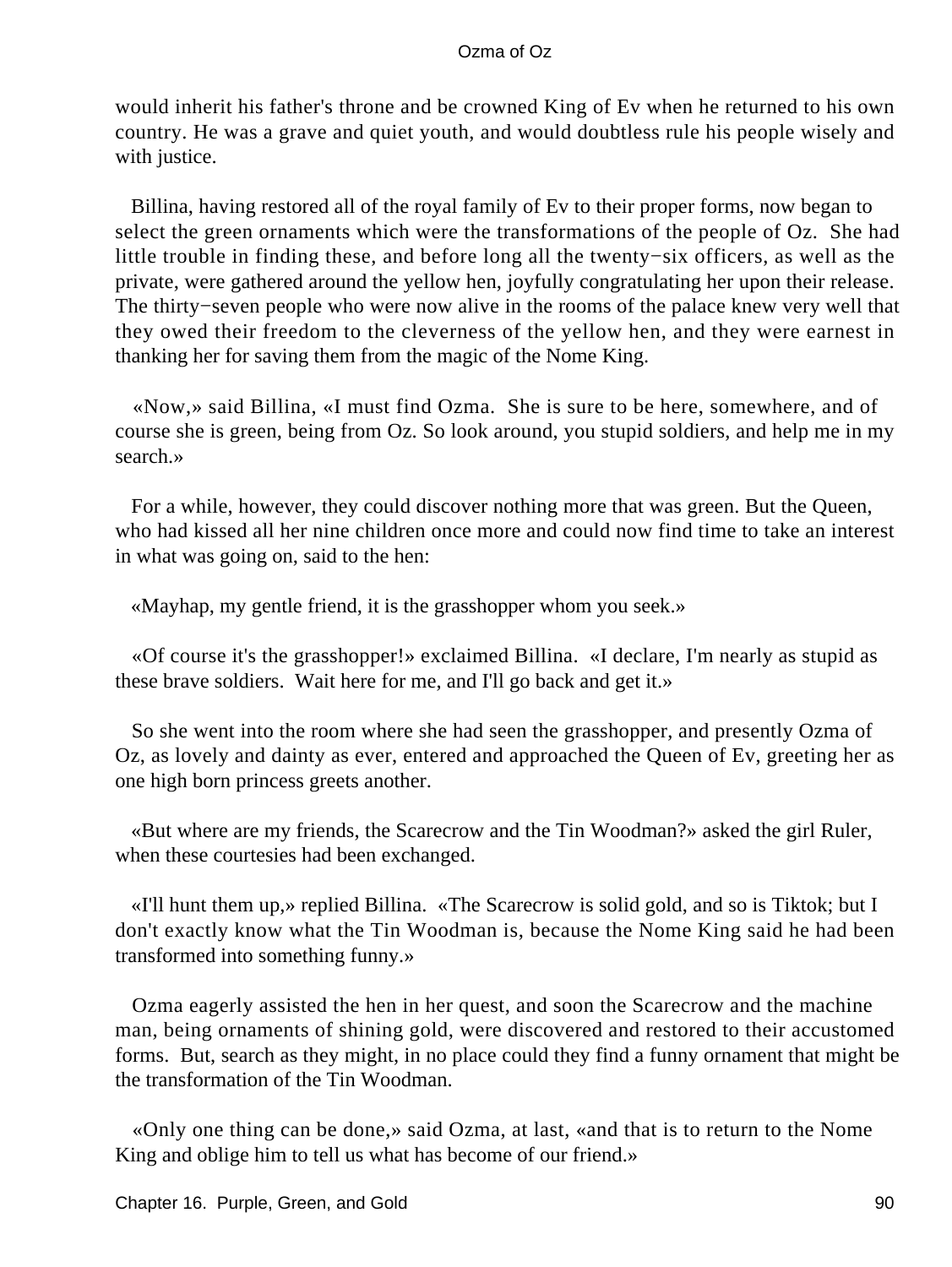«Perhaps he won't,» suggested Billina.

 «He must,» returned Ozma, firmly. «The King has not treated us honestly, for under the mask of fairness and good nature he entrapped us all, and we would have been forever enchanted had not our wise and clever friend, the yellow hen, found a way to save us.»

«The King is a villain,» declared the Scarecrow.

«His laugh is worse than another man's frown,» said the private, with a shudder.

 «I thought he was hon−est, but I was mis−tak−en,» remarked Tiktok. «My thoughts are us−u−al−ly cor−rect, but it is Smith Tin−ker's fault if they some−times go wrong or do not work prop−er−ly.»

 «Smith Tinker made a very good job of you,» said Ozma, kindly. «I do not think they should be blamed if you are not quite perfect.»

«Thank you,» replied Tiktok.

 «Then,» said Billina, in her brisk little voice, «let us all go back to the Nome King, and see what he has to say for himself.»

 So they started for the entrance, Ozma going first, with the Queen and her train of little Princes and Princesses following. Then came Tiktok, and the Scarecrow with Billina perched upon his straw−stuffed shoulder. The twenty−seven officers and the private brought up the rear.

 As they reached the hall the doors flew open before them; but then they all stopped and stared into the domed cavern with faces of astonishment and dismay. For the room was filled with the mail−clad warriors of the Nome King, rank after rank standing in orderly array. The electric lights upon their brows gleamed brightly, their battle−axes were poised as if to strike down their foes; yet they remained motionless as statues, awaiting the word of command.

 And in the center of this terrible army sat the little King upon his throne of rock. But he neither smiled nor laughed. Instead, his face was distorted with rage, and most dreadful to behold.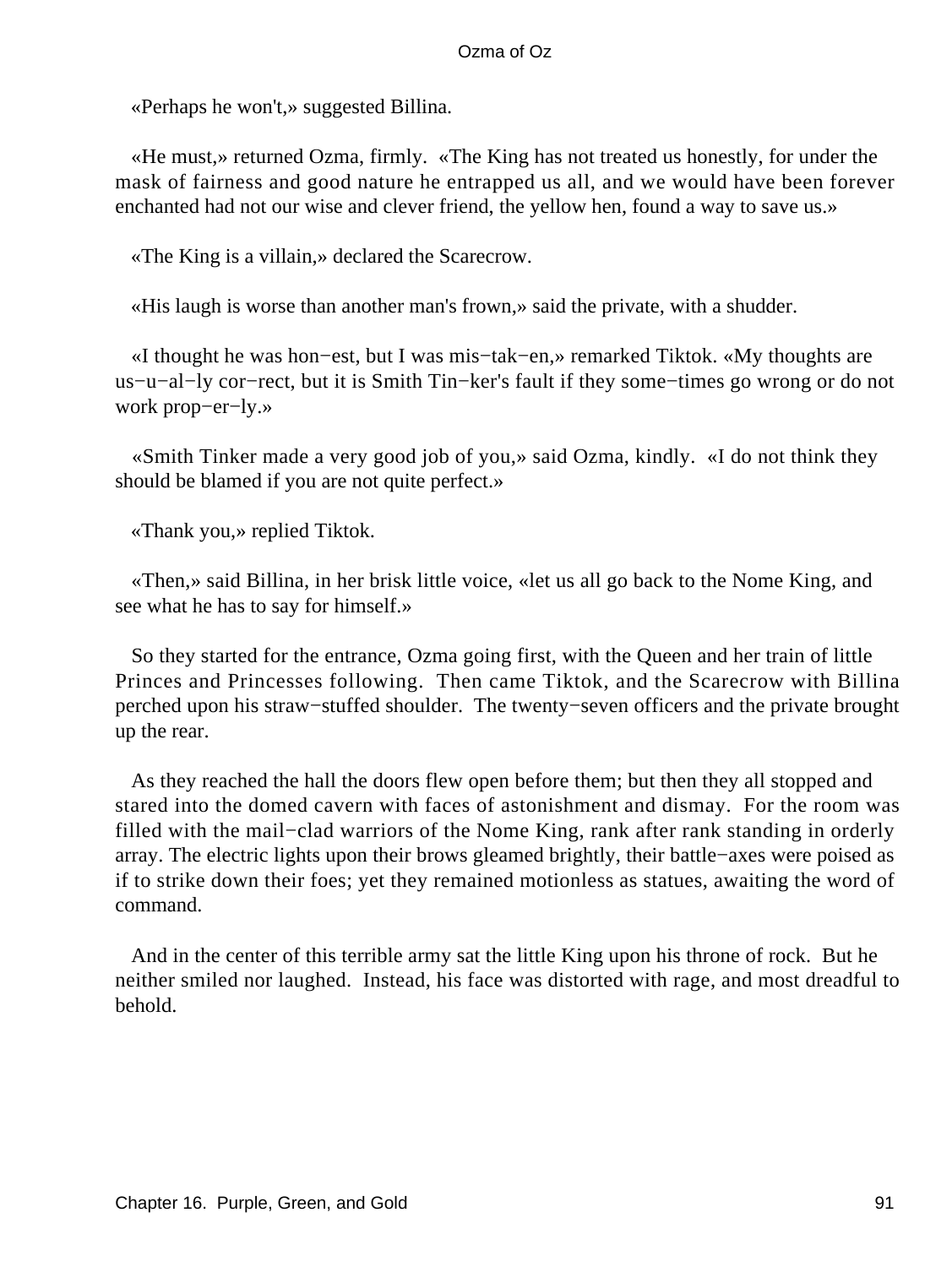# **[Chapter 17. The Scarecrow Wins the Fight](#page-111-0)**

*A*fter Billina had entered the palace Dorothy and Evring sat down to await the success or failure of her mission, and the Nome King occupied his throne and smoked his long pipe for a while in a cheerful and contented mood.

 Then the bell above the throne, which sounded whenever an enchantment was broken, began to ring, and the King gave a start of annoyance and exclaimed, «Rocketty−ricketts!»

 When the bell rang a second time the King shouted angrily, «Smudge and blazes!» and at a third ring he screamed in a fury, «Hippikaloric!» which must be a dreadful word because we don't know what it means.

 After that the bell went on ringing time after time; but the King was now so violently enraged that he could not utter a word, but hopped out of his throne and all around the room in a mad frenzy, so that he reminded Dorothy of a jumping−jack.

 The girl was, for her part, filled with joy at every peal of the bell, for it announced the fact that Billina had transformed one more ornament into a living person. Dorothy was also amazed at Billina's success, for she could not imagine how the yellow hen was able to guess correctly from all the bewildering number of articles clustered in the rooms of the palace. But after she had counted ten, and the bell continued to ring, she knew that not only the royal family of Ev, but Ozma and her followers also, were being restored to their natural forms, and she was so delighted that the antics of the angry King only made her laugh merrily.

 Perhaps the little monarch could not be more furious than he was before, but the girl's laughter nearly drove him frantic, and he roared at her like a savage beast. Then, as he found that all his enchantments were likely to be dispelled and his victims every one set free, he suddenly ran to the little door that opened upon the balcony and gave the shrill whistle that summoned his warriors.

 At once the army filed out of the gold and silver doors in great numbers, and marched up a winding stairs and into the throne room, led by a stern featured Nome who was their captain. When they had nearly filled the throne room they formed ranks in the big underground cavern below, and then stood still until they were told what to do next.

 Dorothy had pressed back to one side of the cavern when the warriors entered, and now she stood holding little Prince Evring's hand while the great Lion crouched upon one side and the enormous Tiger crouched on the other side.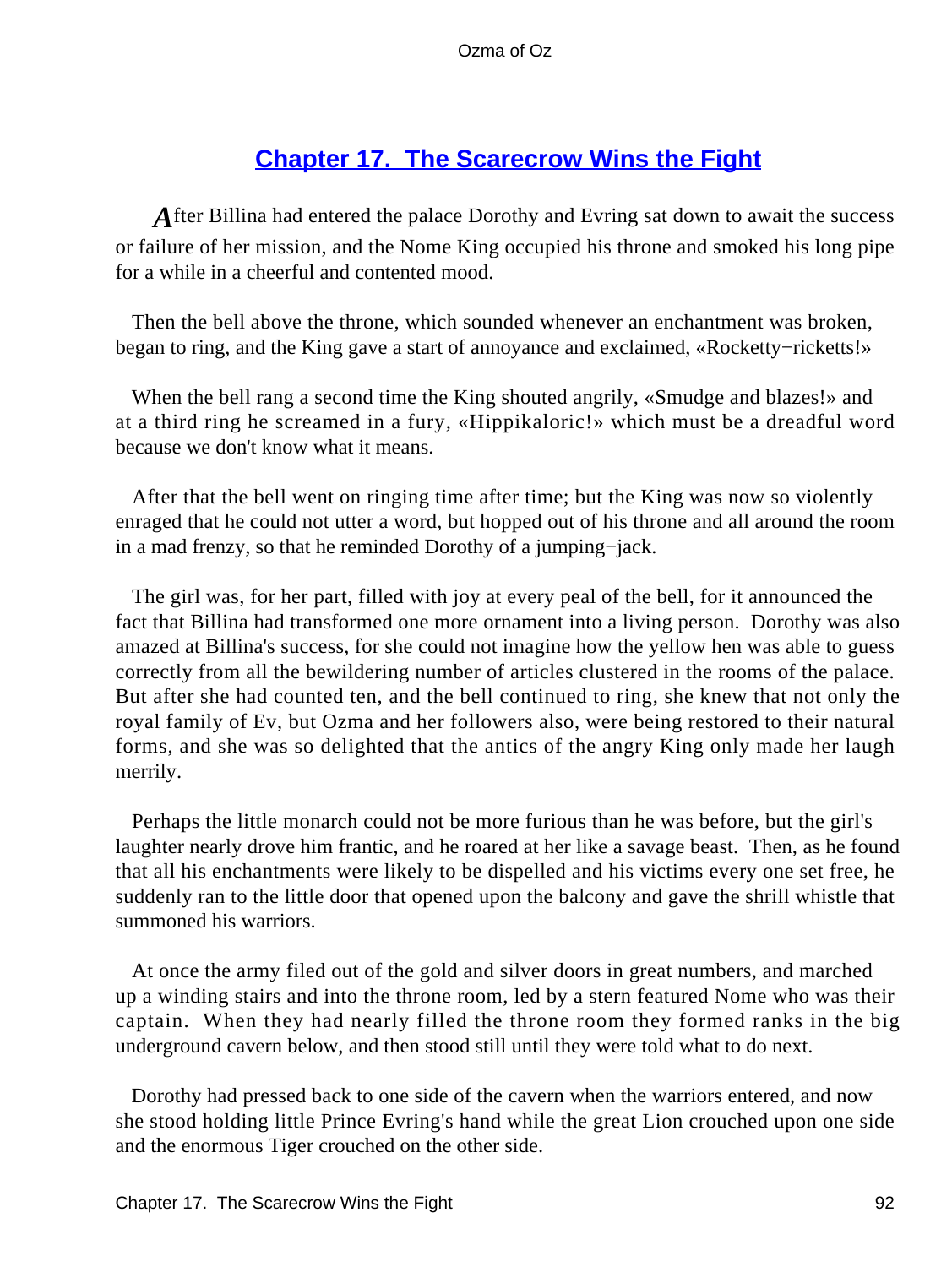«Seize that girl!» shouted the King to his captain, and a group of warriors sprang forward to obey. But both the Lion and Tiger snarled so fiercely and bared their strong, sharp teeth so threateningly, that the men drew back in alarm.

 «Don't mind them!» cried the Nome King; «they cannot leap beyond the places where they now stand.»

«But they can bite those who attempt to touch the girl,» said the captain.

 «I'll fix that,» answered the King. «I'll enchant them again, so that they can't open their jaws.»

 He stepped out of the throne to do this, but just then the Sawhorse ran up behind him and gave the fat monarch a powerful kick with both his wooden hind legs.

 «Ow! Murder! Treason!» yelled the King, who had been hurled against several of his warriors and was considerably bruised. «Who did that?»

 «I did,» growled the Sawhorse, viciously. «You let Dorothy alone, or I'll kick you again.»

 «We'll see about that,» replied the King, and at once he waved his hand toward the Sawhorse and muttered a magical word. «Aha!» he continued; «NOW let us see you move, you wooden mule!»

 But in spite of the magic the Sawhorse moved; and he moved so quickly toward the King, that the fat little man could not get out of his way. Thump – **BANG!** came the wooden heels, right against his round body, and the King flew into the air and fell upon the head of his captain, who let him drop flat upon the ground.

 «Well, well!» said the King, sitting up and looking surprised. «Why didn't my magic belt work, I wonder?»

 «The creature is made of wood,» replied the captain. «Your magic will not work on wood, you know.»

 «Ah, I'd forgotten that,» said the King, getting up and limping to his throne. «Very well, let the girl alone. She can't escape us, anyway.»

 The warriors, who had been rather confused by these incidents, now formed their ranks again, and the Sawhorse pranced across the room to Dorothy and took a position beside the Hungry Tiger.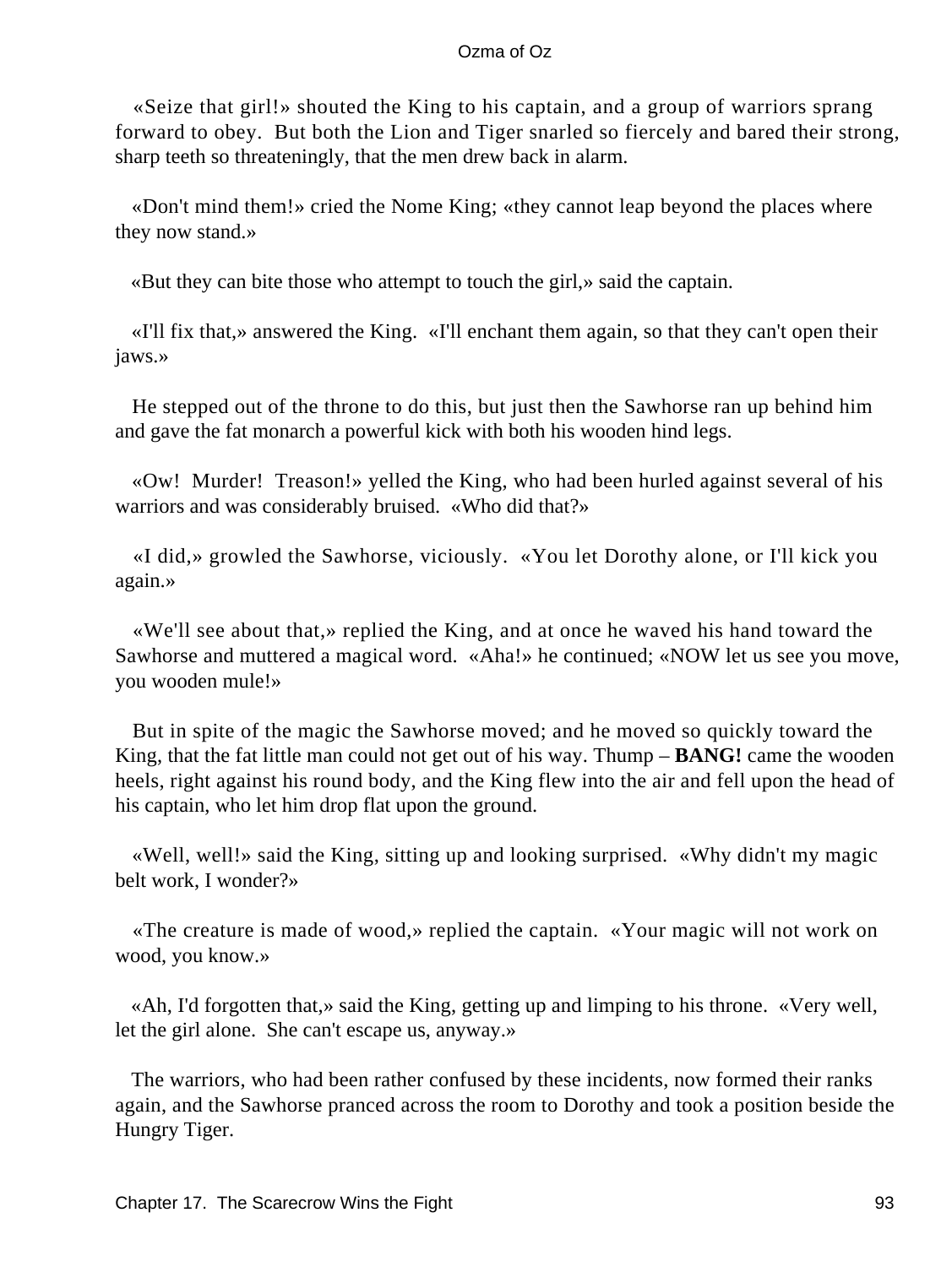At that moment the doors that led to the palace flew open and the people of Ev and the people of Oz were disclosed to view. They paused, astonished, at sight of the warriors and the angry Nome King, seated in their midst.

«Surrender!» cried the King, in a loud voice. «You are my prisoners.»

 «Go 'long!» answered Billina, from the Scarecrow's shoulder. «You promised me that if I guessed correctly my friends and I might depart in safety. And you always keep your promises.»

 «I said you might leave the palace in safety,» retorted the King; «and so you may, but you cannot leave my dominions. You are my prisoners, and I will hurl you all into my underground dungeons, where the volcanic fires glow and the molten lava flows in every direction, and the air is hotter than blue blazes.»

 «That will be the end of me, all right,» said the Scarecrow, sorrowfully. «One small blaze, blue or green, is enough to reduce me to an ash−heap.»

«Do you surrender?» demanded the King.

 Billina whispered something in the Scarecrow's ear that made him smile and put his hands in his jacket pockets.

«No!» returned Ozma, boldly answering the King. Then she said to her army:

«Forward, my brave soldiers, and fight for your Ruler and yourselves, unto death!»

 «Pardon me, Most Royal Ozma,» replied one of her generals; «but I find that I and my brother officers all suffer from heart disease, and the slightest excitement might kill us. If we fight we may get excited. Would it not be well for us to avoid this grave danger?»

«Soldiers should not have heart disease,» said Ozma.

 «Private soldiers are not, I believe, afflicted that way,» declared another general, twirling his moustache thoughtfully. «If your Royal Highness desires, we will order our private to attack yonder warriors.»

«Do so,» replied Ozma.

 «For−ward – march!» cried all the generals, with one voice. «For−ward – march!» yelled the colonels. «For−ward – march!» shouted the majors. «For−ward – march!» commanded the captains.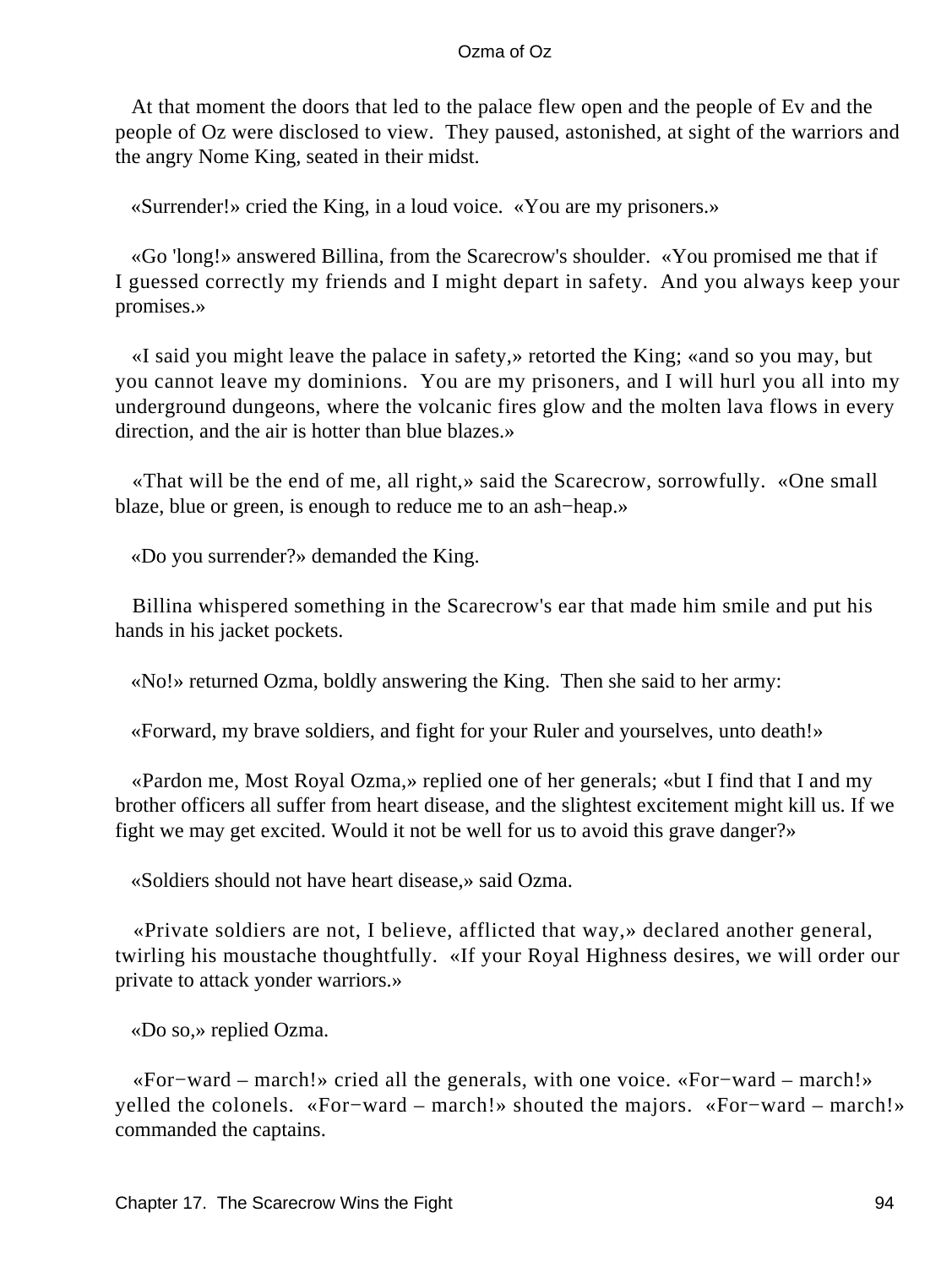And at that the private leveled his spear and dashed furiously upon the foe.

 The captain of the Nomes was so surprised by this sudden onslaught that he forgot to command his warriors to fight, so that the ten men in the first row, who stood in front of the private's spear, fell over like so many toy soldiers. The spear could not go through their steel armor, however, so the warriors scrambled to their feet again, and by that time the private had knocked over another row of them.

Then the captain brought down his battle−axe with such a strong blow that the private's spear was shattered and knocked from his grasp, and he was helpless to fight any longer.

 The Nome King had left his throne and pressed through his warriors to the front ranks, so he could see what was going on; but as he faced Ozma and her friends the Scarecrow, as if aroused to action by the valor of the private, drew one of Billina's eggs from his right jacket pocket and hurled it straight at the little monarch's head.

 It struck him squarely in his left eye, where the egg smashed and scattered, as eggs will, and covered his face and hair and beard with its sticky contents.

 «Help, help!» screamed the King, clawing with his fingers at the egg, in a struggle to remove it.

 «An egg! an egg! Run for your lives!» shouted the captain of the Nomes, in a voice of horror.

 And how they DID run! The warriors fairly tumbled over one another in their efforts to escape the fatal poison of that awful egg, and those who could not rush down the winding stair fell off the balcony into the great cavern beneath, knocking over those who stood below them.

 Even while the King was still yelling for help his throne room became emptied of every one of his warriors, and before the monarch had managed to clear the egg away from his left eye the Scarecrow threw the second egg against his right eye, where it smashed and blinded him entirely. The King was unable to flee because he could not see which way to run; so he stood still and howled and shouted and screamed in abject fear.

 While this was going on, Billina flew over to Dorothy, and perching herself upon the Lion's back the hen whispered eagerly to the girl:

 «Get his belt! Get the Nome King's jeweled belt! It unbuckles in the back. Quick, Dorothy –  $quick!$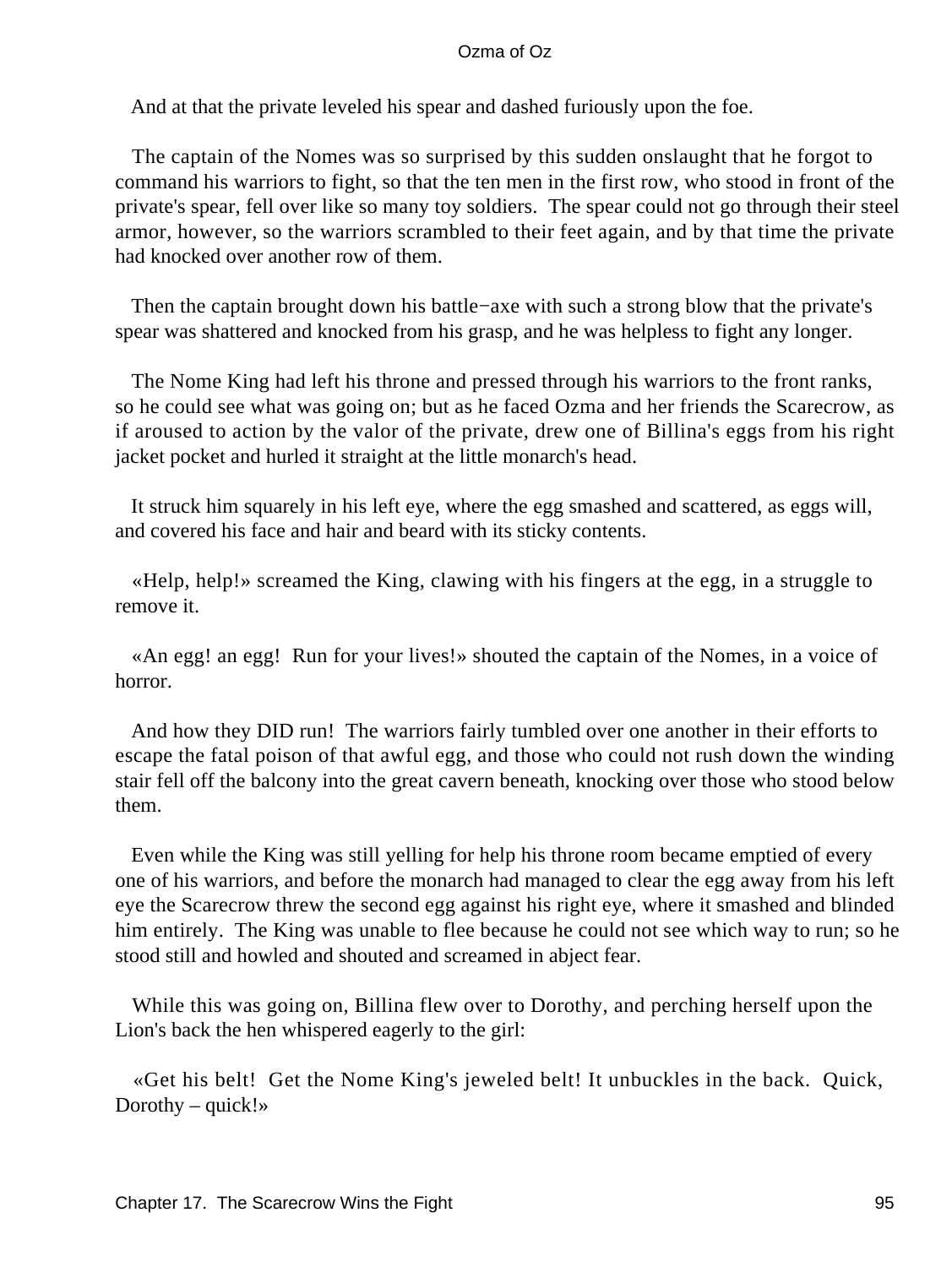# **[Chapter 18. The Fate of the Tin Woodman](#page-111-0)**

**D**orothy obeyed. She ran at once behind the Nome King, who was still trying to free his eyes from the egg, and in a twinkling she had unbuckled his splendid jeweled belt and carried it away with her to her place beside the Tiger and Lion, where, because she did not know what else to do with it, she fastened it around her own slim waist.

 Just then the Chief Steward rushed in with a sponge and a bowl of water, and began mopping away the broken eggs from his master's face. In a few minutes, and while all the party stood looking on, the King regained the use of his eyes, and the first thing he did was to glare wickedly upon the Scarecrow and exclaim:

 «I'll make you suffer for this, you hay−stuffed dummy! Don't you know eggs are poison to Nomes?»

 «Really,» said the Scarecrow, «they DON'T seem to agree with you, although I wonder why.»

 «They were strictly fresh and above suspicion,» said Billina. «You ought to be glad to get them.»

 «I'll transform you all into scorpions!» cried the King, angrily, and began waving his arms and muttering magic words.

 But none of the people became scorpions, so the King stopped and looked at them in surprise.

«What's wrong?» he asked.

 «Why, you are not wearing your magic belt,» replied the Chief Steward, after looking the King over carefully. «Where is it? What have you done with it?»

 The Nome King clapped his hand to his waist, and his rock colored face turned white as chalk.

«It's gone,» he cried, helplessly. «It's gone, and I am ruined!»

Dorothy now stepped forward and said:

«Royal Ozma, and you, Queen of Ev, I welcome you and your people back to the land

Chapter 18. The Fate of the Tin Woodman **96** Shapes 1986 Shapes 1986 Shapes 1986 Shapes 1986 Shapes 1986 Shapes 1996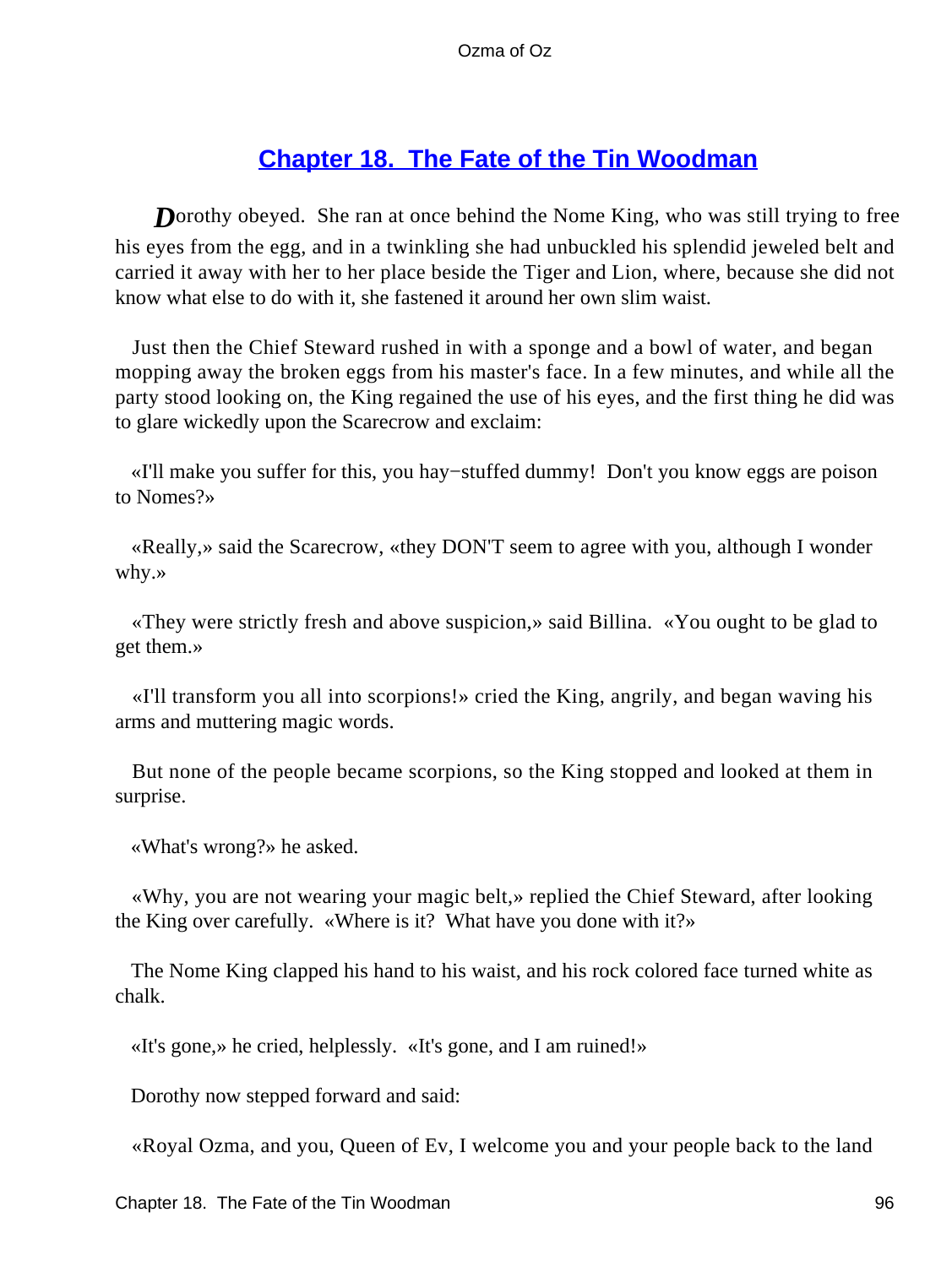of the living. Billina has saved you from your troubles, and now we will leave this drea'ful place, and return to Ev as soon as poss'ble.»

While the child spoke they could all see that she wore the magic belt, and a great cheer went up from all her friends, which was led by the voices of the Scarecrow and the private. But the Nome King did not join them. He crept back onto his throne like a whipped dog, and lay there bitterly bemoaning his defeat.

 «But we have not yet found my faithful follower, the Tin Woodman,» said Ozma to Dorothy, «and without him I do not wish to go away.»

«Nor I,» replied Dorothy, quickly. «Wasn't he in the palace?»

 «He must be there,» said Billina; «but I had no clue to guide me in guessing the Tin Woodman, so I must have missed him.»

 «We will go back into the rooms,» said Dorothy. «This magic belt, I am sure, will help us to find our dear old friend.»

 So she re−entered the palace, the doors of which still stood open, and everyone followed her except the Nome King, the Queen of Ev and Prince Evring. The mother had taken the little Prince in her lap and was fondling and kissing him lovingly, for he was her youngest born.

 But the others went with Dorothy, and when she came to the middle of the first room the girl waved her hand, as she had seen the King do, and commanded the Tin Woodman, whatever form he might then have, to resume his proper shape. No result followed this attempt, so Dorothy went into another room and repeated it, and so through all the rooms of the palace. Yet the Tin Woodman did not appear to them, nor could they imagine which among the thousands of ornaments was their transformed friend.

 Sadly they returned to the throne room, where the King, seeing that they had met with failure, jeered at Dorothy, saying:

 «You do not know how to use my belt, so it is of no use to you. Give it back to me and I will let you go free – you and all the people who came with you. As for the royal family of Ev, they are my slaves, and shall remain here.»

«I shall keep the belt,» said Dorothy.

«But how can you escape, without my consent?» asked the King.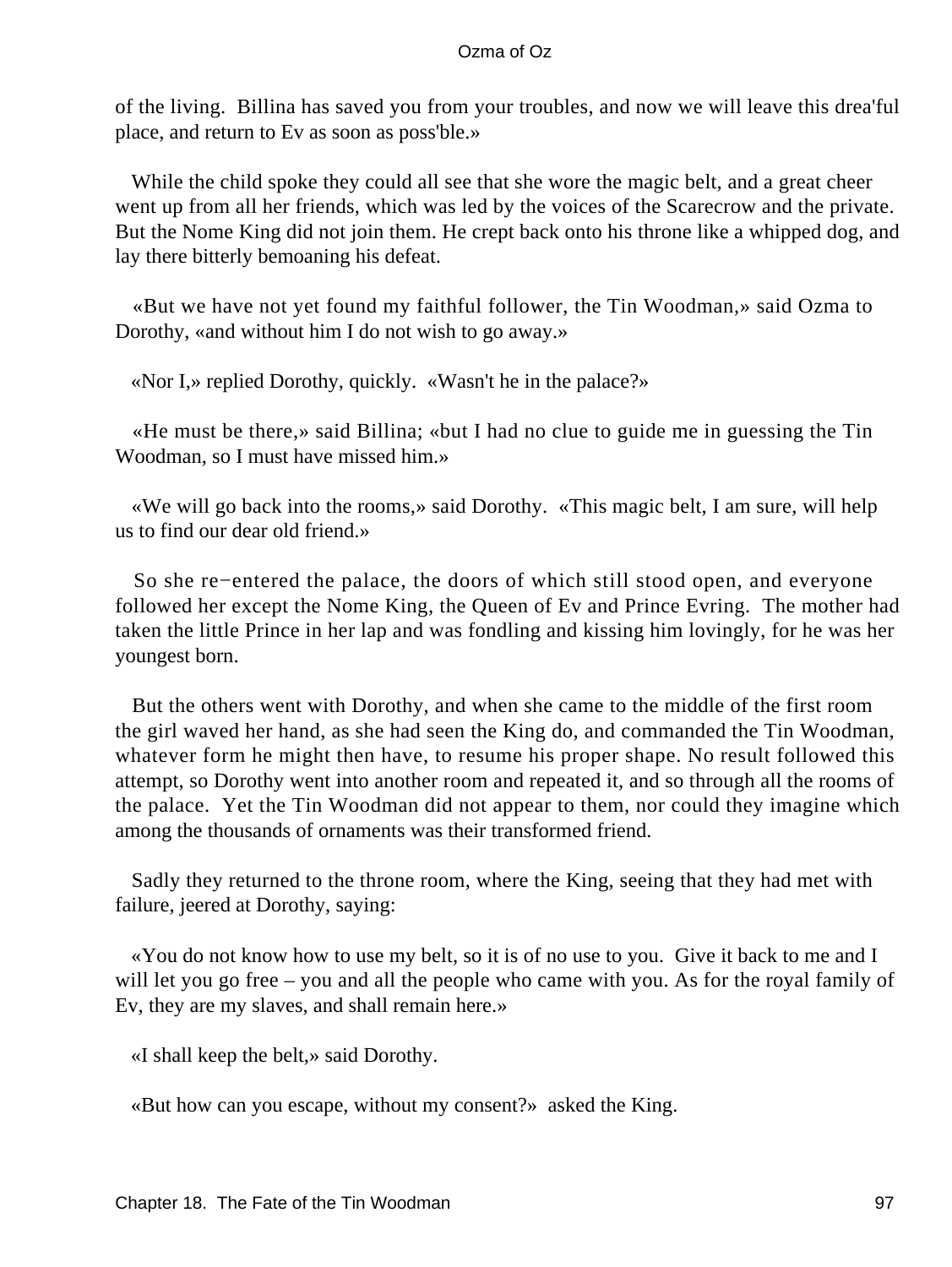«Easily enough,» answered the girl. «All we need to do is to walk out the way that we came in.»

 «Oh, that's all, is it?» sneered the King. «Well, where is the passage through which you entered this room?»

 They all looked around, but could not discover the place, for it had long since been closed. Dorothy, however, would not be dismayed. She waved her hand toward the seemingly solid wall of the cavern and said:

«I command the passage to open!»

 Instantly the order was obeyed; the opening appeared and the passage lay plainly before them.

The King was amazed, and all the others overjoyed.

 «Why, then, if the belt obeys you, were we unable to discover the Tin Woodman?» asked Ozma.

«I can't imagine,» said Dorothy.

 «See here, girl,» proposed the King, eagerly; «give me the belt, and I will tell you what shape the Tin Woodman was changed into, and then you can easily find him.»

Dorothy hesitated, but Billina cried out:

 «Don't you do it! If the Nome King gets the belt again he will make every one of us prisoners, for we will be in his power. Only by keeping the belt, Dorothy, will you ever be able to leave this place in safety.»

 «I think that is true,» said the Scarecrow. «But I have another idea, due to my excellent brains. Let Dorothy transform the King into a goose−egg unless he agrees to go into the palace and bring out to us the ornament which is our friend Nick Chopper, the Tin Woodman<sup>»</sup>

«A goose−egg!» echoed the horrified King. «How dreadful!»

 «Well, a goose−egg you will be unless you go and fetch us the ornament we want,» declared Billina, with a joyful chuckle.

 «You can see for yourself that Dorothy is able to use the magic belt all right,» added the Scarecrow.

Chapter 18. The Fate of the Tin Woodman **98** and the Times of the Times of the Times of the Times of the Times of the Times of the Times of the Times of the Times of the Times of the Times of the Times of the Times of the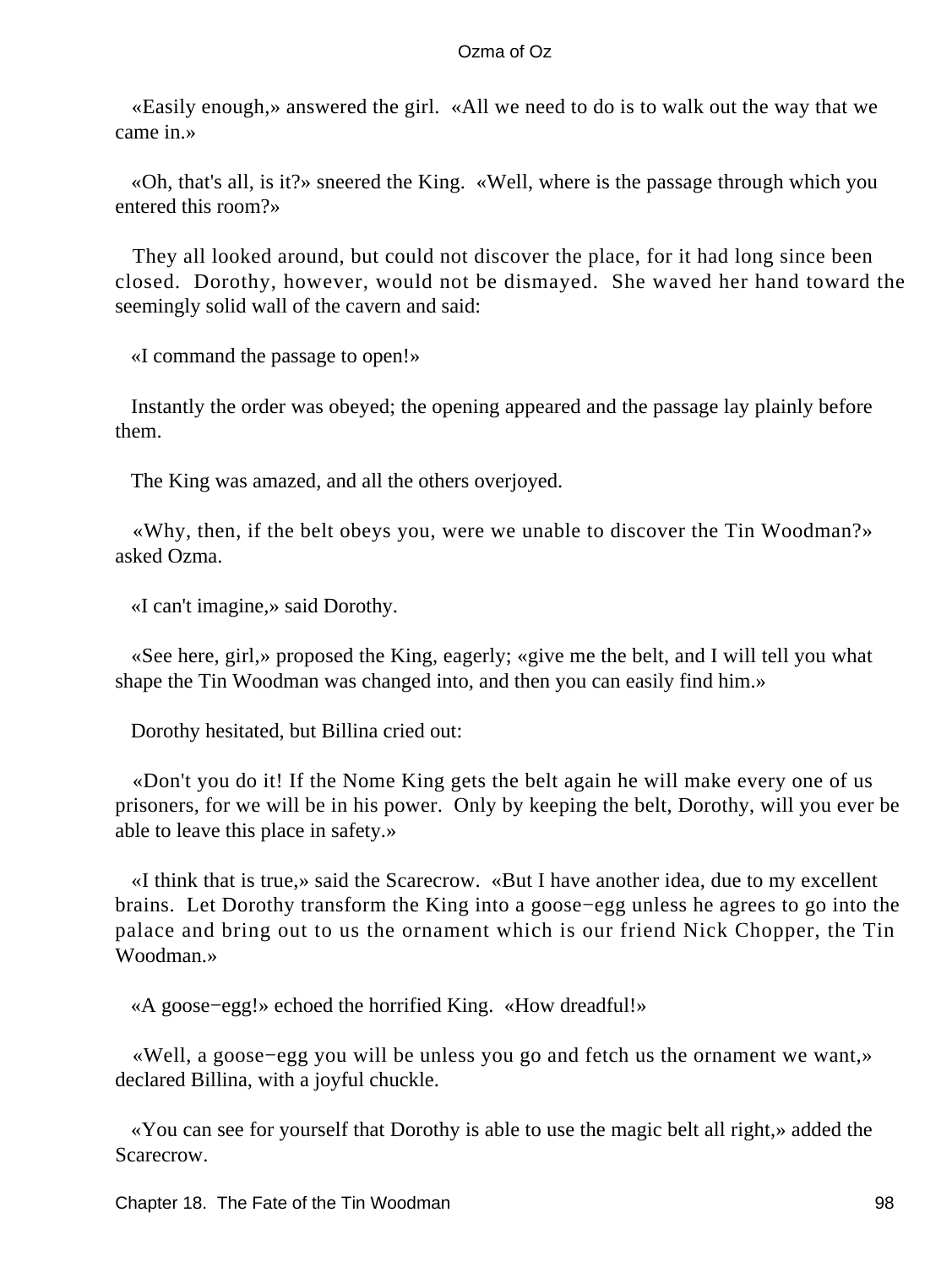The Nome King thought it over and finally consented, for he did not want to be a goose−egg. So he went into the palace to get the ornament which was the transformation of the Tin Woodman, and they all awaited his return with considerable impatience, for they were anxious to leave this underground cavern and see the sunshine once more. But when the Nome King came back he brought nothing with him except a puzzled and anxious expression upon his face.

«He's gone!» he said. «The Tin Woodman is nowhere in the palace.»

«Are you sure?» asked Ozma, sternly.

 «I'm very sure,» answered the King, trembling, «for I know just what I transformed him into, and exactly where he stood. But he is not there, and please don't change me into a goose−egg, because I've done the best I could.»

They were all silent for a time, and then Dorothy said:

 «There is no use punishing the Nome King any more, and I'm 'fraid we'll have to go away without our friend.»

 «If he is not here, we cannot rescue him,» agreed the Scarecrow, sadly. «Poor Nick! I wonder what has become of him.»

 «And he owed me six weeks back pay!» said one of the generals, wiping the tears from his eyes with his gold−laced coat sleeve.

 Very sorrowfully they determined to return to the upper world without their former companion, and so Ozma gave the order to begin the march through the passage.

 The army went first, and then the royal family of Ev, and afterward came Dorothy, Ozma, Billina, the Scarecrow and Tiktok.

 They left the Nome King scowling at them from his throne, and had no thought of danger until Ozma chanced to look back and saw a large number of the warriors following them in full chase, with their swords and spears and axes raised to strike down the fugitives as soon as they drew near enough.

 Evidently the Nome King had made this last attempt to prevent their escaping him; but it did him no good, for when Dorothy saw the danger they were in she stopped and waved her hand and whispered a command to the magic belt.

 Instantly the foremost warriors became eggs, which rolled upon the floor of the cavern in such numbers that those behind could not advance without stepping upon them. But,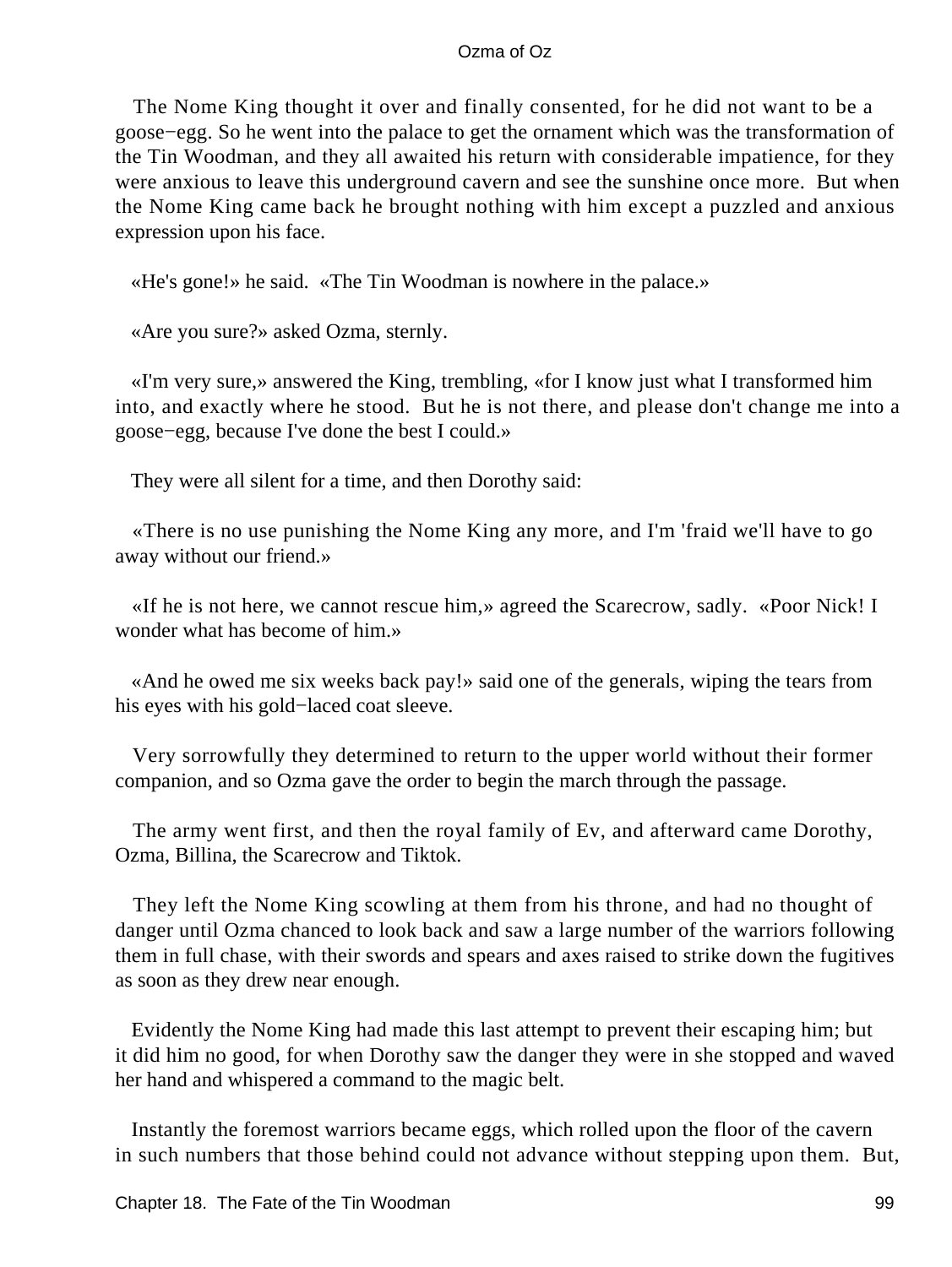when they saw the eggs, all desire to advance departed from the warriors, and they turned and fled madly into the cavern, and refused to go back again.

 Our friends had no further trouble in reaching the end of the passage, and soon were standing in the outer air upon the gloomy path between the two high mountains. But the way to Ev lay plainly before them, and they fervently hoped that they had seen the last of the Nome King and of his dreadful palace.

 The cavalcade was led by Ozma, mounted on the Cowardly Lion, and the Queen of Ev, who rode upon the back of the Tiger. The children of the Queen walked behind her, hand in hand. Dorothy rode the Sawhorse, while the Scarecrow walked and commanded the army in the absence of the Tin Woodman.

 Presently the way began to lighten and more of the sunshine to come in between the two mountains. And before long they heard the «thump! thump! thump!» of the giant's hammer upon the road.

 «How may we pass the monstrous man of iron?» asked the Queen, anxious for the safety of her children. But Dorothy solved the problem by a word to the magic belt.

 The giant paused, with his hammer held motionless in the air, thus allowing the entire party to pass between his cast−iron legs in safety.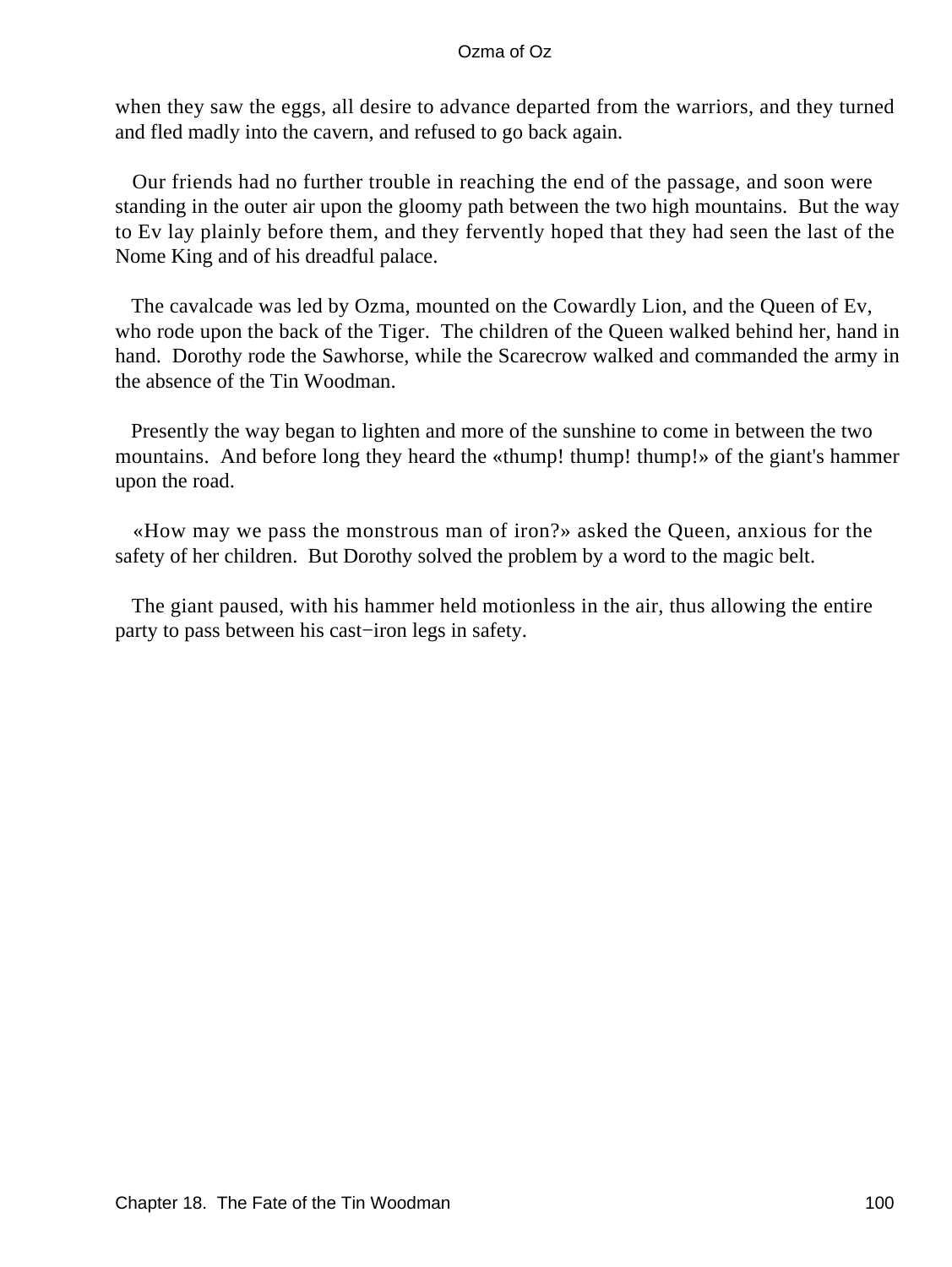# **[Chapter 19. The King of Ev](#page-111-0)**

*I*f there were any shifting, rock−colored Nomes on the mountain side now, they were silent and respectful, for our adventurers were not annoyed, as before, by their impudent laughter. Really the Nomes had nothing to laugh at, since the defeat of their King.

 On the other side they found Ozma's golden chariot, standing as they had left it. Soon the Lion and the Tiger were harnessed to the beautiful chariot, in which was enough room for Ozma and the Queen and six of the royal children.

 Little Evring preferred to ride with Dorothy upon the Sawhorse, which had a long back. The Prince had recovered from his shyness and had become very fond of the girl who had rescued him, so they were fast friends and chatted pleasantly together as they rode along. Billina was also perched upon the head of the wooden steed, which seemed not to mind the added weight in the least, and the boy was full of wonder that a hen could talk, and say such sensible things.

 When they came to the gulf, Ozma's magic carpet carried them all over in safety; and now they began to pass the trees, in which birds were singing; and the breeze that was wafted to them from the farms of Ev was spicy with flowers and new−mown hay; and the sunshine fell full upon them, to warm them and drive away from their bodies the chill and dampness of the underground kingdom of the Nomes.

 «I would be quite content,» said the Scarecrow to Tiktok, «were only the Tin Woodman with us. But it breaks my heart to leave him behind.»

 «He was a fine fel−low,» replied Tiktok, «al−though his ma−ter−i−al was not ve−ry du−ra−ble.»

 «Oh, tin is an excellent material,» the Scarecrow hastened to say; «and if anything ever happened to poor Nick Chopper he was always easily soldered. Besides, he did not have to be wound up, and was not liable to get out of order.»

 «I some−times wish,» said Tiktok, «that I was stuffed with straw, as you are. It is hard to be made of cop−per.»

 «I have no reason to complain of my lot,» replied the Scarecrow. «A little fresh straw, now and then, makes me as good as new. But I can never be the polished gentleman that my poor departed friend, the Tin Woodman, was.»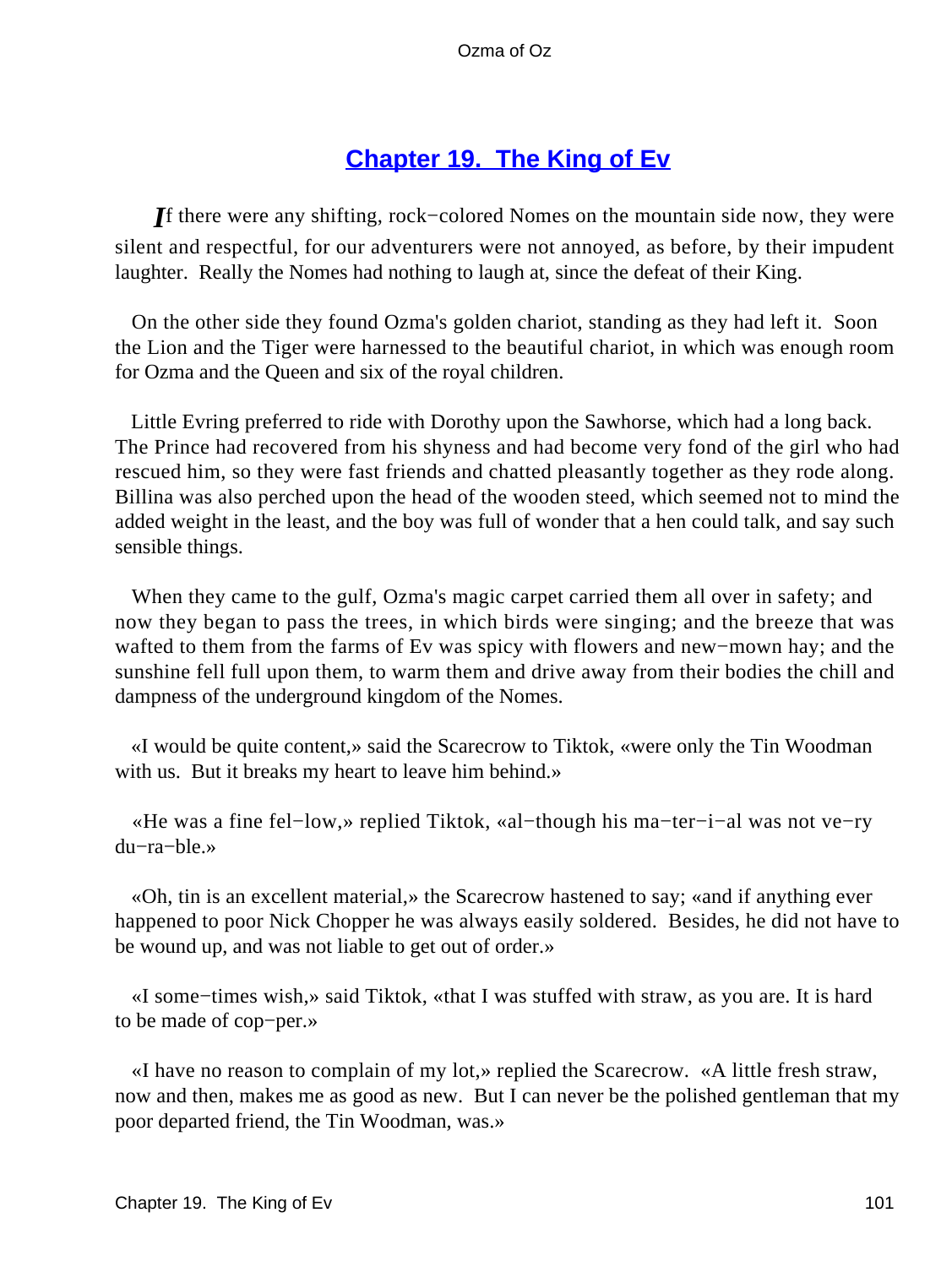You may be sure the royal children of Ev and their Queen mother were delighted at seeing again their beloved country; and when the towers of the palace of Ev came into view they could not forbear cheering at the sight. Little Evring, riding in front of Dorothy, was so overjoyed that he took a curious tin whistle from his pocket and blew a shrill blast that made the Sawhorse leap and prance in sudden alarm.

 «What is that?» asked Billina, who had been obliged to flutter her wings in order to keep her seat upon the head of the frightened Sawhorse.

«That's my whistle,» said Prince Evring, holding it out upon his hand.

 It was in the shape of a little fat pig, made of tin and painted green. The whistle was in the tail of the pig.

 «Where did you get it?» asked the yellow hen, closely examining the toy with her bright eyes.

 «Why, I picked it up in the Nome King's palace, while Dorothy was making her guesses, and I put it in my pocket,» answered the little Prince.

Billina laughed; or at least she made the peculiar cackle that served her for a laugh.

 «No wonder I couldn't find the Tin Woodman,» she said; «and no wonder the magic belt didn't make him appear, or the King couldn't find him, either!»

«What do you mean?» questioned Dorothy.

«Why, the Prince had him in his pocket,» cried Billina, cackling again.

«I did not!» protested little Evring. «I only took the whistle.»

 «Well, then, watch me,» returned the hen, and reaching out a claw she touched the whistle and said «Ev.»

Swish!

 «Good afternoon,» said the Tin Woodman, taking off his funnel cap and bowing to Dorothy and the Prince. «I think I must have been asleep for the first time since I was made of tin, for I do not remember our leaving the Nome King.»

 «You have been enchanted,» answered the girl, throwing an arm around her old friend and hugging him tight in her joy. «But it's all right, now.»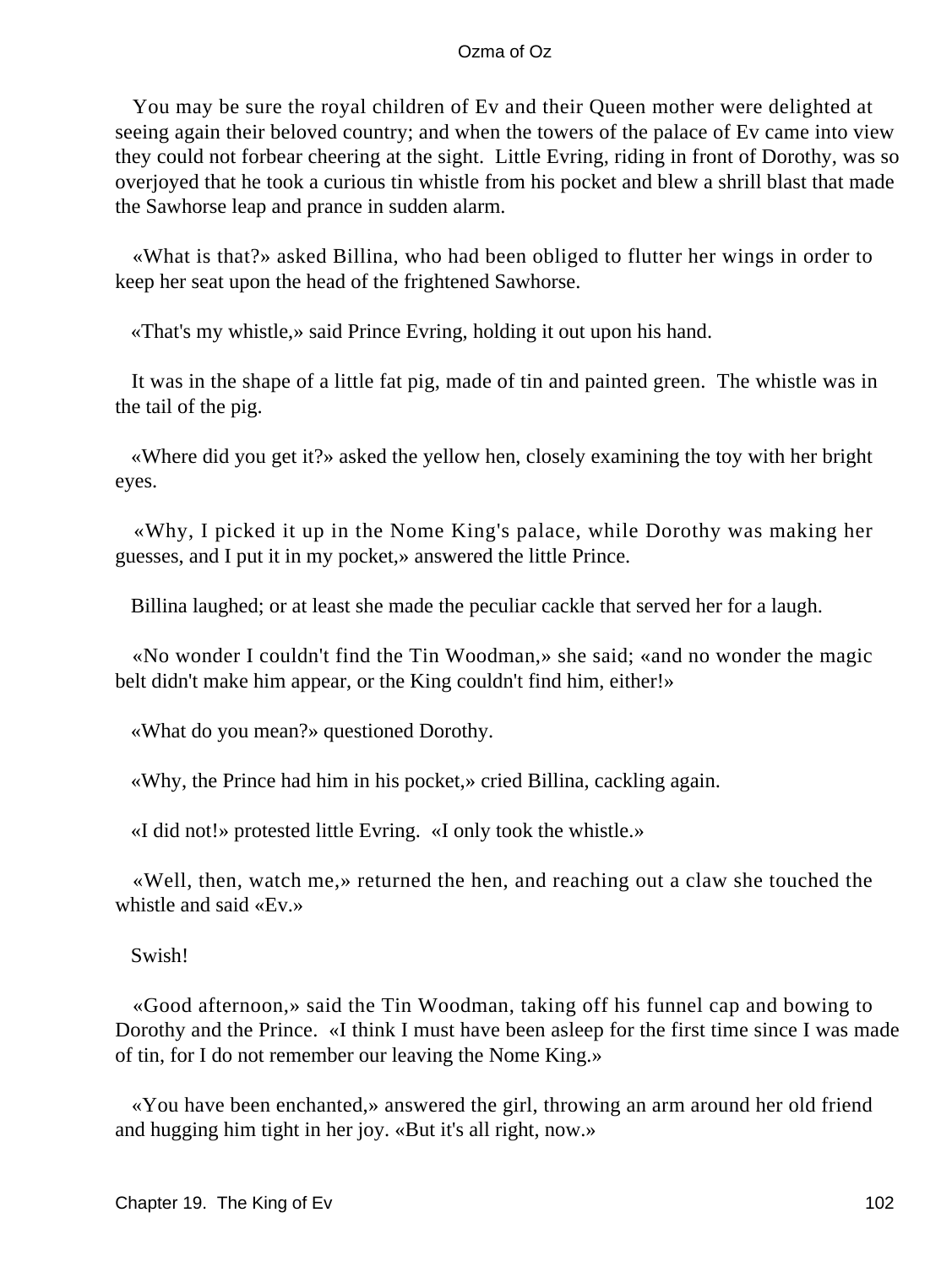«I want my whistle!» said the little Prince, beginning to cry.

 «Hush!» cautioned Billina. «The whistle is lost, but you may have another when you get home.»

 The Scarecrow had fairly thrown himself upon the bosom of his old comrade, so surprised and delighted was he to see him again, and Tiktok squeezed the Tin Woodman's hand so earnestly that he dented some of his fingers. Then they had to make way for Ozma to welcome the tin man, and the army caught sight of him and set up a cheer, and everybody was delighted and happy.

 For the Tin Woodman was a great favorite with all who knew him, and his sudden recovery after they had thought he was lost to them forever was indeed a pleasant surprise.

 Before long the cavalcade arrived at the royal palace, where a great crowd of people had gathered to welcome their Queen and her ten children. There was much shouting and cheering, and the people threw flowers in their path, and every face wore a happy smile.

 They found the Princess Langwidere in her mirrored chamber, where she was admiring one of her handsomest heads – one with rich chestnut hair, dreamy walnut eyes and a shapely hickorynut nose. She was very glad to be relieved of her duties to the people of Ev, and the Queen graciously permitted her to retain her rooms and her cabinet of heads as long as she lived.

 Then the Queen took her eldest son out upon a balcony that overlooked the crowd of subjects gathered below, and said to them:

 «Here is your future ruler, King Evardo Fifteenth. He is fifteen years of age, has fifteen silver buckles on his jacket and is the fifteenth Evardo to rule the land of Ev.»

 The people shouted their approval fifteen times, and even the Wheelers, some of whom were present, loudly promised to obey the new King.

 So the Queen placed a big crown of gold, set with rubies, upon Evardo's head, and threw an ermine robe over his shoulders, and proclaimed him King; and he bowed gratefully to all his subjects and then went away to see if he could find any cake in the royal pantry.

 Ozma of Oz and her people, as well as Dorothy, Tiktok and Billina, were splendidly entertained by the Queen mother, who owed all her happiness to their kind offices; and that evening the yellow hen was publicly presented with a beautiful necklace of pearls and sapphires, as a token of esteem from the new King.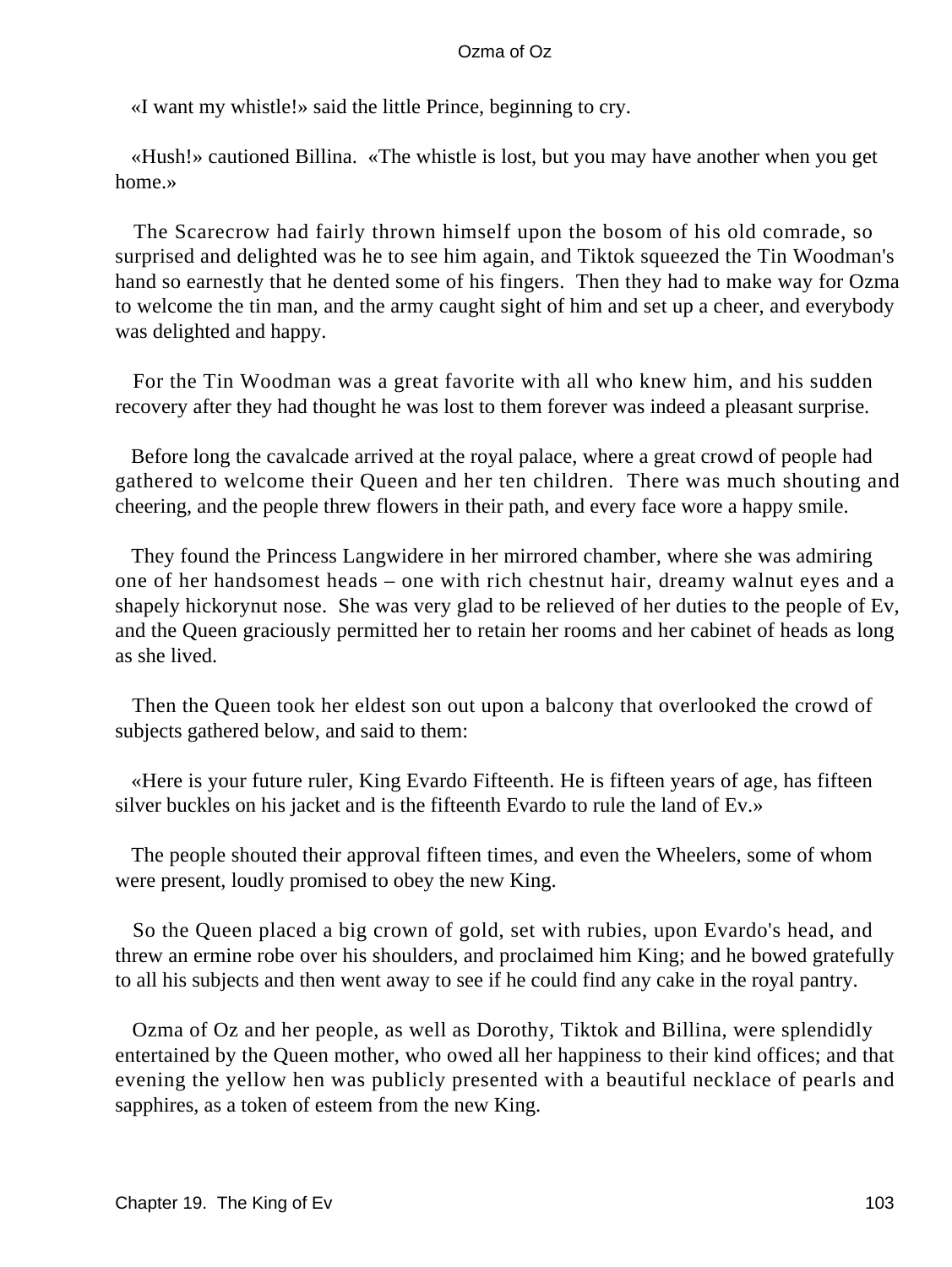# **[Chapter 20. The Emerald City](#page-111-0)**

**D**orothy decided to accept Ozma's invitation to return with her to the Land of Oz. There was no greater chance of her getting home from Ev than from Oz, and the little girl was anxious to see once more the country where she had encountered such wonderful adventures. By this time Uncle Henry would have reached Australia in his ship, and had probably given her up for lost; so he couldn't worry any more than he did if she stayed away from him a while longer. So she would go to Oz.

 They bade good−bye to the people of Ev, and the King promised Ozma that he would ever be grateful to her and render the Land of Oz any service that might lie within his power.

 And then they approached the edge of the dangerous desert, and Ozma threw down the magic carpet, which at once unrolled far enough for all of them to walk upon it without being crowded.

 Tiktok, claiming to be Dorothy's faithful follower because he belonged to her, had been permitted to join the party, and before they started the girl wound up his machinery as far as possible, and the copper man stepped off as briskly as any one of them.

 Ozma also invited Billina to visit the Land of Oz, and the yellow hen was glad enough to go where new sights and scenes awaited her.

 They began the trip across the desert early in the morning, and as they stopped only long enough for Billina to lay her daily egg, before sunset they espied the green slopes and wooded hills of the beautiful Land of Oz. They entered it in the Munchkin territory, and the King of the Munchkins met them at the border and welcomed Ozma with great respect, being very pleased by her safe return. For Ozma of Oz ruled the King of the Munchkins, the King of the Winkies, the King of the Quadlings and the King of the Gillikins just as those kings ruled their own people; and this supreme ruler of the Land of Oz lived in a great town of her own, called the Emerald City, which was in the exact center of the four kingdoms of the Land of Oz.

 The Munchkin king entertained them at his palace that night, and in the morning they set out for the Emerald City, travelling over a road of yellow brick that led straight to the jewel−studded gates. Everywhere the people turned out to greet their beloved Ozma, and to hail joyfully the Scarecrow, the Tin Woodman and the Cowardly Lion, who were popular favorites. Dorothy, too, remembered some of the people, who had befriended her on the occasion of her first visit to Oz, and they were well pleased to see the little Kansas girl again, and showered her with compliments and good wishes.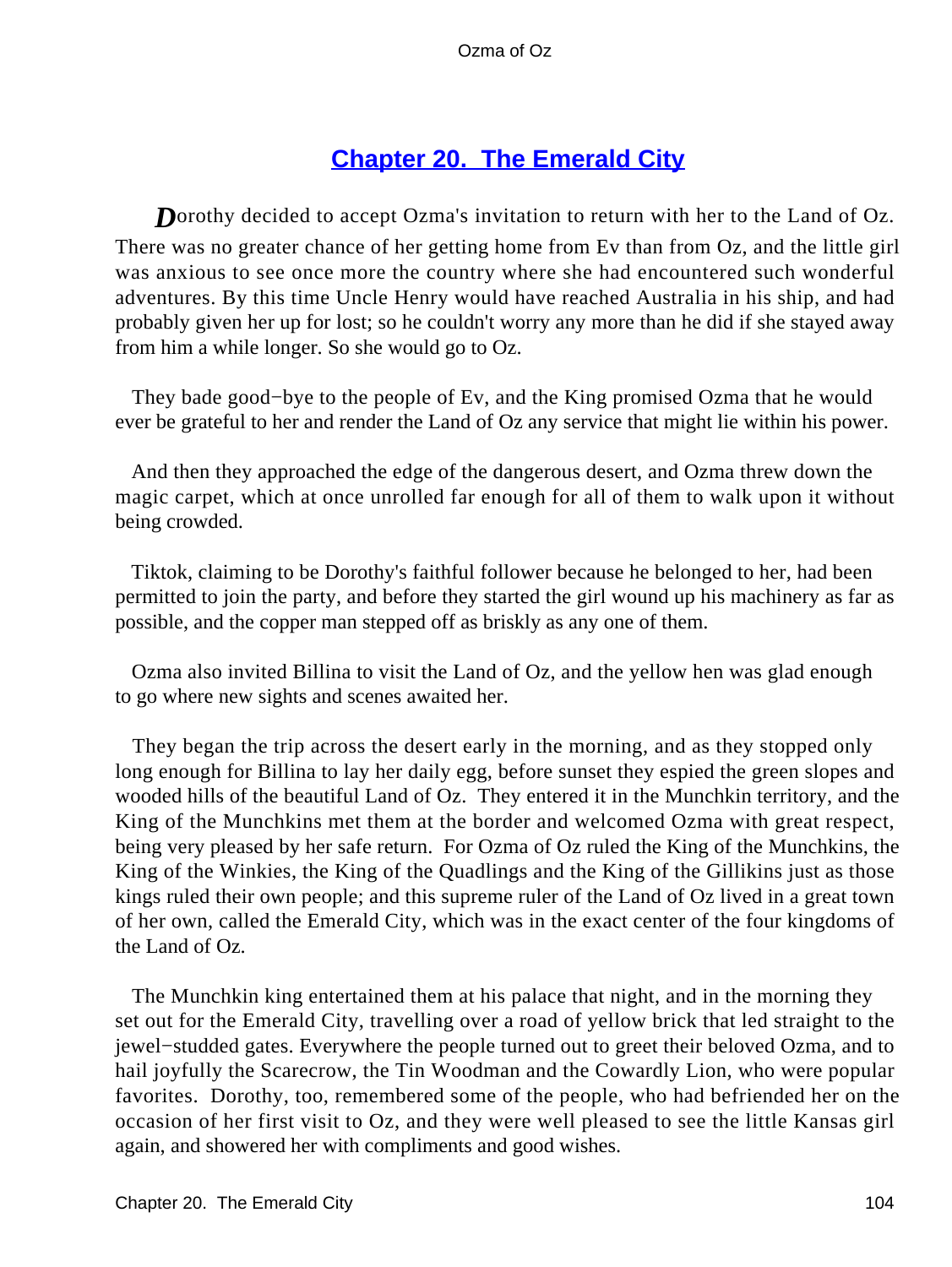At one place, where they stopped to refresh themselves, Ozma accepted a bowl of milk from the hands of a pretty dairy−maid. Then she looked at the girl more closely, and exclaimed:

«Why, it's  $Jinjur - isn't it!$ 

 «Yes, your Highness,» was the reply, as Jinjur dropped a low curtsy. And Dorothy looked wonderingly at this lively appearing person, who had once assembled an army of women and driven the Scarecrow from the throne of the Emerald City, and even fought a battle with the powerful army of Glinda the Sorceress.

 «I've married a man who owns nine cows,» said Jinjur to Ozma, «and now I am happy and contented and willing to lead a quiet life and mind my own business.»

«Where is your husband?» asked Ozma.

 «He is in the house, nursing a black eye,» replied Jinjur, calmly. «The foolish man would insist upon milking the red cow when I wanted him to milk the white one; but he will know better next time, I am sure.»

 Then the party moved on again, and after crossing a broad river on a ferry and passing many fine farm houses that were dome shaped and painted a pretty green color, they came in sight of a large building that was covered with flags and bunting.

«I don't remember that building,» said Dorothy. «What is it?»

 «That is the College of Art and Athletic Perfection,» replied Ozma. «I had it built quite recently, and the Woggle−Bug is its president. It keeps him busy, and the young men who attend the college are no worse off than they were before. You see, in this country are a number of youths who do not like to work, and the college is an excellent place for them.»

 And now they came in sight of the Emerald City, and the people flocked out to greet their lovely ruler. There were several bands and many officers and officials of the realm, and a crowd of citizens in their holiday attire.

 Thus the beautiful Ozma was escorted by a brilliant procession to her royal city, and so great was the cheering that she was obliged to constantly bow to the right and left to acknowledge the greetings of her subjects.

 That evening there was a grand reception in the royal palace, attended by the most important persons of Oz, and Jack Pumpkinhead, who was a little overripe but still active, read an address congratulating Ozma of Oz upon the success of her generous mission to rescue the royal family of a neighboring kingdom.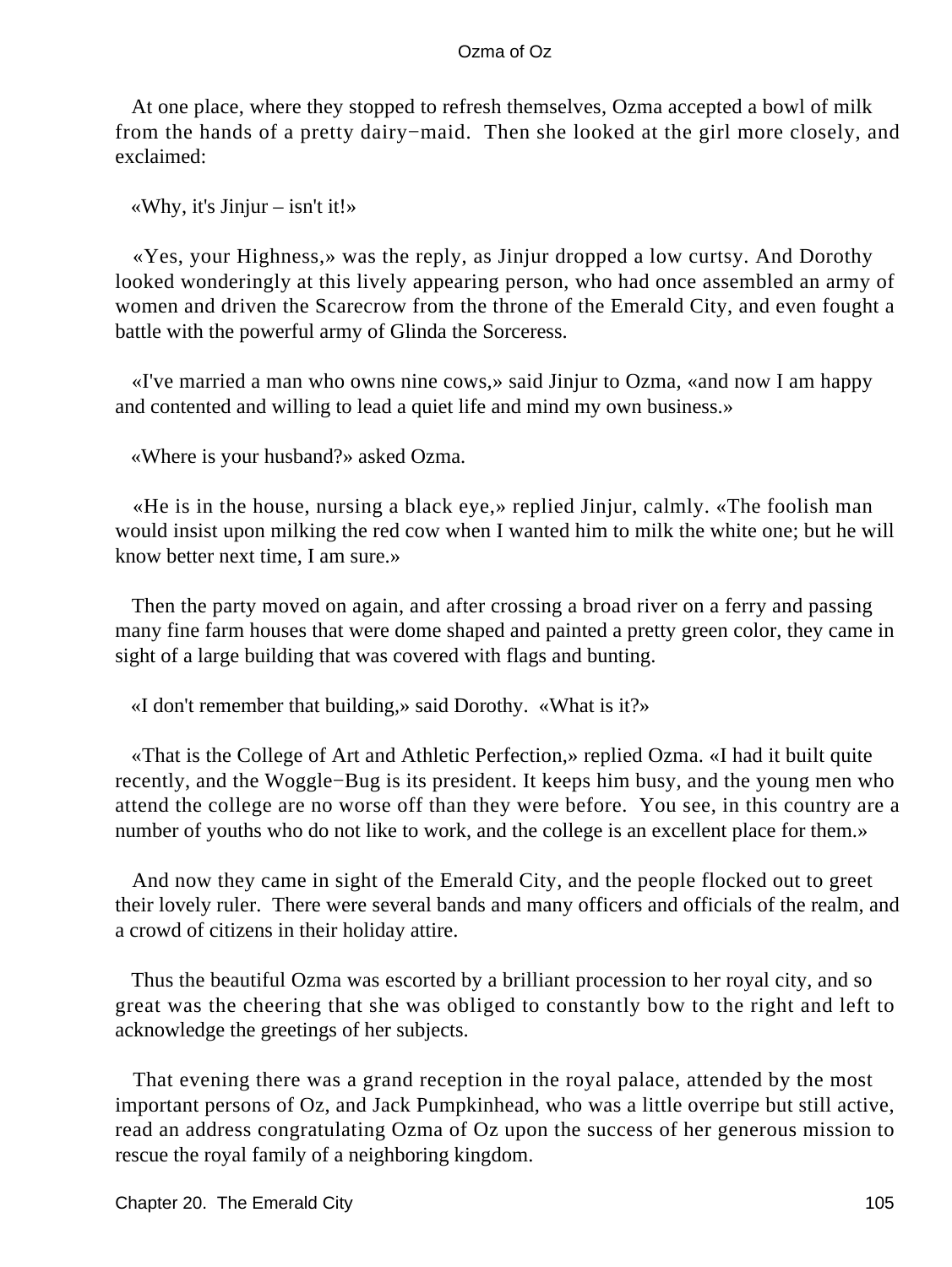Then magnificent gold medals set with precious stones were presented to each of the twenty−six officers; and the Tin Woodman was given a new axe studded with diamonds; and the Scarecrow received a silver jar of complexion powder. Dorothy was presented with a pretty coronet and made a Princess of Oz, and Tiktok received two bracelets set with eight rows of very clear and sparkling emeralds.

 Afterward they sat down to a splendid feast, and Ozma put Dorothy at her right and Billina at her left, where the hen sat upon a golden roost and ate from a jeweled platter. Then were placed the Scarecrow, the Tin Woodman and Tiktok, with baskets of lovely flowers before them, because they did not require food. The twenty−six officers were at the lower end of the table, and the Lion and the Tiger also had seats, and were served on golden platters, that held a half a bushel at one time.

 The wealthiest and most important citizens of the Emerald City were proud to wait upon these famous adventurers, and they were assisted by a sprightly little maid named Jellia Jamb, whom the Scarecrow pinched upon her rosy cheeks and seemed to know very well.

During the feast Ozma grew thoughtful, and suddenly she asked:

«Where is the private?»

 «Oh, he is sweeping out the barracks,» replied one of the generals, who was busy eating a leg of a turkey. «But I have ordered him a dish of bread and molasses to eat when his work is done.»

«Let him be sent for,» said the girl ruler.

While they waited for this command to be obeyed, she enquired:

«Have we any other privates in the armies?»

«Oh, yes,» replied the Tin Woodman, «I believe there are three, altogether.»

The private now entered, saluting his officers and the royal Ozma very respectfully.

«What is your name, my man?» asked the girl.

«Omby Amby,» answered the private.

 «Then, Omby Amby,» said she, «I promote you to be Captain General of all the armies of my kingdom, and especially to be Commander of my Body Guard at the royal palace.»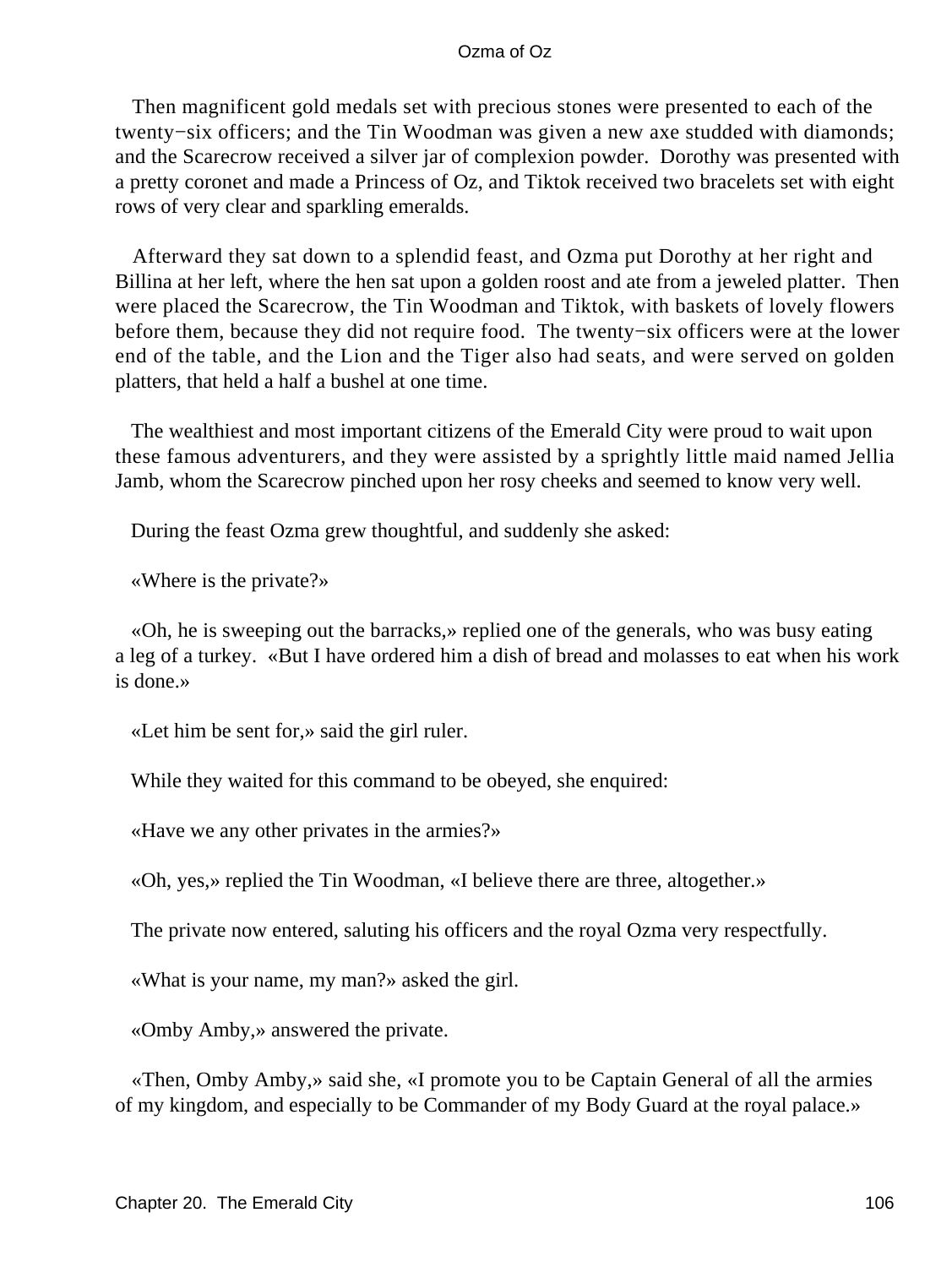«It is very expensive to hold so many offices,» said the private, hesitating. «I have no money with which to buy uniforms.»

«You shall be supplied from the royal treasury,» said Ozma.

 Then the private was given a seat at the table, where the other officers welcomed him cordially, and the feasting and merriment were resumed.

Suddenly Jellia Jamb exclaimed:

«There is nothing more to eat! The Hungry Tiger has consumed everything!»

 «But that is not the worst of it,» declared the Tiger, mournfully. «Somewhere or somehow, I've actually lost my appetite!»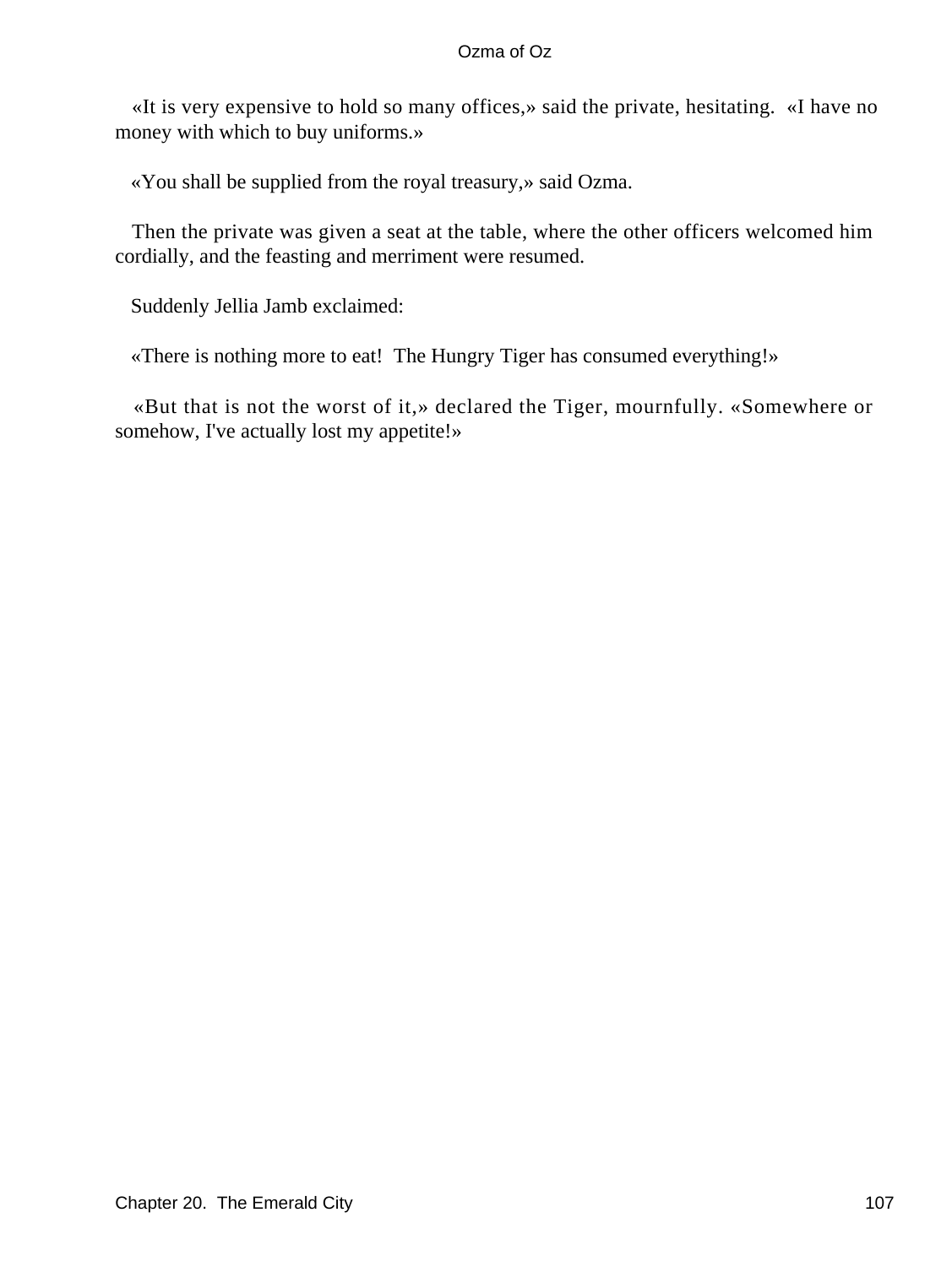### **[Chapter 21. Dorothy's Magic Belt](#page-112-0)**

<span id="page-108-0"></span>**D**orothy passed several very happy weeks in the Land of Oz as the guest of the royal Ozma, who delighted to please and interest the little Kansas girl. Many new acquaintances were formed and many old ones renewed, and wherever she went Dorothy found herself among friends.

 One day, however, as she sat in Ozma's private room, she noticed hanging upon the wall a picture which constantly changed in appearance, at one time showing a meadow and at another time a forest, a lake or a village.

«How curious!» she exclaimed, after watching the shifting scenes for a few moments.

 «Yes,» said Ozma, «that is really a wonderful invention in magic. If I wish to see any part of the world or any person living, I need only express the wish and it is shown in the picture.»

«May I use it?» asked Dorothy, eagerly.

«Of course, my dear.»

«Then I'd like to see the old Kansas farm, and Aunt Em,» said the girl.

 Instantly the well remembered farmhouse appeared in the picture, and Aunt Em could be seen quite plainly. She was engaged in washing dishes by the kitchen window and seemed quite well and contented. The hired men and the teams were in the harvest fields behind the house, and the corn and wheat seemed to the child to be in prime condition. On the side porch Dorothy's pet dog, Toto, was lying fast asleep in the sun, and to her surprise old Speckles was running around with a brood of twelve new chickens trailing after her.

 «Everything seems all right at home,» said Dorothy, with a sigh of relief. «Now I wonder what Uncle Henry is doing.»

 The scene in the picture at once shifted to Australia, where, in a pleasant room in Sydney, Uncle Henry was seated in an easy chair, solemnly smoking his briar pipe. He looked sad and lonely, and his hair was now quite white and his hands and face thin and wasted.

 «Oh!» cried Dorothy, in an anxious voice, «I'm sure Uncle Henry isn't getting any better, and it's because he is worried about me. Ozma, dear, I must go to him at once!»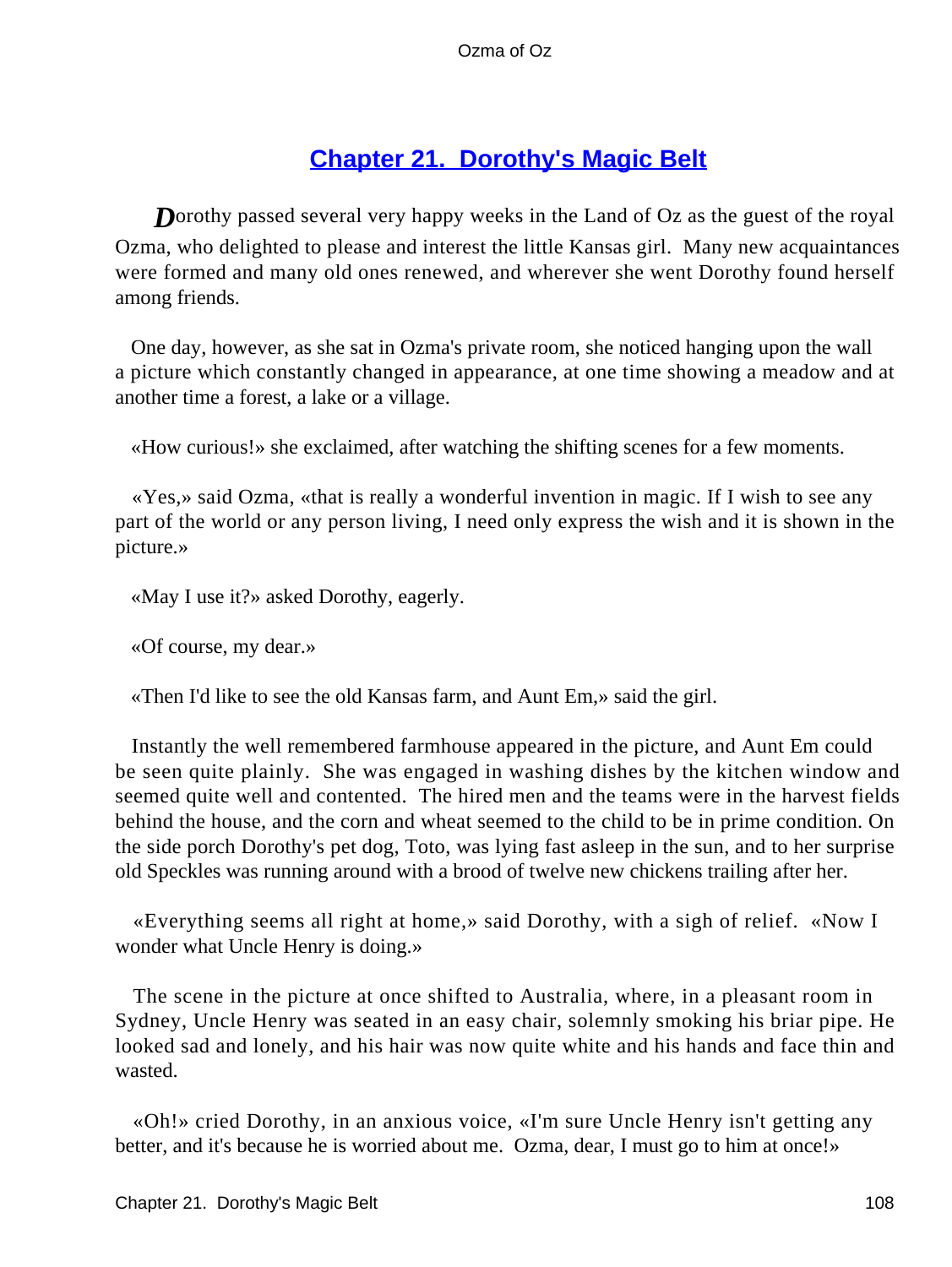«How can you?» asked Ozma.

 «I don't know,» replied Dorothy; «but let us go to Glinda the Good. I'm sure she will help me, and advise me how to get to Uncle Henry.»

 Ozma readily agreed to this plan and caused the Sawhorse to be harnessed to a pretty green and pink phaeton, and the two girls rode away to visit the famous sorceress.

Glinda received them graciously, and listened to Dorothy's story with attention.

 «I have the magic belt, you know,» said the little girl. «If I buckled it around my waist and commanded it to take me to Uncle Henry, wouldn't it do it?»

«I think so,» replied Glinda, with a smile.

 «And then,» continued Dorothy, «if I ever wanted to come back here again, the belt would bring me.»

 «In that you are wrong,» said the sorceress. «The belt has magical powers only while it is in some fairy country, such as the Land of Oz, or the Land of Ev. Indeed, my little friend, were you to wear it and wish yourself in Australia, with your uncle, the wish would doubtless be fulfilled, because it was made in fairyland. But you would not find the magic belt around you when you arrived at your destination.»

«What would become of it?» asked the girl.

 «It would be lost, as were your silver shoes when you visited Oz before, and no one would ever see it again. It seems too bad to destroy the use of the magic belt in that way, doesn't it?»

 «Then,» said Dorothy, after a moment's thought, «I will give the magic belt to Ozma, for she can use it in her own country. And she can wish me transported to Uncle Henry without losing the belt.»

«That is a wise plan,» replied Glinda.

 So they rode back to the Emerald City, and on the way it was arranged that every Saturday morning Ozma would look at Dorothy in her magic picture, wherever the little girl might chance to be. And, if she saw Dorothy make a certain signal, then Ozma would know that the little Kansas girl wanted to revisit the Land of Oz, and by means of the Nome King's magic belt would wish that she might instantly return.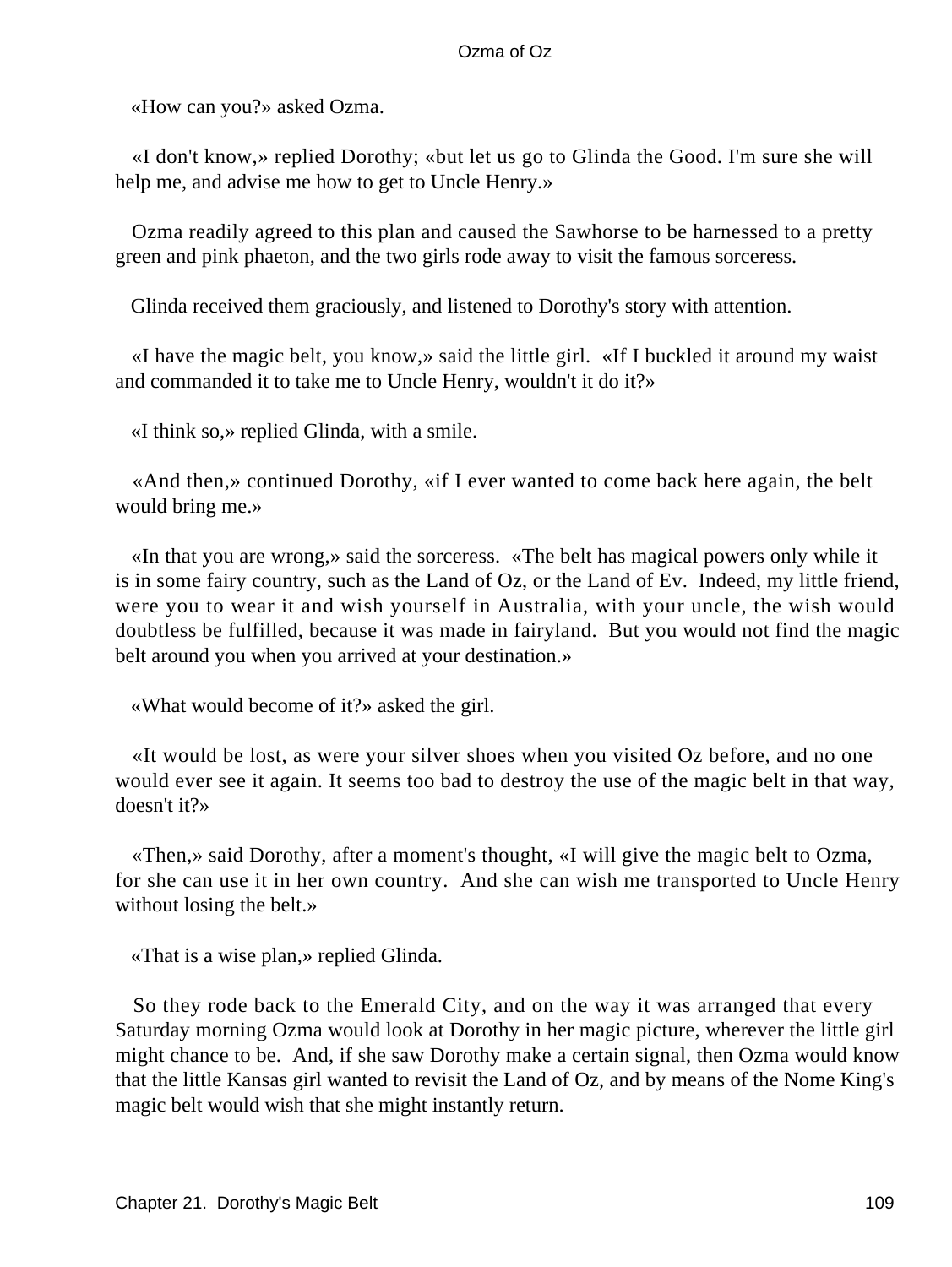This having been agreed upon, Dorothy bade good−bye to all her friends. Tiktok wanted to go to Australia; too, but Dorothy knew that the machine man would never do for a servant in a civilized country, and the chances were that his machinery wouldn't work at all. So she left him in Ozma's care.

 Billina, on the contrary, preferred the Land of Oz to any other country, and refused to accompany Dorothy.

 «The bugs and ants that I find here are the finest flavored in the world,» declared the yellow hen, «and there are plenty of them. So here I shall end my days; and I must say, Dorothy, my dear, that you are very foolish to go back into that stupid, humdrum world again.»

 «Uncle Henry needs me,» said Dorothy, simply; and every one except Billina thought it was right that she should go.

 All Dorothy's friends of the Land of Oz – both old and new – gathered in a group in front of the palace to bid her a sorrowful good−bye and to wish her long life and happiness. After much hand shaking, Dorothy kissed Ozma once more, and then handed her the Nome King's magic belt, saying:

 «Now, dear Princess, when I wave my handkerchief, please wish me with Uncle Henry. I'm aw'fly sorry to leave you – and the Scarecrow – and the Tin Woodman – and the Cowardly Lion – and Tiktok – and – and everybody – but I do want my Uncle Henry! So good−bye, all of you.»

 Then the little girl stood on one of the big emeralds which decorated the courtyard, and after looking once again at each of her friends, waved her handkerchief.

 «No,» said Dorothy, «I wasn't drowned at all. And I've come to nurse you and take care of you, Uncle Henry, and you must promise to get well as soon as poss'ble.»

Uncle Henry smiled and cuddled his little niece close in his lap.

«I'm better already, my darling,» said he.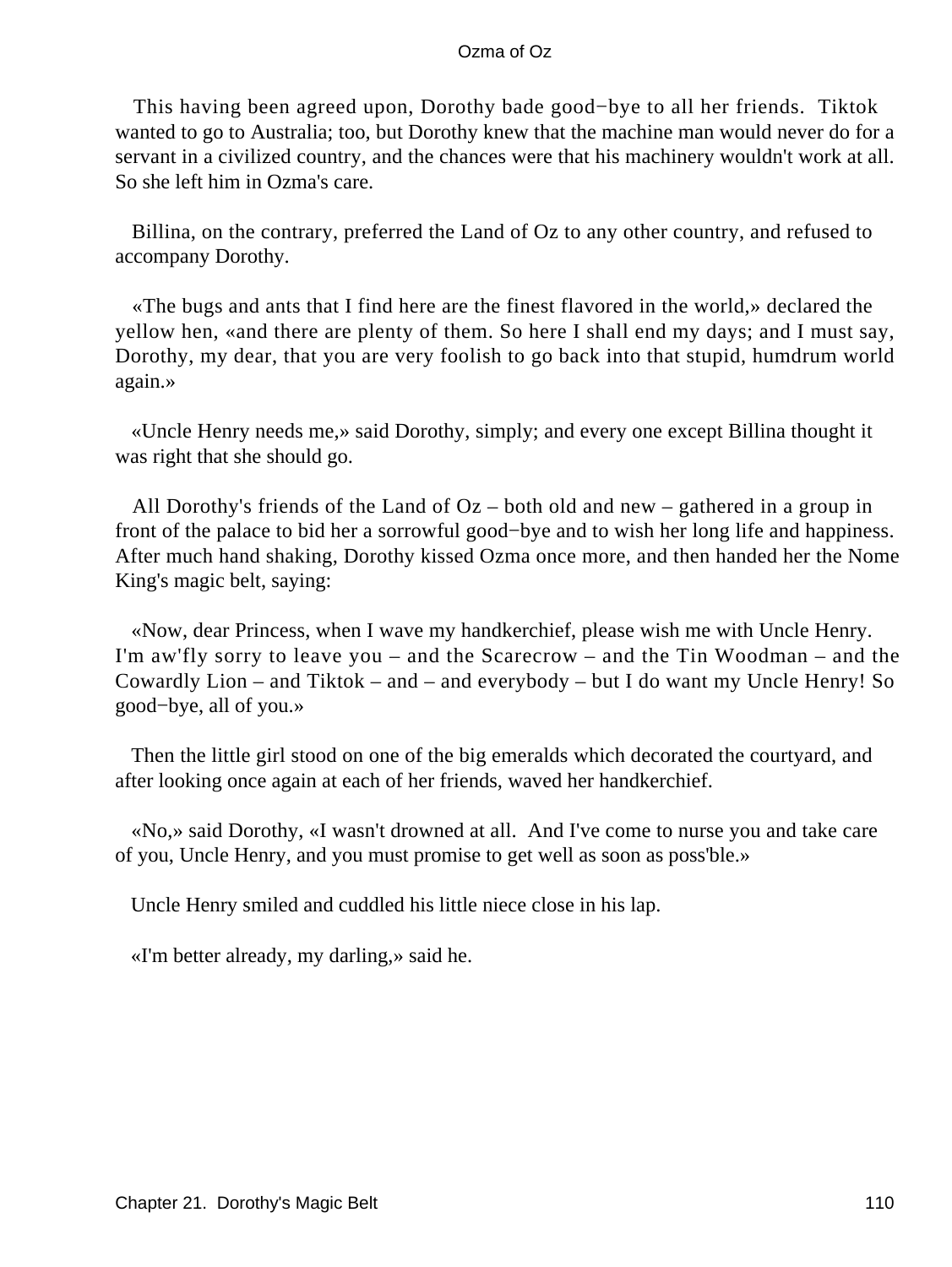# **Table of Content**

**[Chapter 1. The Girl in the Chicken Coop](#page-3-0)**

**[Chapter 2. The Yellow Hen](#page-7-0)**

**[Chapter 3. Letters in the Sand](#page-13-0)**

**[Chapter 4. Tiktok the Machine Man](#page-18-0)**

**[Chapter 5. Dorothy Opens the Dinner Pail](#page-24-0)**

**[Chapter 6. The Heads of Langwidere](#page-30-0)**

**[Chapter 7. Ozma of Oz to the Rescue](#page-40-0)**

**[Chapter 8. The Hungry Tiger](#page-46-0)**

**[Chapter 9. The Royal Family of Ev](#page-51-0)**

**[Chapter 10. The Giant with the Hammer](#page-56-0)**

**[Chapter 11. The Nome King](#page-62-0)**

**[Chapter 12. The Eleven Guesses](#page-70-0)**

**[Chapter 13. The Nome King Laughs](#page-73-0)**

**[Chapter 14. Dorothy Tries to be Brave](#page-77-0)**

**[Chapter 15. Billina Frightens the Nome King](#page-83-0)**

**[Chapter 16. Purple, Green, and Gold](#page-88-0)**

**[Chapter 17. The Scarecrow Wins the Fight](#page-92-0)**

**[Chapter 18. The Fate of the Tin Woodman](#page-96-0)**

**[Chapter 19. The King of Ev](#page-101-0)**

**[Chapter 20. The Emerald City](#page-104-0)**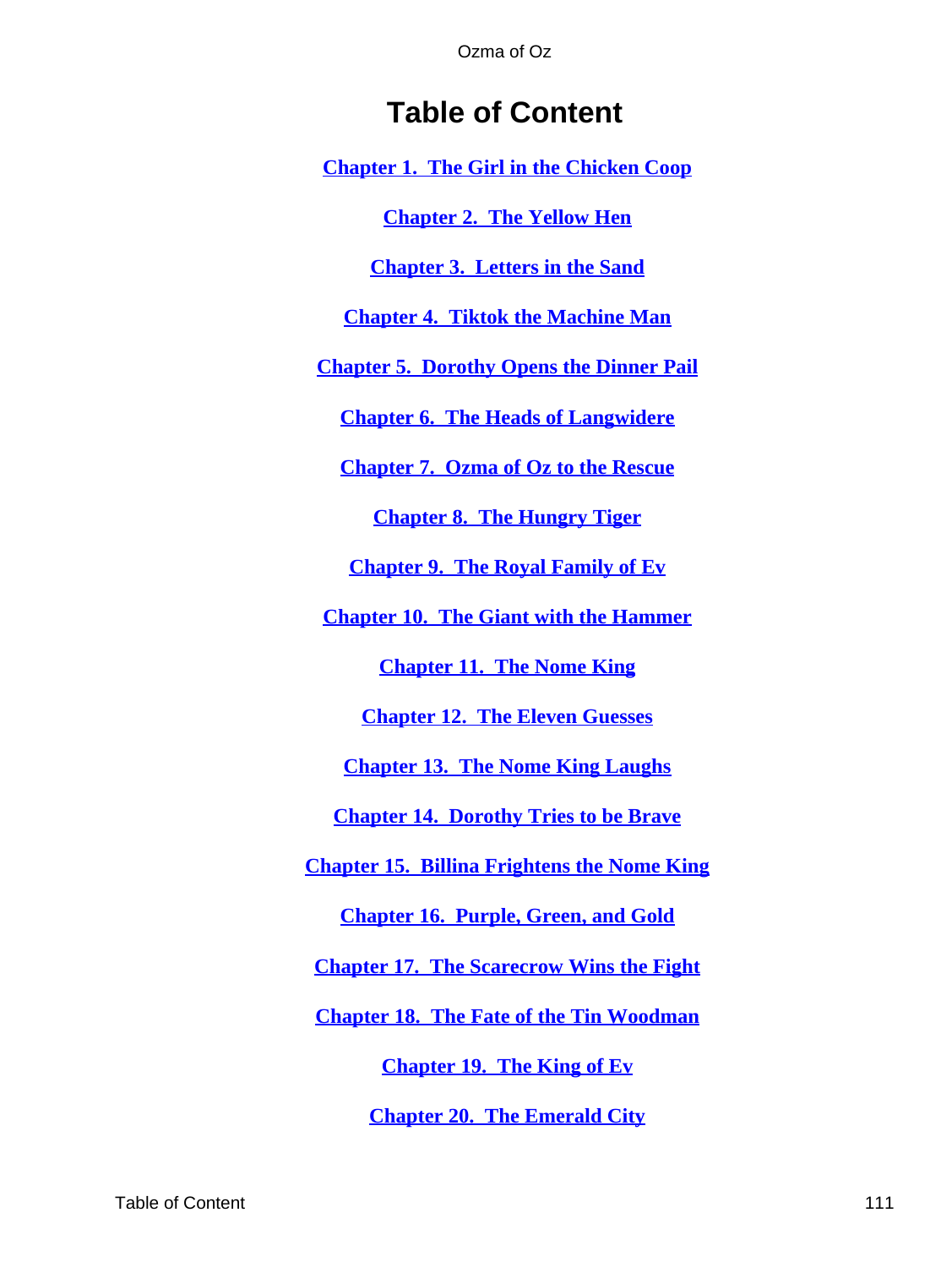<span id="page-112-0"></span>**[Chapter 21. Dorothy's Magic Belt](#page-108-0)**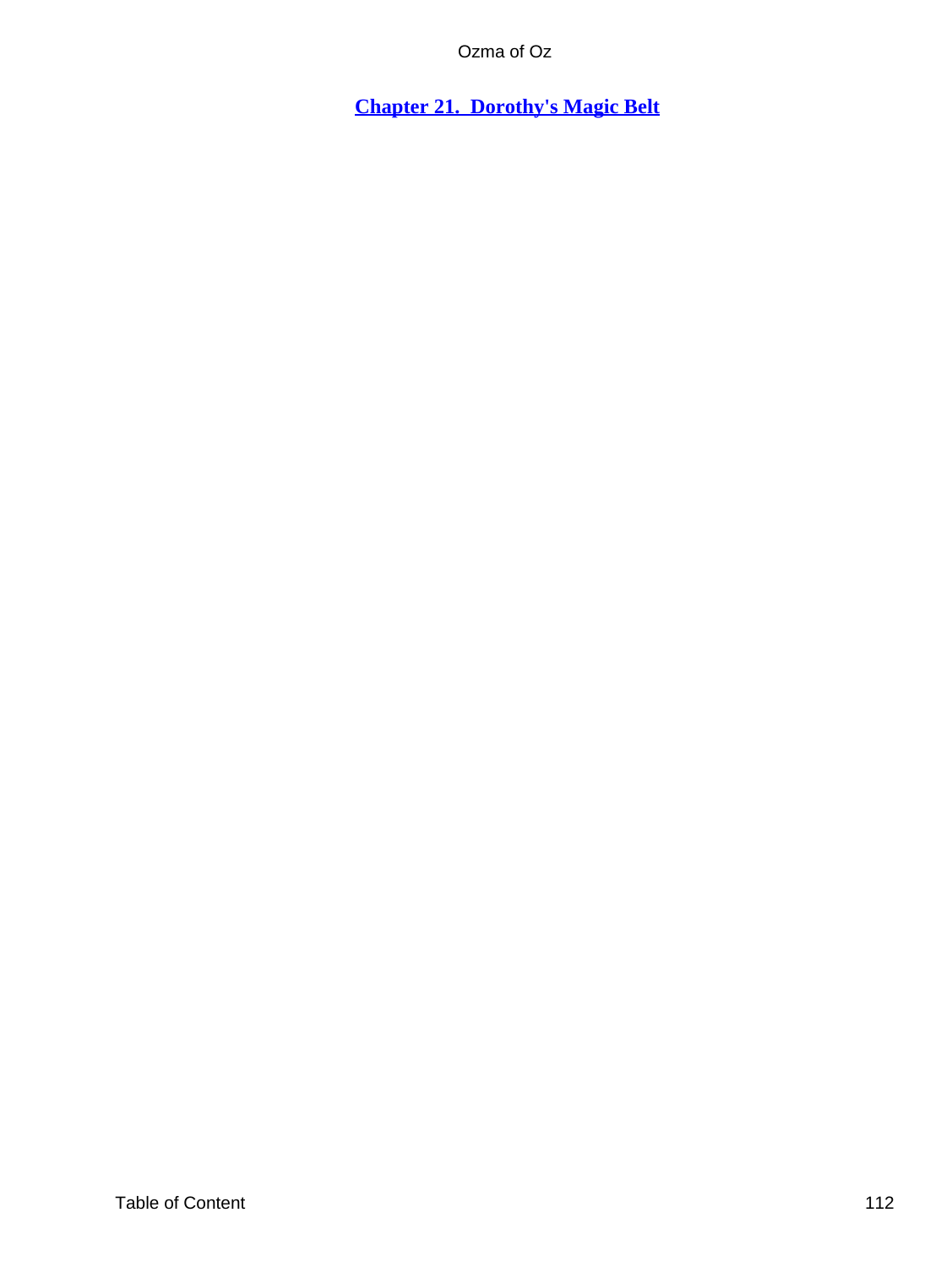# **You are reading a Phoenix Edition:**

It was converted from clean and standard xhtml/xml files. It uses metatags to identify content, and other data. The available resources specific to each ebook format were used to give the reader a pleasant reading experience.

More detais available at Phoenix−Library.org website.

Any suggestion that helps us to improve these editions are welcome.

**The Phoenix−Library Team**